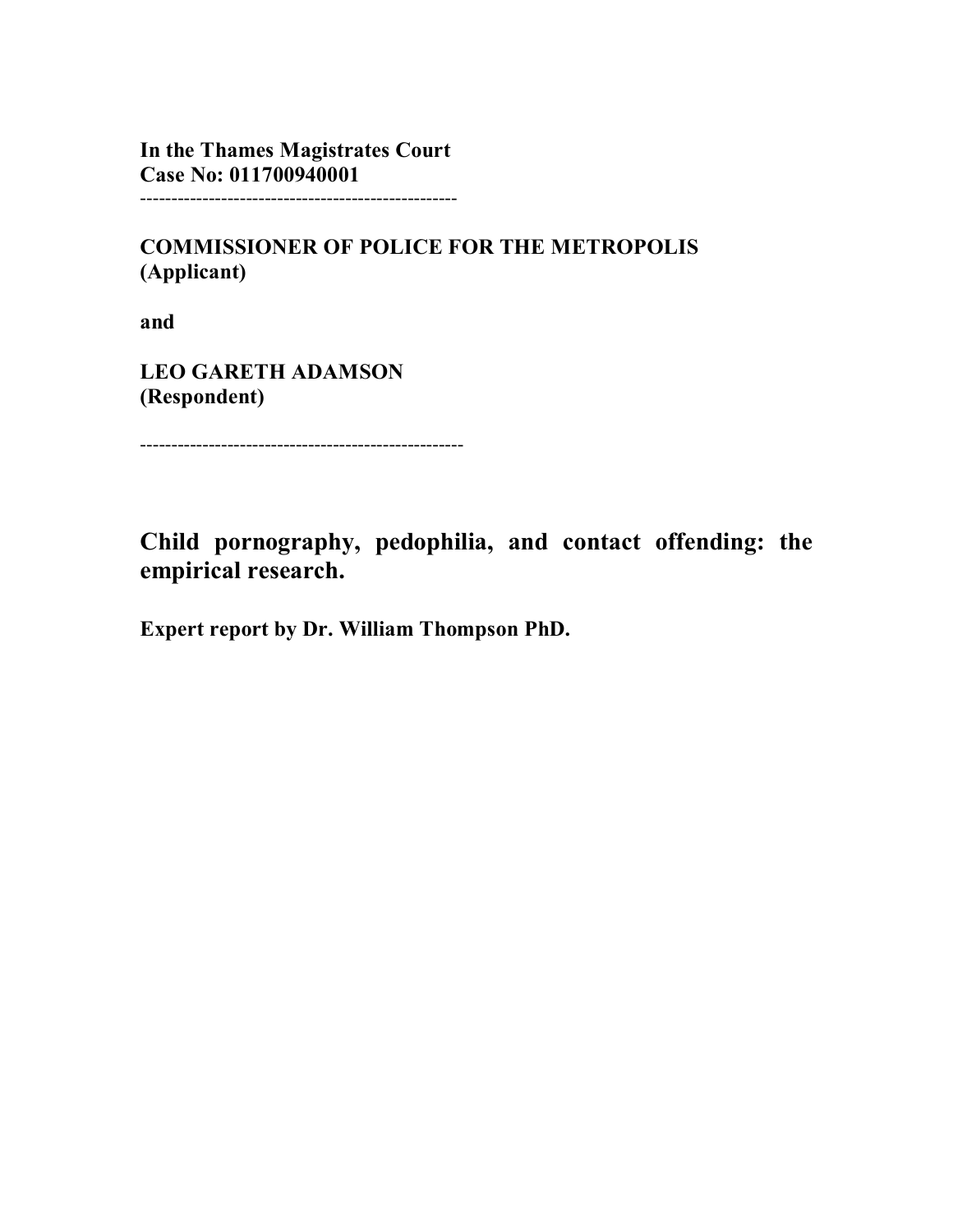#### **Introduction**

I have been asked to give an opinion regarding the scientific basis, for or against, the prohibition of private possession of 'virtual child pornography' such as drawings, as opposed to photographs of children. In particular, I was asked to address two issues:

(a) is there any evidence of a correlation, positive or negative, between the levels of availability of pornography and rates of contact offending; (b) is there any evidence, for or against, the use of pornography to facilitate contact offending.

Given the original question, I have concentrated on the evidence concerning child pornography, and I have included other forms of evidence concerning the behavior of child pornography offenders (CPOs) that are relevant to the question.

I am capable and qualified to offer an opinion having undertaken similar commissions in the past. Between 1990 and 2006, while resident in the UK, I was a practicing associate of the British Academy of Experts, and a forensic criminologist. My main areas of expertise were: child sexual assault allegations and investigative methods; the history of pornography, pornography effects studies, and related paraphiliaóóhomosexuality, pedophilia, and sadomasochism. I supervised postgraduate research and taught courses on these subjects to undergraduates at Reading University. I was a guest lecturer on the post qualifying courses for social workers at Portsmouth University; and was frequently engaged as a lecture and/or seminar leader on these subjects at conferences for police and probation officers. I was invited to submit evidence to the Orkney Inquiry and was a member of the experts panel in the Home Affairs Committee review of the conduct of the investigations regarding historical sexual assault allegations in Care Homes. Between 1990 and 2005, I was the primary independent expert on pornography generally, and homosexual, pedophile, and sadomasochistic pornography in particular. I conducted numerous reviews of pornographic materials, including narrative fiction and cartoons, that were subject to legal proceedings for defense counsel, and when required offered testimony in criminal trials regarding obscene and indent material subject to the 1959 and 1964 Obscene Publications Acts, the Customs Consolidation Act 1976, and the Protection of Children Act 1978. I will reference some of my related publications during the following review when relevant.

In order to offer an opinion, I have to address four interrelated issues, and have organized this report into four sections to do so:

(i) the four 'link' studies cited as demonstrating proof that the possession of child pornography is associated with contact offending against children, and the legal context in which they emerged, as this explains why possession of pornography featuring children became what is known as a 'signal crime' and was regarded as a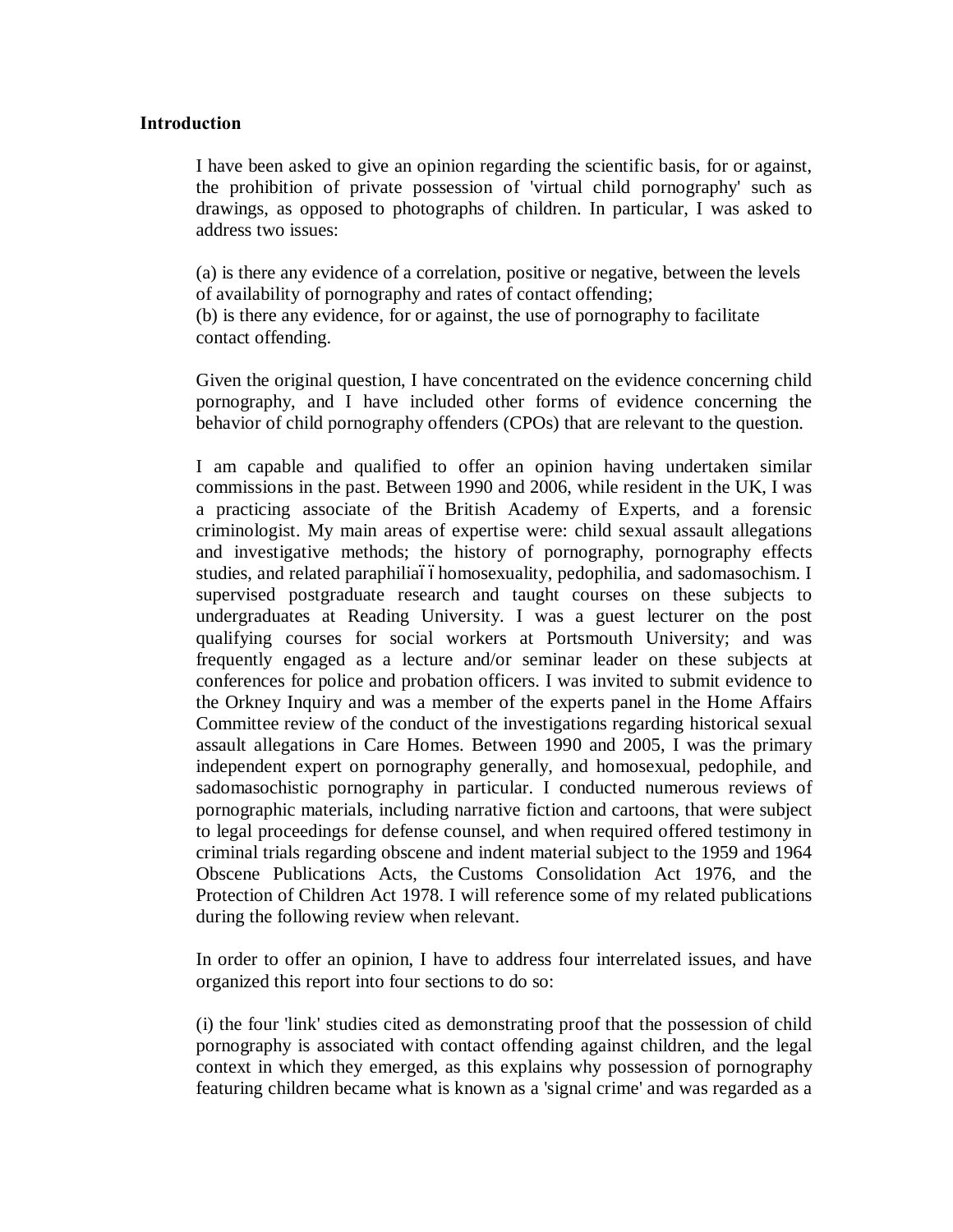proxy for child sexual assault prosecutions in the USA and the EU. Although this section concentrates on the USA, it does so because the proxy policy was official and was subjected to detailed legal scrutiny, whereas the UK has adopted an unofficial policy that has avoided scrutiny to date; and the issues raised in the USA are equally pertinent to the UK, they will inform my opinion, and the issues raised by US judges and legal scholars have also influenced UK legal commentaries.

(ii) the current consensus in the research community regarding the risk posed to children by child pornography Offenders (CPOs). It is now agreed that the pre-Internet assumption that there were links between possession of child pornography, pedophilia, and contact offending is no longer viable. In particular, I will explain how that consensus was constructed in answer to the 'link' studies, and has been built around the clear implications of reviews covering the differences between possession only CPOs, mixed offenders, and contact offenders. I will also reprise the related research concerning the availability of pornography and sex crime rates, including child pornography.

(iii) the latest research developments covering the role and nature of sexual fantasy exhibited by possession only CPOs. I will explain why fantasy has become the focal point of research and appears to account for the differences in recidivism rates and psychometric characteristics of CPOs compared to contact offenders, and addresses another common misunderstanding: that the more 'severe' the possessed material is, the greater the risk the possessor poses to children. I will also consider the similarities between possession only CPOs and other paraphiliacs who utilize the web.

(iv) legal scholarship regarding the status of the UK law prohibiting virtual child pornography *viz a viz* ECHR Art. 8 and 10. The two leading commentators, who also refer to US case law and the research addressed in this review, have suggested the current UK law on possession of virtual pornography would not be able to withstand a legal challenge on privacy grounds as the government has failed to offer any viable justifications that CPOs pose a risk to individuals (children) or the community.

Given that the Crown Prosecution Service commenced 20,373 prosecutions for image offenses in the UK during 2014 [Merdian, et al, 2016 at 2]; it is important that UK courts base any decisions regarding possession in light of the empirical data concerning the nature of the offences and offenders, and avoid making the same mistakes that plagued US courts because of the four 'link' studies.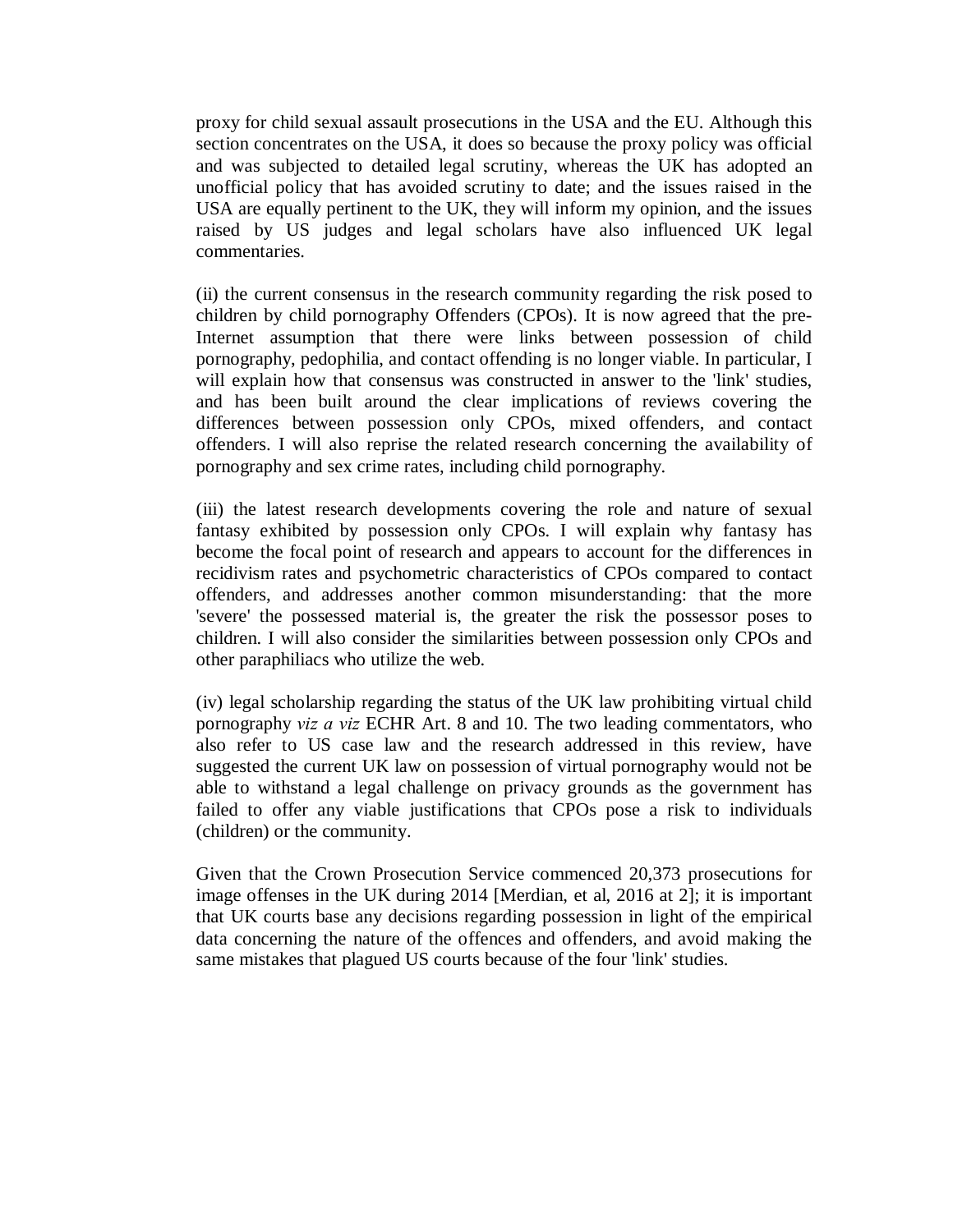## **Declaration and Statement of Truth**

I understand and have complied with my duty to the court, and I am aware of the requirements of Part 35 of the Civil Procedure Rules and the accompanying Practice Direction, and of the Guidance for the Instruction of Experts in Civil Claims 2014.

**I confirm that I have made clear which facts and matters referred to in this report are within my own knowledge and which are not. Those that are within my own knowledge I confirm to be true. The opinions I have expressed represent my true and complete professional opinion on the matters to which they refer.**

William Thompson PhD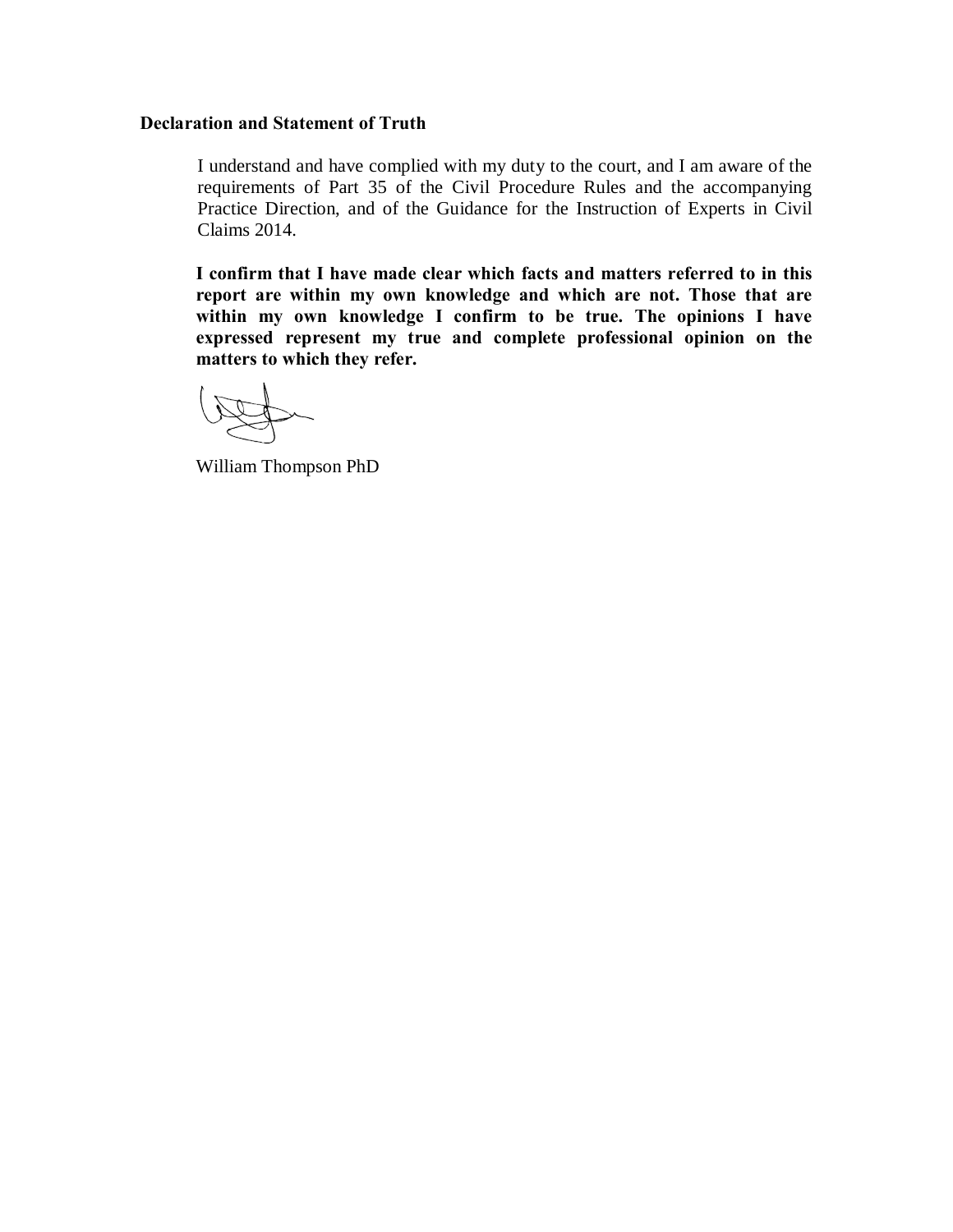# **Opinion**

Given the evidence I have reviewed, I would conclude that:

- · There is no scientific basis for the prohibition of private possession of 'virtual' child pornography such as drawings.
- There is evidence of a correlation between the levels of availability of pornography and rates of contact offending, and the correlation is negative: i.e. an increase in availability of material has been found to lead to a decline in contact offenses, especially against children.
- There is some self-report evidence that suggested pornography may be used to facilitate contact offending, but this evidence has been questioned by other evidence that demonstrates that those most likely to do so exhibit psychopathology whereas possession only CPOs do not.

I have based this opinion on the following evidence:

The wide spread belief that possession of child pornography, pedophilia, and contact offending are synonymous may have been appropriate before the Internet [see 2.2-2.3], but the policies based upon those beliefs [1.6; 4.3-4.5] have become increasing untenable as more material became available across the Internet [2.3- 2.5].

Criminalizing possession and increasing the definition of a minor to 18 years reflected attempts to make law enforcement easier rather prevent a real threat posed by the Internet [1.13-1.14; 4.3], and has led to criminalizing groups that pose no threat to minors. These include older people who possess 40 year old photographs taken with Polaroid cameras during the 1970s; and minors who downloaded material that was age appropriate for them or sent images of themselves to partners using smart phones [2.6; 4.4].

Rather than demonstrate that possession only CPOs posed a serious threat to children, government Ministers have asserted that a link between possession of child pornography exists and has been proven  $[1.19; 1.22-1.23; 1.29-1.31; 1.35]$ , although the studies cited to justify their policies and reinforce pre-Internet assumptions [1.24; 1.32; 1.38-1.39; 1.40; 1.43] either offered no evidence that possession only offenders were undetected contact offenders [1.20; 1.33-1.34], or proved that the majority were not [1.36], or were so flawed that their conclusions were suspect [1.27-8]; and, in one case, did not even exist [4.6]. There is some evidence that the US Department of Justice engineered the study most commonly cited because it did not have the evidence to justify its policies [1.50]

The belief that those possessing child pornography should be regarded as undetected contact offenders [1.11] has been counter productive. It has lead to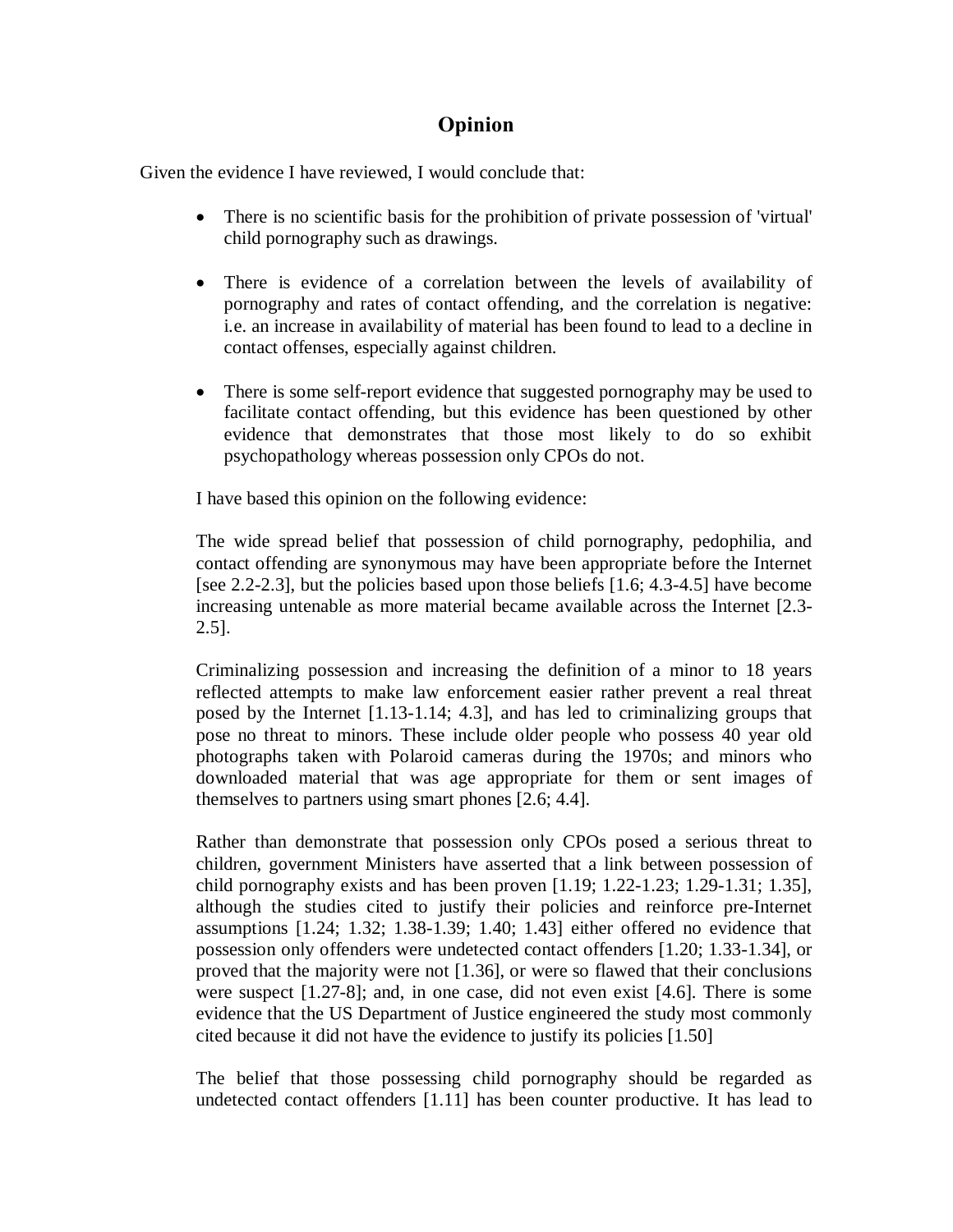unnecessary punishments than can be more sever than those given to contact offenders [1.9-1.10; 1.45-1.46], can violate due process [1.15], civil liberties [1.14-1.45] and the Human Rights of privacy and freedom of expression [4.7-4.10]; even although most CPOs in the internet age do not fit the pre-Internet profile of likely offenders [2.9; 4.5] and the lack of threat they pose is evidenced by the parallel decline in the number of contact offences [2.11].

Governments have also shown a complete disregard for the evidence that contradicts their justifications for criminalization [1.40; 2.45-2.46; 4.7-4.8; 4.13- 4.14]. Contrary to the claims that availability of child pornography on the Internet posed a threat to children by the consumers of that material, it could have been predicted that availability would lead to a fall in offending for two reasons. An increase in the availability of pornography reduces juvenile offending which accounts for approximately a third of contact offences against minors [2.13; 2.19- 2.20]; and research has consistently found that the availability of child pornography also reduces adult offending against minors [2.15; 2.17-2.19]. The belief, and policies based upon them, that CPOs pose a threat to children as CPOs are pedophiles and use pornography to engage in contact offending and distorted thinking regarding offending [2.22; 2.30], is belied by the constant finding that possession only CPOs: rarely reoffend or commit contact offences [2.23-2.28]; they exhibit completely different psychometric characteristics to mixed and contact offenders that led to offending, they do not engaged in distorted thinking and they are extremely compliant individuals [2.32-2.38]. Indeed, CPOs affective deficits, and lack of anti-social traits and offense supportive beliefs makes them unlikely contact offenders [2.39-2.40; 3.23; 3.25-3.27; 3.29].

Possession only CPOs' low risk can be accredited to the nature of their fantasy life, the reasons for their online activities, and lack of psychopathology [2.43- 2.44; 3.4-3.8; 3.16-3.20], which undermines the common fear that CPOs use pornography for contact offending [3.1-3.2; 3.8]. There is considerable evidence to demonstrate that consumption by possession only CPOs is used as a substitute for contact offending rather than to prepare for contact offending [2.10], and does not encourage the 'distorted thinking' used by conduct offenders to justify their crimes [2.8; 3.23-3.24]. This evidence has led to the belief in the research community that CPOs may represent a new form of offender [2.47-2.48; 3.30]. It can also be demonstrated that possession only CPOs have far more in common with other paraphiliacs who exploit the Internetóoto indulge their proclivities including bestiality and vorarephilia that would be illegal off line, but do not pose a threat to societyó frather than contact offenders [3.11-3.15; 3.26; 3.30], irrespective of the size or content of their collection of child pornography [2.8; 3.23].

Unlike the US courts which maintained the integrity of the legal system and protected defendants' rights by: questioning the validity of the 'link' studies used by the DOJ to justify the proxy policy [1.25; 1.53]; adopting a case specific approach and questioning automatic enhancements for possession only CPOs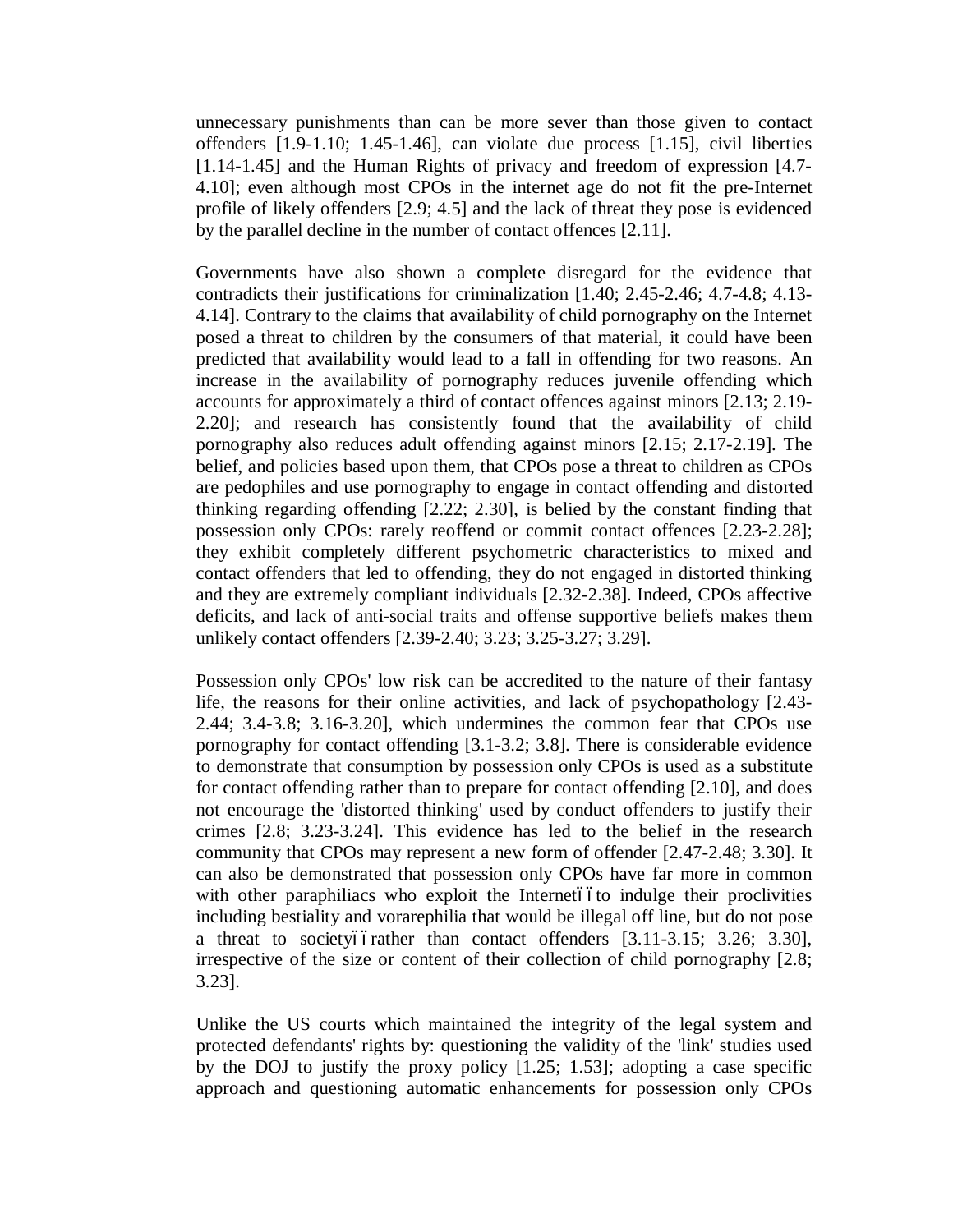[1.49-1.52; 1.54-57]; recognizing that the justifications offered for mandatory and/or enhanced penalties and regulations failed meet the requirements for the retributive, utilitarian, or preventative models of justice [1.46.3], and were contrary to the concepts of a defendant's right to due process and the court's 'neutral endeavor' when sentencing those guilty of a crime [1.9]; the UK judicial system displays a lack of interest in the implications of the Government's failure to justify its policies and the empirical evidence that undermine them [4.17].

This failure has led to criticism by UK legal scholars [4.7-4.8; 4.16], who share US legal scholars' fears that the use of generic labels [1.46.7; 4.6] is being used to mask the lack of evidence regarding harm posed by possession only CPOs [1.46.2], especially when contact offending by strangers is less than 10% of the total of contact offending against children [1.46.5; 2.13].

In particular, UK scholars are concerned that the criminalization of virtual pornography, declared unconstitutional in the USA, may be in violation of ECHR Art 8 and 10; and the government would be unable to withstand a challenge [4.7- 4.8; 4.16]. This is more than likely for two reasons. Despite the frequent recourse to the claims that consumption encourages contact offending in some offenders and/or the material is used to groom children; the government has offered no empirical evidence for either claim. The empirical evidence presented in *R v Sharpe* will no longer suffice as later research has revealed its errors [4.13-2.14]; and the Government would have a difficulty justifying its policy, especially against virtual pornography, as the empirical evidence now not only undermines all the justifications that have been offered, it clearly suggests that virtual pornography would provide a substitute for contact offending [2.10; 2.27; 2.44; 4.14; 4.16].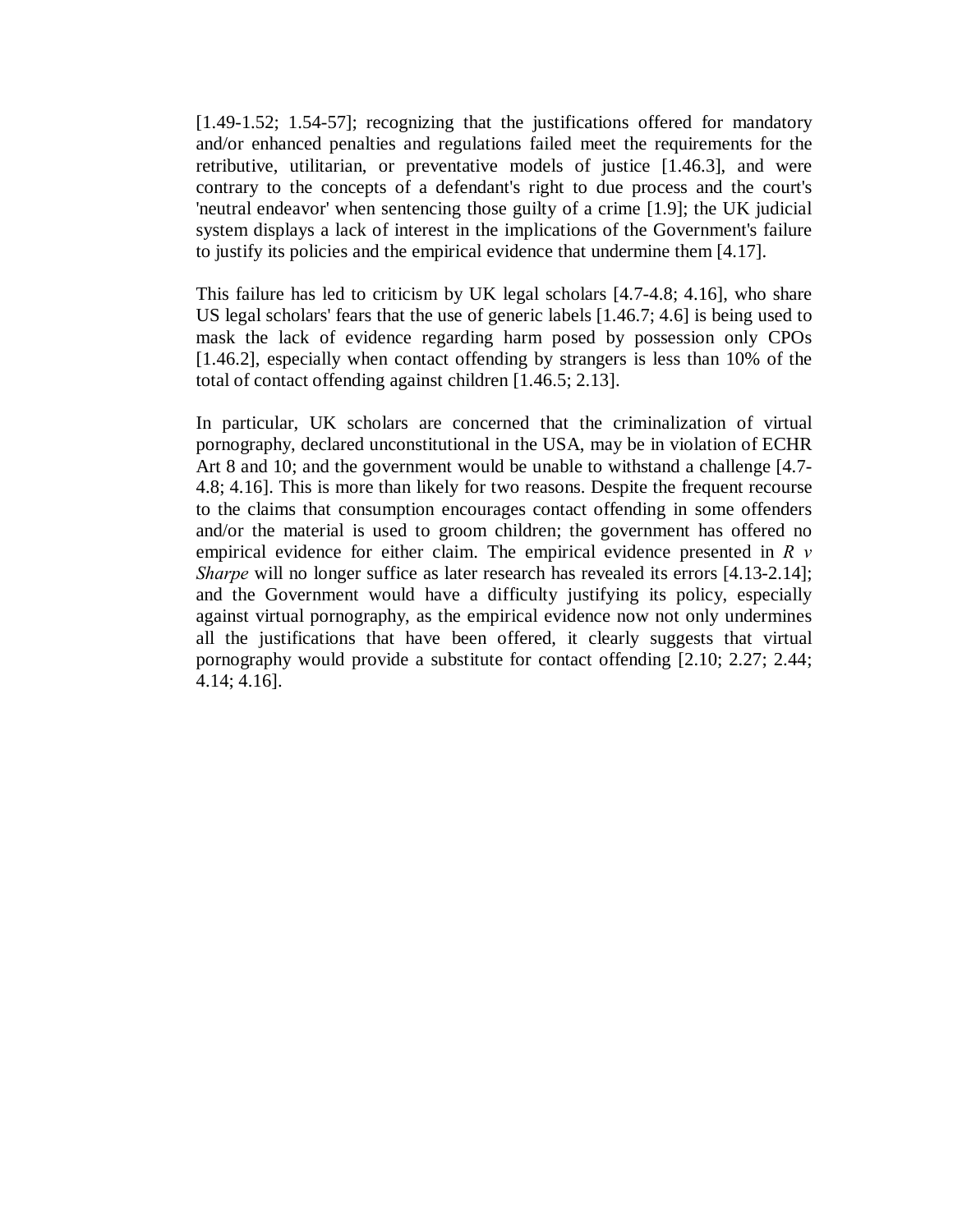# **CONTENTS**

| Issue 1.                                      | The alleged link between possession of child pornography and<br>contact offending. |       |
|-----------------------------------------------|------------------------------------------------------------------------------------|-------|
| Introduction                                  |                                                                                    | 1.1.  |
| The US legal context                          |                                                                                    | 1.5.  |
| Sentences for child pornography               |                                                                                    |       |
|                                               | Making possession a proxy for child sexual assault                                 | 1.10  |
|                                               | The legal imperatives behind the proxy policy and the link studies                 | 1.13  |
|                                               | The viability of the 'link' Studies                                                | 1.18  |
| The USSC sample                               |                                                                                    | 1.19  |
|                                               | The Butner Federal Prison Studies                                                  | 1.21  |
|                                               | The influence of the Burner studies                                                | 1.24. |
|                                               | The inherent problems with the Butner studies                                      | 1.27  |
|                                               | The Canadian Phallometric tests                                                    | 1.29. |
|                                               | The N-JOV Study                                                                    | 1.35  |
|                                               | Summary of link study review.                                                      | 1.37  |
| Promoting the 'link': the G8 summit           |                                                                                    | 1.38  |
| The influence of the Butner studies in the UK |                                                                                    | 1.43  |
| The legal reaction to the link studies        |                                                                                    | 1.44  |
|                                               | The courts                                                                         | 1.47  |
|                                               | Summary                                                                            | 1.57  |
| <b>Issue 2:</b>                               | The differences and similarities between child pornography                         |       |
|                                               | offenders and contact offenders                                                    |       |
| Introduction                                  |                                                                                    | 2.1   |
|                                               | Pre and post Internet assumptions                                                  |       |
|                                               | The negative correlation between possession                                        |       |
| of child pornography and contact offending    |                                                                                    | 2.11  |
|                                               | Pornography and sex offences                                                       | 2.14  |
| CPOs and risk assessment research             |                                                                                    |       |
|                                               | Accounting for the difference between                                              |       |
| CPOs, mixed offenders and contact offenders   |                                                                                    | 2.29  |
|                                               | Pedophilia and risk assessment                                                     | 2.30  |
|                                               | Psychometric characteristics                                                       | 2.31  |
|                                               | Anti-social and offense supportive beliefs                                         | 2.36  |

*Interpersonal and affective deficits* 2.38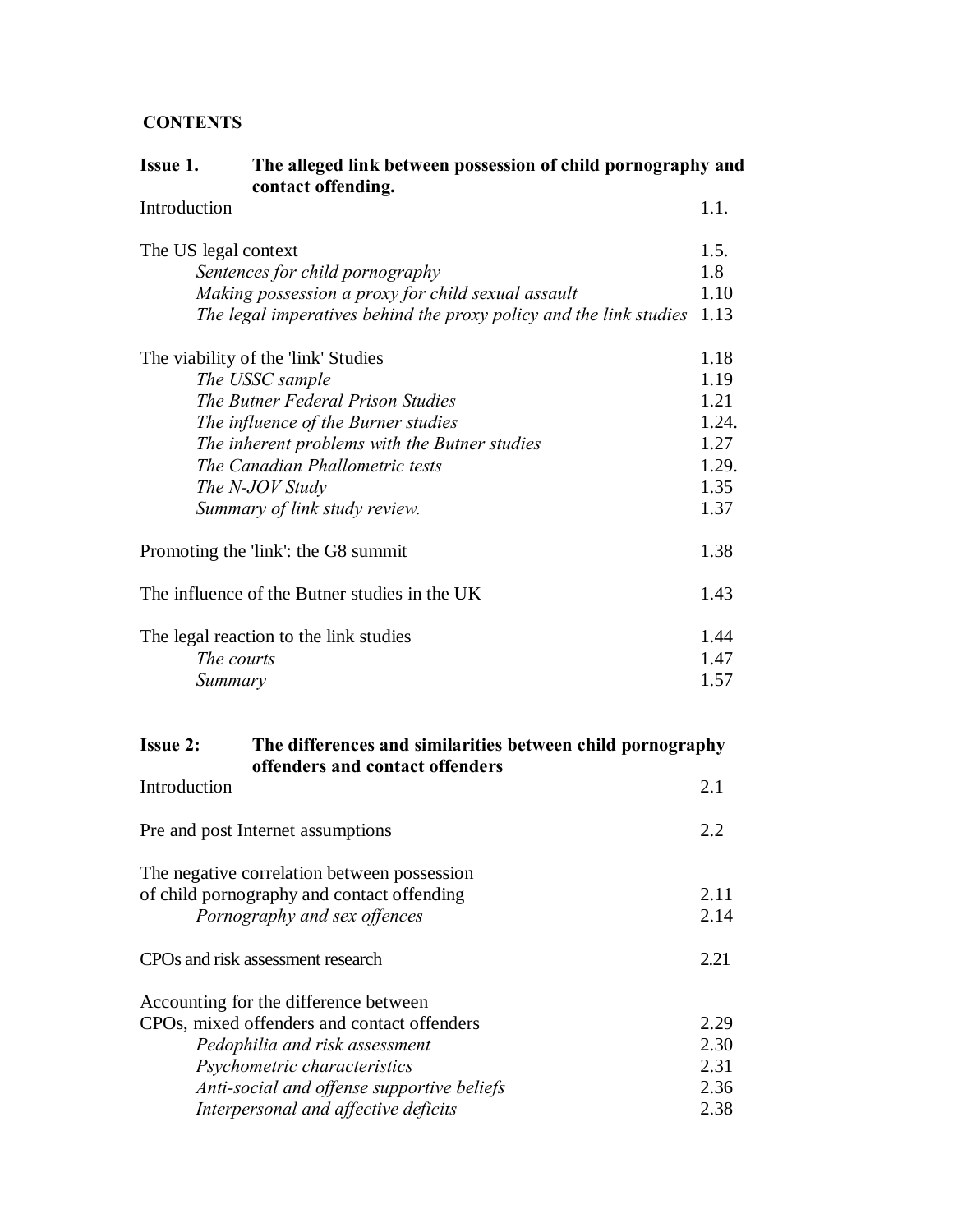| Passivity, fantasy, and CPO motivation | 2.41 |
|----------------------------------------|------|
| A New form of Offender?                | 2.47 |

# **Issue 3: CPOs,** f**antasy and sexual offending**

| Introduction                                               | 3.1  |
|------------------------------------------------------------|------|
| Howitt's fantasy study                                     | 3.2  |
| Fantasy, the Internet, and sexual deviance                 | 3.10 |
| Sexual fantasies, paraphilia and behavior                  |      |
| The Merdian study                                          |      |
| An enhanced understanding of CPOs, pedophilia, and fantasy | 3.28 |

# **Issue 4: Legal scholarship regarding the status of the UK law prohibiting virtual child pornography** *viz a viz* **ECHR Art. 8 and 10**.

| Introduction                                   |      |
|------------------------------------------------|------|
| UK Government policy                           | 42   |
| The right to privacy and freedom of expression | 4.10 |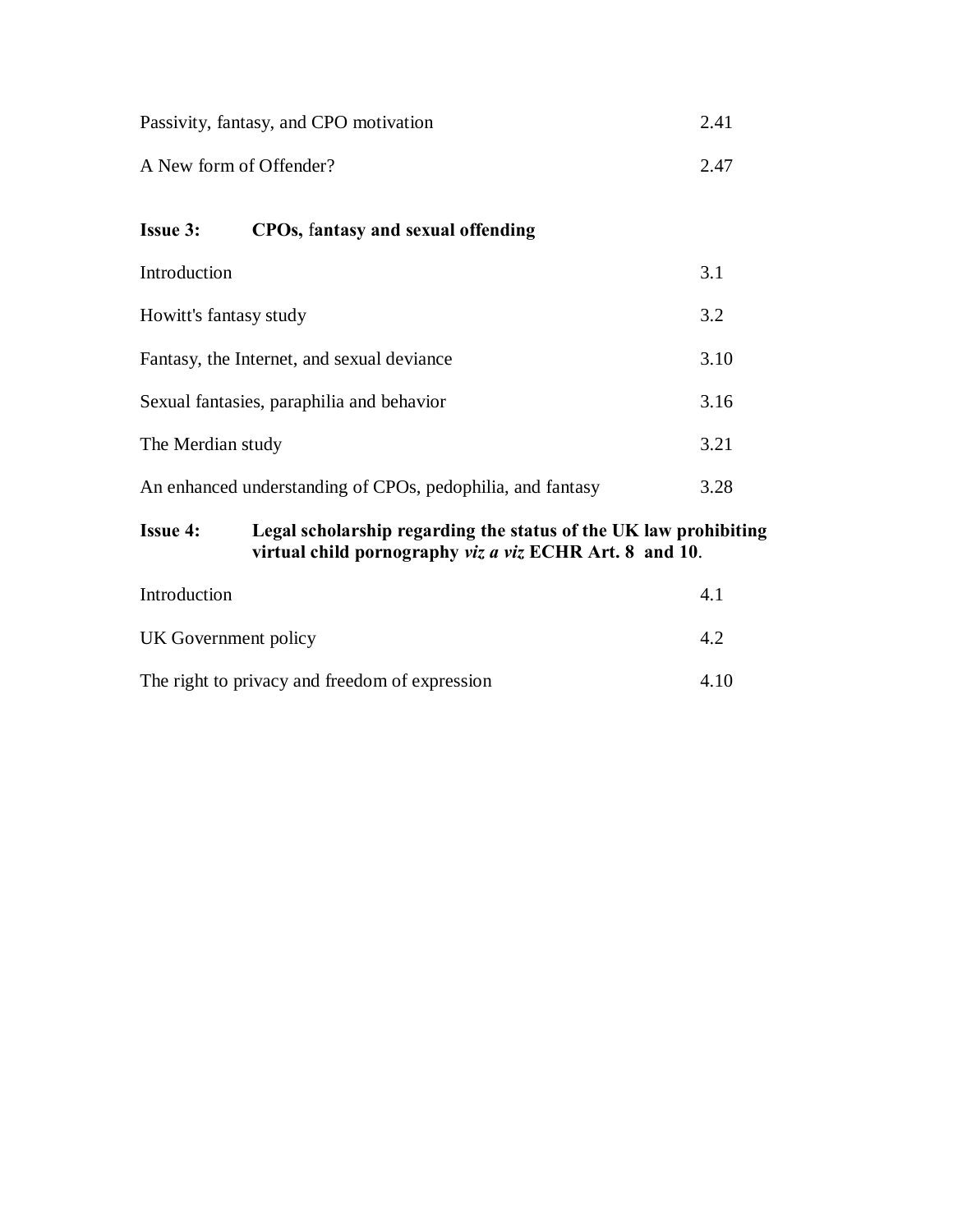# **Issue 1: The alleged link between possession of child pornography and contact offending.**

## *Introduction*

1.1. It is widely believed that possession of child pornography, pedophilia, and contact offending are synonymous; and this belief is common amongst policy makers and law enforcement agencies as well as the public. It has led policy makers and law enforcement agencies to treat possession of child pornography as a proxy for undetected contact offences against children, and to criminalize possession of any and every type of image that shows any form of sexual behavior involving minors including nude images perceived to be lewd and lascivious

1.2. The proxy criminalization policy can be official as it is in the USA or 'informative' as it is in the EU including the UK. What ever form it takes, the proxy policy has been justified by citing studies that allegedly offer evidence that those possessing child pornography are undetected contact offenders.

1.3. A review of the content of the studies and the context in which they have been cited demonstrates that those citing the studies are either unaware of their contents or have deliberately misrepresented the contents in an attempt to conform to legal imperatives that otherwise could not be met.

1.4. This is merely more obvious in the USA than in the UK because the proxy policy is official and as a consequence been publicly criticized by defense attorneys, legal scholars and in the courts; however, although the US and UK legal systems differ, the criticisms that have been raised regarding the proxy policy are also relevant to the UK as they concern basic rights common to all legal systems based on English common law, which is why they have also informed the two authoritative commentaries on UK legal practice [see Gillespie, 2011; Ost, 2009]

## *The US legal context*

1.5. The US laws regarding the possession of child pornography are similar to the UK. Although the majority of CPOs are charged under state jurisdictions, the federal government sets national policy and practice through the Department of Justice (DOJ), and as the crime often crosses state lines also holds jurisdiction.

1.6 The commercial production of obscene visual images involving minors, then defined as persons under the age of sixteen was criminalized by the Protection of Children Against Sexual Exploitation Act of 1977, on which the UK's law was based. The use of computers to create images was criminalized by the Child Pornography Prevention Act 1996, although the clause outlawing the creation of 'virtual' images declared unconstitutional by *Ashcroft v Free Speech Coalition* [2002] which ruled that as the images recorded no crime and did not create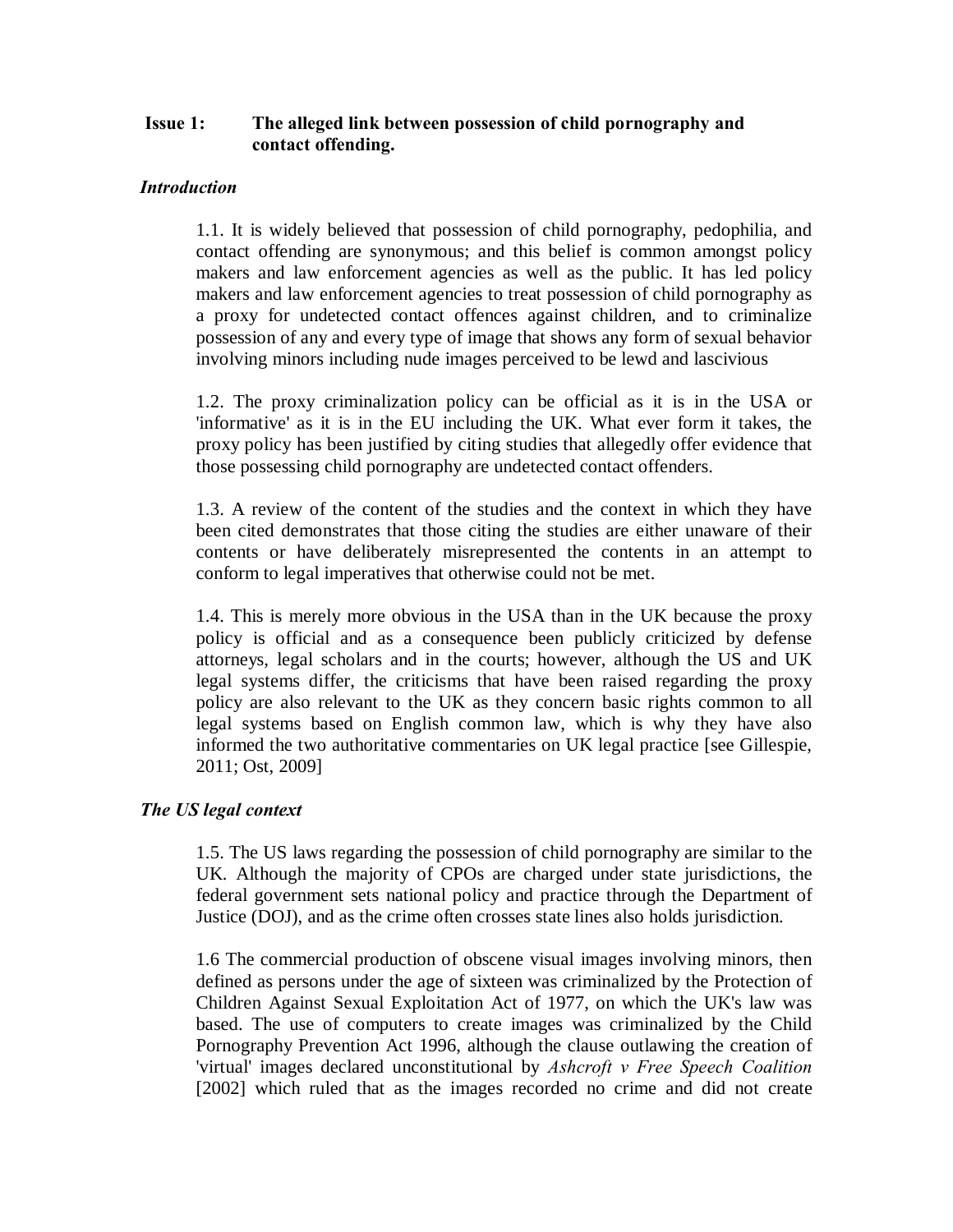victims, images were protected speech [at 250]. The obscenity and commercial requirements were removed by the Child Protection Act of 1984 which also raised the age of a minor to eighteen years, but maintained the necessity of an indication of sexually explicit conduct in an image, such as the lascivious exhibition of the genitals. The Child Protection and Obscenity Enforcement Act of 1988 extended the law to cover the use of a computer to transport, distribute, or receive material; and mere possession was criminalized by the Crime Control Act 1990. The PROTECT Our Children Act 2008, including the Providing Resources, Officers, and Technology to Eradicate Cyber Threats to Our Children Act proscribed the production and distribution of a pornographic image that was adapted (morphed) from a picture of an identifiable minor. Other relevant laws will be addressed on a needs basis.

1.7. The legal definition of sexually explicit conduct does not require that an image depict a child engaging in sexual activity, a picture of a naked child will constitute illegal material if it is sufficiently sexually suggestive [see The Citizen & Guide]; on the other hand illustrations appearing in learned journals are unlikely to be prosecuted. Like the material covered by *Ashcroft,* much depends upon the totality of the circumstances. In short, the law is similar to the UK, save the law is much clearer on self produced material and academic or political publications that address the issues of pedophilia and child pornography and may contain illustrative material that does not contravene the definitions of sexually suggestive. These protections do not extend to downloading material [see *People v. Kent,* 2012]

## *Sentences for child pornography*

1.8. The punishments for possession of child pornography, like those on production and distribution are very strict. They are based on the US Sentencing Guidelines (USSGs) overseen by the US Sentencing Commission (USSC). The USSC is an independent body, part of the judicial branch of government, with a remit of adjusting sentencing in line with research and experience. USSC amendments to the guidelines take force after 6 months if Congress does not change or reject them; and the USSC has to enact any directives set by Congress, the legislative branch of government. For example: in 1995, the Sex Crimes Against Children Prevention Act directed the USSC to penalize those using computers, with the intention of preventing commercial web sites and Bulletin Boards disseminating material; and in 2000 the USSC recommended extending trafficking material to include any transfer of an image to penalize anyone using an image to groom a minor.

1.9. The system worked well until 2003 when Congress passed a last minute amendment to the Protect Act initiated by the executive branch which established mandatory sentences for all child pornography offenses despite being opposed by the judicial branchóóthe USSC, the Chairman of the House Committee on the Judiciary, the Judicial Conference of the United States, the American Bar Association, and individual judgesó owhich had not been consulted, and the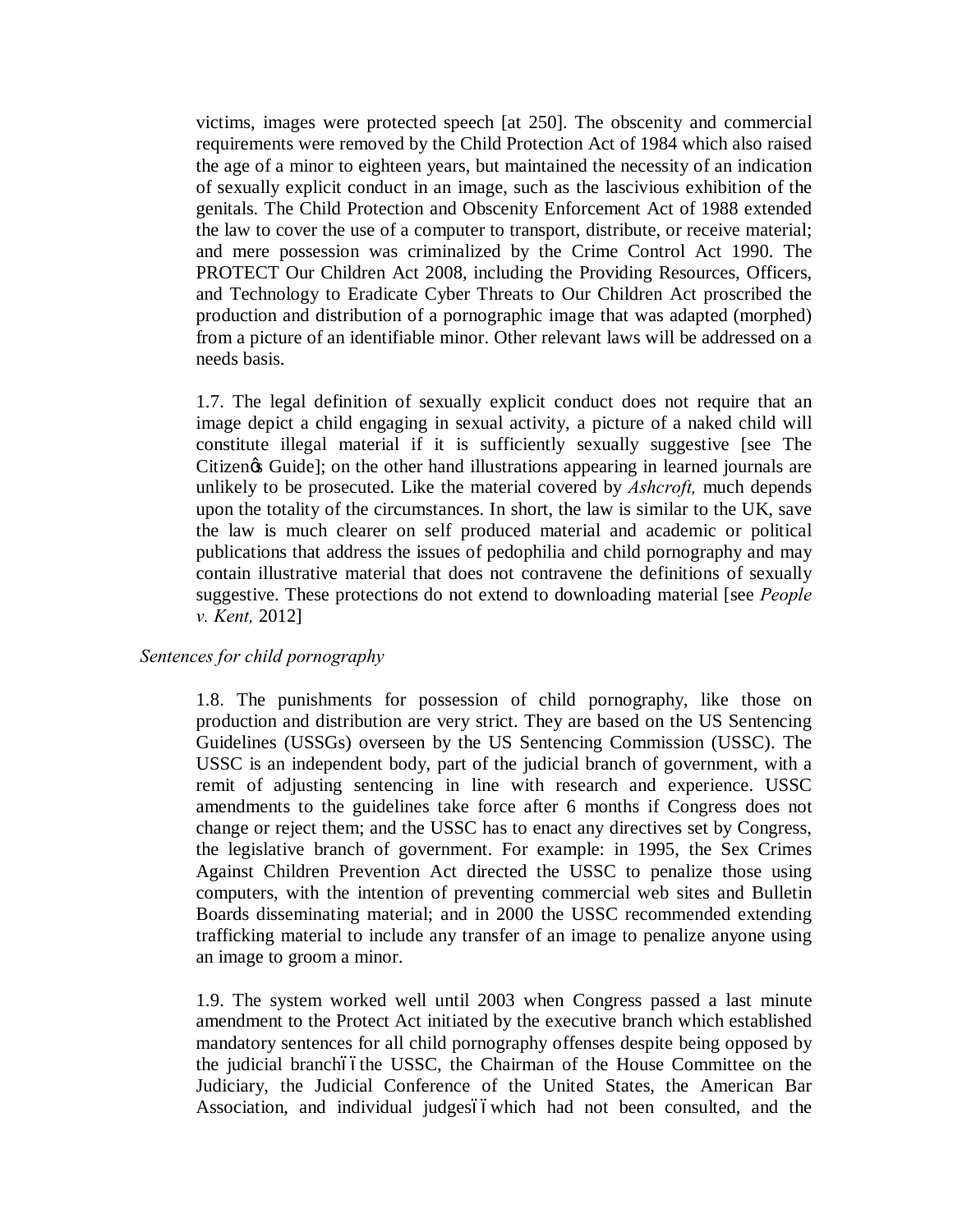amendment threatened to undermine the concept of 'neutral endeavor,' whereby courts determine the appropriate sentences based on the circumstances of the crime and the particular defendant. Due to the nature of computers, the amendment had the effect, amongst others, of making possession akin to producing and trafficking, the first time offender akin to a persistent offender [see Stabenow, 2009 at 20-29], and sentences akin to civil commitment. Before the courts had adjusted to the new requirements, the Adam Walsh Child Protection and Safety Act, 2006 which established three tiers of offender based on risk and made registration of offenders public also imposed mandatory bail restrictions on CPOs [see Hynes, 2013; Thompson & Greek, 2010]. This led to a dispute between the executive branch in the form of the DOJ and the judicial branch regarding basic principles of law and the viability of the empirical evidence used to justify the mandatory sentences and other regulations.

#### *Making possession a proxy for child sexual assault*.

1.10. The 2003 amendment led to a dramatic increase in penalties for possession of child pornography. They increased from an average mean sentence of 21 months in 1997 to 118 months in 2010, which was higher than the mean sentence for contact offenses against minors at 108.6 months [see US Sentencing Commission, 2011]. This can be accredited to prosecutors asking for a higher than minimum sentence for those found in possession on the grounds that they were undetected contact offenders; the same argument used to justify demanding possession offenders be detained while awaiting trial, sentencing hearings, and appeals.

1.11. The prosecutors were following the proxy policy of the DOJ. Although not made official until 2010, when it publicly announced that CPOs would become the main focus of its national strategy to combat child sexual assault, the DOJ had pursued the policy for over a decade. The FBI, the DOJ's primary investigative agency, had been concentrating on CPOs through its Innocent Images National Initiative since 1995; and the Internet Crimes Against Children task force, established three years later in 1998 (and now includes over 3500 federal, state and local law enforcement agencies) followed suit. Despite its title, Operation Predator, run by the Immigration and Customs Enforcement agency also focuses on possession rather than solicitation offences. As a result, CPOs amounted to 75% of all child sex crime cases, and 75% of CPO cases consisted of non production charges, by 2007 [Hamilton, 2011 at 1689-1692].

1.12. The DOJ, and prosecutors demanding maximum mandatory sentences and bail regulations in the courts, justified the proxy policy on the grounds that targeting CPOs would reduce contact offending as it had been proven that CPOs were pedophiles and undetected contact offenders.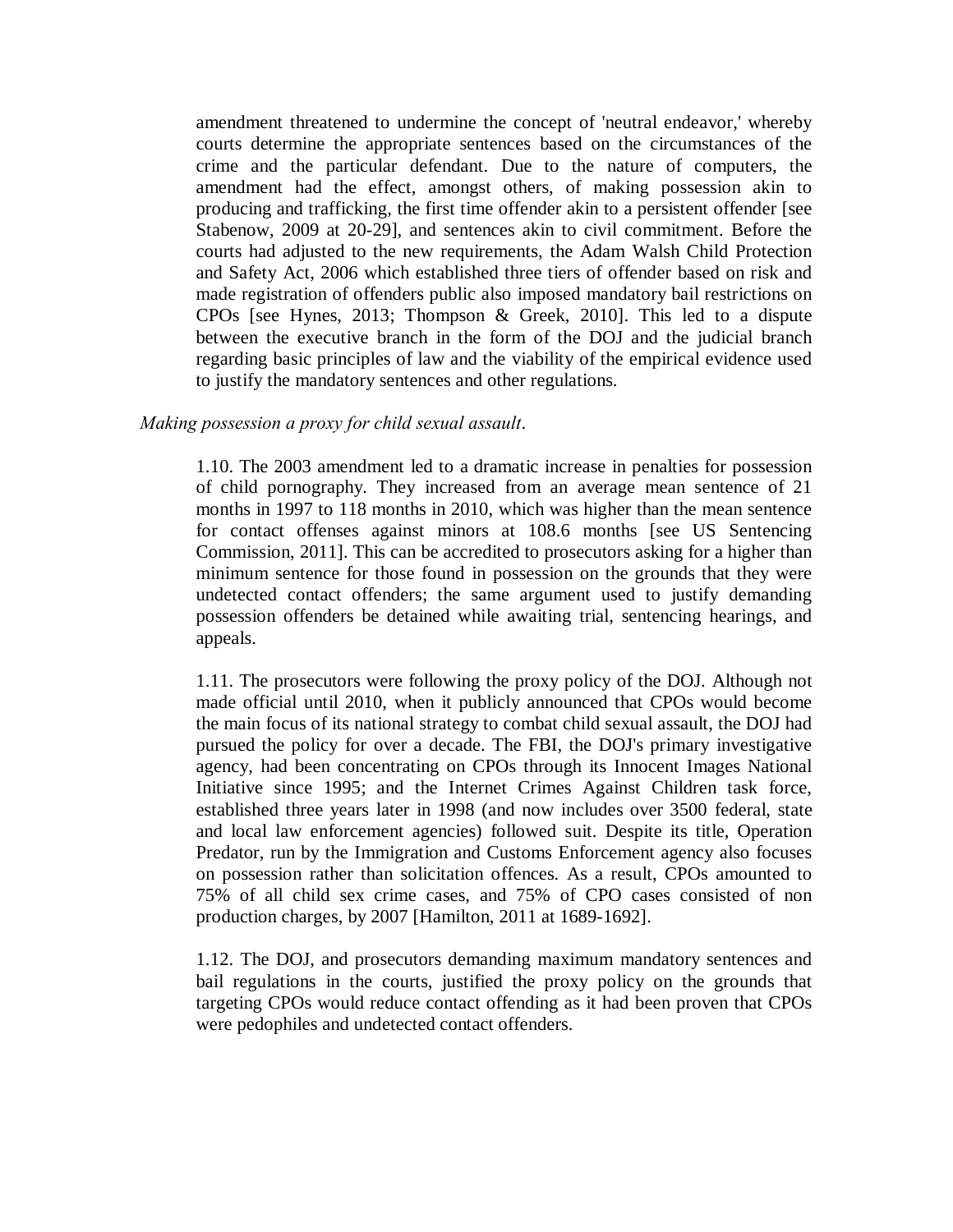1.13. The key difference between the Republican and other democratic systems of governance concerns the way the checks and balances are designed to protect the individual from Government intrusion by testing each law against the Bill of Rights irrespective of the will of the majority exercised through legislation. The courts, the judicial branch, is specifically charged with ensuring that the laws created by Congress, the legislative branch and implemented by the DOJ, part of the executive branch, do not infringe on the rights of individuals unless it can be shown that there is an overriding interest and/or the behavior it seeks to restrict would cause public harm. Although specific courts in countries that have adopted the UNDHR or the ECHR are now charged with performing the same task, every court in the USA considers the issue either at the federal level or at state level by reference to the state's constitution and Bill of Rights that are sometimes even more protective of an individual's rights than the amendments to the Us Constitution. The proxy policy based on the 'link' studies was a means to circumvent those rights, by arguing the threat to public harm by CPOs was proven.

1.14. The Fourth Amendment which prohibits unreasonable searches and seizures requires that magistrates and judges must ensure that the information and belief contained in affidavits supporting an application for a warrant is sufficiently reliable to constitute probable cause; and this created an imperative to identify a connection between allegations of contact offending and the possession of child pornography when seeking warrants to seize and search the computer of anyone accused of a contact offense [Weissler, 2013 at 1504-1505]

1.15. The Bail Reform Act of 1984 reinforced the due process clause of the Fifth Amendment and the excessive bail clause of Eighth Amendment which gives defendants the right to bail when charged with federal offenses, or awaiting appeal, or a sentencing hearing, unless there are exceptional circumstances, primarily endangering the safety of another person or the community [see McBath, 2010; Yung, 2010]. The introduction of mandatory pretrial confinement or extremely restrictive bail conditions for those changed with possession offences undermined a defendant's right to bail as prosecutors moved for incapacitation or maximum bail conditions on the grounds that possession offenders posed a threat to children as they were undetected contact offenders [see Dearinger, 2011].

1.16. Given the US judicial approach to the use of uncharged crimes, be it at trial or during sentence hearings, it was inevitable that demands made by prosecutors that the court impose the statutory maxim mandatory sentence for possession offenders as they were undetected contact offenders would be scrutinized by the courts.

1.17. The disputes over search warrants, bail conditions, and sentencing ensured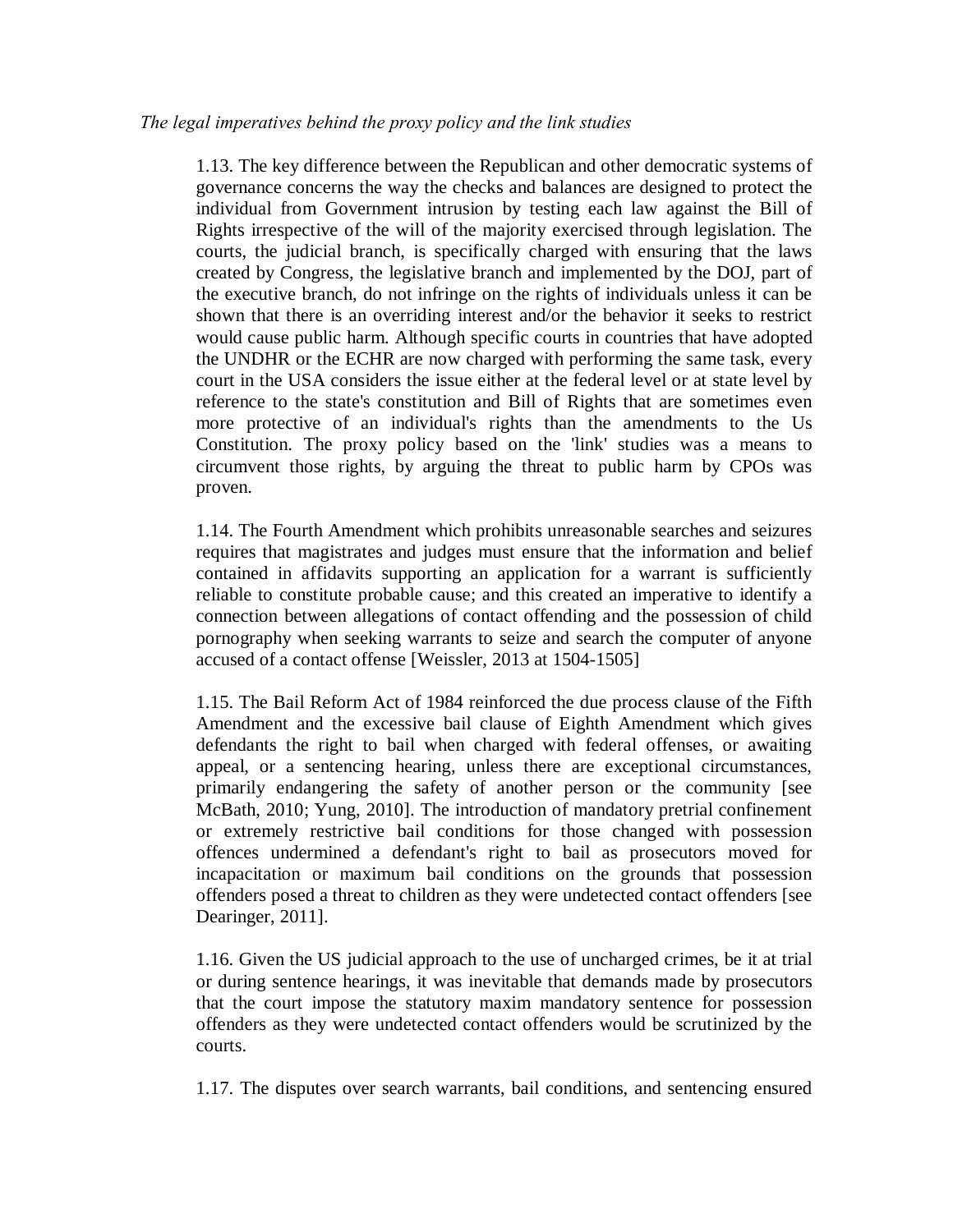that the four studies being cited as proof that those who possessed child pornography were undetected contact offenders became subject to increasing scrutiny by defense attorneys, legal scholars, and the courts; and became a major issue between 2008-2011 in the courts [e.g. *United States v. King,* 2010], and led to the USSC holding public hearings about the evidence in 2010.

## *The viability of the 'link' studies*

1.18. The justifications for the 2003 and 2006 Acts, imposing mandatory sentences and bail conditions for CPOs, and the DOJ's focus on detecting CPOs as a proxy for prosecuting contact offenders relied on four research studies, all of which had serious flaws.

#### *The USSC sample*

1.19. The Sex Crimes Against Children Prevention Act [1995] required the USSC to present a report and make recommendations to Congress. The report, covering 112 CPOs, stressed that a significant proportion had a history of contact and/or production offences, and given the risk that these offenders posed recommended increasing sentencing for some CPOs, especially those involved in production; and the report continues to be cited as evidence of the threat CPOs pose to children, although the contents suggests otherwise.

1.20. The sample was drawn from Federal prosecutions between 1994-5, and represented the most egregious offenders, including those who had assaulted children in the production of material and/or transported children across state lines for the purpose of prostitution, as the federal authorizes rarely prosecuted possession only cases at the time [Stabenow 2009 at 12-13]. Consequently, as the report covered mixed offenders who had been engaged in making child pornography and other contact offenses; it did not demonstrate that possession only CPOs posed a threat to children or were undetected contact offenders.

#### *The Butner Federal Prison Studies*

.

1.21. The Butner studies were the most widely cited source of the evidence of a direct correlation between CPOs and child sexual assault, having reported that the majority of CPOs in the prison's residential sex offender program had admitted that they had committed one or more contact offenses against children that were unknown to the authorities [Hernandez, 2000; Bourke & Hernandez, 2009]

1.22. The initial report, presented at a conference in 2000, was never published, but was widely circulated amongst treatment specialists, policy makers, and law enforcement personnel. It explained how the sample were assigned a group based on their offense: (a) possession offences or traveling to meet a minor for sex; (b) contact offenders, involving either a child or an adult; and (c) nonsexual offenders [Hernandez, 2000 at 3]. Group 'a' consisted of 62 offenders, 26 who were known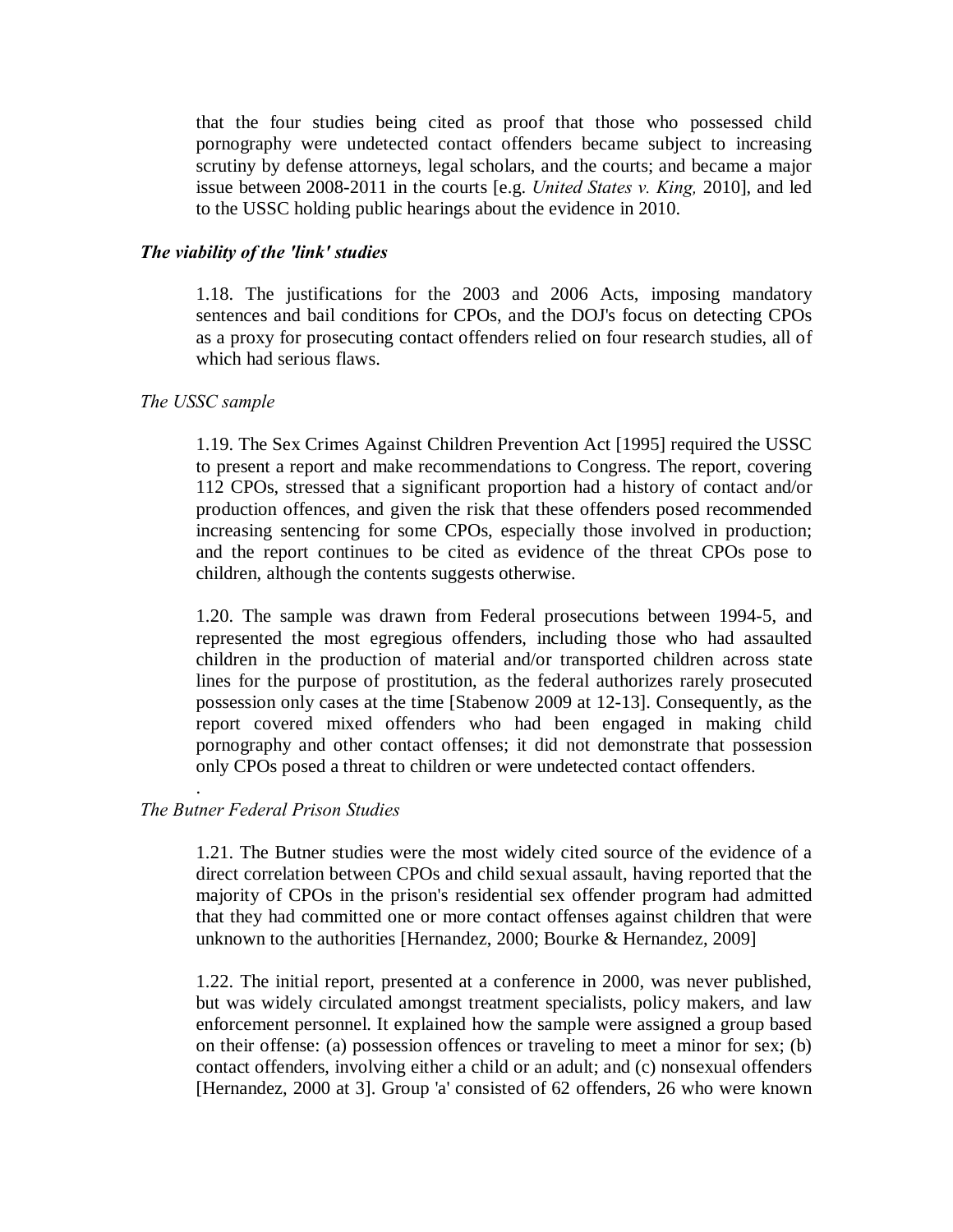to have committed 55 contact sex offenses before entering the program and 36 who were not known to have committed a contact offense. It was reported that during treatment, 21 of the 36 subjects not known to have committed an offense admitted to "at least one" contact victim [Hernandez, 2000 at 5]. When the number of their victims was added to the further admissions made by the 26 known offenders, the number of contact offenses in group 'a' rose to 1434, an average of 30.5 victims per offender [Hernandez, 2000 at 5]. The author argued that this provided evidence that 67% of internet child pornography offenders were also contact offenders, and that they were as "predatory" and potentially "dangerous" as extra-familial contact offenders [Hernandez, 2000 at 6].

1.23. The 2009 study consisted of a review of 155 CPOs from the same treatment sample, but did not provide any details of the type of offenses. The reported results were similar to the first study. Whereas only 26% of the sample were known to be contact offenders when they entered the program, that number reached 85% following admissions of unknown crimes; an average of 13.56 victims per offender. The authors argued that these results demonstrated that CPOs were not merely consuming material; they *were* contact offenders [Bourke & Hernandez, 2009 at 186-190].

## *The influence of the Butner studies*

1.24. The studies were cited uncritically at law enforcement conferences and in research journals as providing evidence that CPOs: had pathological paraphilic tendencies [Aiken and Berry, 2011]; would molest children whenever the opportunity arose [Marsh, 2011]; and posed a direct risk to children [Winder & Gough, 2010 at 139]. The results were also referenced in congressional debates and hearings by policy makers and law enforcement personnel to justify further measures and/or existing policies. For example, Senator Hatch cited the 2000 study to argue that those possessing material were sexual predators and deserved tougher penalties [149 Cong. Rec. 5126 Apr. 10, 2003]. The FBI and Marshalls Service cited the studies at hearings before the Subcommittee on Crime, Terrorism and Homeland Security in 2002 and 2011 respectively [cited Hamilton, 2012, at 1690 and 1700]. The DOJ alluded to them when justifying placing the core focus on detecting CPOs rather than contact offenders in its 2010 official declaration [DOJ, 2010 at 19].

1.25. Although some courts continued to rely on the generalized belief that child pornography was indicative of pedophilia and that all pedophiles collected child pornography to groom children [see *United States v. Falso,* 2008 at 122 n18], and/or the belief that  $\tilde{\alpha}$ child pornography may induce viewers to commit sex crimes on childrenö [see *United States v Brand* 2006 at 198]; the studies were frequently cited in pleadings before other courts. Prosecutors used them to argue that: those found guilty of possession should receive the maximum sentence as they were 'statistically' more likely than not to have committed a contact offence [e.g. *United States v. Camiscione* 2010 at 829]; courts should not accept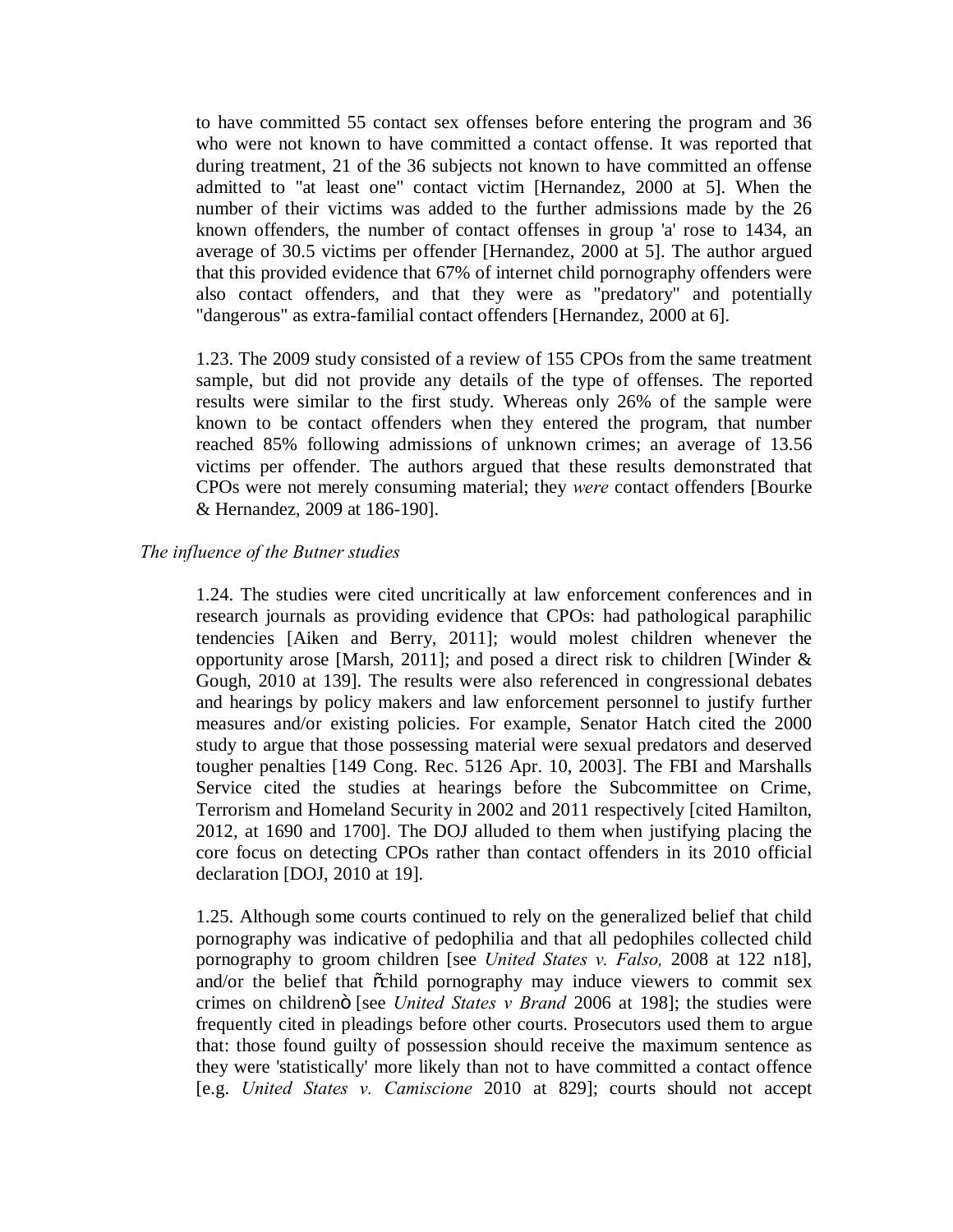defendant's claims that they did not have a sexual interest in children and would not pose a danger to the community [e.g. *United States v Apodaca,* 2011 at 1087]. The studies were also used to justify pretrial detention of defendants. For example, in *United States v Blankenship* [2008], the local Probation Office argued that as the studies proved a high percentage of CPOs were contact offenders, the court should not conclude that the defendant's lack of a history of offenses indicated that he posed no danger to children [at 2-3]. Likewise, an FBI agent cited the 2000 study to boost his expert testimony that the defendant would be a high risk if released on bail in *United States v. Thomas* [2006 at 24, 33]. The studies were also considered by judges when making their decisions [e.g. *United States v. Campbell,* 2010 at 965-8]; and they has the desired effect. The judge in *United States v Cunningham* expressed the belief that the 2009 study ochallenges the often-repeated assertion that child pornography offenders are only involved with pictures" and used it to justify imposing a guideline sentence [2010 at 859].

1.26. By concentrating on the reported admissions to contact offending, those citing the studies appeared oblivious to their inherent shortcomings.

#### *The inherent problems with the Butner studies*

1.27. The presentation of the data obscured more than it revealed about its reliability:

1.27.1. Placing possession only CPOs with those travelling to engage in a contact offense with a minor they met through the Internet in the same group would prevent any assessment of the risk posed by possession only offenders.

1.27.2. Averaging the admissions per offender rather than stating the mean, masked the potential effects of any 'outliers' whose large number of admissions would inflate the average, and as the admissions ranged from 0 to 202 contact offenses this had clearly occurred [Hernandez, 2000 at 5]. The same problem was evident in the second study where the standard deviation from the average 13.56 contact offenses was 30.11 which meant that individual admission could have been 0 or 44 or more [Bourke & Hernandez, 2009 at 187]. As averaging is not acceptable for this very reason; doing so not only undermined the validity of the data and the conclusions based upon it; it raised the possibility that the report was deliberately misleading.

1.27.3. The failure to differentiate between the number of admissions concerning child, juvenile, and adult contact offenses made it impossible to infer that the offenders posed a specific threat to children.

1.27.4. As the data regarding the contact offences was limited to the gender and age of the victim; it was impossible to place the contact offences in their context, although there were two good reasons to do so. First, a paper by Dr. Hernandez presented at the G8 Global Symposium revealed that in a subset (n=42) of the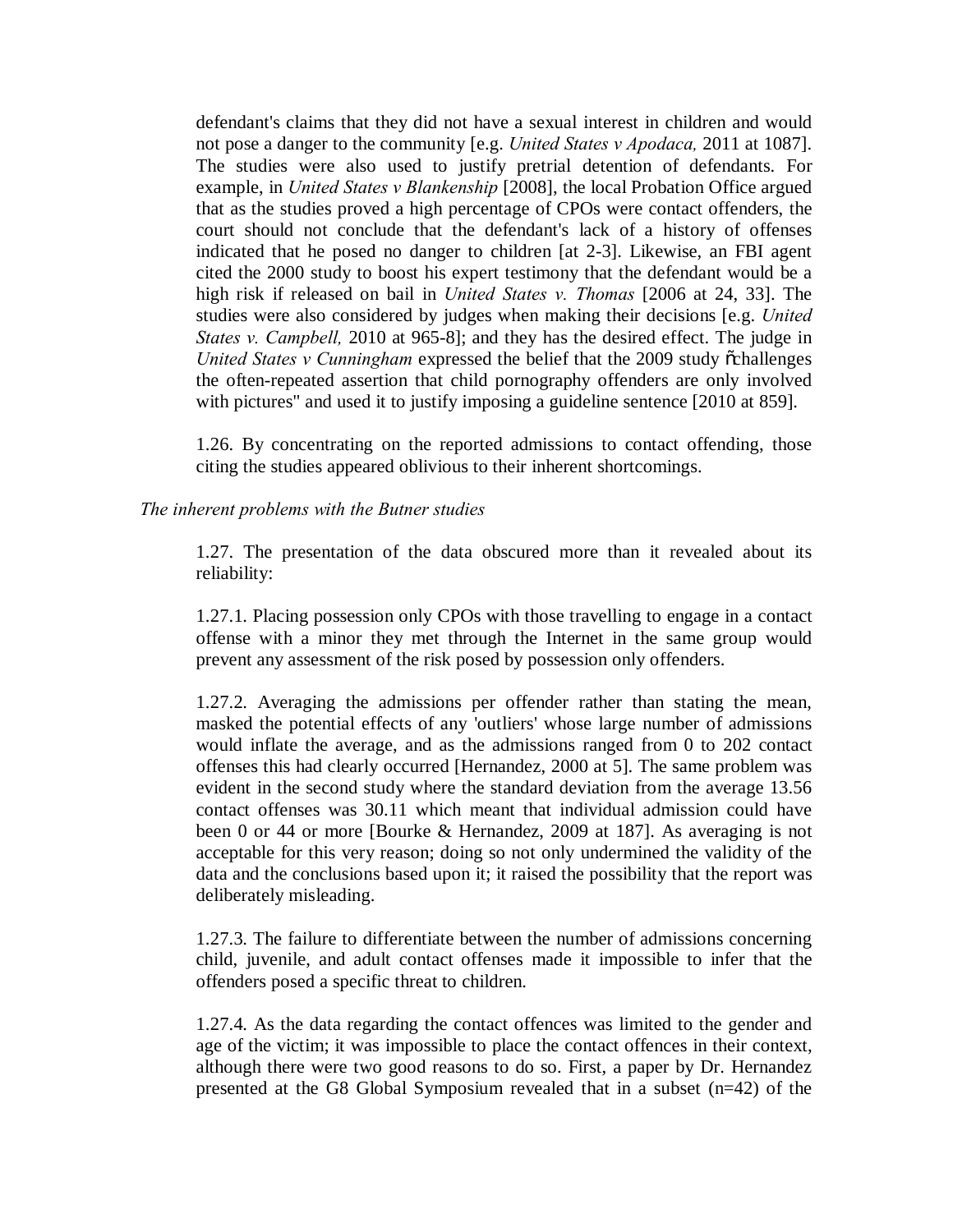2009 sample, the *median* age for the onset of contact sexual offenses was sixteen years of age, while the *median* age of first child pornography consumption was 24 [Hernandez, 2009]; and that suggests an unknown number of the admitted contact offenses could have occurred when a significant number of CPOs were minors and the contact may not have been an offense at the time it occurred, making the inference that the admissions all related to adult-on-child sexual offenses misleading. Second, the operationalization (the definitions) of the contact offenses changed between the studies. The original was reported as  $\tilde{c}$  any type of sexual assault or molestation of an adult or childö [Hernandez, 2000 at 2], whereas the second referenced õany fondling of the genitals or breasts over clothing, as well as skin-to-skin contactö [Bourke & Hernandez, 2009 at 186]; a very different definition. As a result, the offenses could range from the least to the most serious forms of offense, and those in the second could have included nonviolent statutory rape with a consenting partner and consensual touching with a legal partner. This possibility was reinforced by several treatment counselors who complained that the studies odefinition (singular) was so elastic that it covered incidents such as a college freshman dating a high school junior, which the average person may not consider an offense [see Wollert et al., 2011].

1.27.5. The psychosexual history questionnaire used at Butner raised two issues. Without inter-coder reliability statistics it is impossible to ascertain the quality of the coding of answers for the contact-offenses [see Fulda, 2005 at 70]; and as Hamilton observed, the implausibility of every participant being able to accurately report the precise age of every victim in their offending history raises a question about the viability of the self reports [Hamilton, 2012 at 1710]

1.27.6. There are several reasons to believe that the methodology employed at Butner exacerbated the standard problem with 'selection effects.' Studies based on samples of convicted offenders have to be used with caution as they do not necessarily reflect the behavior of non offenders [see Malamuth & Huppin, 2007]; and reports from sex offender treatment programs increase the need for caution. The advantages residents can gain from participating in treatment programs, from prison relocation to favorable parole decisions, can influence their behavior; and it is not unusual for residents to make admissions and statements that they perceive will please the clinicians and lead them to believe that the residents who admit to unknown offences are more honest, treat them accordingly, and furnish positive reports [see & Webster, 2011 at 167]. Likewise, program rules often carry a strong suggestion that offenders have an incentive to admit to sexual contacts even if untrue, and/or that staff expect all treatment participants to make new disclosures on an ongoing basis [Seto, 2009]. And the Butner program appears to have been particularly prone to these potential problems. The program consisted of eighteen months of cognitive-behavioral programming, with fifteen hours of group therapy a week [Bourke & Hernandez, 2009 at 185]; and evidence emerged in a court case that fear of expulsion may have contributed to over reporting. Dr. Rogers attested that the program was highly coercive. Unless the offenders continued to admit to further sexual crimes, whether or not they actually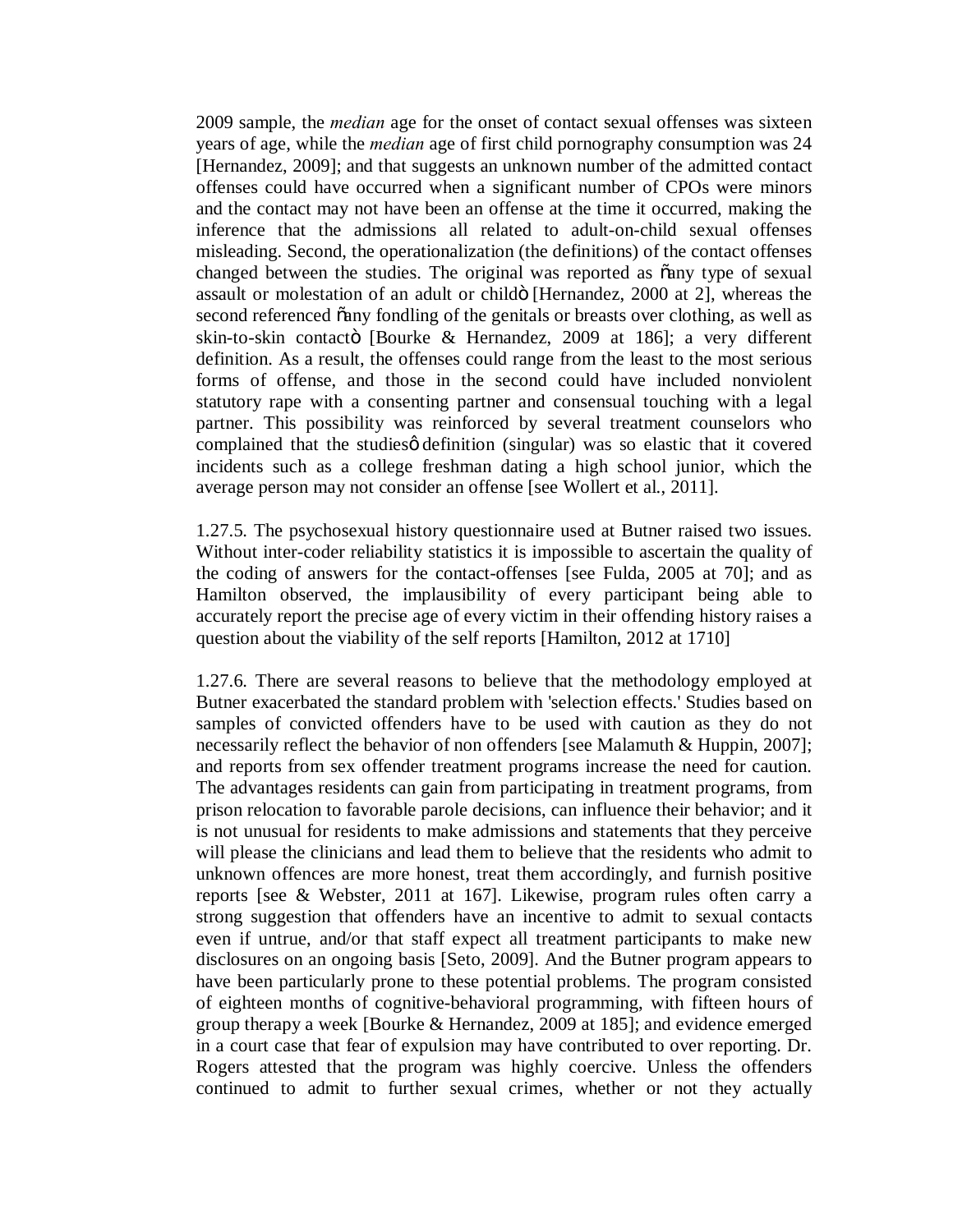committed those crimes, they were discharged from the program, and that explained why the study did not report on the 23% (46/201) of residents who withdrew or were expelled from the program; which was why the study's whole approach was rejected by the treatment and scientific community. He also testified that that the subjects were not randomly selected from those who only possessed child pornography, making it representative of *that* group, and that was why the data and statistics could not support the conclusions drawn [*United States v. Johnson,* 2008 at 1006607]. It has also been suggested that fear of possible expulsion was enhanced by the Federal Bureau of Prisons' memorandum on the program which warned that anyone expelled from the program faced  $\tilde{\alpha}$  transfer and *other* consequences," forcing residents to suffer the deliberate use of peer pressure in the group therapy sessions to secure admissions in front of Dr. Hernandez who was on record as believing that any Internet offender who refused to admit to contact offenses were either lying or did not have access to potential victims [Hamilton, 2012 at 1708].

1.27.7. The claim made by former residents in the press that the program of emphasis on admissions led them to oremembero crimes that never happened [Aviv, 2013 at 43], has been confirmed by Wollert who reported that several former Butner patients told him that they were expected to disclose new offenses on an ongoing basis as part of their treatment participation. The fact that one claimed that "when I got into the SOTP program I was instructed to count all incidents of sexual contact regardless of my age or the age of my 'victim',"' reinforces the possibility that that many of the 'offenses' really referred to early sexual experiences. Wollert was also concerned that Butner patients were expected to pass the full disclosure polygraph [Bourke and Hernandez 2009 at 186], as it is known that one method to ensure one passes is "overestimating the number of possible victims" [Wollert et al. 2011, s2-13-2-14, citing Abrams, 1991, at 259].

1.27.8. Given these reports, the admissions appear to have been artifacts of the 'demand characteristics' of the methodology used, whereby residents quickly learnt what was required to be considered a treatment success. Having been told that they did not have to "reveal any identifying information listing their victims" [Bourke & Hernandez, 2009 at 186], the residents would also know that their claims would never be questioned. Although the authors justified doing so on the grounds that anonymity ensured more honesty as the lack of details protected the residents from prosecution [Bourke & Hernandez, 2009 at 186]; the lack of verification raises an obvious problem relying on the rate of admissions to contact offenses in an incentive driven atmosphere.

1.27.9. The above weaknesses delayed the publication process of the 2009 study for years; and the controversy was widely covered in the media. An official from the Federal Bureau of Prisons was reported in the *NY Times* as having objected to publication unless it included comments about the limited ability to generalize from the specific sample, as the results might be misinterpreted [see Sher and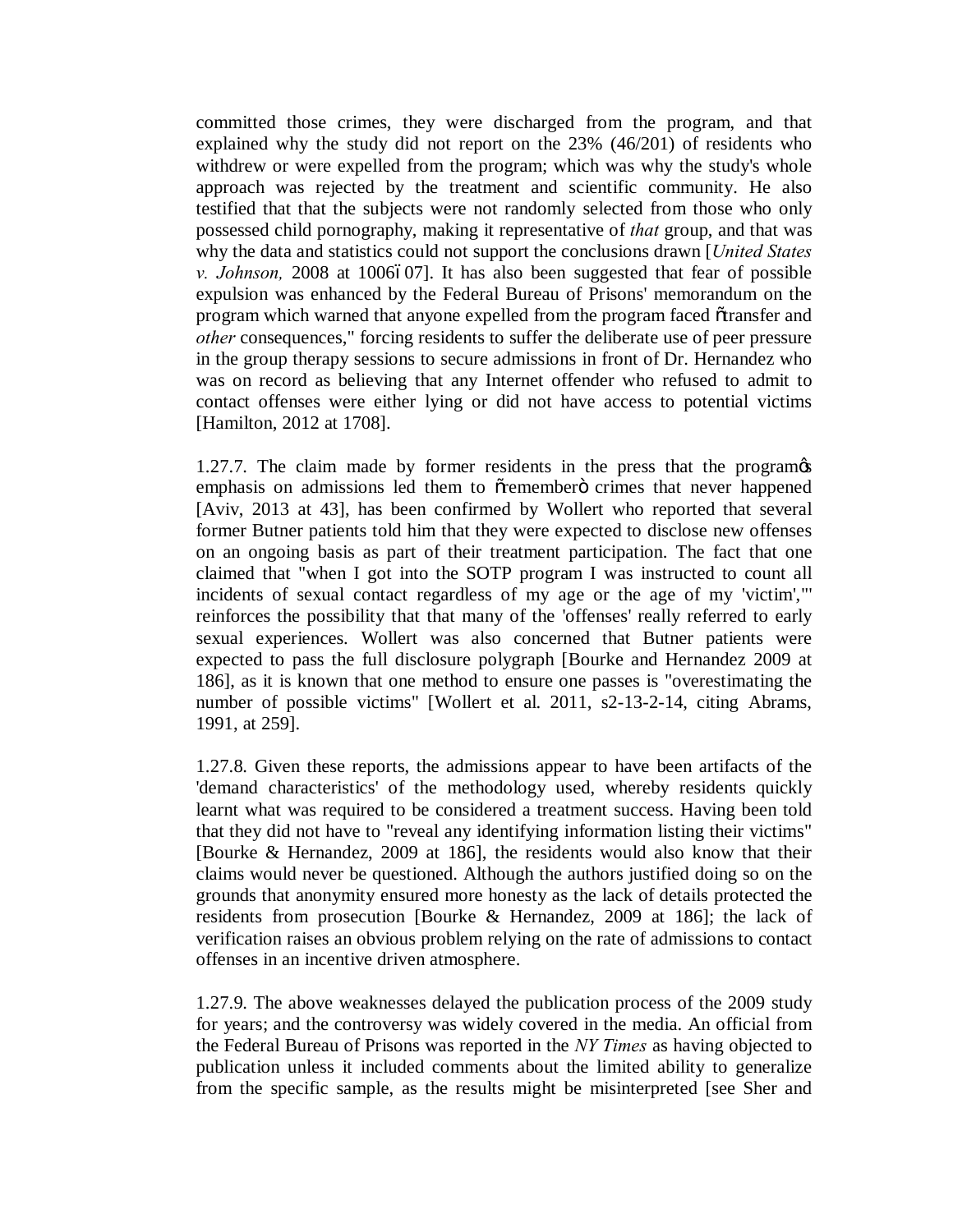Carey, 2007 at A20]; and the authors' response, published in the *Monitor,* should have raised further questions given the authors argued: owe felt it would have been scientifically incorrect to say the findings are not generalizable; we simply dong know the degree to which the results are generalizable to other child pornography offenders" [DeAngelis, 2009 at 56].

1.27.10. Even if one took the self reports at face value; they would still not support the authors' claim that they demonstrate CPOs harbor pervasive and enduring pedophilic interests that cause them to access child pornography on the Internet, that this access reinforces the paraphilic lifestyle of CPOs, and leads to behavioral disinhibition that made them likely to commit more child molestations [Bourke & Hernandez, 2009 at 189]. On the contrary, it would appear that the admissions were deliberately sought to offer evidence for those long standing beliefs.

1.28. In short, the methodological problems, the inclusion of different offender types in the same sample, the paucity of data regarding the contact offenses, the statistical calculations, and the situational issues at Butner made the two reports completely unreliable as empirical evidence; and that may explain why the DOJ did not directly cite them when claiming that there were "A number of studies indicate a strong correlation between child pornography offenses and contact sex offenses against children [DOJ, 2010 at 19].

## *The Canadian Phallometric tests*

1.29. The third source cited as offering empirical support for a link between child pornography consumption and contact offending is the Seto, Cantor, and Blanchard study [2006], although its authors only claimed to have demonstrated that child pornography offenses were a valid diagnostic indicator of pedophilia. The sample consisted of those referred by parole-oprobation officers, lawyers, or correctional authorities for evaluation at the Clinic for Sexual Addictions in Toronto, Canada. The samplegs sexual offense histories, including contact offenses and child pornography charges, both known and self-reported, were used to create three subsamples: child pornography offenders (n=100); child contact offenders, under 14 years (n=178); adult-victim offenders, 17 years or older  $(n=215)$ ; and a control group  $(n=191)$  was created from private patients [Seto et al, 2006 at 611].

1.30. Phallometric tests were used to provided data on sexual preferences as the groups were exposed to slides with audio tape narratives depicting neutral, non sexual activity, and several categories of sexualized stories involving prepubescent children, pubescent children, and adults; and the results used to assign the participants a pedophilic 'index' score: the difference between their sexual response to stimuli featuring adults and stimuli featuring children.

1.31. The reported results of the number in each sample reaching the threshold of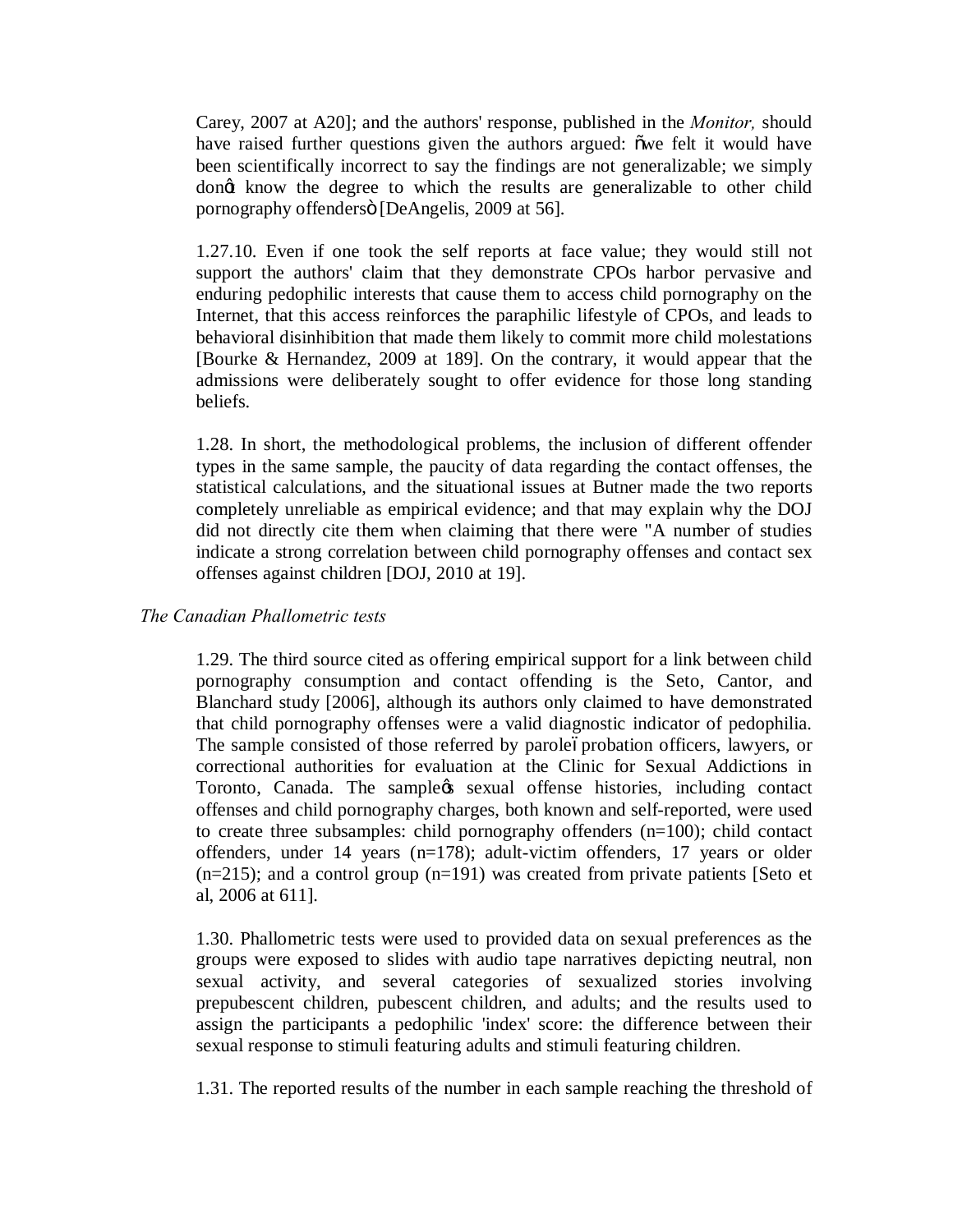the index score were: child pornography offenders, 61%; child-victim, 35%; adult-victim, 13%; non offenders, 22%. As a review of the average pedophilic 'indices'óóhow much the penile blood volume changed with child sex and then with adult stimulióówithin the groups also revealed that the child-pornography group's response was significantly higher; the authors concluded that a history of child pornography offenses was a salient predictor of pedophilic interest [Seto et al, 2006 at 613]

1.32. Although the study merely demonstrated that CPOs had the highest pedophile index and indices scores, the report's reception was similar to the Butner studies. It was seen as: documenting the link between pornographic images and pedophiliac *behavior* [Dillon, 2008]; proof that child pornography and contact offending were linked [Davidson 2011, at 9]; and was cited by a speaker at a national educational conference for judges as proving that child pornography possession was a  $\ddot{\text{o}}$  marker $\ddot{\text{o}}$  for prior contact offending and pedophilia [see Hamilton, 2012 fn 183 at 1712]. However, those doing so were not only making the assumption that pedophiles are *de facto* contact offenders; they had not evaluated the data.

1.33. In this case, it would appear that the prestige of the researchers masked some elementary errors in presentation, methodology, and in the analysis.

1.33.1. As 43% of the CPO sample had also been charged with a sexual offense involving a child, the results could not support any proposition about possession only offenders as the authors admitted [Seto et al, 2006 at 614].

1.33.2. Conflating slides and narratives, without conducting separate tests featuring slides and narratives separately and comparing all three results made it impossible to discern what aspect of the stimuli encouraged the recorded arousal. Although the narratives could explain the higher scores of the CPOs, narratives present their own analytical problems on more than one dimension. For example, those with sadistic and masochistic proclivities could be aroused by the *theme* of forced sex acts irrespective of the age depicted, and for completely different reasons, as they may 'identify' with different participants. However, in this case, it would appear that the relatively high pedophilia index scores exhibited by all the groups were related to the slides [see 1.33.7].

1.33.3. As I pointed out in my critique of heterosexual pornography 'effect' studies; it is impossible to identify the reason for a subject's reaction to any stimuli unless they have been psychometrically tested first, and the results of the test used in the analysis of the effect indices [Thompson 1994a, at 140-150**]**

1.33.4. At only 61%, the results did not establish a link between possession only CPOs and pedophilia, as the percentage of mixed offenders could explain the difference between the CPOs scores and the control group. At only 35%, the index level in the child-victim group undermined any connection between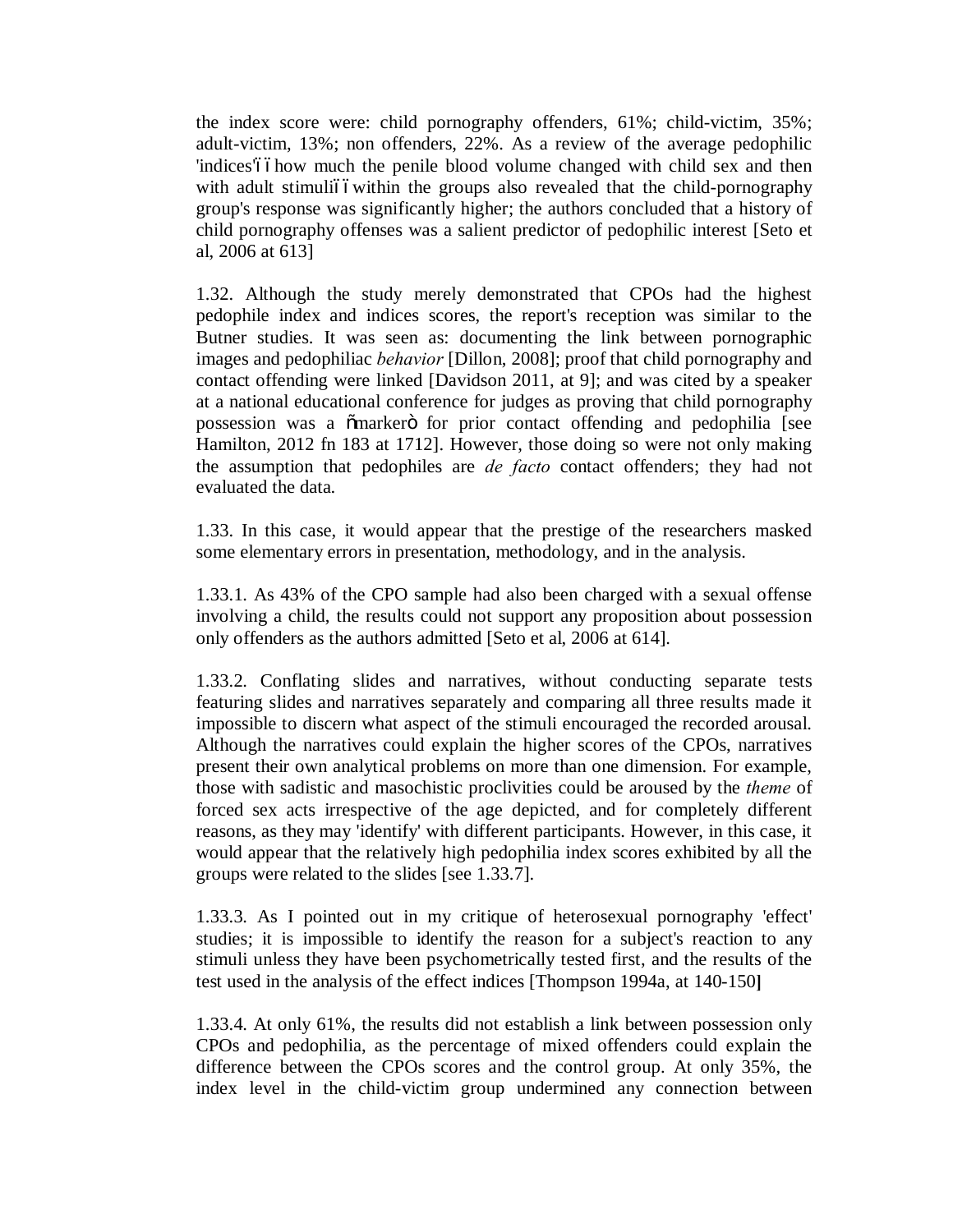pedophilia *per se* and contact offending. The authors' explanation, that some non pedophiles victimize 'children' below the legal age of consent [Seto et al, 2006 at 613] was an understatement that has been masked outside the research community by the generic label "pedophile' to describe molesters [see Gillespie, at 13]. Indeed, the offender group's relative lack of arousal suggests that pedophilia is not a 'marker' for contact offences.

1.33.5. The results for the CPOs may also reflect another reason, not considered by the researchers. Males who have spent long periods accessing child pornography images and masturbating to them because it is visually stimulating may demonstrate a greater effect than others who use private fantasies or actual children as their focus of arousal [see Quayle, 2008 at 78].

1.33.6. Hamilton [2012] and other critics have drawn attention to the operationalisation (definition) of pedophilia used by the researchers, which was not entirely consistent with the definition of pedophilia in the DSM-IV-TR [2000]. However, I would suggest that this is less important than the authors' failure to clearly demarcate between prepubescent and pubescent minors in the images involving 'children up to and including 15 years of age', reflecting Seto's lack of recognition that hebephilia is a separate paraphilia. Subsequent studies have demonstrated that it is possible to separate subjects into separate groups with different responses to pre and post pubescent imagery [see Blanchard et al., 2009] and that there are differences in the risk-relevant personal attributes between pedophiles and hebephiles [Clegg & Fremouw, 2009 at 118].

1.33.7. I would suggest that the fact that every group demonstrated a response to the stimuli involving 'children,' should have drawn attention to the neglected finding that the maximum phallometric responses to 'children' across all the groups occurred with the slides labeled 'juvenile' by the researchers [Seto et al, 2006 at 613], as that raises two questions about the conclusions drawn from the study. Although it is impossible to determine without seeing the slides that were used what caused that maximum effect, it is also impossible to discount the possibility that there may have been as many hebephiles as pedophiles in the CPO group, and/or that the exhibition of images of attractive pubescent girls in their mid teen secured the reactions they did across all groups as it is the age at which females attract the attention of males irrespective of legal classification as a result of an evolutionarily adaptive trait. Historically and cross-culturally, males have been sexually attracted to pubescent and post-pubescent youth for their health and beauty as Seto is well aware [2008 at 13]. This need not be considered abnormal either, given that it represents the peak of reproductive fertility [Franklin, 2010 at 755; Franklin 2009], and reflects the popularity of numerous pin up magazines of the *Barely Legal* ilk in the pre-Internet age [Jenkins, 2001 at 27-8]. Some of those conducting research appear to forget that as sexual fantasies and preferences tend to be shaped by experiences and desires formed in adolescence, the continuing arousal at the sight of an attractive mid teens will remain with 'normal' males throughout their lifetime, and does not reflect an 'abnormal or 'unhealthy' interest.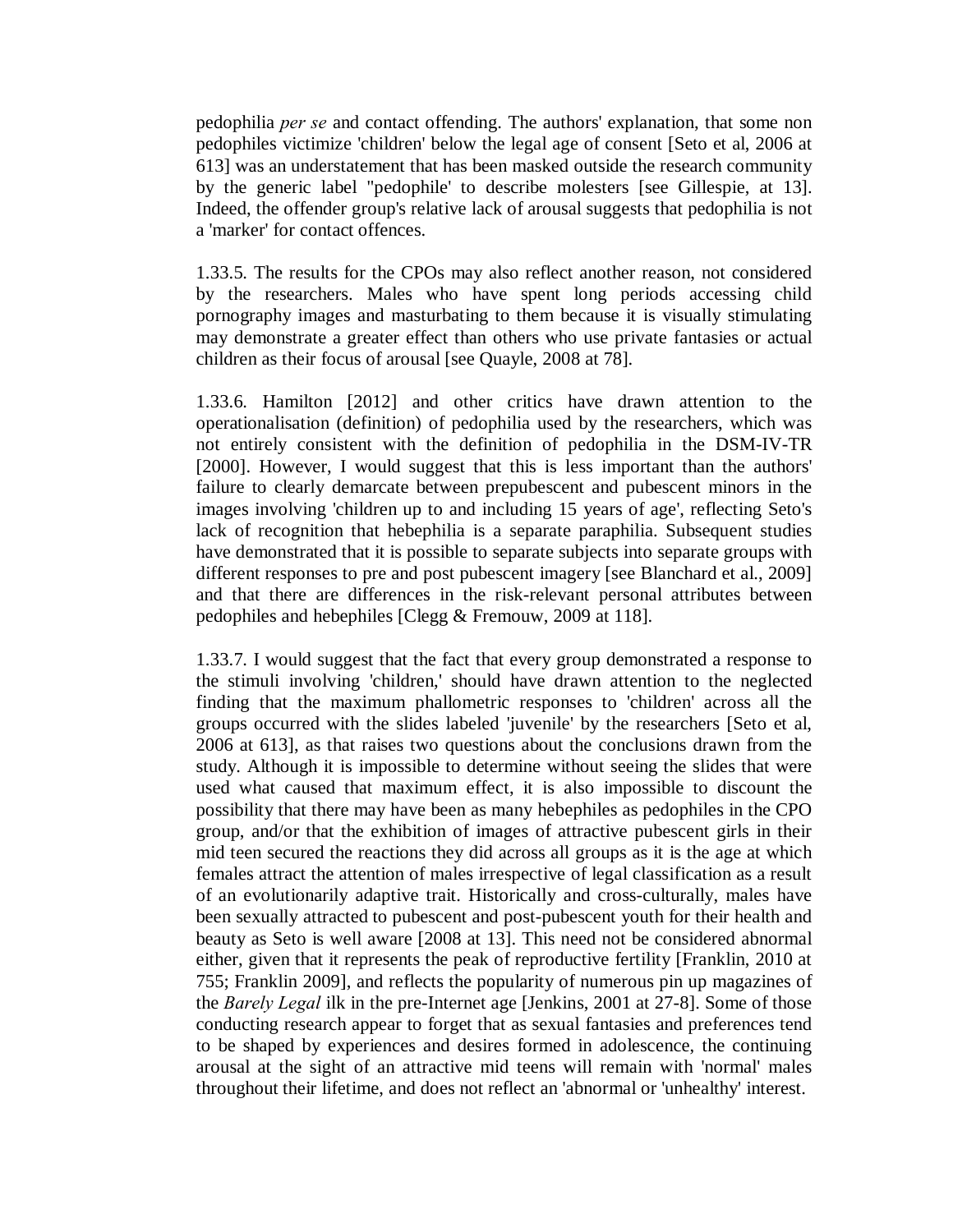1.33.8. If this natural tendency in males is labeled pedophilia, it is inevitable that groups exposed to such images will record arousal in large numbers. This is why it is vital to check the methods and definitions used in the group of studies that reported large numbers of males have sexual fantasies about 'children' [see Ahlers et al., 2011; Nagayama Hall, et al., 1995]; which exhibit other problems, as the definitions and scores employed by Briere and Runtz demonstrate [1989]. Their survey of 193 male undergraduate students regarding 'sexual interest' in children was based on responses to a statement "Little children sometimes attract me sexually." No matter what score on a seven point scale was recorded apart from 'completely false' it was added in a running total to conclude that "21% of subjects reported sexual attraction to some small children," which is not the same thing as the original question. Moreover, no attempt was made to discover what it was that led to the attraction in the question, although it could have reflected anything from the child's hairstyle to another association based on the clothing being worn. So, it was no surprise to discover that a much lower number (5%) of the sample admitted to having masturbated to fantasies of having sex with small children, and this indication of a real sexual interest was associated with negative early sexual experiences, self-reported likelihood of raping a woman, and sexual conflicts, amongst other negative traits [at 68-69].

1.33.9 The use of phallometry in diagnosing paraphilia is also controversial. There is no standardized procedure for conducting the test, or consensus concerning its validity or reliability [see Howitt, 1995 at 110-123]. Other studies have found no correlation between phallometric tests and the DSM-based diagnosis for pedophilia [see Wilson, 2011 at 270; Kingston 2007; Odeshoo, 2004 at 10-12]; and the admissibility of penile plethysmography results has been challenged in the courts [e.g. *United States v Weber,* 2006 at 564-5]

1.34. In short, far from supporting a link between CPOs and contact offending; the study suggested the opposite. As almost 40% of child pornography consumers did not reach the 'index' and less than 40% of contact offenders did; the central premise held by policy makers, law enforcement agencies, prosecutors and the public alike regarding a link between child pornography consumption, pedophilia, and contact offences against children is mistaken. As I will demonstrate in the next section, these were not counter intuitive results, and could have been predicted by others working in this field.

#### *The N-JOV Study*

1.35. The fourth study cited as offering evidence of the link between possession of child pornography and contact offending, and the one named in the DOJ's justification for making CPOs the national priority [DOJ, 2010, at 19], is commonly referred to as the N-JOV study; short for the National Juvenile Online Victimization Study [Wolank et al., 2005]. Consisting of interviews with 429 investigators of internet sex crimes, it reported that although 87% of the CPOs had no known criminal history prior to their case, 55% of the cases involved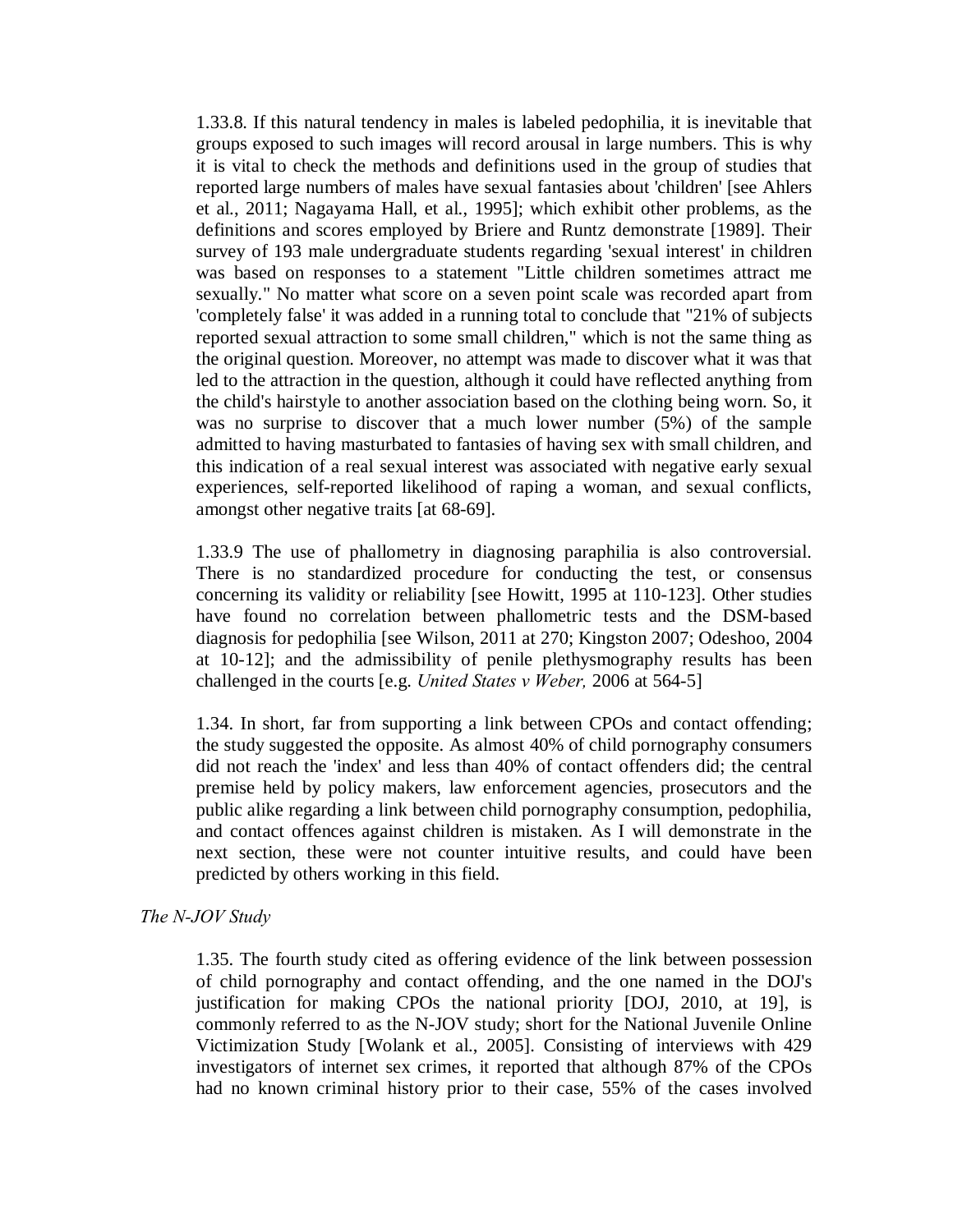mixed offenders who had sexually victimized children or had attempted to do so [Wolank et al., 2005 at 15].

1.36. However, as 55% of the cases followed from an allegation regarding a contact offence, the percentage of mixed offenders is not that remarkable; and it is more pertinent to note that despite extensive inquires, only 14% of the cases that began as a child pornography investigation uncovered a content offense [Wolank et al., 2005 at 17]. In other words, only 1 in 6 of the initial possession only CPOs were proven to be dual offenders, and that figure also includes adolescents who had produced images of themselves and were being treated as child pornography makers and distributers [see Wolak et al. 2011 at 189]

## *Summary of link study review*

1.37. Despite being promoted as providing empirical support for the link between possession of child pornography, pedophilia, and contact offending, none of the four 'link' studies demonstrated that possession only CPOs were undetected contact offenders, that that possession only CPOs were pedophiles, or that consumption of child pornography encourages those without a preexisting disposition to become a contact offender. The review also reinforces two observations I have made before concerning the promotion of research papers by public policy makers, law enforcement, the public, and even researchers [Thompson, 2004a]. First, as the presentation of conclusions in the abstract can be highly misleading, no conclusion should be accepted without checking the data. Second, in order to assess the result and meaning of any study it has to be considered in relation to other critically assessed reports. The obvious need to do so was demonstrated by the N-JOV report, where one had to read another report to discover the status of some of the offenders.

#### *Promoting the 'link': the G8 summit*

1.38. Despite the 'link' studies' lack of reliability or relevance, the belief that there was now empirical proof that possession only CPOs were undetected contact offenders who posed a risk to children became the received wisdom and was spread to other countries by the 2009 G8 Ministers' Declaration: The Risk to Children Posed by Child Pornography Offenders, G8 Justice and Home Affairs Ministers [Rome 20th May, 2009].

1.39. When the Declaration referred to "what we learned about this growing threat to children," "taking steps to update and improve" the law because of the "new concerns and challenges" the internet posed, it was alluding to the 'link' studies, evidence by its further reference to "an important step to address this gap":

Last month, at the University of North Carolina at Chapel Hill, in the United States, experts from around the world met at a G8 sponsored symposium *to discuss and assess the risk to children posed by child pornography offenders.* Psychologists, medical doctors, criminologists, professors, sociologists, and computer scientists, among others,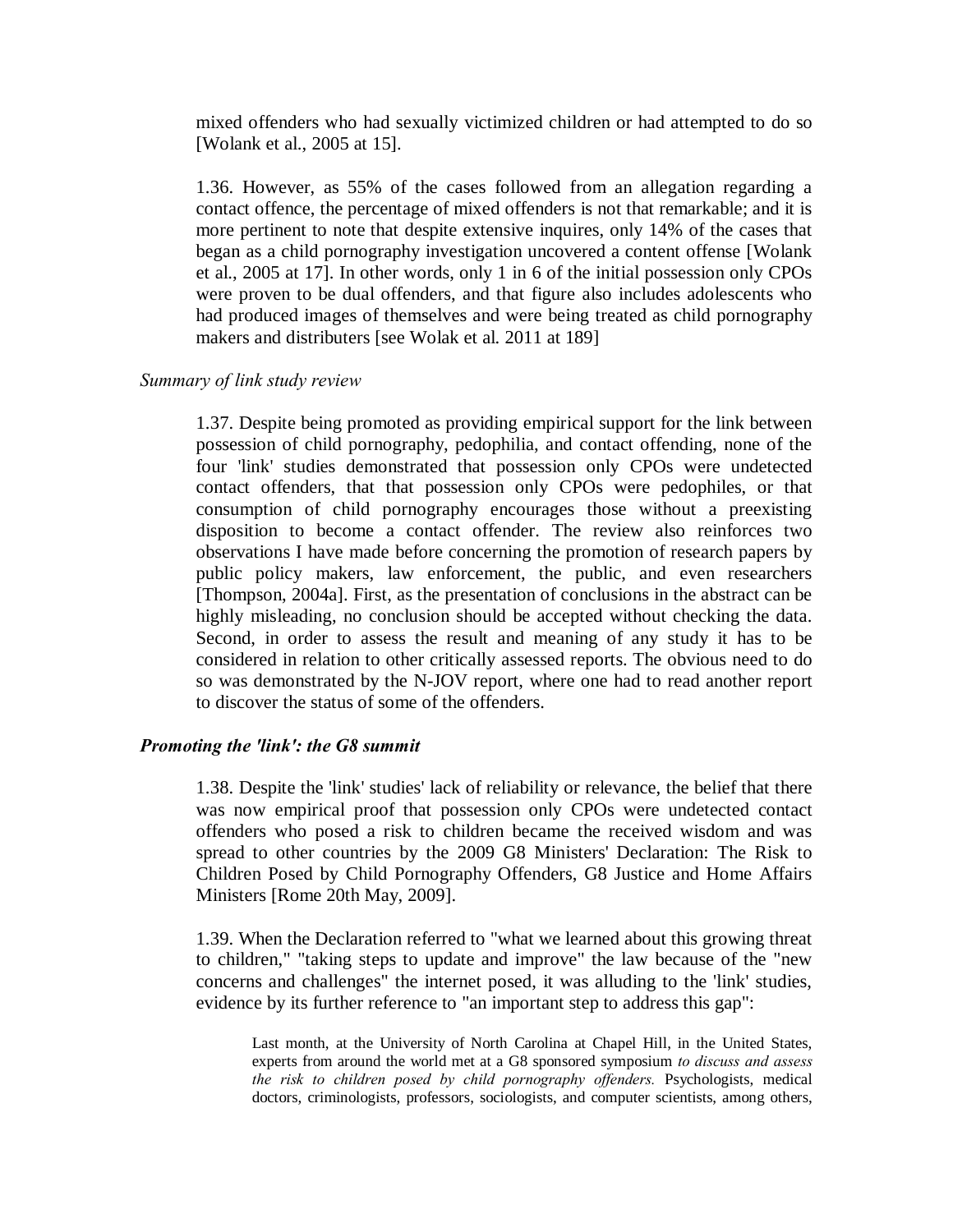from G8 and non G8 countries met to share the findings from their research and develop consensus on the risks to children associated with child pornography.

The work of this body will be published and, we hope, disseminated worldwide in due course. Today we express our appreciation to all the participating experts and take note of their findings, which are included in the final report of the symposium attached to this Declaration [my emphasis -ed.].

However, the findings of the symposium were never published, the papers presented there are no longer readily accessible on the University's web site, and there is a disagreement regarding what emerged.

1.40. The DOJ's version was evident in it's report to Congress:

Among the most notable points of consensus developed include a finding that *there is sufficient evidence of a relationship between possession of child pornography and the commission of contact offenses against children to make it a cause of acute concern*  [DOJ, 2010 at 19];

whereas a report of the session at which the 'link' studies were discussed suggests the opposite:

Participants noted that pedophilia is not always a characteristic of contact offenders or child pornography offenders, and noted that there is a possibility that child related fantasies might be statistically more common than is appreciated. While acknowledging a relationship, there was a feeling of uncertainty among participants about which individuals who commit child pornography offenses will go on to commit a contact offense against a child [Oosterbann & Ibrahim, 2009 at 19]

1.41. That was an understatement. The four 'link' studies' short-comings were not only raised at Chapel Hill, they were conceded by the studies' authors. One of the authors of the Butner studies cautioned against using them to promote the claim that there was a link between the possession of child pornography and contact offending:

Some individuals have misused the results to fuel the argument that the majority of [CPOs] are indeed contact sexual offenders and, therefore, dangerous predators. This simply is not supported by the scientific evidence. The incidence of contact sexual crimes among [CPOs], as we reported in our studies, is important and worthy of considerable empirical examination. However, it is not a conclusive finding that can be generalized to all [CPOs]. Notwithstanding, some individuals in law enforcement are tempted to rely on a biased interpretation of our study [that CPOs are child molesters] [Hernandez 2009 at  $465$ ]

More importantly, it was also admitted that the  $\tilde{\text{o}}$ study did not address the questions of how, and under what circumstances, exposure to Internet child pornography affects individualsö [Hernandez, 2009 at 10]. Seto's paper argued that CPOs who were pedophiles were relatively unlikely to have sexual contact with a child, especially if they had no history of doing so before [Seto, 2009], and he subsequently argued that an intent to engage in a contact offense is not the only explanation for possessing child pornography [see Seto et al., 2010 at 170], and that there was a need to differentiate child pornography consumers from mixed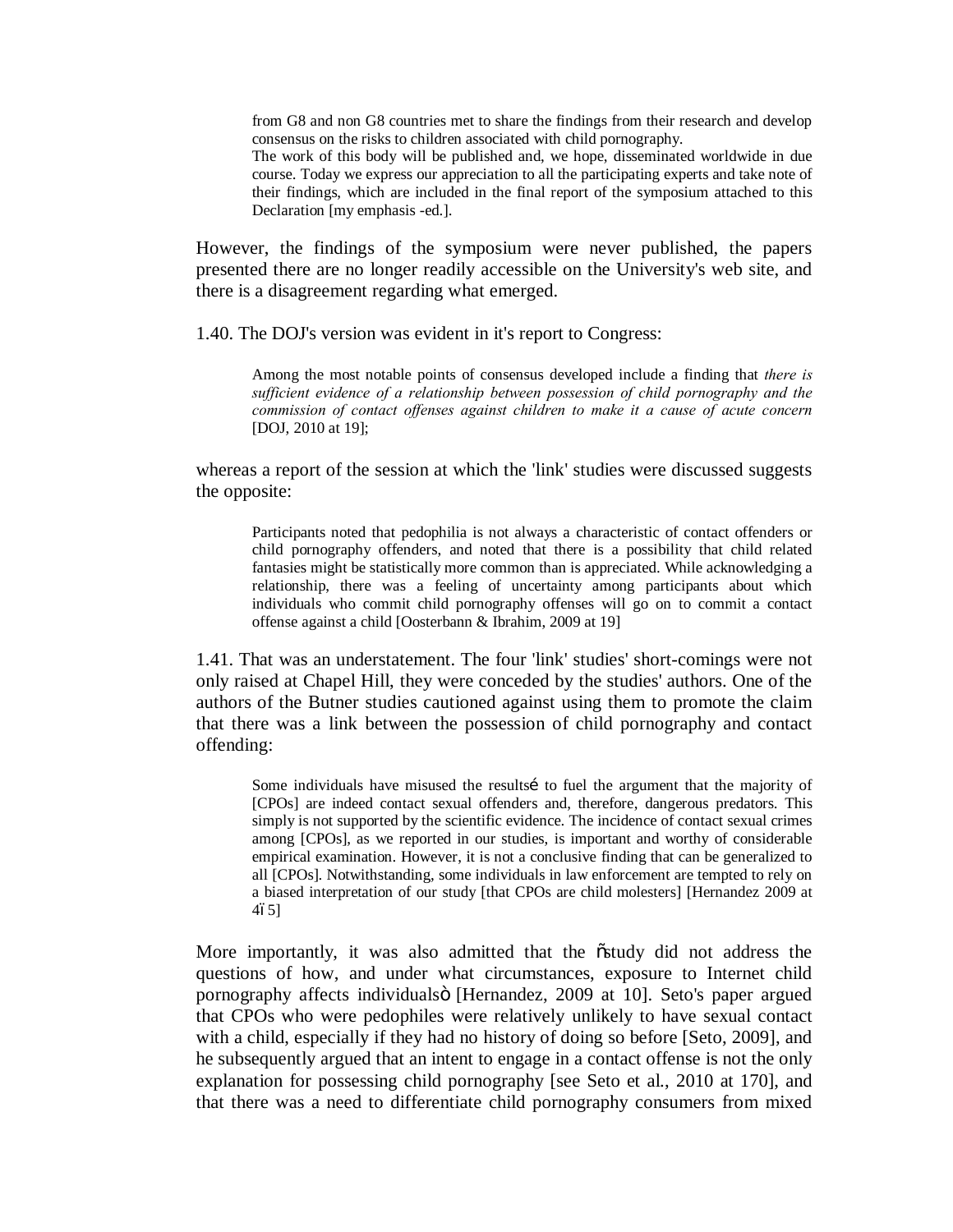offenders in terms of the criminogenic risk of contact offending [see Seto et al., 2011].

1.42. A paper by Hanson and Babchishin [2009], which pointed out half of the possession offenders at Butner had not admitted to a single contact offence, also argued that there had to be a change in direction, and their subsequent collaboration with Seto [Seto, et. al 2011] has proven influential.

#### *The influence of the Butner studies in the UK*

1.43. Although the UK research community had always been more skeptical of a direct link between CPOs, pedophilia, and contact offending than the US research community, and had already moved in other directions; UK policy makers had already begun to treat possession as a proxy for contact offending citing research that did not even exist [see 4.6]; and the *Guardian* newspaper had published a feature on the second Butner report, which was in circulation before its publication, and informed readers the report  $\ddot{\circ}$  shatters the mytho that CPOs were merely viewing images and had established that that they were contact offenders:

In an attempt to gain some insight, psychologists conducted a study two years ago at the Federal Correctional Institution in America. Michael L Bourke and Andres E Hernandez compared two groups of men taking part in a voluntary treatment programme for sex offenders at a medium security prison. All 155 had been sentenced for the possession, distribution or receipt of child-abuse images. Only 40 of these men were known to have committed any hands-on sexual offences previously, averaging 1.88 victims each. The remaining men claimed never to have committed any such offences: their activities, they said, had been restricted to the viewing of images.

But after participating in an 18-month intensive therapeutic programme, a very different picture emerged. It was a picture that not only belied the normal, law-abiding lives depicted by most of these men prior to their arrest, but one that also contrasted starkly with the frequent assertion that child pornography offenders are "only" involved with images.

#### *Shock findings*

After the treatment it emerged that the number of men admitting to hands-on sexual abuse increased from 40 to 131. Their average number of disclosed victims rose to 13.56 (8.7 for the 115 men who had previously denied any offences). Overall, the number of admitted contact sexual offences increases by 2,369%.

Far from being innocent or sexually "curious" bystanders whose interest was reserved to internet images, the vast majority of these men emerged as hands on offenders with longstanding sexual interest. Not only were they significantly likely to have sexually abused more than one child, they were also likely to have experimented with both genders, and a variety of age groups [Ibbotson, 2008]

As the author was a professional musician and 'freelance writer' and therefore in no position to assess the validity of the study, the report was reckless and exemplified confirmation bias the reports' had initially enjoyed. However, by the time the same study was cited in an official EU report as *the* evidence of the threat posed by CPOs to children [Davidson, 2011 at 9], it had been rejected in the US courts.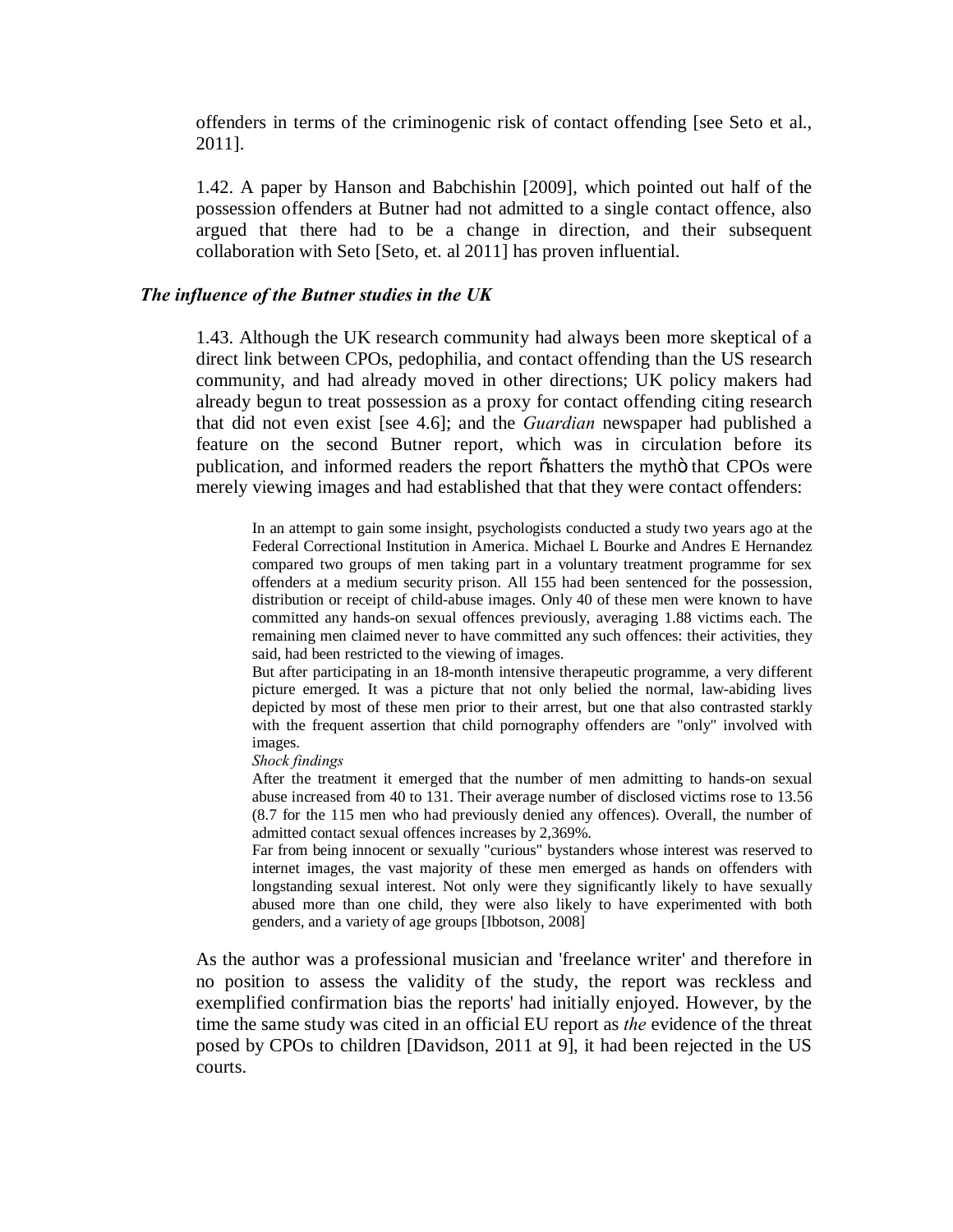## *The legal reaction to the Link studies.*

1.44. After the Adam Walsh Act, defense attorneys, legal scholars, and judges began to questioned the viability of the proxy policy and the mandatory sentencing and regulation being applied to possession only offenders.

1.45. Troy Stabenow from the Federal Public Defender Office published a comprehensive review of the sentencing guidelines demonstrating that they were full of anomalies. An individual who swapped a single picture, opened a handful of video clips, and engaged in viewing and receiving child pornography for a few hours on one occasion, would receive a sentence of at least 210 months; whereas a man who had convinced a thirteen year-old girl on the internet to meet regularly for sex could receive a mandatory minimum of 37 months [Stabenow, 2009, at 266291

1.46.1. Legal scholars raised numerous issues, which can be summarized by those made by Professor Hessick, who also demonstrated how Stabenow's analysis worked in practice. An Arizona defendant was sentenced to two hundred years imprisonment for the possession of 20 images of child pornography under that state's mandatory minimum sentence of ten years for each image, whereas a priest who molested an altar boy received twenty-two-months, and a man who kidnapped and sexually assaulted a fourteen-year-old girl received one year under the same guidelines [Hessick, 2011 at 862].

1.46.2. The justifications for using possession as a proxy for contact offending oo possessing and viewing child pornography increases an individual's risk of committing child sex abuse, and/or possession is highly correlated with a history of contact offensesóówere not supported by empirical evidence [Hessick, 2011 at 864].

1.46.3. The proxy policy which was a form of preventative punishment did not confirm to either the limiting principles of the retributive model or the empirically based utilitarian models of justice. The retributive model requires both harm and blameworthiness to justify preventive punishment to reduce the risk of harm to others, and is limited by how serious the harm to others is and how likely that harm is to occur. The harm must be serious and the probability of the harm must be relatively high to justify criminal sanctions; and has to ensure that those who never actually present a risk of the ultimate harm are not subject to sanctions. Preventative punishment on a utilitarian crime-control model also requires evidence that the preventative punishment would reduce contact offending by increasing sentences for those who possess child pornography [Hessick, 2011 at 873-874]. However, there was no empirical data proving that anyone in possession of child pornography had a high probability of committing a future contact offense, or that the increased sanctions for possession would decrease the number of individuals who engage in contact offenses. It had yet to be proven that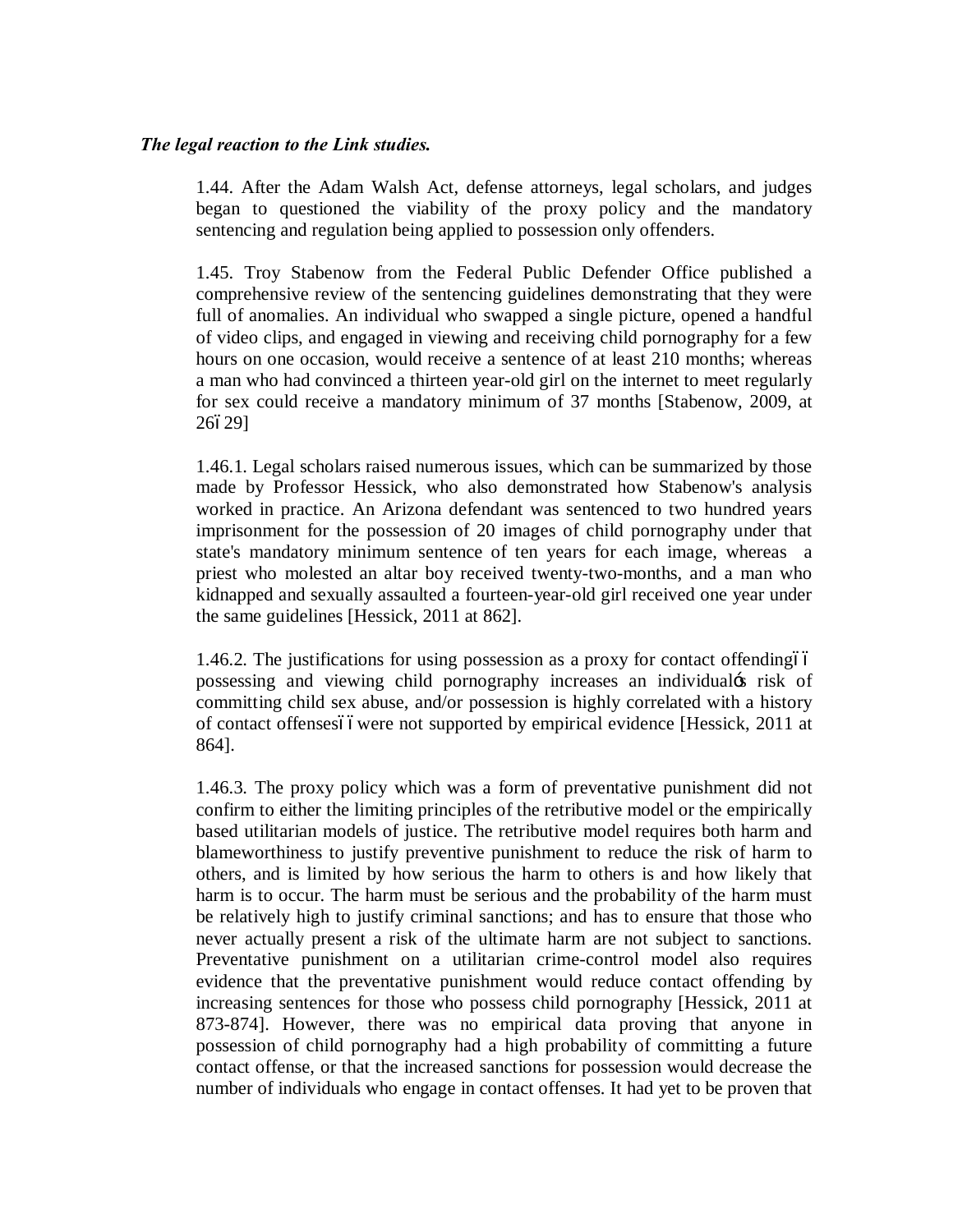registration had any effect on the number of new contact offenses. Consequently, imposing maximum sentences on individuals because two studies averaged the total number of offenses across the sample group amounts to imposing civil commitment without due process [Hessick, 2011 at 882].

1.46.4. Unlike preventative punishment, which is common in the modern criminal justice systems, there are few other examples of proxy punishments, precisely because it subverts the basic principles of the rights of criminal defendants, including the presumption of innocence and proof beyond a reasonable doubt [Hessick, 2011 at 884].

1.46.5. The risk to children from a stranger viewing or collecting pictures or videos of children on a computer rather than from the children's own circle of family and acquaintances is relatively small. Strangers account for only 7% of all cases of child sex abuse compared to family members (34%) and acquaintances  $(59%)$  [Hessick, 2007 at 356657]. Over half  $(52.3%)$  of federal defendants convicted of producing child pornography in 2008 had their sentences increased because they were a parent, relative, or legal guardian of the minor depicted, or the minor was otherwise in the custody, care, or supervisory control of the defendant [Hessick, 2011 at 888].

1.46.6. The internet undermined the assumptions of the past that had provided the basis of previous decisions, such as *Osborne v. Ohio* [1990], which excluded private possession of lewd material from free speech protections [Hessick, 2011 at 901]. The government was using the proxy policy to effectively circumvent *Ashcroft* where the court rejected the arguments that virtual child pornography whets the appetites of pedophiles and encourages them to engage in illegal conduct and/or the images may be used to seduce children [Hessick, 2011 at 867].

1.46.7. Hessick was also concerned that that government was using the generic term 'child sexual exploitation,' and referring to those arrested for possession as predators or pedophiles, to encourage the public to believe that all offenders posed the same threat to children, that every offense was of the same magnitude, and mislead the public regarding law enforcement's success in combating contact offenses [Hessick, 2011 at 890-891].

#### *The courts*

1.47. The belief that CPOs were likely to be undetected contact offenders quickly found its way into the federal district courts, and eventually on to the higher Circuit courts which hear appeals from the lower courts. In 2010, the 8th Circuit ruled that as there was no distinction between possession and sexual contact offending, disparate treatment in terms of risk assessment could not be justified in *United States v Colbert* [at 578]; although it also endorsed a subsequent decision in the South Dakota district that the lack of a distinction did not automatically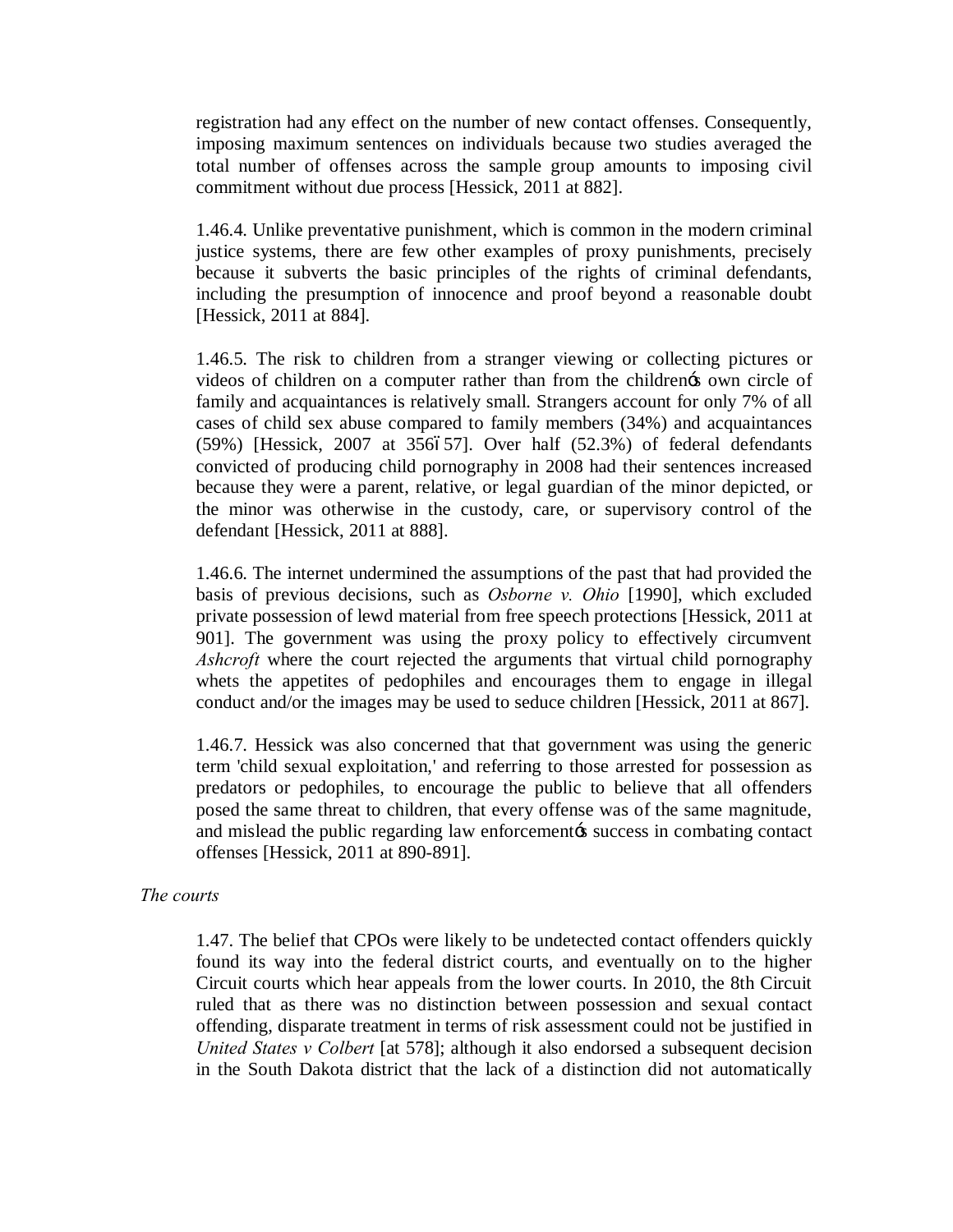create probable cause for a search warrant for child pornography when someone was accused of a contact offense [*US v Houston*, 2010 at 1062663]

1.48. However, the 8th circuit proved to be an exception. Other circuits were more sympathetic to defense objections to the mandatory bail conditions and sentences. The First and Second circuits restricted use of multiple counts of conviction for a defendant with a single collection [*US v Polouizzi*, 2010 at 394] and decided the guidelines were harsher than necessary [*US v. Stone*, 2009 at 97]

1.49. District courts adopted a case-specific approach to sentencing, and maintained a distinctions between consumers and contact offenders [*US v Johnson,* 2008 at 1006-7], following rulings that sexual assault and child pornography were separate offenses and should be treated as such [*United States v Falso,* 2008; *United States v Hodson,* 2008 at 292], and a Supreme Court ruling that mandatory sentencing guidelines were 'guidelines' [*Gall v United States,* 2007 at 596698].

1.50. A growing number of judges also questioned the viability of the research being cited. *United States v Phinney* [2009 at 1045 n.10] dismissed the prosecutor's attempt to use the Butner studies on the grounds that courts should not assume that a defendant has or will commit additional crimes without a reliable basis; implying that the studies had failed to reach that standard. As early as 2008, the judge in *United States v Johnson*, rejected the prosecution's argument that the defendant the lack of a prior record should not be given substantial weight, as Butner had demonstrated that the defendant was statistically more likely than not to have committed a previous offense. The court dismissed the inference as distasteful and prohibited by law as uncharged criminal conduct can only be considered in sentencing if proven by a preponderance of the evidence:

The Court finds these results highly questionable given the extraordinarily high percentages, as well as the fact that the researchers saw a 2,369% increase  $\ddot{\text{o}}$  in the number of contact sexual offenses acknowledged by the treatment participantsö during the course of the Study. These astronomical figures lead the Court to question whether this unvetted prison Study, conducted by the former chief of the federal sexual offender treatment program and distributed by the Department of Justice to prosecutors, is, in actuality, a product of the tremendous  $\ddot{\text{opolitional}}$  pressure applied to researchers in this research field [*United States v. Johnson*, 2008 n9 at 1007]

This recognition that the studies' findings were political and the inference that they had been had been engineered deliberately to justify the proxy policy was rare, but no less pertinent for that.

1.51. An increasing number of judges openly defied the sentencing guidelines where the material possessed did not warrant their use. In *Campbell* [2010], the judge was concerned that the mandatory sentence did not appear to fit the crime as none of the videos involved prepubescent minors, there was no intercourse, fellatio, cunnilingus or masturbation shown, or sadism, masochism, bestiality or other 'perversions.' Although the Butner research was a cause for caution, there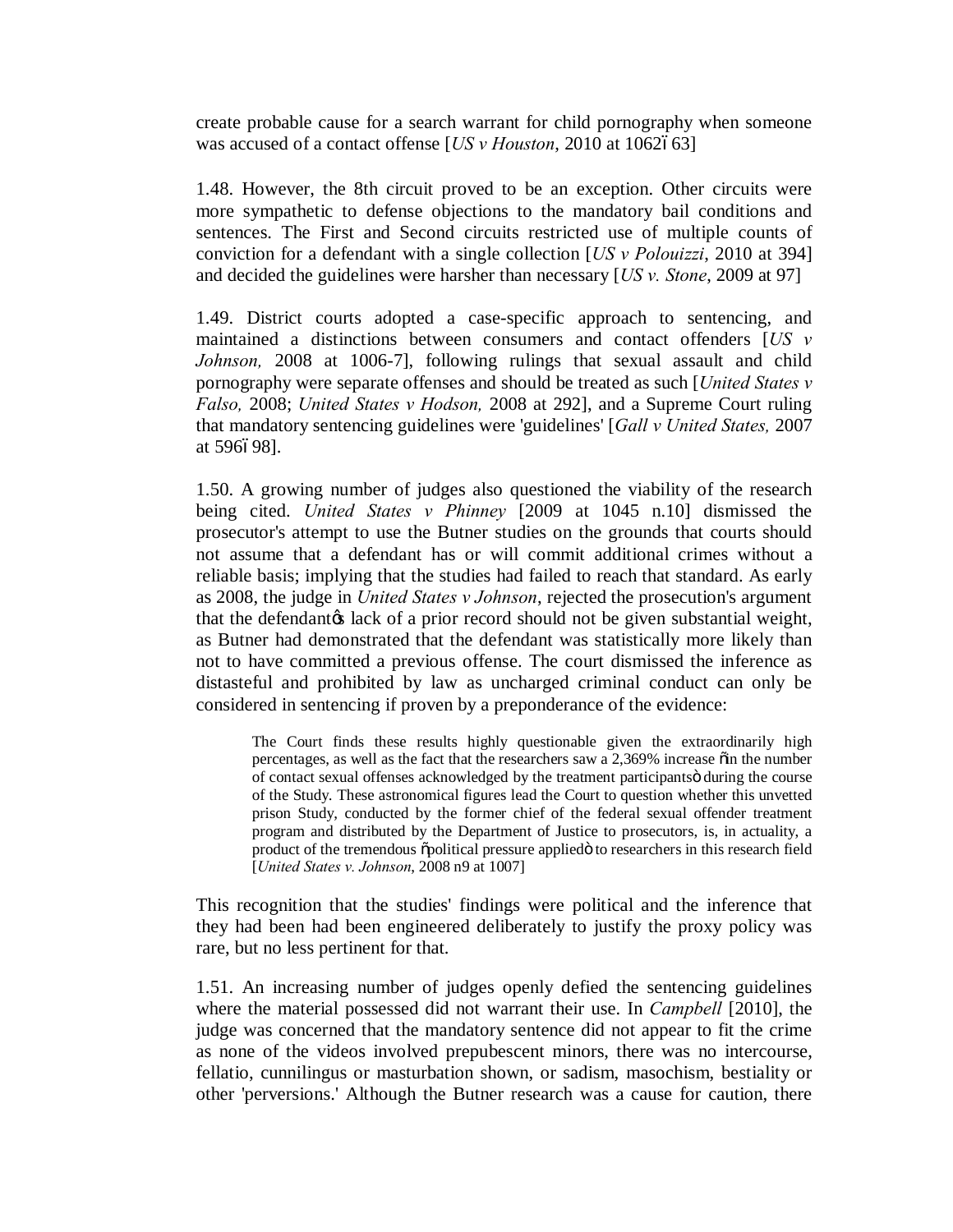were questions about its scientific validity; and as the defendant's two forensic evaluations had ameliorated legitimate concerns about õhands-onö sexual abuse, the judge concluded Campbell was not a risk, and sentenced him to 5 years probation [at 968].

1.52. Justice Ann Aldrich was so determined to consider the totality of the circumstances in *Camiscione* [2010] that she imposed the same sentence after it had been remanded in the higher court. The case is informative for its insights into the regime at Butner. The defendant, Camiscione had developed an obsession for 'child' pornography featuring elder teens, which was confirmed by half a dozen psychiatrists, psychologists and psycho therapists. As the case, which involved one count of "knowingly possessing visual depictions that had been transported in interstate commerce depicting persons under the age of eighteen engaged in sexually explicit conduct," dragged on; Camiscione sought out a diagnosis and therapy by himself. While awaiting the result of the appeal lodged by the prosecutor who objected to the first lenient sentenceóóthree years of supervised release, and 180 hours of community serviceóóCamiscione also successfully completed a two years of sex offender treatment program. However while awaiting re-sentence, the prosecutor insisted Camiscione be evaluated at Butner, where he was characterized by Dr. Hernandez as "a typical sex offender;" and at the sentencing hearing the prosecution repeated the argument that Camiscione had an 85 percent likelihood of having committed a hands-on offense. Fortunately for Camiscione, the judge was not impressed as the study "doesn't tell you how many hundreds of thousands of people looked at child pornography that didn't ever molest a child," and re-imposed the original sentence, noting that Camiscione had complied with every condition of his supervised release, had not reoffended, and that there was no evidence that Camiscione had made, distributed, or profited from child pornography, or posed a threat to children [at 829].

1.53. *Cossey* [2009] was typical of many cases heard on Appeal which considered whether or not the mandatory bail conditions were unconstitutional. Although, in this case, the court ruled that the lower court had taken the defendant's individual circumstances into consideration when setting the conditions, it questioned the "two unstated assumptions that cut against the presumption of innocence" of that possession offenders are more likely to reoffend while on pretrial release and present a risk to the community by committing hands-on sexual offenses against childrenóóand ruled the evidence offered inadequate to show that the assumptions holds true in every case [at 887].

1.54. *Apodaca* [2011] questioned whether lifetime supervised release for a defendant with a single count of possession was necessary, and demonstrated the growing consensus in the courts by dismissing the Butner studies and ruling that: the sentencing provisions for possession were not developed pursuant to the Sentencing Commission's normal processes and were not based on empirical data and expertise' the guideline enhancements ensured that routine offenses often approached or exceeded the statutory maximums; there was a growing body of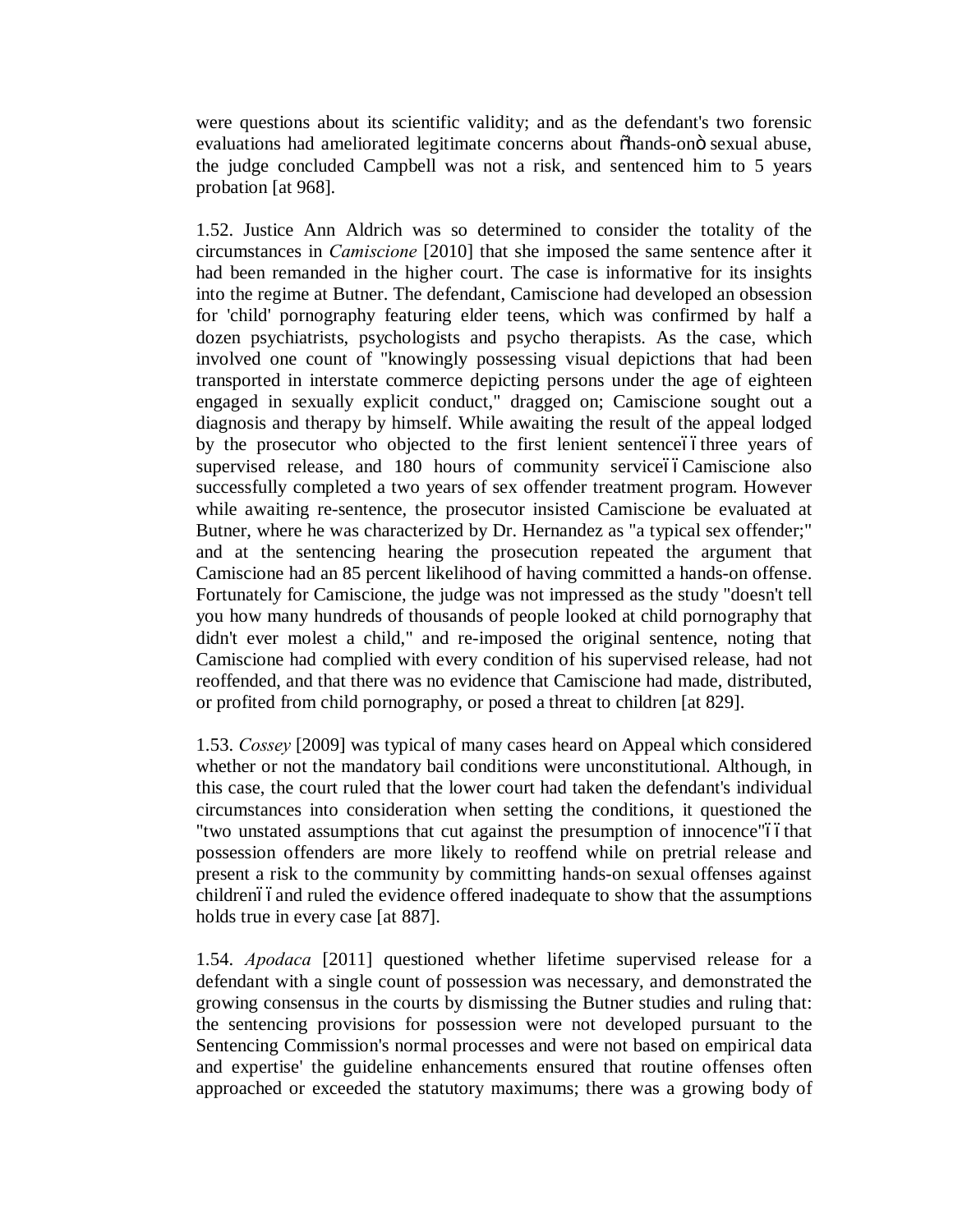empirical literature indicating that there are significant differences between possession and contact offenders; and sentencing individuals who pose little risk to society to a lifetime term of supervised release could violate the prohibition on imposing sentences that are ogreater than necessary. The scientific literature had not reached a standard whereby the court could alter the present requirements [at 1084].

1.55. In a widely publicized criticism, NY Judge, Jack Weinstein, who sought an independent review of the studies offered by the prosecution, opined that the data was being misused, and described the mandatory minimums based upon it as a "cruel and unusual punishment" in a case involving a youth. Although his ruling was overturned on a government appeal, given the specific circumstance of the case [see *United States v C.R*. 2011]; it had a salutary effect.

1.56. Another NY district court in *United States v. Polouizzi* [2010], undermined the Adam Walsh Amendment to the Bail Reform Act of 1984, by ruling the Act's requirement that all defendants charged with possession or receipt of child pornography must have their freedom of movement restrained in order to protect children from sexual attacks, as it had failed to offer any supporting facts, and cases should be decided on their merits. In this case, the court ruled that the requirements were excessive, as the images were on a computer, in a double locked room, in the privacy of defendant's garage, and the prosecution had not shown the defendant posed a risk to society in general, or to children specifically [at 394-5]. The following year the amendment and mandatory conditions were declared unconstitutional in *United States v. Karper* [2011] in a case involving possession 179 images. The NY court ruled that the 29 year old male who had attended college, was regularly employed, had no history of mental illness, drug use, abuse of alcohol and only one petty juvenile offense, was deprived of his due process rights and had been subjected to excessive bail by the imposition of mandatory conditions without a hearing; as any determination of dangerousness must be supported by clear and convincing evidence [at 355]. Moreover, the assumption that a defendant was more likely to commit crimes than other members of the public, effectively dilutes the presumption of innocence, and "provides near certainty of erroneous deprivation of defendant's liberty interests" by creating an  $\tilde{o}$  irrebuttable presumption $\tilde{o}$  that does not even apply in cases of murder; and undermines the principle of an independent judicial review and exercise of discretion [at 358] .

#### *Summary*

1.57. Although the legal system in the US is different; the issues raised by legal scholars defense attorneys, and judges regarding the proxy policy and the evidence used to justify it are equally applicable to the UK. They concern whether possession offences warrant the penalties they attract, whether the assumptions behind the policy are warranted or deprive defendants of inalienable rights, whether possession offenders pose a risk to children, and whether there is enough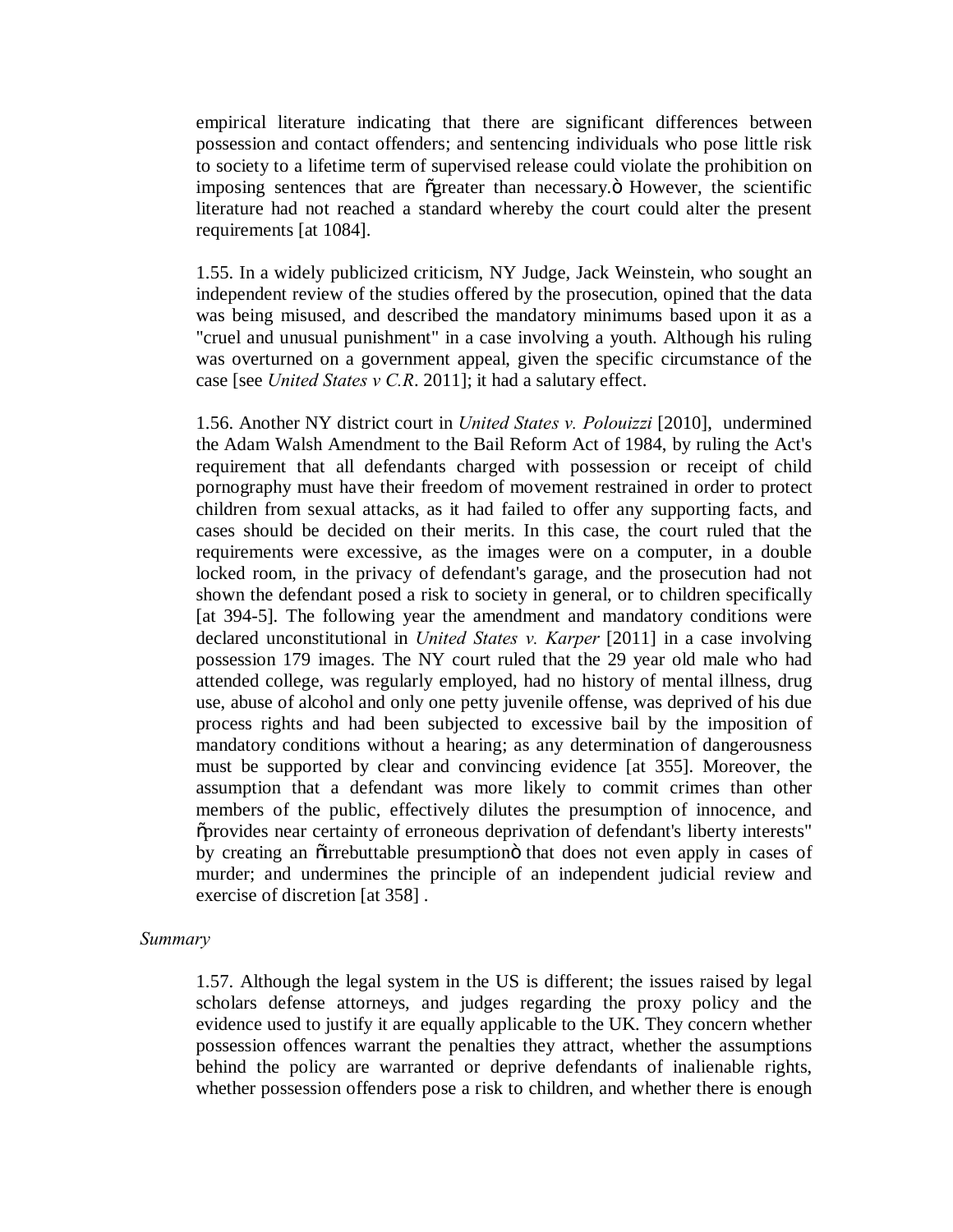empirical evidence to draw a clear distinction between possession and other offences.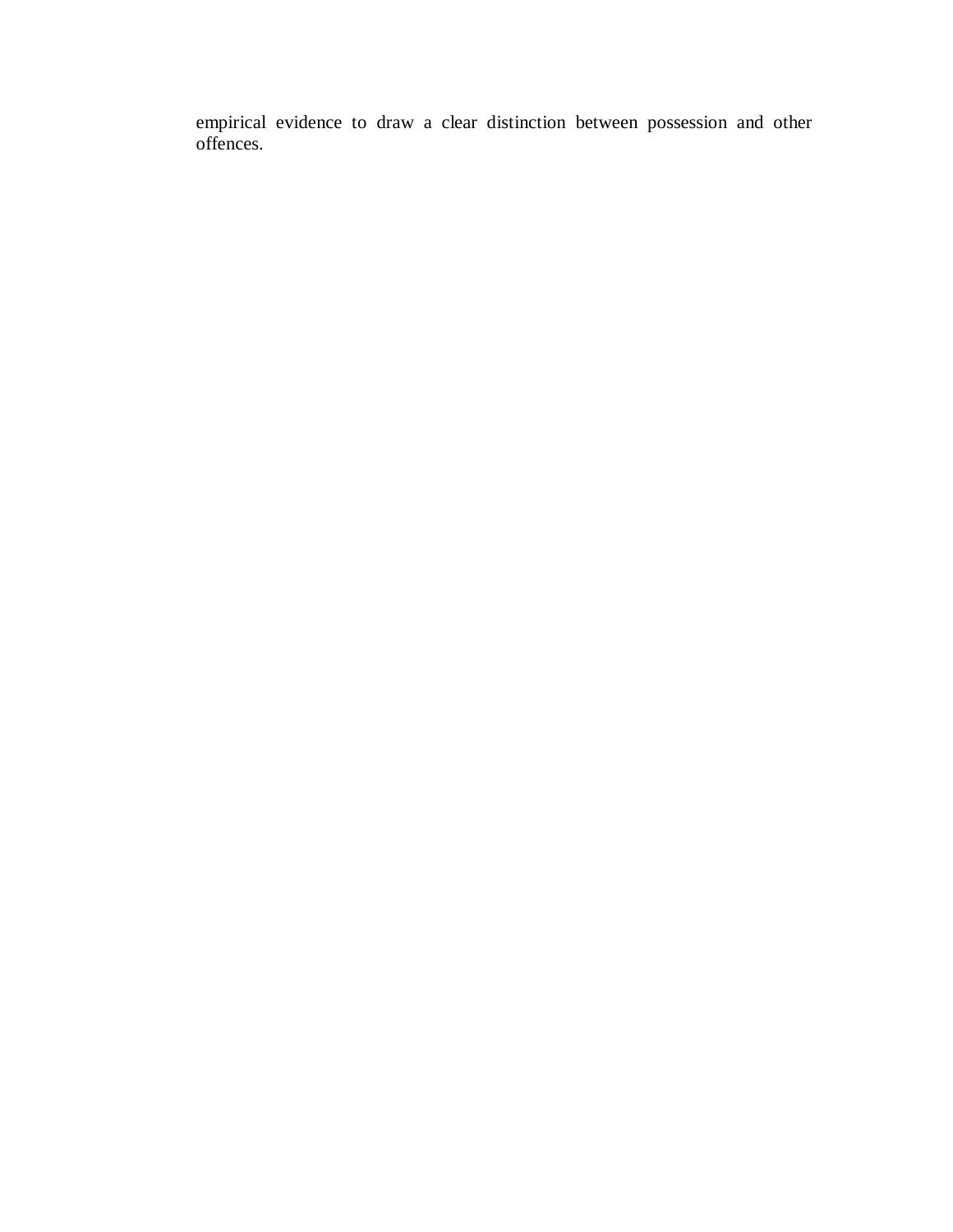## **Issue 2: The differences and similarities between child pornography offenders and contact offenders**

#### *Introduction*

2.1. Although the literature does not always define what offences the CPOs being discussed and/or assessed have committed [Henshaw et al. 2015, at 2], and generic terms like 'online abuse' or 'child sexploitation' includes production, distribution, online grooming offences, and child sexual tourism activities; as most child pornography offenses involve downloading and swapping material with others [Calder, 2004]; that could and should have raised questions about the threat posed by the majority of CPOs before Chapel Hill for three reasons: the nature of the internet, research concerning the association between the availability of pornography and sexual offences; and reviews of recidivism amongst CPOs.

## *Pre and post Internet assumptions*

2.2. The belief that those possessing child pornography may be contact offenders was a viable proposition in the pre-Internet when it could be argued that those possessing child pornography that they had not produced themselves were likely to be pedophiles, given the amount of effort and financial resources it could take to acquire a collection of child pornography.

2.3. Commercially produced and distributed child pornography was difficult to obtain even in Europe, precisely because of the lack of demand. The major publishing house quickly abandoned their line of child pornography, although this led to a thriving cottage industry [see Hebditch and Anning, 1988, at 265-336], and any one outside the small pedophile networks would have to go to extensive effort to secure material.

2.4. This changed in the early years of the internet. Bulletin Boards had been available through *CompuServe* since the 1980s and were used by all forms of 'deviant groups' to network, including those seeking child pornography; although any boards that came to the attention of the service providers were quickly closed [Jenkins, 2001 at 41, 43-44]. Most child pornography, as the authorities would define it, could be found on the *alt.* (alternative) news groups, offering material at addresses such as *alt.binaries.pictures.erotica.pre-teen;* which were located outside UK and USA. For a period, material was also available on Egroups hosted by *Yahoo* hiding behind *nudist* titles, although these groups did not last long either. Apart from legal textual fantasies, appearing on story boards, most sites that remained open were law enforcement strings [Jenkins, 2001 at 52-54, 60-63].

2.5. Jenkins estimates that, at most the traffic involved 50-100 thousand individuals, whereas the authorities have always exaggerated the numbers [Jenkins, 2001 at 74]. Whatever the truth of that, the Internet ensured that the 'common sense' approach, linking possession to pedophilia and to contact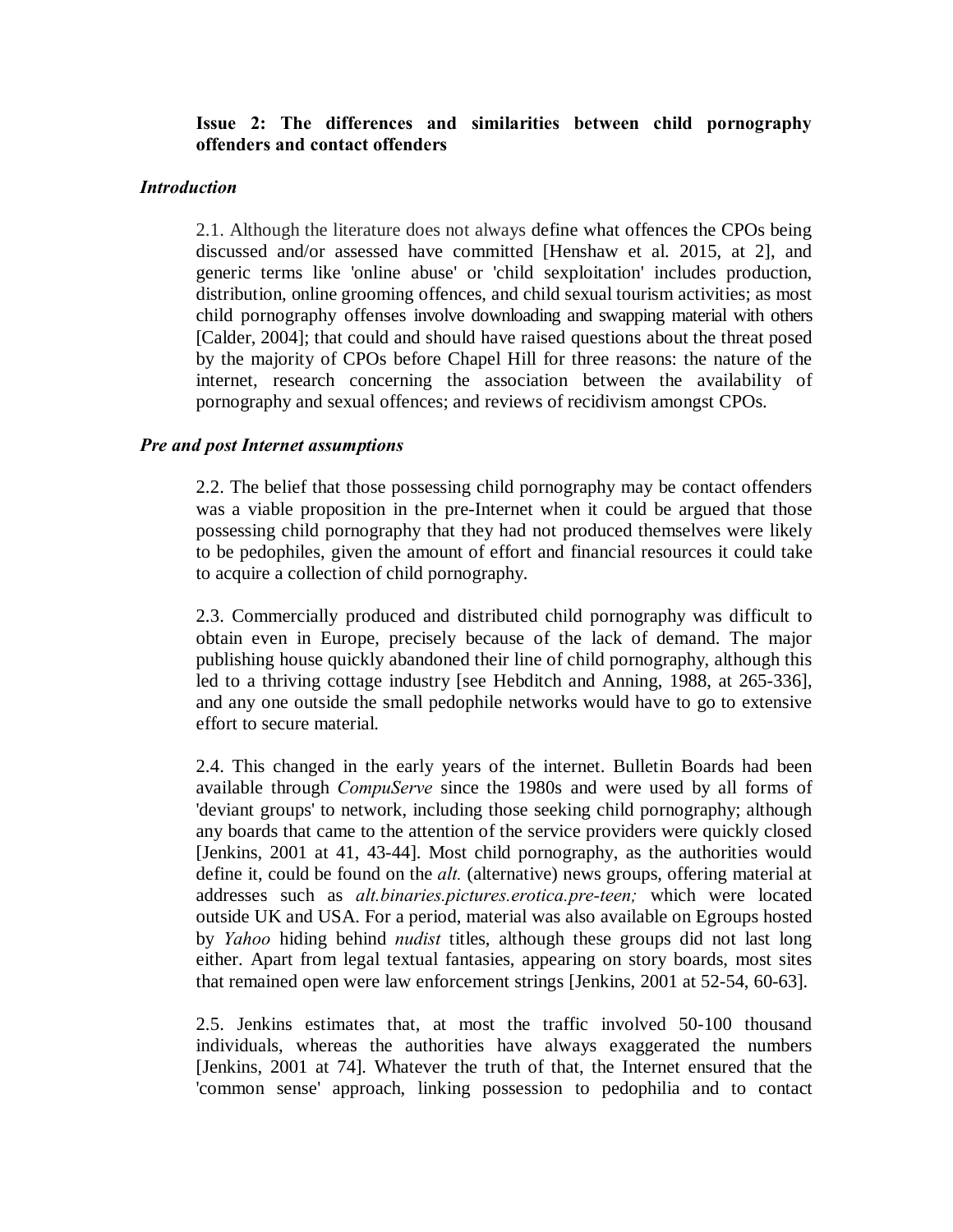offending became less relevant the more child pornography became available [Malamuth and Huppin, 2007 at 790]. The introduction of the first graphical browser, Mosaic, in 1995, allowed users to quickly download, view, and discreetly store pornographic photos and moving images on their home computers. This led to significant increases in the consumption of all forms of pornography, especially amongst younger age groups [Kendall 2006 at 11], who developed the habit of systematically copying and redistributing every imaginable form of material from music to pornography, including copying and distributing pictures of young teens and uploading increasing numbers of pictures of themselves [Hessick, 2011 at 895]. This habit has led to more than one US scholar to note that the proxy policy led to an increasing number of juveniles being prosecuted for distribution and possession of child pornography [Quayle, et al. 2008 at 2; Kamin, 2011 at 422629; Kimpel, 2010 at 310; Hamilton, 2012]; and juveniles accounted for 10% of child pornography offenses as early as 2000 when they were using computers [Finkelhor & Ormrod, 2004 at 6 Table 3].

2.6. This percentage continues to increase due to the popularity of 'sexting;' teens sending suggestive images of themselves through social media on their smart phones. Although the images being downloaded on computers and now being sent by phone are age appropriate for the 'offender;' as  $\tilde{c}$  sexting involves taking a risqué selfie and sending it to a friend, anyone doing so is now guilty of making and distributing child pornography, and anyone answering a message is now classified a receiving and possessing child pornography. Although estimates differ, sexting is widespread. Surveys have reported: 22% of teenage girls and 18% teenage boys had produced and distributed nude pictures of themselves, and 40% of teens have received sexually suggestive text messages or e-mails [*CosmoGirl*, 2008]; 20% of teens, thirteen to eighteen, had sent, received, or forwarded sexually suggestive photos through text or e-mail [Cox, 2009]; 24% of teens, between fourteen and seventeen, have engaged in naked sexting [AP-MTV, 2009]. Whether or not the Pew Research survey is more reliable, its findings suggest that a minimum of 4% of teen mobile phone owners had sent a sexually suggestive nude or nearly nude image of themselves to someone via a text, and 15% had received a sexually suggestive nude or nearly nude image of someone they knew; and the rate increases with age. Some 8% of seventeen year olds had sent, and 30% received sexually provocative images [Lenhart, 2009]. As an increasing number of young adult males, eighteen to twenty-five years, have also been criminalized having downloaded pictures of teen females [Forbes, 2011 at 1743644; Sherman, 2011 at 159]; it is apparent that an increasing number of CPOs are not pedophiles, will not have engaged in contact offending, and are probably unlikely to do so as their behavior reflects the way the younger generation use the web. Consequently although legislatures have increased sentences for possession in direct response to the dramatic increase in availability, the 'widening of the net' raises questions about blameworthiness at the heart of English common law.

2.7. The same question could be raised about the automatic ascribing risk to those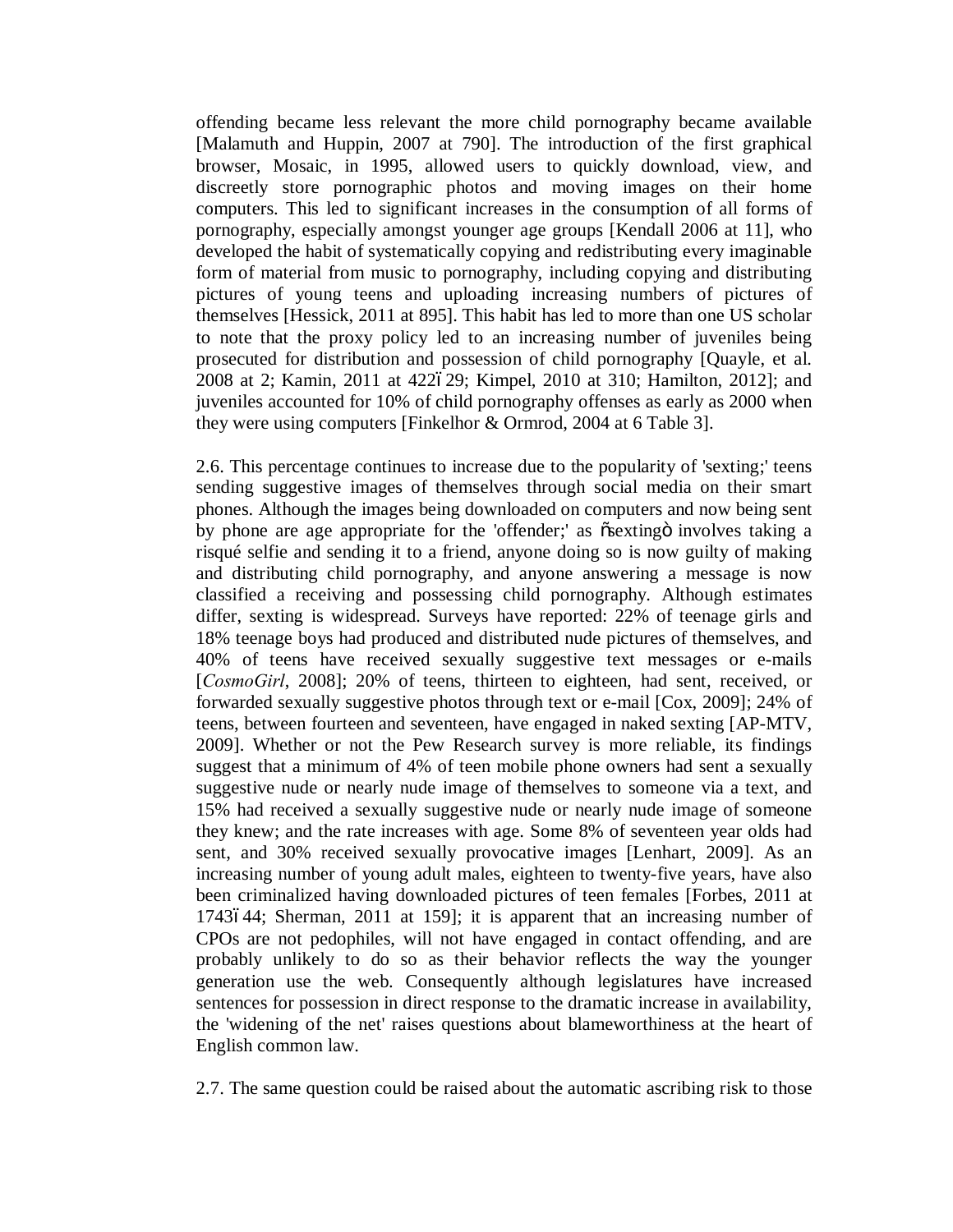in possession on the basis of the size of the collections due to the nature of computers:

the massive storage capacity of the average personal computer presents challenges in terms of assessing risk. Prior to the Internet, a large child pornography collection would have been indicative of an enthusiast of long-standing, somebody who devoted much time, effort and money to amassing his collection. But the Internet allows an individual to download a huge amount of material in a very short space of time. In other words, a collection of 5,000 images possibly reflects the quality of an individual's Internet connection rather than the effort they expended to painstakingly build a collection [O:Donnell and Milner, 2007 at 57658]

2.8. Jenkin's research into the online community of devotees of pictures of minors also makes it difficult to assume that everyone accessing material online, or networking, was doing so to reinforce beliefs that would encourage contact offending. The community on the BBs and newsgroups was no different from any other sociological subculture with its own argot, rules, and practices that novices would have to learn to become members [Jenkins, 2001 at 90-95; 106-110; 113- 114]. However, while the message boards could be and were used by some to promote techniques of neutralization; others participating in the discussions claimed to be attracted to adolescent girls, and/or that they were opposed to contact offending and/or opposed to forceful behavior and depictions where coercion was evident, and/or were opposed to hard core material, and even 'consensual sex' (sic) between children and adults. Members would often engage in real debates which revealed divisions amongst CPOs, who could not be treated as a homogeneous group [Jenkins, 2001 at 115-131, 133, 137-141]

2.9. In short, an increasing number of CPOs in the Internet age simply do not fit the pre-Internet profile of the pedophile offender with a collection of child pornography who wished to molest children. Indeed, by arbitrarily increasing the age of a definition of a minor, turning every download into 'making' an image, the law increased the risk profile of possession offenders although downloading is clearly not comparable to making a pornographic movie or taking photographs of a contact offense in progress; and the same applies to turning everyone swapping files into the equivalent of a commercial distributor. Prosecutors continue to dismiss the possibility of accidental possession as well. Whereas this used to occur via visible 'ad attacks' whereby someone viewing pornography online would find their screen full of unsolicited pop up adverts appearing faster than they could close them, leaving images on their hard drive; the methods by which unsolicited images can appear today are less obvious, but are equally common, but are for some reason beyond the knowledge of police 'experts' who frequently testify in court as to its impossibility in court:

"Redirection chains" and "click-trading" were unheard of [by police experts]. There was no discernible grasp of the dizzying arithmetic. The first click on an adult site (in the first second of a one-hour "porn session") can produce a 200 image page crammed with thumbnails, many off screen. Click Two may summon another 200 images. By Click Three (in the first ten seconds of the session) there may already be 600 images on the disc-drive: only a fraction of them seen and only two selected, if that. The viewer might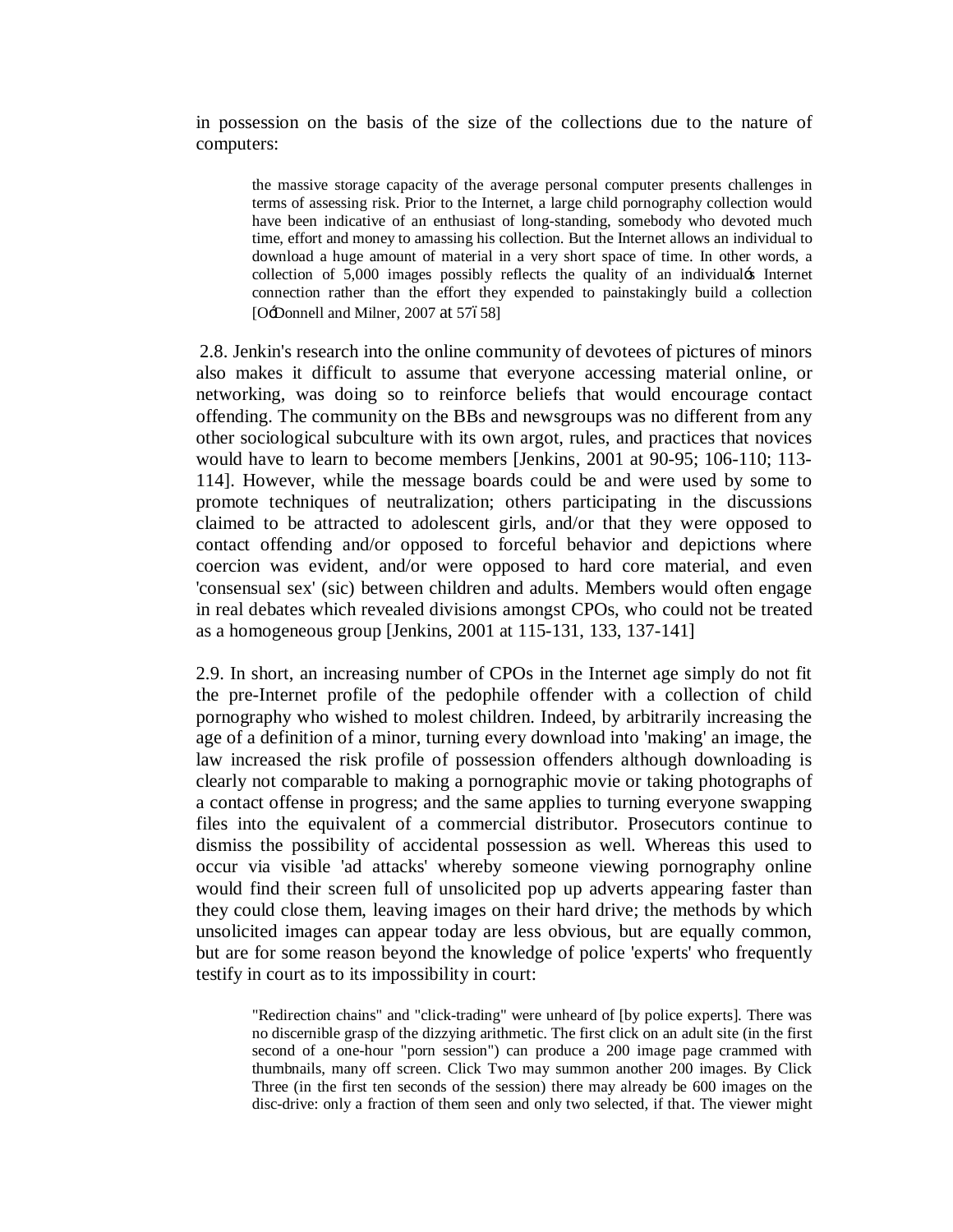already be on a different site without knowing iti

What counts as a downloaded "image" is, every front page, and every other page, and, every individual image on every one of those pages, including every unenlarged thumbnail, and every graphic, and every advertisement, and every border decoration, clicked or no, wanted or no, enlarged or no, requested or no, visible or no, seen or no, down to 1 cm x 1 cm, from sites the viewer did not enter, sites he was redirected to, whether he knew what would be there or not, sites he deleted the moment they appeared and any other source [Saltrese, 2014, at 29].

2.10. One of the first indications that there had been a substantial change in offending due to the Internet was that many of the those accessing paid sites online and exposed by the US Candyman investigation had no record of contact offending [Thompson and Williams, 2004 at 151]. However, the 'common sense' approach persisted because the 'link' between consumption and contact offending came from studies reporting that contact offenders had seen child pornography, although studies considering a direct causal link, by recording whether offenders had looked at images of children immediately before engaging in contact revealed that adult pornography was more frequently used [Malamuth & Mark Huppin, 2007 at 790, 800; Kingston et al., 2008 at 347].

## *The negative correlation between possession of child pornography and contact offending*

2.11. The fear that the increasing availability of child pornography would inevitably lead to contact offences replicated previous fears that the legalization of hard copy pornography would lead to an increase in sexual offences; even though the proxy policy in the USA was adopted when it was already evident that the increase in availability of child pornography had run parallel with a significant decline in reported cases of contact offenses against children in the USA: 62% nationwide from 1992 to 2010 [see Finkelhor et al. 2011 at 1 Fig.1].

2.12. Although, the official statistics would not cover offenses that are not reported at the time and may emerge many years later, most unreported contact offenses occur in the familial context or by others known to the victim, rather than the 'stranger danger' CPOs would pose [see Quayle, 2008 at 78]; and, as the N-JOV study suggested, despite the authorities making extensive inquires, only 14% of the cases that began as a possession offences uncovered a content offense.

2.13. The fear of 'stranger danger' by CPOs also ignores the fact that almost a third of juvenile victims are victimized by other juveniles [Finkelhor et al., 2010 at 240]; and over a third of contact offenses against prepubescent minors are committed by juveniles, who are also more likely to target victims under 12 years of age than adults are (59% of juvenile offenders: 39% of adult offenders), and more likely to offend in groups than adults are (24% of juvenile offenders: 14% of adult offenders) [Finkelhor et al., 2009 at 1-4]. A large minority of those soliciting sex from minors online are also minors (40%); and 31% of minors contacted online by adults have initiated offline contact [see Wolak et. al., 2006].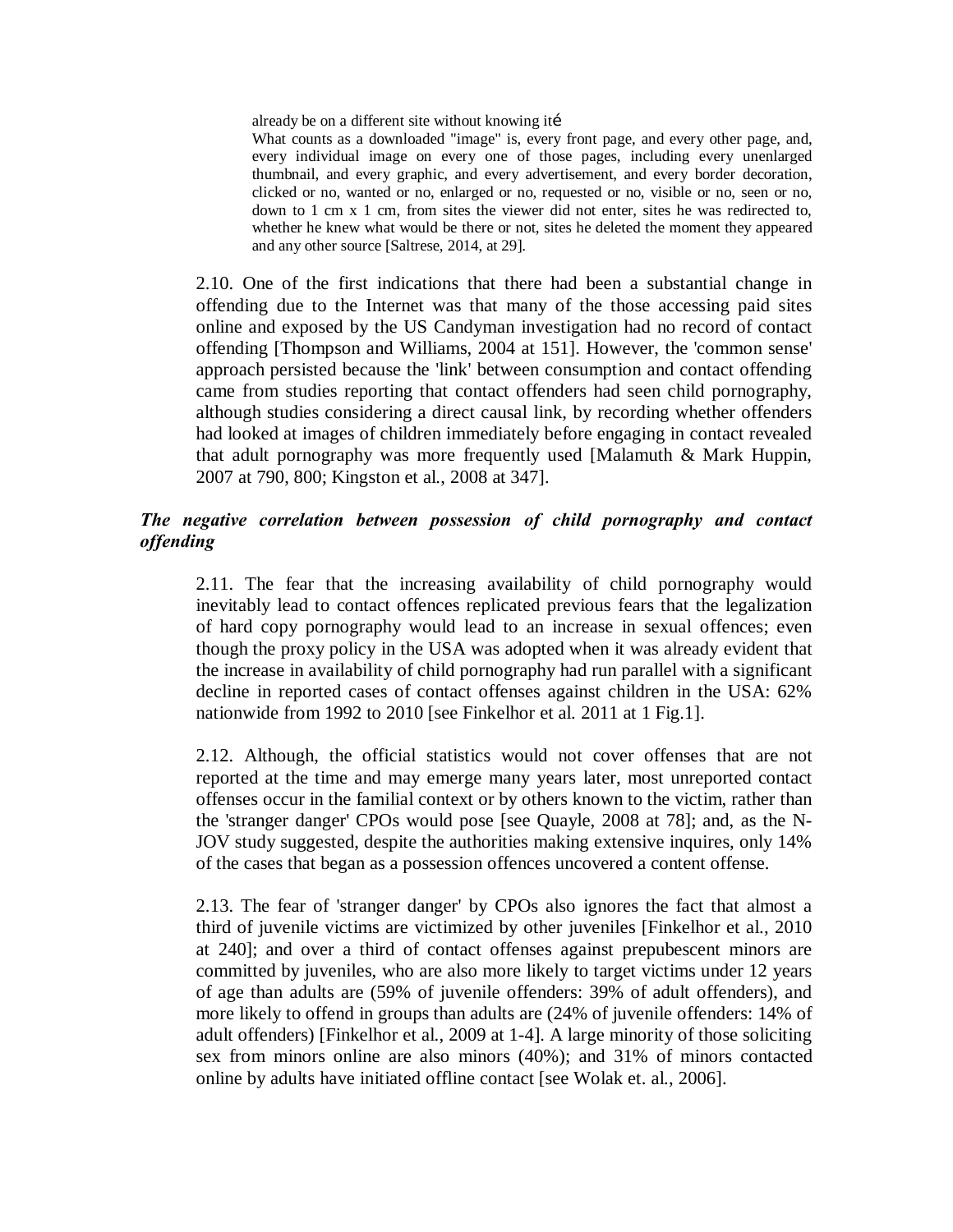## *Pornography and sex offences*

2.14. Detailed studies have consistently demonstrated an inverse relationship between the availability of pornography and sex crime, and that includes child pornography and contact offending against children; which is why the alleged link between pornography and sex crimes has never been accepted by non aligned criminologists, psychologists, and behavioral scientists. Far from leading to an increase in sex crime, an increase in the availability of pornography tends to lead to a decline in offending.

2.15. The most comprehensive study was Kutchinsky's 20 year review of the prevalence of rape, non violent sex crimes, and violent crime in four countries where pornography, including violent images, had become widely available in the early 1960s [Kutchinsky, 1991 at 59]. The West German rape rate remained steady throughout the period, and although there were moderate increases in Denmark and Sweden after ten years, these reflected a change in the definition of the crime and an increase in the reporting and registration of incidents [Kutchinsky, 1985, at 323]. Other sex crimes decreased by 11% in Germany between 1972 and 1980; when offenses against minors (under 14) fell by 10%, and the decrease in victims under six years was by more than 50 percent [Kutchinsky, 1985 at 319].

2.16. In contrast, the USA saw a marked increase in incidents of reported rape, although that increase reflected an increase in reporting [Kutchinsky, 1983, at 1084; 1985, at 22]; an interpretation supported by victim survey data covering the same period which revealed an overall decrease from 74 cases per 100,000 population in 1973, to 87 in 1979, 68 in 1984, and 54 in 1986 [Kutchinsky, 1991 at 51-2]. In other words, while there was an increase in reported cases, the rate of offences declined with the availability of material; which is why the findings of Baron and Straus [1984] and Scott and Schwalm [1988] that there was a statistically significant correlation between the circulation of pin up magazines, like *Penthouse* and *Playboy,* and the official rape rates at state level were always questionable. As I also demonstrated in my review of their research data, the conclusions ignored a large number of anomalies, the increase in official reporting was a metropolitan phenomena where fewer magazines were sold, and the majority of crimes were committed by a group not known for consuming the indexed magazines [Thompson, 1994 at 134-6].

2.17. The first study that addressed the availability of pornography and child sexual assault was Kutchinsky's study of sex crimes in the city of Copenhagen during the decade after legalization of pornography in Demark, 1959-1970. This reported a considerable decrease in all types of sexual offenses except rape and incest: Rape 0%; Exhibitionism 58.2%; Peeping 79.8%; Coitus with minors 62.7%; Verbal indecency 71.1%; Incest 0%: Other offenses against women 56.2%; Other offences against girls 69.1% [Kutchinsky, 1973, at 166, Table 1]. As there were no other legislative changes, the study also surveyed: a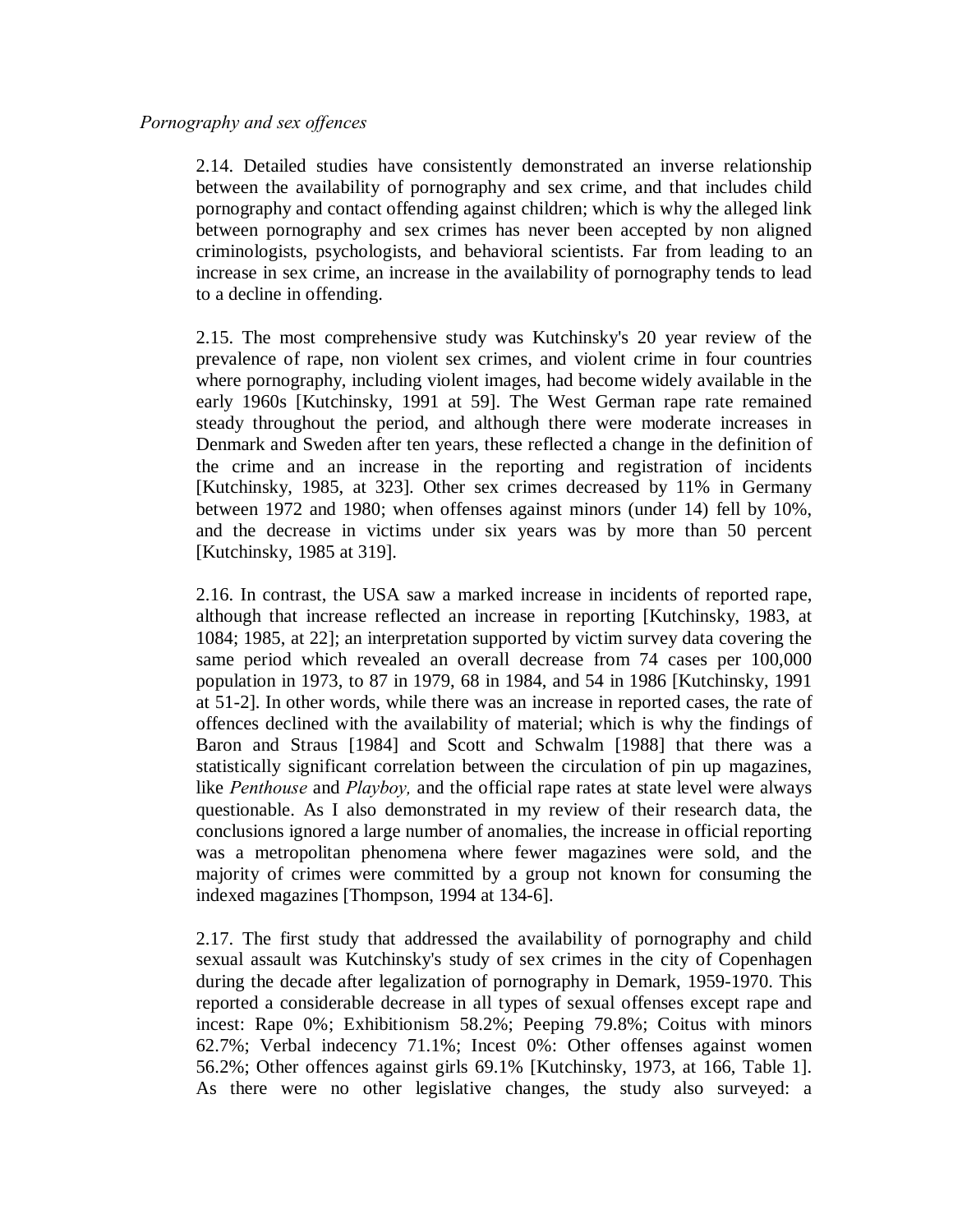representative sample of the city's population regarding changes in attitudes to definitions of, and the reporting of, sex crimes; police officers' attitudes to sex crimes and registration of reports; and the investigative files held on reported crimes [Kutchinsky, 1973, at 167]. Apart the tendency of women under 20 not to consider or report incidental touching there were no major changes in attitudes amongst the public or the police [Kutchinsky, 1973, at 170]. Indeed, the police treated sex crimes more seriously that the general population, and reports were carefully registered and investigated [Kutchinsky, 1973, at 172]. As a result, the author concluded that the reduction in cases of child molestation probably reflected the way picture pornography had served as a means of sexual stimulation for people most likely to offend against children who were not classified as pedophiles [Kutchinsky, 1973, at 176-177].

2.18. Professor Diamond (John A. Burns School of Medicine at the University of Hawaii) has conducted several studies and reached similar conclusions to Kutchinsky. His first covered sex crimes in Japan between 1972 and 1995 when sexually explicit video tapes, books, and magazines including Manga became freely available, catered to every possible proclivity, and included depictions of those under 18 years. The incidence of rape decreased from 4677 reported cases (5464 offenders) in 1972 to 1500 cases (1,160 offenders) in 1995. Gang rapes, once common became rare; and the rapes committed by juveniles fell from 33% to 18%. The incidence of sex assault decreased from 3,139 cases in 1972 to 3,000 per year between 1975 and 1990, but had increased to 3,644 in 1995, although the population increase of 20% during that period, ensured the per capita rate continued to decline. Incidents of public indecency fell by a third, and when adjusted for the population increase amounted to a 50% reduction [Diamond and Uchiyama 1999]. As the rate of convictions for rape increased from 85% to more than 95% over the same period; the decline in sex crime could not be accounted for by any change in policy. On the contrary, special police rape investigation units encouraging reporting were established in 1983; and sex education, K-12, covered rape theory, prevention, and reporting [Diamond and Uchiyama 1999] The most dramatic decreases occurred amongst the younger age groups. Juvenile offending fell 85%, from 1,803 perpetrators to 264; and crimes against children under 13 years fell from 8.3% of female victims to 4.0% between 1972 and 1995; replicating the trend found in Denmark and West Germany by Kutchinsky [1995]

2.19. Diamond's study of the Czech Republic, covered two periods. One under the communist regime, and the second after liberalization in 1989, when the possession of child pornography was not illegal. (It was criminalized in 2007). This study reported a significant decrease (approx. 60%) in the incidence of child sex abuse. Cases of adult rape remained steady after a brief rise despite an increase in the male population. 'Lesser' offenses, such as indecent exposure also decreased by approximately 40% [Diamond et al, 2010]. Similar results have been reported in Shanghai [Diamond, 1999], Hong Kong [Ng & Ma, 2001], Croatia [Landripet, et al, 2006], and Finland [Diamond & Kontula, 2009].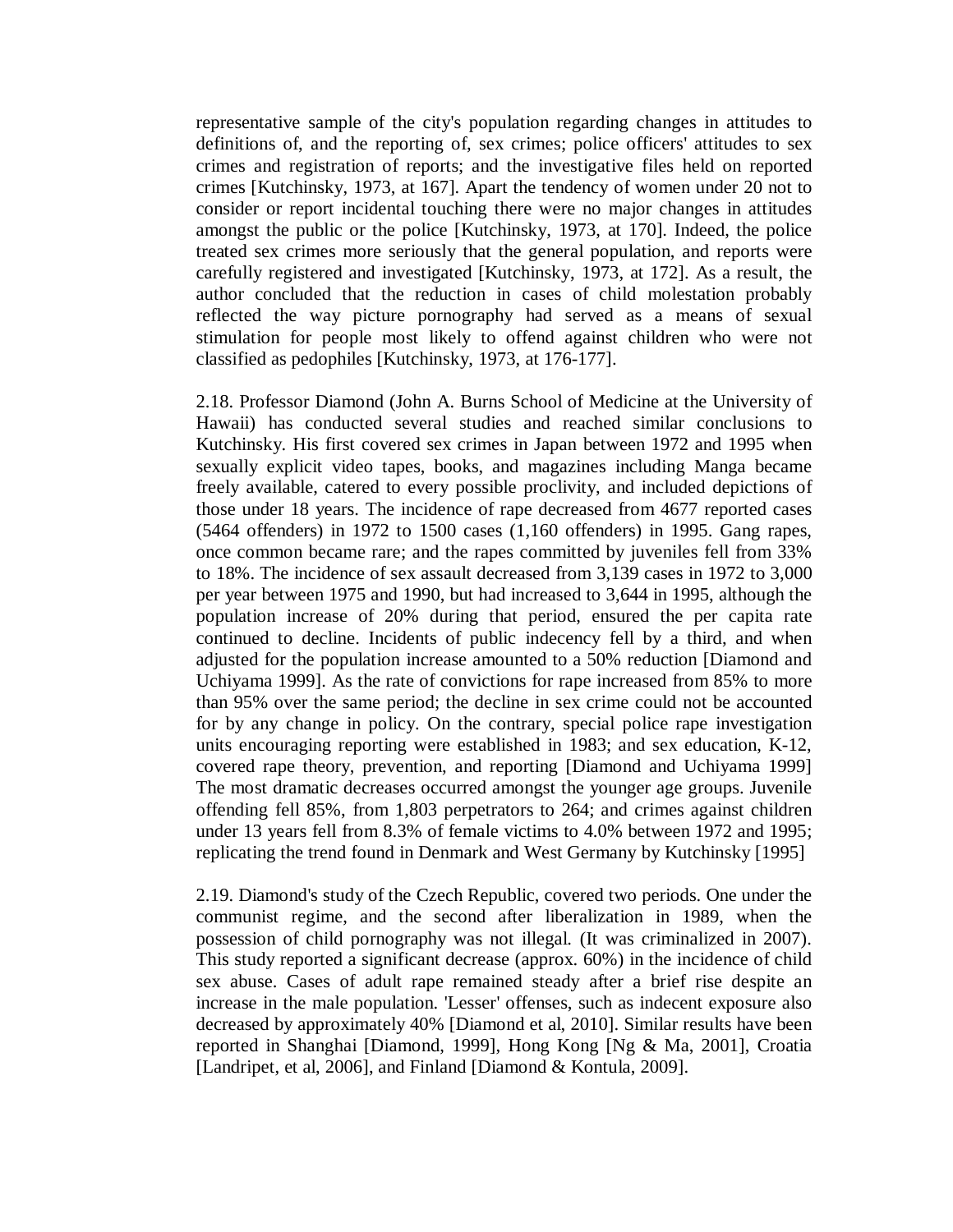2.20. A paper 'Pornography, Rape, and the Internet' presented at Stanford Law School by Professor Kendal from the John E. Walker Department of Economics, Clemson University in September, 2006, may also be pertinent [Kendall 2006]. Using state-level panel data from 1998-2003, Kendall demonstrated that a correlation existed between the arrival of, and increase in, internet usage and the level of rape in each state; and when the data was disaggregated by offenders' age groups, it became apparent that the decline in rape offences was concentrated among male offenders, between 15 and 19 years of age; the age group for whom pornography was most restricted before the internet. Professor Kendall calculated that a 10% point increase in internet access was associated with a decline in reported rape victimization of 7.3% [Kendall 2006 at 2]. States that adopted the internet faster saw larger declines in rape incidence than other states, and the effect was most apparent in states with a high ratio of male to females, which suggests that young men were substituting pornography for rape [Kendall 2006 at 4-5, 22-23]. Unlike the previous US studies which did not control for locationspecific effects and other factors, like the age distribution of the population; Kendall's is noteworthy for the extent to which the author went to test and control for a wide variety of other factors including alcohol consumption, unemployment rates, police force size, and prison populations. The study also found correlations between internet adoption rates and declines in teen birth rates, prostitution arrests, and an increase in divorce rates, suggesting that internet usage has had significant effects on sexual behavior generally [Kendall 2006 at 3]. Although the issue of offenses against children was not addressed, as we know that up to a third of offences against minors are committed by this age group, this study may offer one of the reasons for the declines in the number of reported offenses against children.

## *CPOs and risk assessment research*

2.21. The belief that all CPOs pose a direct threat to children and are undetected contact offenders also runs counter to the extensive empirical evidence offered by risk assessment reviews, which consistently suggest that the vast majority of CPOs are *not* undetected contact offenders.

2.22. The standard measures used in risk assessment (Static-2002, Risk Matrix 2000) have constantly overestimated the risk posed CPOs without a history of contact offences [Merdian et al., 2016; Henshaw, et al., 2015; Wakeling, et al., 2011; Webb, et al. 2007; Middleton, et al., 2005]. This can be accredited to the common assumptions that CPOs are pedophiles and all pedophiles are be contact offenders, and the failure to heed the warning that the proven predictive factors for contact offenders had never been validated for CPOs [Howitt & Sheldon, 2007].

2.23. Reviews of recidivism rates have consistently demonstrated CPOs rarely reoffend despite being given elevated risk profiles [Osborn, et al. 2010], which follow maintaining pre-Internet assumptions, and designating downloading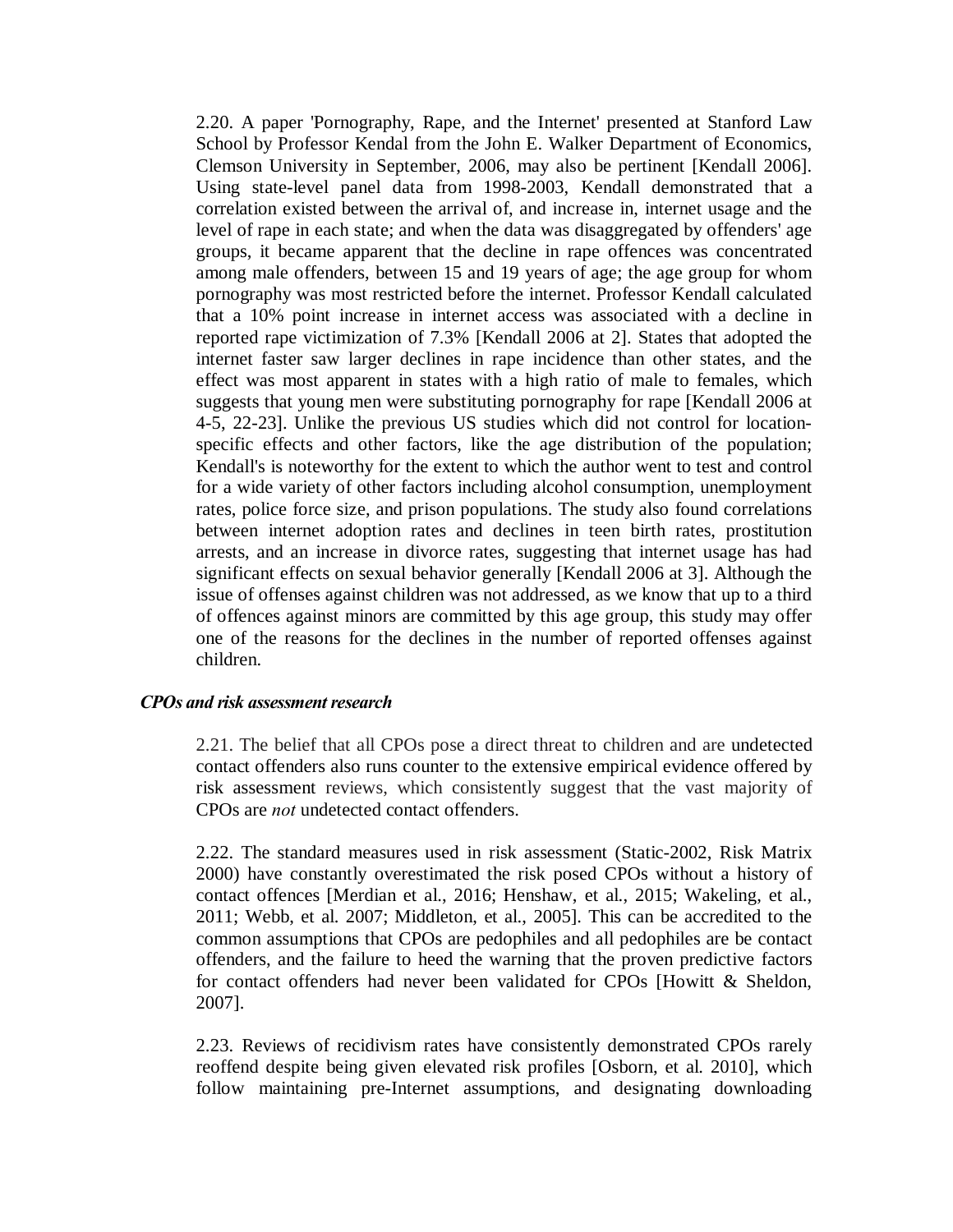'making' and swapping files online 'distribution,' making the nature of the offense more serious than it may warrant. An early Canadian review of recidivism records of 201 CPOs on the Ontario Sex Offender Registry reported that during the 2.5 year follow up period those known to be mixed offenders (24%) were more likely to reoffend, either sexually or generally, compared to possession only offenders. CPOs who *had* been convicted of contact sex offenses either prior to, or simultaneous with, the index offense committed more new contact sex offenses during the follow-up period (9.2%) than those whose who had committed a child pornography offense (1.3%) or a child pornography offense and a nonsexual offense (2.0%). CPOs with no history of offending did not progress to any contact offenses [Seto and Eke, 2005].

2.24. A Meta-analysis of published and unpublished recidivism rate reviews by Seto, Hanson, Babchishin after Chapel Hill confirmed the previous finding. The reviews which ranged from 1.5 to 6-year follow up periods, reported an average recidivism rate of 2% for contact offenders, 3.4% for child pornography offenses, and 4.2% for violent offenders [Seto et al. 2011 at 135]. It was also reported that official records for 4,464 online sexual offenders indicated that 12.2% had prior contact sex offenses; and that although the proportion of prior contact offenses was significantly lower in official reports than self-report studies, the 2009 Butner study *was* an outlier [Seto et al. 2011 at 132-3]. Otherwise, the authors concluded the results suggested there is a distinct group of online offenders prosecuted for possession who rarely commit a contact sexual offense [Seto et al. 2011 at 136]. This finding reinforced those reported earlier by Goller [et al., 2010] and Graf and Dittmann [2011] These reports of the low level risk possession only offenders pose can be contrasted with a meta-analysis covering 45,398 contact offenders from 118 samples in 16 countries which reported recidivism rates ranged from 11% to 20% [Hanson, and Morton-Bourgon, 2009 cited Merdian, et al. 2016 at 3].

2.25. A major UK review, which reported that none of the CPOs designated high risk reoffended in a four year follow up period, found that the major reason for over prediction was classifying the images the CPOs possessed as 'victims not know to the offender' [Osborn, et al., 2010]. Although sexually assaulting a stranger is an established high risk factor for a contact offender, by failing to consider that anyone downloading illegal images of minors in any form from the web would inevitably include children the CPO does not know, CPOs were being subjected to false comparisons when being assessed for risk.

2.26. These observations should not detract from the fact that, relatively speaking, the recidivism rate of mixed offenders is also low. 30% of the sample of 541 CPOs had had contact with the police regarding a contact offense over the course of their lives: 18% had committed an offense before using child pornography and 8% concurrently; however, only 3.9% were found to have engaged in a contact offense over the six year follow up period. The most viable factors found to be predictors was a prior history of any form of violent offending including contact offenses (50.5% of re-offenders) and a prior history of any non violent offence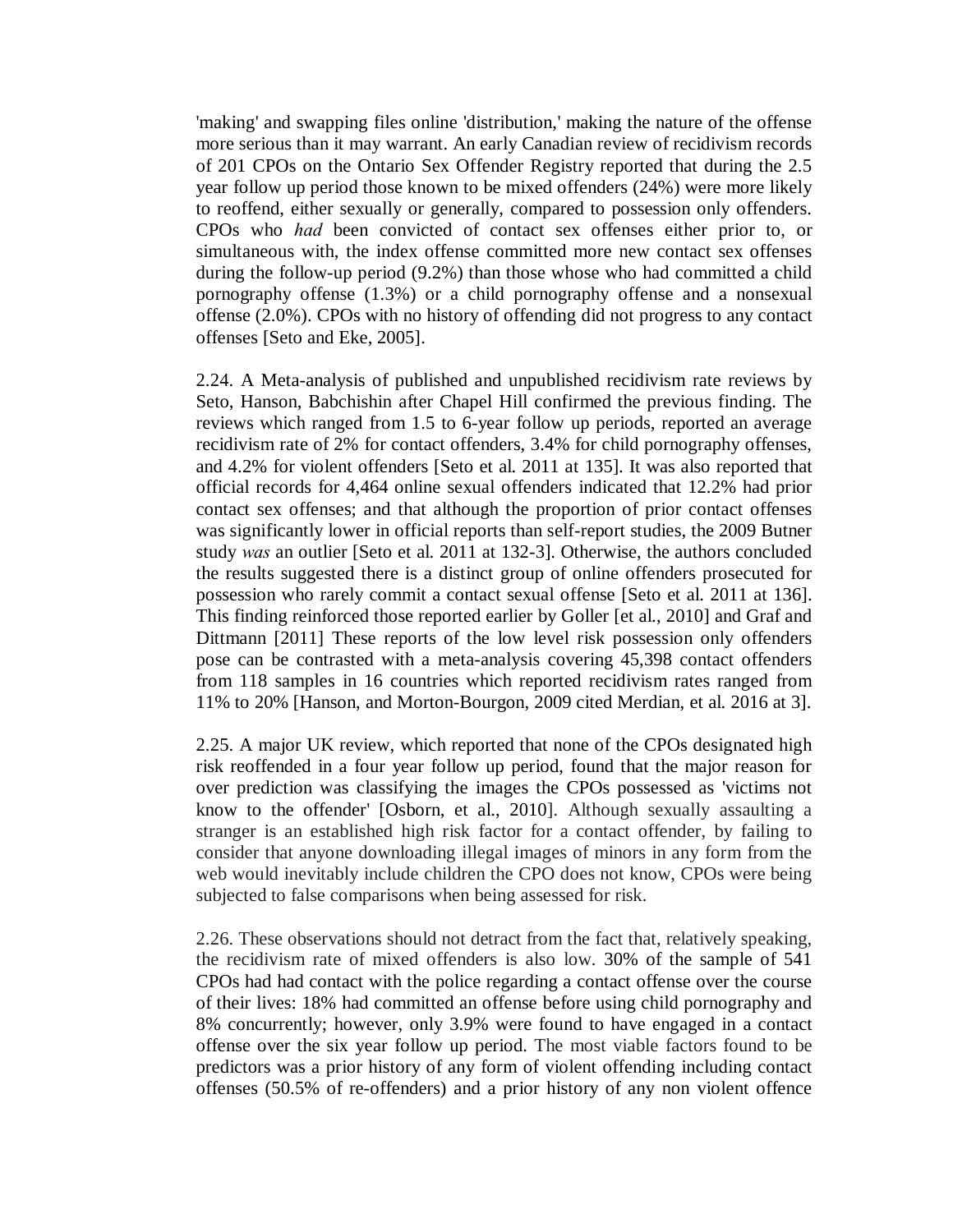including non-violent contact offending (40.2% of re-offended); i.e. the same factors found to be viable predictors for general, non sexual offending [see Eke et al. 2011].

2.27. These findings were similar to an early UK review of 1,326 offenders followed for one or two years [Wakeling et al, 2001], which used a modified version of Risk Matrix 2000. Although it claimed to be able to predict sexual recidivism in CPOs, its factors demonstrated that it was more pertinent to mixed offenders: age at first offense, a sexual offense, other sentencing history, and male victim. The one year follow up reported a 2.1% recidivism rate, and the 994 offenders followed for two years had a rate of 3.1%. It should also be noted that as 75% of the new offenses were for Internet crimes, it would appear that child pornography was being used as a substitute for offending.

2.28. The first attempt to test predictors for CPOs, the Seto and Eke 'Child Pornography Offender Risk Tool' (C-PORT), proved effective in its predictive capacity for known mixed offenders, but still failed to predict reoffending by CPOs with no known offences. The risk factors included: age of first offence, prior criminality, prior breaches of supervision, sexual interests, and the content of the child pornography possessed. Tested on a sample of 286 CPOs followed for 5 years, the review reported it could predict general (.66) and sexual recidivism (.74), but not recidivism among CPOs who did not have a history of general or sexual offenses. The highest predictive value was for mixed offenders (.80) [Seto and Eke, 2015; Merdian et al. 2016 at 3].

## *Accounting for the difference between CPOs, mixed offenders and contact offenders*

2.29. Although recidivism rates have established that possession only CPOs do not present the same risk to children as mixed or contact offenders do, suggest that possession only offending can not be used as a proxy for undetected contact offending, and have demonstrated the availability of child pornography is not directly linked to contact offending; the failure of the risk assessment community to consider the need for a reassessment on the basis of this research [Long, et al. 2013] delayed the search for an answer to why CPOs poses such a low risk; although it may be found in related but neglected research.

# *Pedophilia and risk assessment*

2.30. One obvious possibility for why CPOs are low risk is that designating CPOs pedophiles, and pedophilia a risk factor, runs counter to other reviews that have consistently suggested that a pedophilia diagnosis, whatever method is used, is not predictive of sexual recidivism even in known contact offenders, and is of limited use in assessing or treating offenders [Kingston, et al. 2007 at 424; Odeshoo, 2004 at 10612; Moulden et al., 2009 at 693696]. This finding was inevitable as it has long been established that the majority of child contact offenders are not pedophiles, not all pedophiles engage in contact offending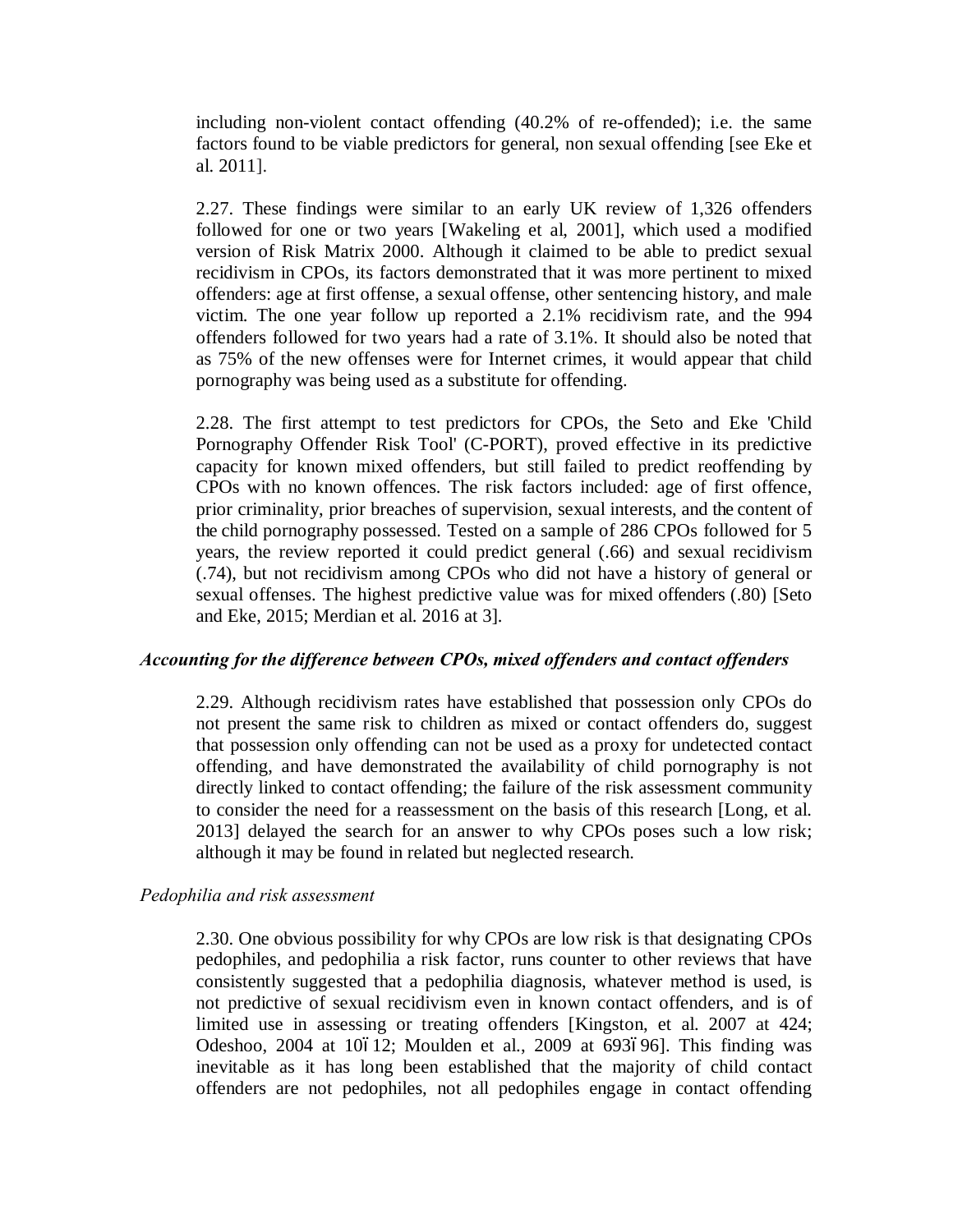[Blanchard, 2010 at 309610], and pedophilia is only one among many explanations for possession of child pornography [Surjadi, et al., 2010 at 54-56]. The 'common sense' assumption that pedophilia is related to contact offending is a product of labeling contact offenders pedophiles, in the same way that devotees of sadomasochistic sex were believed to be dangerous because sexual-murderers were labeled 'sadomasochistic' [Thompson, 1994b]. One can not even rely on simple correlations, given that correlations have been found between pedophilia and: an episode of unconsciousness as a result of an early childhood accident, having a mother with psychiatric problems [Blanchard et al., 2002 at 552], and left-handedness [Cantor, et al., 2005 at 457]

## *Psychometric characteristics*

2.31. The most likely explanation for the differences in recidivism rates and risk values between CPOs, mixed offenders and contact offenders, and the related finding that CPOs have always proven to be better prospects for post conviction rehabilitation and exhibit far better rates of compliance during treatment and post release supervision [Webb, et al., 2007 at 459], are the differences revealed in the results of psychometric tests. The research community has been aware that CPOs are not a homogeneous group, and do not exhibit the same psychometric attributes associated with known contact offenders since 2010 [Bates & Metcalf, 2007 at 17; Webb et al., 2007; Elliott et al., 2009]; and this is especially true for CPOs caught in -sting operations, or youths 'texting' images of themselves [see Mitchell et al., 2010 at 429; Endrass et al., 2009].

2.32. The findings of the study by Webb [et al. 2007] is typical. This compared the demographic variables, offense-related characteristics, and the results of psychological testing between 90 CPOs and 120 contact offenders drawn from three counseling programs in London in which 4% of the CPOs had previous sex offense convictions involving a child, and 20% of the contact offenders had more than once offense [Webb, et al. 2007 at 456]. An 18 month follow up review revealed that one CPO was convicted of a general offense, and two for further internet sexual offences; whereas 3% of the contact offenders were charged for further violent offenses, and 2% for further contact sexual offenses. While 17% of contact offenders were also recalled for, or found in breach, of their conditions; none of the CPOs were recalled [Webb, et al. 2007 at 459]. Compared to the contact offenders, the CPOs were extremely compliant with community treatment and supervision sessions, and exhibited a very low risk of sexual recidivism [Webb, et al. 2007 at 462-463].

2.33. When Elliot administered a number of psychological tests to 505 Internet CPOs (11% mixed offenders) and 526 contact sex offenders in the UK who were divided into those samples using pre-sentence reports; he found that the contact offenders could be differentiated from the CPOs by their greater number of empathy distortions, cognitive distortions, and favorable self-descriptions; whereas the CPOs had fewer pro-offending attitudes and beliefs that serve to legitimize and maintain sexually abusive behavior [et al. 2009 at 87-88]. This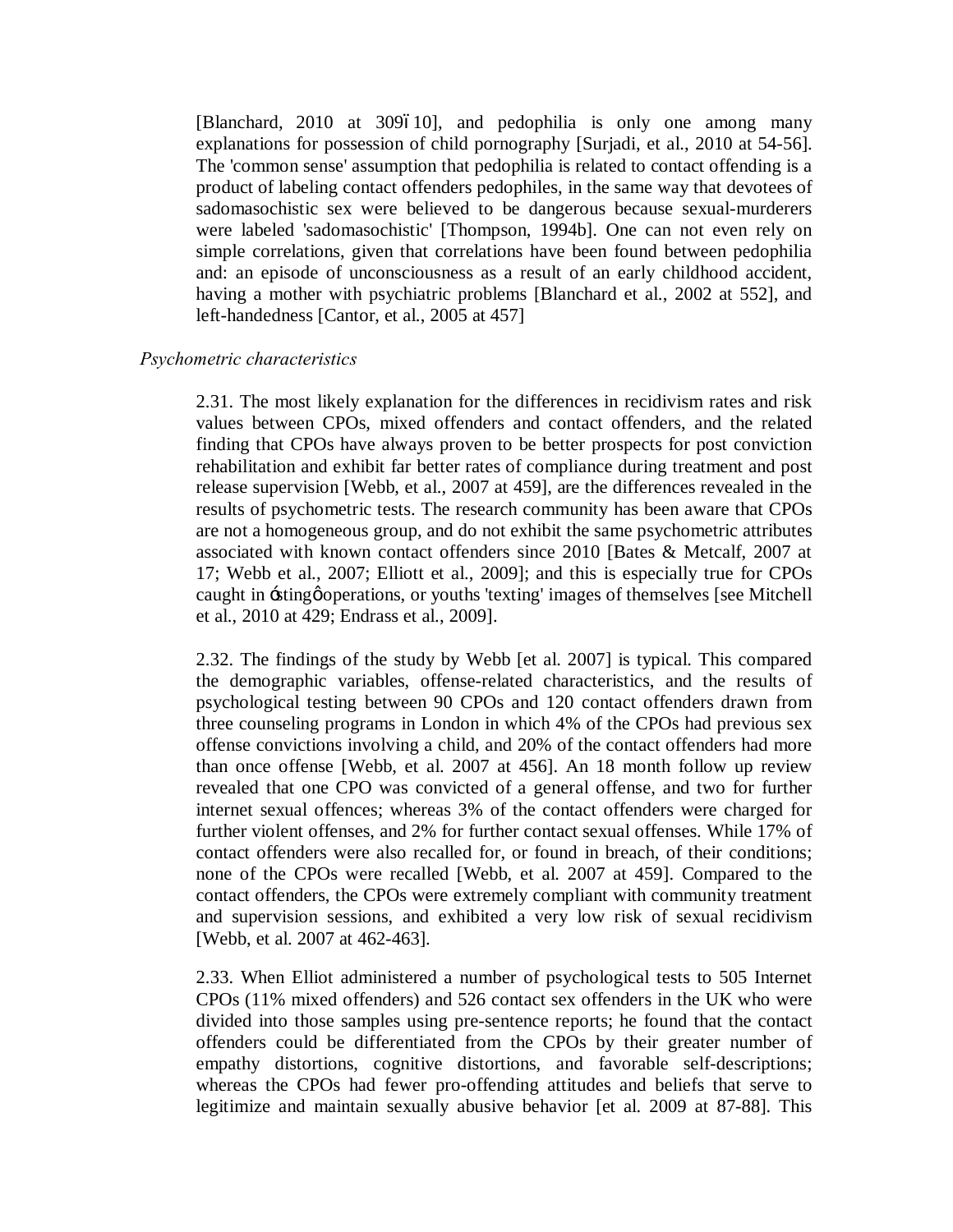finding confirmed previous studies, and was itself confirmed by subsequent studies, all of which reported finding CPOs had different personal characteristics, different motives, and exhibited different cognitions concerning children and sexual relations with children than contact offenders, who consistently demonstrated higher levels of 'antisociality' [Middleton, et al., 2006 at 598-600; Reijnen, et al., 2009, at 618; Wolak, et al., 2009 at 1-2; Henry, et al., 2010 at 41; Babchishin, et al, 2010; Babchishin, et al., 2015].

2.34. Similar results were reported from two Swiss studies that conducted exhaustive studies into the backgrounds of those reported to the authorities for accessing a pornographic Web site in the United States. The first [Frei, et al. 2005] analyzed the criminal histories and demographic characteristics of 33 Lucerne men and reported that none of them had had any prior convictions for child molestation [Frei, et al. 2005 at 491], or psychiatric histories, apart from one who was believed to be a pedophile by his relatives [Frei et al. 2005 at 492]. Otherwise they did not fit the profile of the average Swiss sex offender; and the report concluded that the Internet may have facilitated a new crime, the possession and consumption of illegal pornography. The second report [Endrass, et al. 2009] covered a sample of 231 men from Zurich; two of whom (1%) had prior convictions for contact offending and 8 (3.5%) had prior convictions for illegal pornography [Endrass, et al. 2009 at 4]. A six year followed-up review revealed that nine (3.9%) were investigated for illegal pornography possession, and two (.8%) for a contact offense [Endrass, et al. 2009 at 4]. The authors concluded that the consumption of child pornography did not appear to represent a risk factor for contact offending, at least in those without prior convictions [Endrass, et al. 2009 at 5-6].

2.35. It has been suggested that the variance in psychometric characteristics between possession only CPOs and other offenders may reflect the demographic differences. The former tend to be Caucasian males, 25-50 years of age, have no prior criminal history, are more educated, have higher IQs, are more likely to be employed, and be in a relationship [see Webb et al., 2007], although the last finding has not been established. Later studies reported that CPOs are more likely than contact offenders to identify as 'single,' and have not engaged in co-habiting relationships [Seto, et. al. 2012 at 12; Elliott, et al 2013]. Babchishin has suggested this may reflect the fact that younger CPOs having higher levels of educational and occupational attainment which provides them with the ability to access the technology required to engage in child pornography offending [et al. 2015]; although it could just as easily reflect the increasing number of younger people caught in the net. Whatever the reason; it is indisputable that the majority of CPOs do not share the psychometric characteristics of contact offenders.

## *Anti-social and offense supportive beliefs*

2.36. The most important findings, when it comes to risk of contact offending, is that CPOs and contact offenders differ on their antisocial and offense-supportive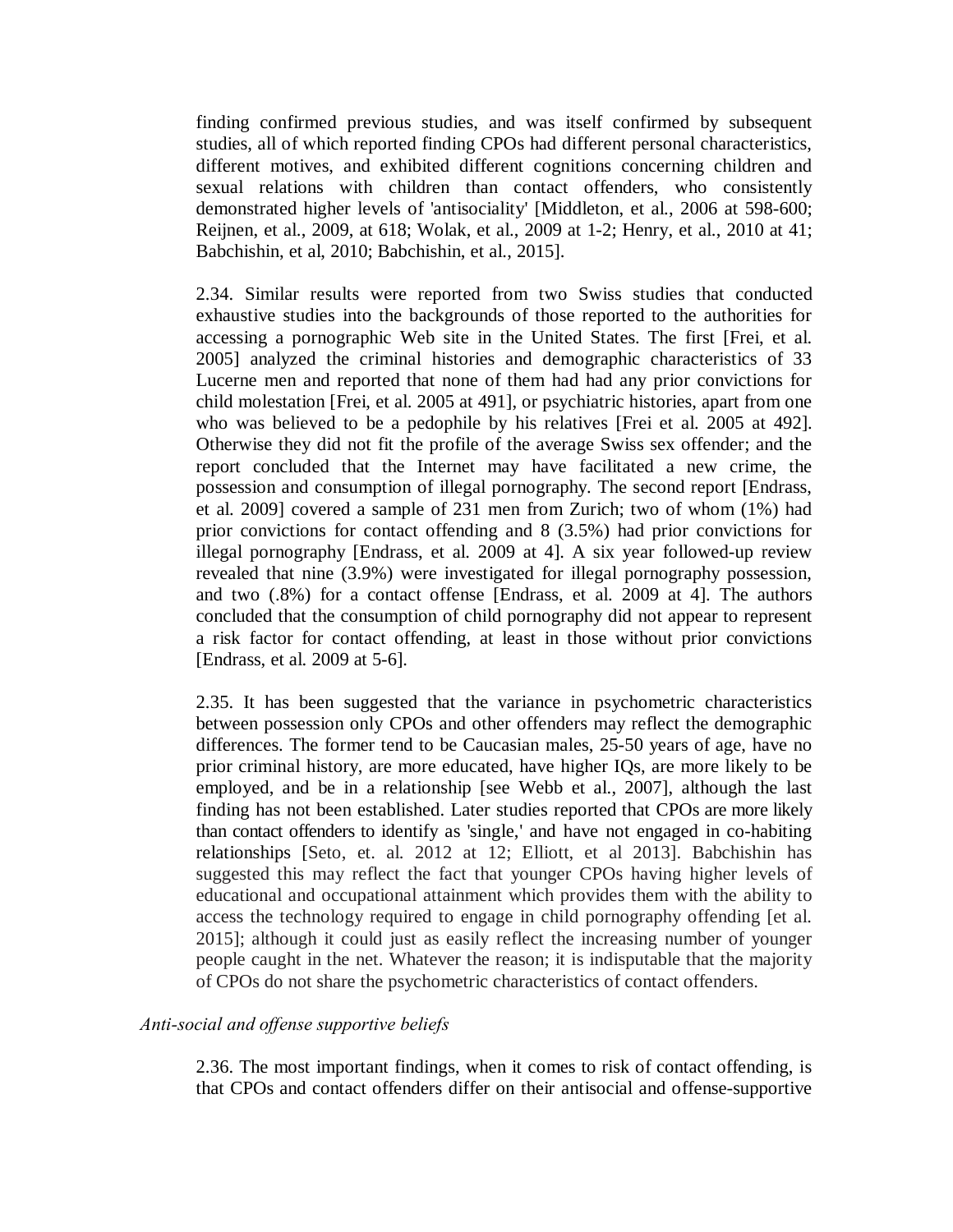beliefs.

2.37. The fact that tests on CPOs reveal that they consistently demonstrate fewer offense-supportive beliefs, exhibit more empathy toward victims, exhibit less distorted thinking regarding offending, and lower levels of emotional identification with children compared with contact offenders who consistently display higher levels of anti-sociality, aggression, and psychopathic traits measured by both clinical personality inventories; suggests that when CPOs justify their activity on the grounds that child pornography offenses are less harmful than contact offenses they may be offering the real reason for their behavior rather than merely a neutralization [Merdian, et al 2014; Elliott et al., 2009; Margareta, et al. 2014; Tomak et al., 2009]. As previous research had established that the most salient factor in contact offending was not pedophilia but 'anti-sociality' [Blanchard, 2010, at 309; Looman et al., 2008, at 276]; the findings that CPOs score low on anti-social tendencies is also significant and suggests they are not likely to imitate the pornographic scenes they are viewing with real children [Seto, 2009 at 7-8].

# *Interpersonal and affective deficits***.**

2.38. Two other consist findings regarding CPOs interpersonal and affective characteristics and levels of fantasy proneness and sexual deviancy might explain the low level risk, and provide a vital insight into the nature of online offending.

2.39. CPOs lower levels of self-esteem and interpersonal assertiveness compared with contact offenders, and the subsequent passivity in their approach to interpersonal relationships not only offers a possible explanation for CPOs tendency to be single [Babchishin, et al., 2015]. As they tend to be more socially isolated [Laulik et al. 2007, at 531], have a marked tendency towards avoiding real life [Surjadi, et al. 2010 at 54656], and are less likelihood to engage in sexually risky behaviors [Webb, et al., 2007, at 460], they do not appear to possess the attributes associated with offending.

2.40. A sample, consisting of 505 CPOs and 526 contact sex offenders, assessed by Elliott may help explain why [et al. 2009]. Having subjected the sample to a battery of psychological measures covering offense-supportive beliefs, empathic concern, interpersonal functioning, and emotional management, it was reported that CPOs could be separated from contact offenders on 7 out of 15 measures. Contact offenders were found to have significantly more victim empathy distortions and cognitive distortions, and cognitive impulsivity than CPOs, and scored higher on standard measures such as locus of control and over assertiveness required for offending. CPOs, on the other hand, were found to have significantly higher levels of identification with fictional characters and general fantasy scales, and higher scores on under assertiveness. Confirmation of the obvious inferences came from Babchishin's study which concluded that mixed offenders posed a higher risk of offending having displayed higher levels of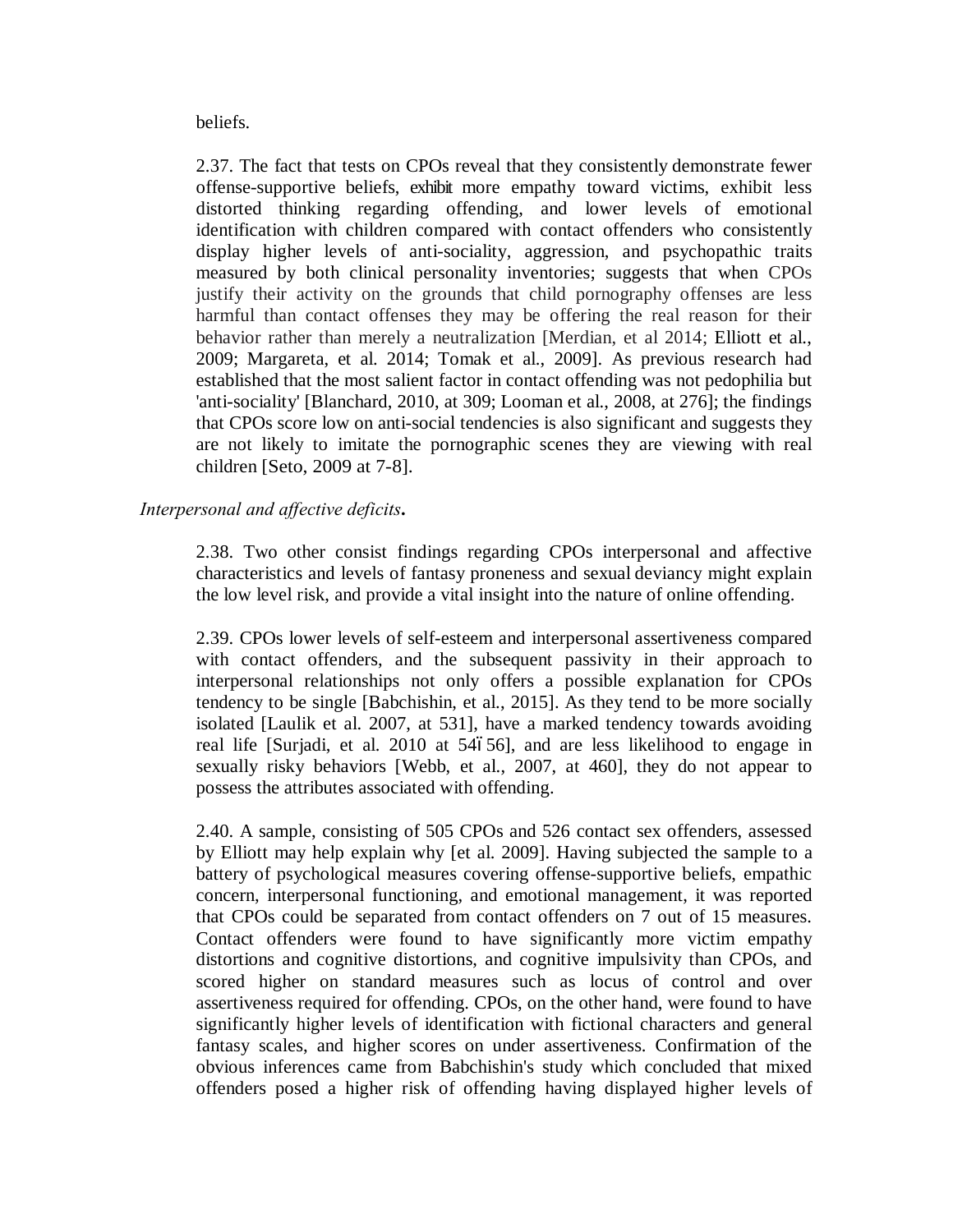sexual interest in children than either CPOs or contact offenders along with high levels of antisociality, offense-supportive beliefs, and deliberately sought access to children (whereas contact offenders tend to be more opportunistic - ed.) [see Babchishin, et al. 2015].

## *Passivity, fantasy, and CPO motivation*

2.41. The report that CPOs lower levels of antisocial beliefs and higher fantasy proneness explained 80.9% of the variance in scores between CPOs, mixed, and contact offenders [see Elliott et al. 2013] suggests that many CPOs may intend to confine themselves to online offending, and have little interest in contact offending; and the common finding that CPOs are highly sexualized individuals, have higher levels of sexual preoccupation, higher levels of fantasy engagement including identifying emotionally with fictional characters, higher levels of deviant sexual fantasy generally and appear to use their sexual activities as a coping strategy compared with contact sexual offenders, may have greater significant than has been recognized to date [Babchishin et al., 2015; Elliott et al., 2009].

2.42. Whether or not those downloading and collecting material are pedophiles, hebephiliacs, young or older men with a natural attachment to images of mid teens; the results of psychometric tests supports the suggestion that CPOs are not solely motivated to engage in contact offences [Lanning, 2010], and justifies paying closer attention to research that suggested online activities serve different functions including a means to avoid real-life problems, and provided collectors and validation seekers with sexual gratification in and of itself [McCarthy, 2010a, 2010b, 2012]. McCarthy, 2010a,

2.43. McCarthy's analysis [2010a], based on the contents of self-report questionnaires covering internet use and the sexual histories of 247 CPOs at the New York Center for Neuropsychology and Forensic Behavioral Science [McCarthy, 2010a at 66], including both known contact offenders (n=71) and non contact offenders  $(n=176)$  [McCarthy, 2010a at 55] found less than half  $(48%)$ were diagnosed as pedophiles [McCarthy, 2010a at 92] and only 15% of the contact offenders were exclusively attracted to children [McCarthy, 2010a at 75]. There appeared to be no causal relationship between the possession of child pornography and the contact offences, and 82% of the contact offenders had engaged in an offense prior to possessing child pornography [at 101-2]. McCarthy argued that CPOs could be divided into at least five groups (collectors, validations seekers, traders, producers, and contact offenders) and concluded that there appeared to be a CPO subgroup that could be considered low risk as there was no evidence that their behavior extended beyond engagement with the material they had collected [McCarthy, 2010a at 102]; reinforcing the findings of previous research that also included 'facilitating social relationships on line' [Taylor and Quayle 2003 at 82-93; Quayle and Taylor, 2002, at 345], and even 'curiosity' [Seto, et al. 2010 at 175].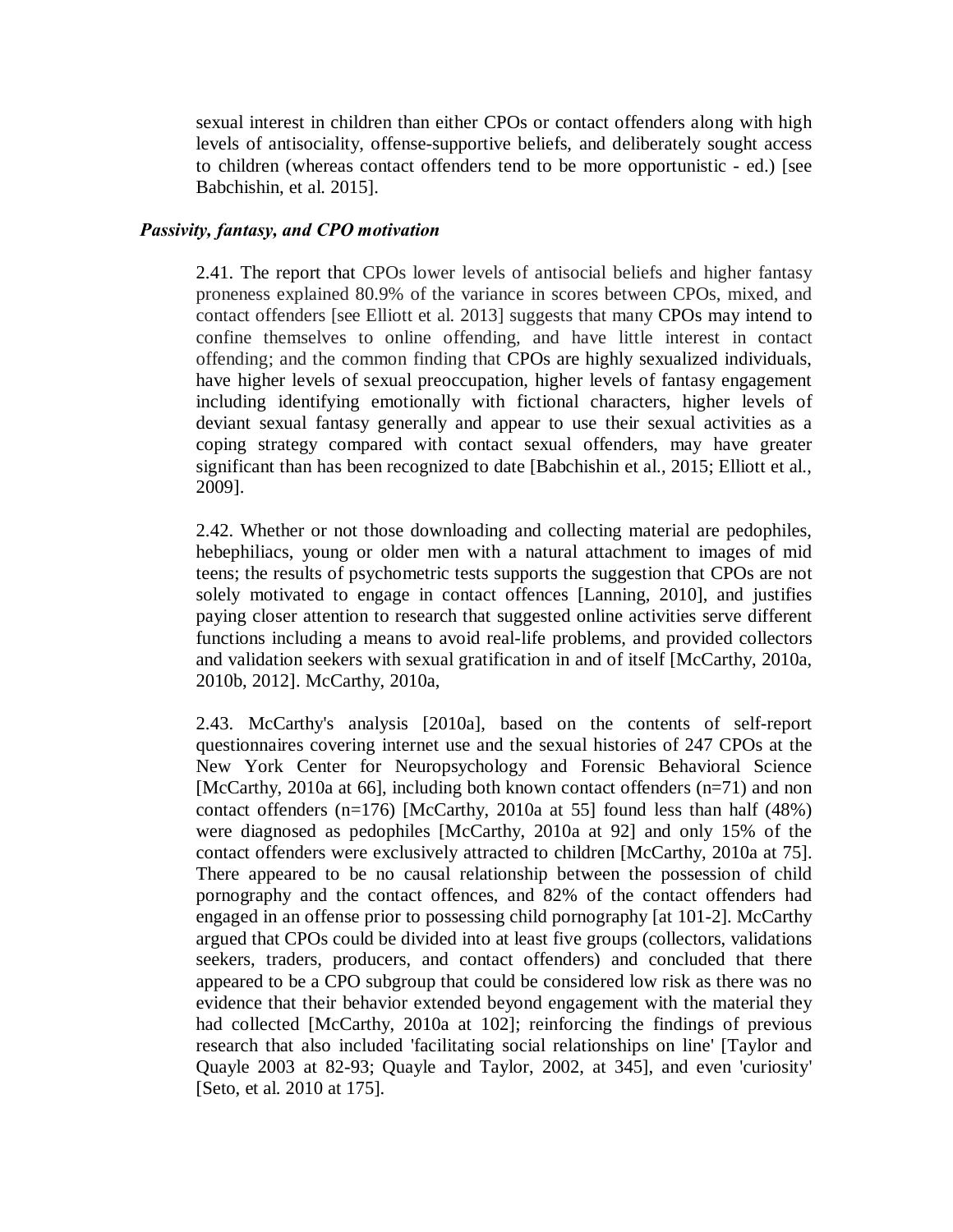2.44. This research not only increases the possibility that a subgroup of CPOs are using material as a substitute for, rather than a means to engage in, contact offending [Seto, et al., 2010 at 170]; it suggests that the report by Riegel that the 83.8% of 290 self identified 'Pedosexual Males' who claimed viewing 'erotica' depicting boys acted as a substitute for contact offending may not have been completely self-serving [Riegal, 2004]. When added to the reports from psychometric tests, the claims that the material is being used for self gratification would explain: the lack of evidence that CPOs have engaged in a contact offenses; the low rate of recidivism amongst CPOs; and why the dramatic rise in the availability of material through the Internet run parallel with a decline in recorded offences. It might also explain why most mixed offenders were found to have committed their offences prior to accessing child pornography rather than afterwards, and tend to possess images of a similar-age to their prior victims [McManus & Almond, 2014, cited Henshaw, et al. 2015 at 17].

2.45. Unfortunately, although the COPINE project suggested that the types of images possessed by CPOs could be used to conduct research into their psychological characteristics and motivations to help assess risk levels, and the project developed a scale of the range of material available to do so [Taylor, Holland, and Quayle, 2001]; rather than being used to pursue research, the scale was adopted and adapted as a means to impose sentence enhancements in Australia, the UK and the USA [Mizzi, et al. 2010; Sentencing Council, 2015; US Sentencing Commission, 2009; cited Henshaw, et al. 2015 at 20] on the assumption that the more severe the material the greater the risk posed by those collecting them, although McManus has reported that the non-contact offenders who could be identified by the greater amount and wider range of material collected [et al, 2014].

2.46. As attempts to determine if online time provided a means to distinguish risk levels between CPOs and dual offenders produced mixed results, although it confirmed CPOs had larger collections [Long et al. 2013; Lee et al, 2012]; and higher levels of boys to girls in collections did help predict recidivism [Seto and Eke, 2015]; it is becoming more difficult to ignore that the CPOs lower anti-social scores and higher fantasy scores provides a more fruitful avenue of research than any based on previous assumptions.

# *A New form of Offender?*

2.47. This review of the extensive research into the risk posed by CPOs to children reveals three incontrovertible facts regarding the current state of knowledge:

2.47.1. When the existing empirical research is considered as a whole, the findings do not support the studies commonly cited to assert that CPOs are undetected contact offenders; and that conclusion is widely accepted in the research community.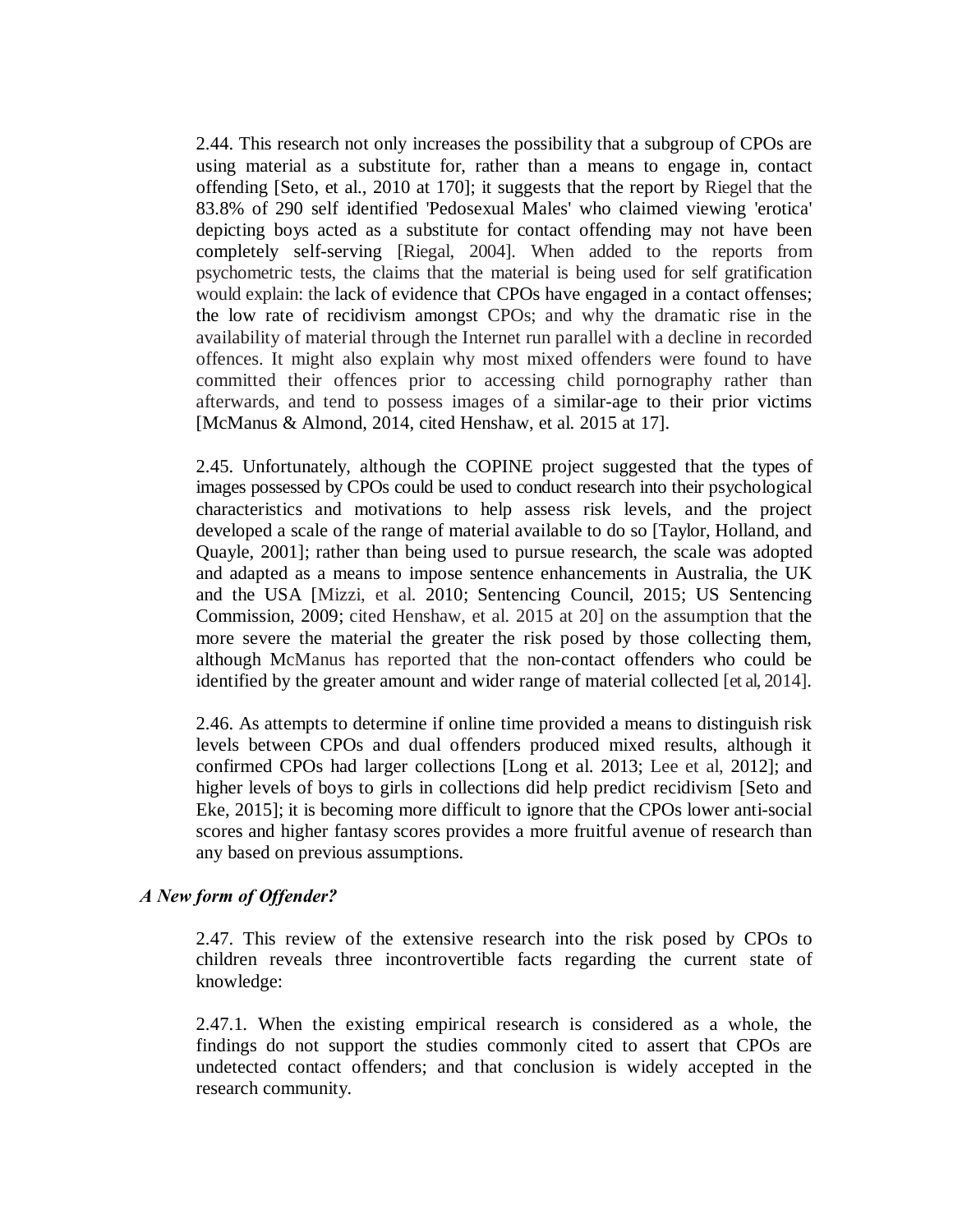2.47.2 The consistent findings that CPOs who are not mixed offenders do not progress to commit contact offences, strongly suggests that a large number of CPOs are not undetected contact offenders and present a low risk of contact offending; and that conclusion is widely accepted in the research community.

.

2.47.3. Rather than improve our knowledge of CPOs, the Butner studies are responsible for delaying the widespread recognition of the implications of empirical findings concerning: the correlation between the availability of material and rates of offending; the implications of low recidivism rates; the implications of psychometric test results; and the possibility that the internet has revealed a new form of offender: the passive consumer who, whether or not they are pedophiles, has not engaged in, does not engage in, and has no intent of engaging in contact offending [Beech et al., 2008 at 219; Surjadi et al., 2010; Middleton, 2008 at 54]; and that possibility is widely accepted in the research community.

2.48. At the very least the Meta analysis offered at Chapel Hill by Hanson and Babchishin, and the subsequent collaboration with Seto suggests that as half of CPOs did not engage in a contact offense there is no direct link between possession and offending; and the consistent findings of psychometric tests may explain why. Support for that proposition comes from Australia in the form of a PhD covering CPOs from state of Victoria (n=1,205) convicted between 2004 and 2014. Possession only offenders demonstrated significantly fewer offences, lower recidivism rates, and were less likely to engage in child contact sexual offences compared to mixed and contact offenders. Although the CPOs demonstrated that they are capable of child pornography reoffending, Henshaw concluded that: the research supports the characterization of possession only CPOs as a distinct type of sexual offender who is primarily defined by low levels of antisocial behavior and high levels of sexual deviance [Henshaw, 2017].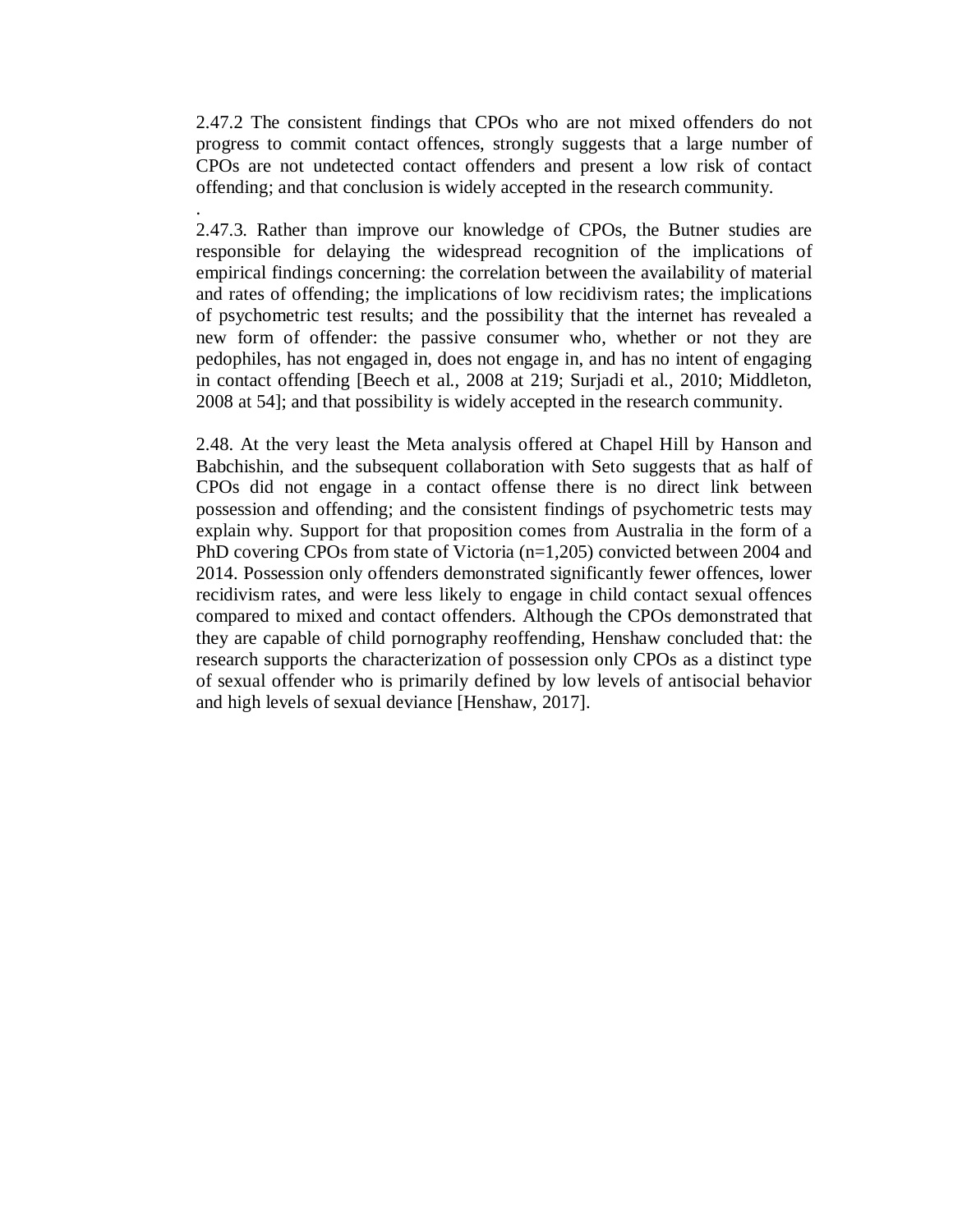## **Issue 3: CPOs, Fantasy and sexual offending**

## *Introduction*

3.1. There is no doubt that child pornography is used to stimulate sexual fantasies for arousal purposes. However, it has always been assumed that arousal was to facilitate or would facilitate contact offending despite the lack of evidence that it always was, and the possibility that the images were solely used for masturbatory purposes and a substitute for contact offending was frequently dismissed as an excuse and/or an example of distorted thinking [see Taylor and Quayle 2003, at 6, 11, 80-81]

3.2. The consistent results of recidivism reviews and psychometric tests suggested that it was time to reconsider the possibility that child pornography was being used by a large number of CPOs as fantasy material for immediate gratification rather than a means to facilitate contact offending be it through arousal before an offense, or as a means to groom children. This alternative possibility may be as simplistic if not as erroneous as its predecessor.

## *Howitt's fantasy study*

3.3. It is well know that before the onset of the Internet, pedophiles used any and every form of material involving children as a means to fantasize about children; however the insights offered by the only study to address the nature of those fantasies has tended to be ignored although they provide a possible explanation of why so many CPOs collect vast amounts of material, and of every available kind.

3.4. The study consisted of a group of contact offenders from the Gracewell Clinic in the UK, whom Howitt characterized as somewhat immature with strong dependency needs, displaying high levels of anxiety about their physical features and functioning, and who when under stress became withdrawn and isolated [Howitt, 1995 at 42]. While these are similar to the results of CPOs psychometric tests, in Howitt's case they helped explain why his sample held idealized beliefs about their 'relationships' with children, which reflected their real beliefs rather than distortions or excuses [Howitt, 1995 at 74].

3.5. The sample had engaged in the low level kind of offending that is rarely reported, but is the most common form of contact offending; and which Howitt illustrated by reference to one of the rare studies to report the nature of offences, those committed by inmates of the Minnesota Security hospital. In cases involving females under ten, 34% of offenders had engaged in fondling, 17% in vaginal contact, 15% performed oral sex on the child, 12% had encouraged the child to perform oral sex. Of the offences committed on females between 11-13, 35% consisted of included fondling, 23% vaginal contact, 13% oral sex on offender, 10% oral sex on child, and 5% had attempted vaginal intercourse. Of the offences involving males under 10 years, 28% included anal contact, 24%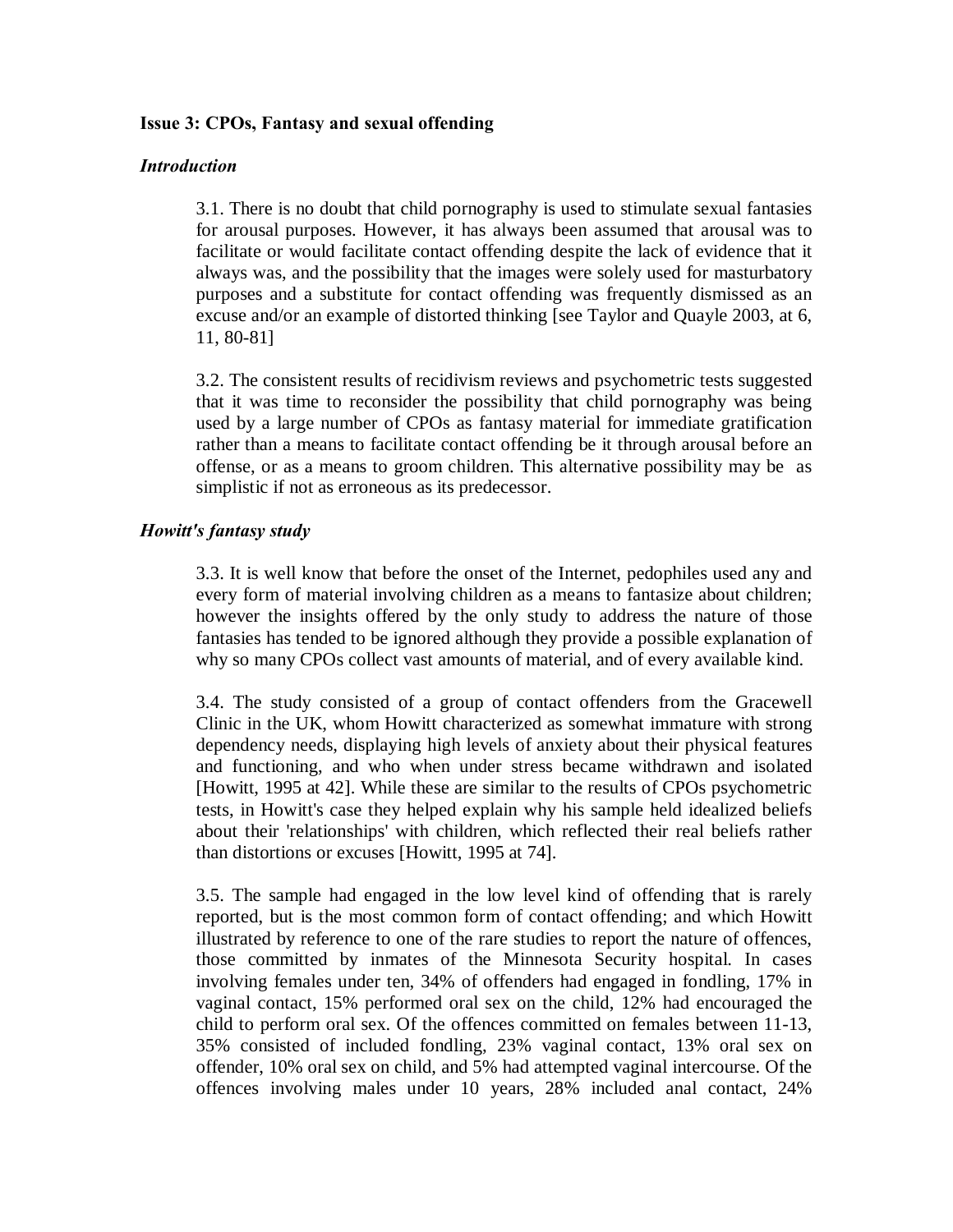fondling, 7% oral contact on child, and 4% oral sex on offender. Of the offences against males between 11 and 13 years, 29% consisted of oral sex on the offender, 27% fondling, 14% anal contact, and 14% anal contact on child. In these cases 'contact' did not necessarily include penetration [Howitt, 1995 at 77-78].

3.6. The nature of this type of offending emerged during in-depth interviews and detailed discussions about the samples fantasies, which included the discovery that, like masochists, the offenders often fantasized about actions that they would never carry out:

The fantasy exists in a separate domain from overt actions despite having a synthesis based on experience. It does not require acting out in reality in order to be satisfactory, since it functions effectively as an accompaniment to masturbation or sexual intercourse (with an adult - Ed) to maximize pleasure [Howitt, 1995 at 160]

These low level offenders' fantasy histories suggested that while the sexual impulse may be channeled by pornography it was not determined by it. Most subjects had used non pornographic imagesóóclothing and toy catalogues. TV adverts, Disney movies, and TV showsóóas personal 'pornography;' and like everyone else, their preferences, including features like hair color, remained constant once they had been formed by childhood or adolescent experiences around which their core fantasies were built. As a result, it transpired, many of their offences were *not* directed towards obtaining sexual gratification at the time, but were effectively 'collected' and utilized to shape a later fantasy in private which provided sexual satisfaction.

Much pedophiliac sexual offending involves acts that do not require sexual arousal for their execution, and penetrative sex is not typical of the offences. Thus the offence itself may provide imagery for later masturbation. Conceived in this way, the offense does what pornography is thought to do by some of that is provide sexual arousal [Howitt, 1995] at 178]

3.7. Moreover, the child need not be the subject of the later fantasy either, as the fantasists frequently placed themselves in the role of the child, regressing back to their preferred age and physical type reflecting their erotic fixations based on their own experiences. In other words, offending like non pornographic images were collected for their fantasy value and utilization [Howitt, 1995 at 174-5].

3.8. This dynamic form of fantasy questions the assumption that, because pornography can amplify arousal and fantasy, the consumer will carry out the fantasized behavior. This model was always based on the self-reports of violent offenders whose sexual fantasies are specific to their offenses and claimed that their fantasies precipitated their criminal behavior [see Williams, 2009 at 199- 200]; rather than the non violent child molester. And it is more than possible that since explicit material became available on the internet and replaced the non pornography 'pornography' utilized in the pre-Internet age, CPOs with similar psychological profiles are collecting material for the same reason Howitt's sample fondled actual children, it is fantasy fodder, and the arousal obtained by sorting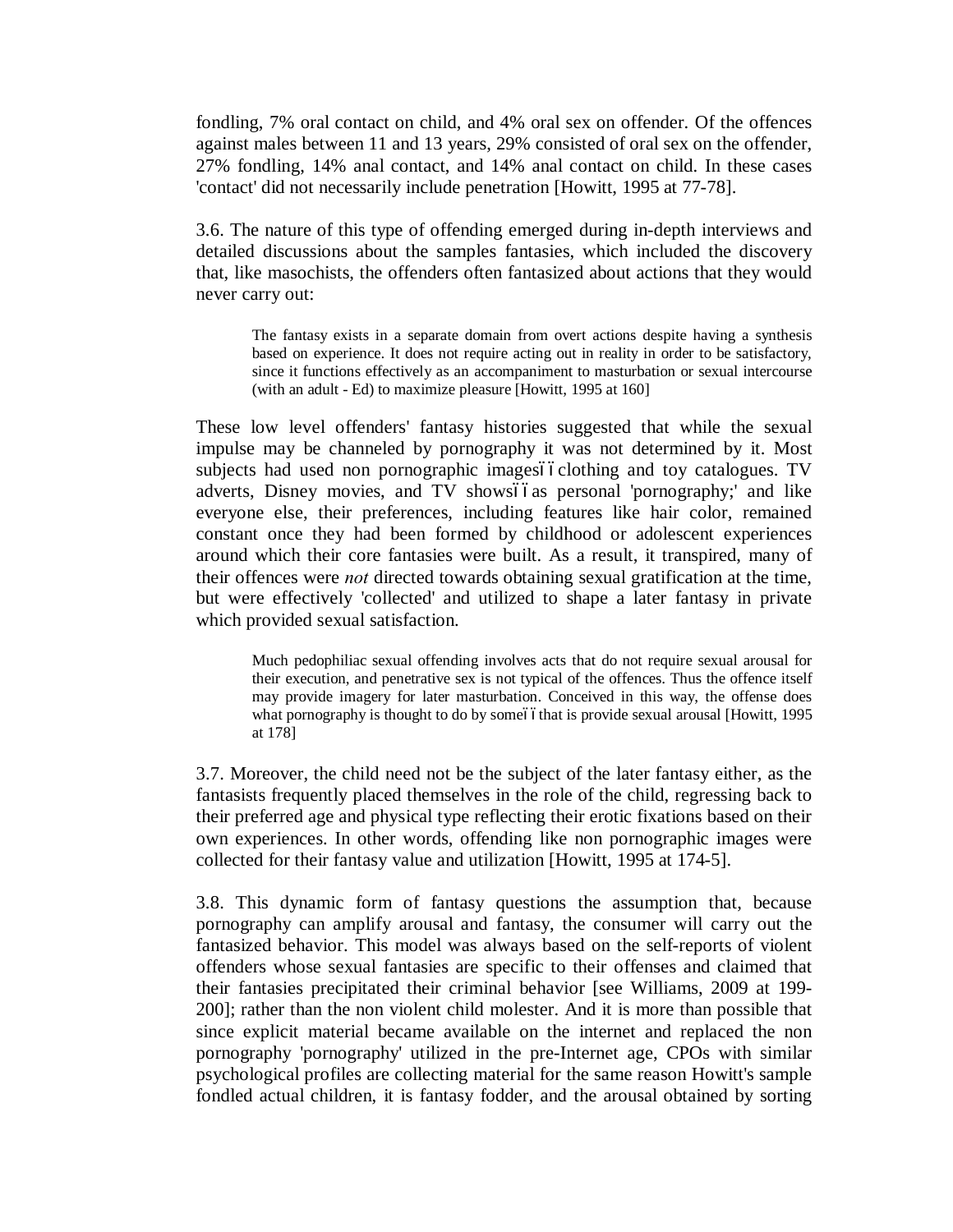and selecting is used for subsequent fantasies leading to sexual release; and the same could apply to those who make their own pornography.

3.9. This possibility would not be unusual, as it common amongst other highly sexed deviant groups. As I have demonstrated elsewhere, sadomasochism was essentially a solitary fantasy based activity when it was erroneously associated with flagellation and subjected to theory driven diagnosis that did not reflect the motivations, activities and fantasies of non offenders, who could also be differentiated from offenders by their lack of psychoticism [Thompson, 1994b at 100-103]. This common feature can also be seen in the activities of other potentially criminal paraphiliacs on the Internet.

# *Fantasy, the Internet, and sexual deviance*

3.10. The reports that a significant number of CPOs have higher scores on scales of fantasy generally and identification with fictional characters [Babchishin, et al. 2015; Elliott et al. 2013] reinforces earlier suggestions that there may be no direct link between sexual fantasy and contact offending amongst CPOs [Howitt, 2008 at 152; Elliott et al. 2009 at 84]; and the reason why can be demonstrated by the existence and popularity of web sites catering to other forms of sexual deviancy whose members exhibit similar patterns of behavior.

3.11. Paraphiliacs exploit popular web sites like *Tumblr* and *Deviant Art* to network with other people who share their proclivities; and both web sites are utilized by groups with sexual tastes that are not only deviant, but would constitute a criminal offense if conducted in real life, off line. *Deviant Art,* for example, contains hundreds of images of bestiality and vorarephilia: being sexually aroused by the idea of being eaten, eating another person, and/or observing someone else doing so. Like CPOs, the members of these groups engage in: validation seeking; social networking; downloading extensive collections of images; swapping images with others; and constructing images and narrative fantasies to share with others.

3.12. The 'Vore' section on *Deviant Art* reveals that devotees indulge in 'fan fiction'<sub>o</sub>projecting their proclivity onto characters from popular TV shows and movies; but other subsections include images and narratives involving incest such as *Getting Inside Mother's Belly* and *Come on Sis*; and images and narratives involving unwilling minors such as *Slumber Party Snacks,* and *The Girl Scout Vore,* a graphic story about consuming a Girl Guide who knocks on the door selling cookies. The illustrationsóówhich include cartoons and other forms of illustration, and 'mashed' photographs culled from advertisements or online pornography ranging from nude to sadomasochistic poses using Photoshop and other programs, and other forms of viral imagesóóare frequently downloaded from the internet for home consumption and sharing on other sites. Figures 1 and 2 reflect the most innocuous images I observed when accessing the site for this section: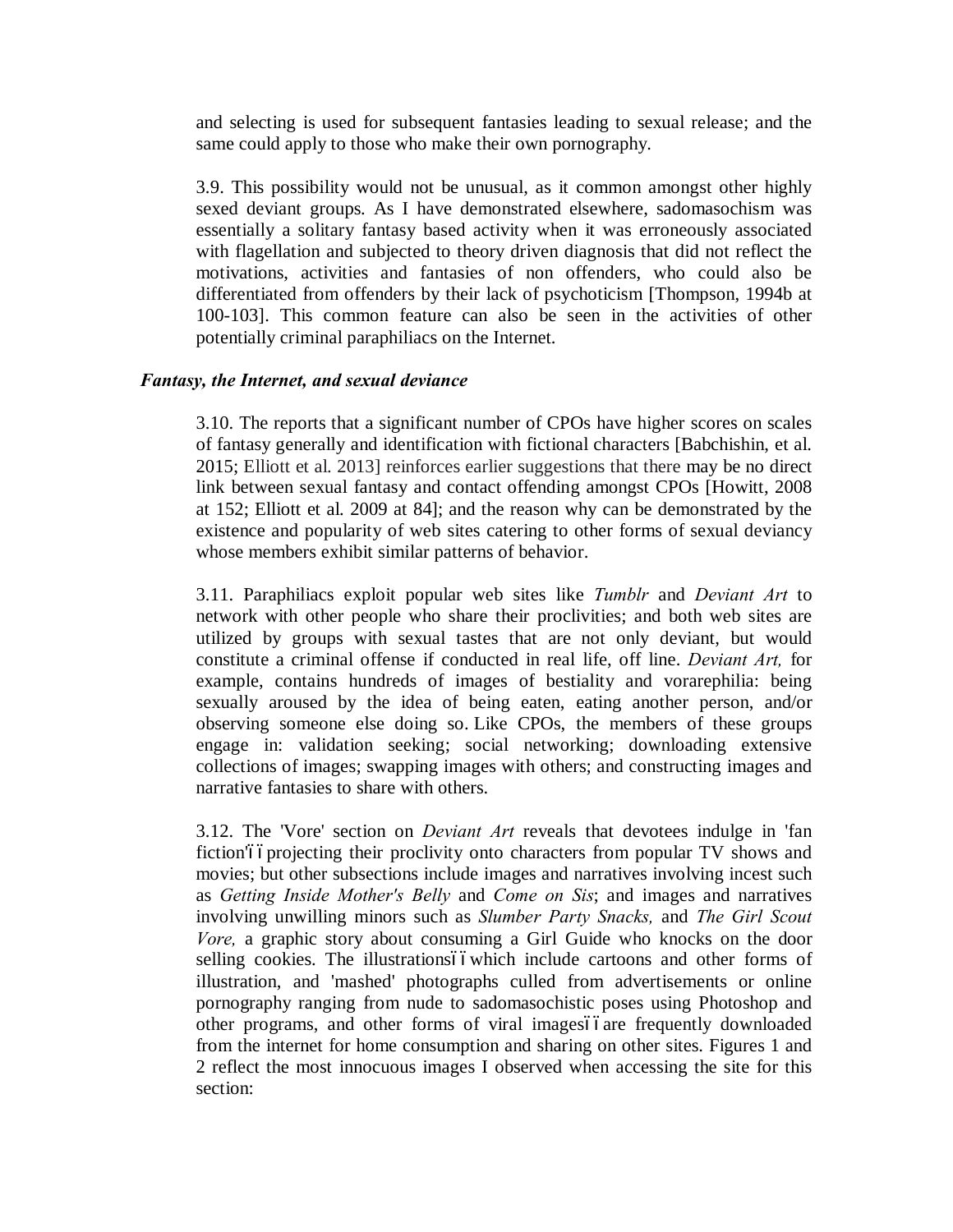

Fig 1. A commissioned drawing on the Vore section of *Deviant Art*.



Fig 2. an extract from "Trick or Treat' on *Deviant Art*

3.13. Some of the members of these groups act out their proclivity in real life. For example, there are thousands of posts on *Tumblr* that include pornographic images of members engaging in sexual acts with others dressed for bestial 'cosplay,' acting out scenes seen on other web sites.

3.14. Though rare, progression to contact offending is not unknown. In 2014, Dale Bolinger, a 57-year old nurse obsessed with 'vore' was convicted of online grooming a 14-year-old girl whom he arranged to meet with the intent to murder and eat. He was reported to have frequented the online forum, *Dark Fetish Network*, and discussed beheading and eating women and girls for his sexual gratification [Mark Griffith, *Independent*, Tuesday 22 July 2014].

3.15. Unlike CPOs who access, collect, and utilize material made during the commission of a crime to indulge their fantasies; other online groups appear to confine themselves to utilizing self made pornography, images and illustrations created by using Photoshop and similar programs, or created by artists who can be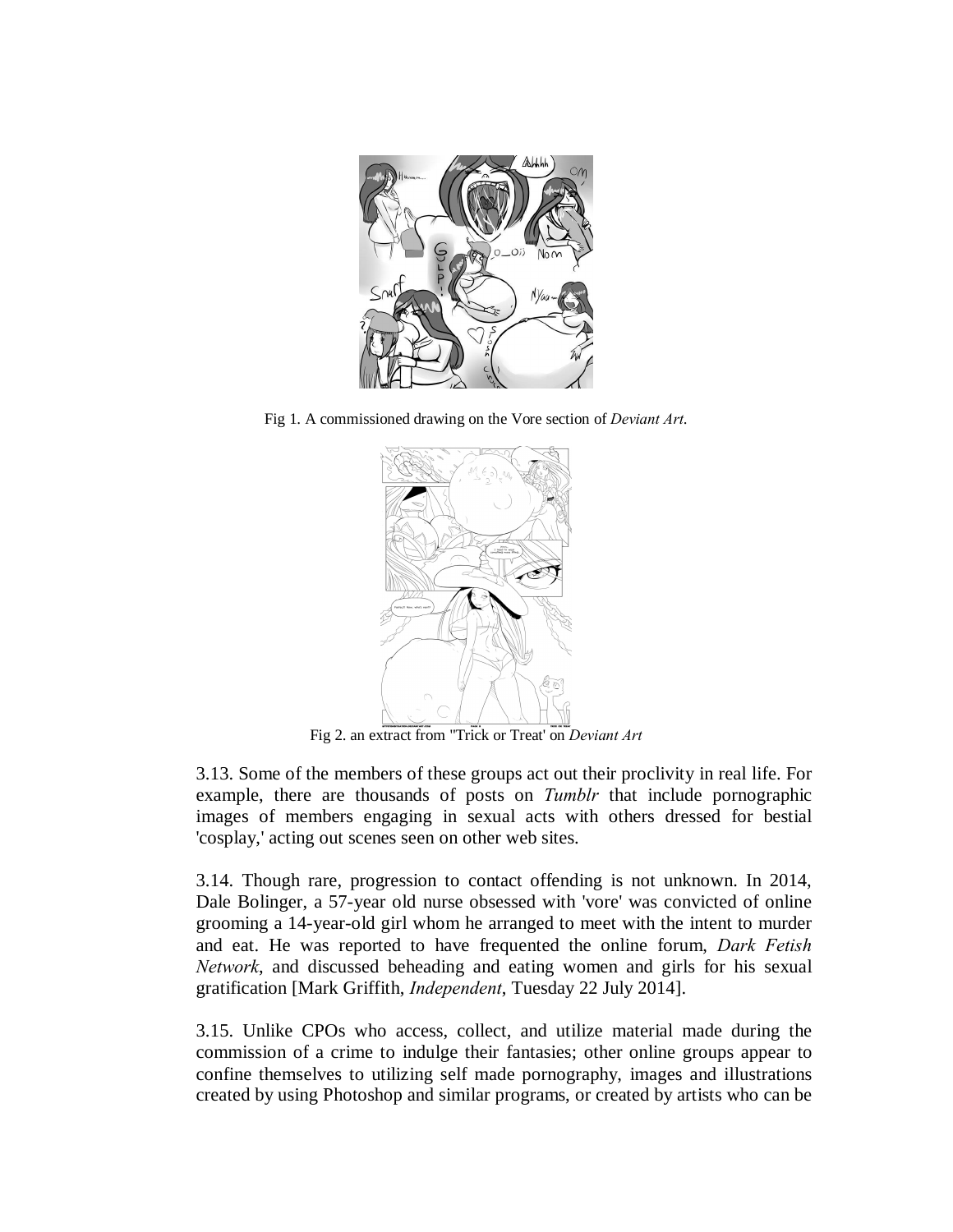commissioned to draw or paint one's fantasy about sexual or sexual related acts that would be illegal. However, there is no difference between the nature of many of the images produced, distributed, and collected by these deviant groups on the Internet, and those criminalized by the Coroners and Justice Act 2009 as the anthropomorphic or otherworldly characters engaged in bestial and other sexual acts are created in the same style of Manga and Hentai commix books, with the heroes and heroines depicted as mid teen in appearance. The activities depicted in these widely distributed images can also be categorized and rated using the COPINE Project scale designed for child pornography, including as they do "indicative, nudist, erotica, posing, erotic posing, explicit erotic posing, explicit sexual activity, assault, gross assault, sadistic or bestiality" material [see Quayle 2008, at 14-15].

## *Sexual fantasies, paraphilia and behavior*

3.16. Although the correlation between sexual fantasies and sexual orientation is well established; as the rate at which people act out their fantasies was not, Williams conducted two studies on non offender samples to fill the gap following the landmark Canadian judgment *R. v Sharpe* [2001], in which private possession of self-created pedophilic stories and drawings was ruled to be constitutionally protected as a matter of freedom of expression.

3.17. The first study, designed to determine the relative frequencies and intercorrelations of fantasies and behaviors, and the relationship between fantasy and pornography use, found that deviant fantasies occur more frequently than deviant behavior: 95% of respondents reported at least one sexually deviant fantasy, and 74% reported engaging in at least one sexually deviant behavior, although only 38% reported acting out their fantasies [See Table 1]. The mean rate for fantasies (52%) was significantly higher than rate for behavior (21%). The most common fantasies were frotteurism, object fetishes, and voyeurism; while the least common were pedophilia and transvestism; and as the behavior followed the same pattern. 63% also reported pornography use; and as the mean fantasy score for users (9.9) was significantly higher than the mean (6.1) for the nonusers, and the mean behavior score for users (7.9) was significantly higher than the mean for non users (3.1); it was found that pornography use was correlated with more deviant fantasies and behavior [Williams, 2009 at 204].

3.18. These rates are lower than those found in prison samples and it is pertinent to note that only a minority (38%) of those reporting fantasies also carried out the behavior; and the results are in line with previous non offender samples regardless of whether the behavior was measured via self-reports, records of actual behavior, or the expression of a willingness to commit such an act. What the study could not determine is whether the fantasies encouraged the behavior or followed from the behavior, or a third variable; or whether pornography led to the deviant behavior which then promoted the deviant fantasies, or the deviant fantasies led to pornography use which then led to deviant behavior, or whether a desire to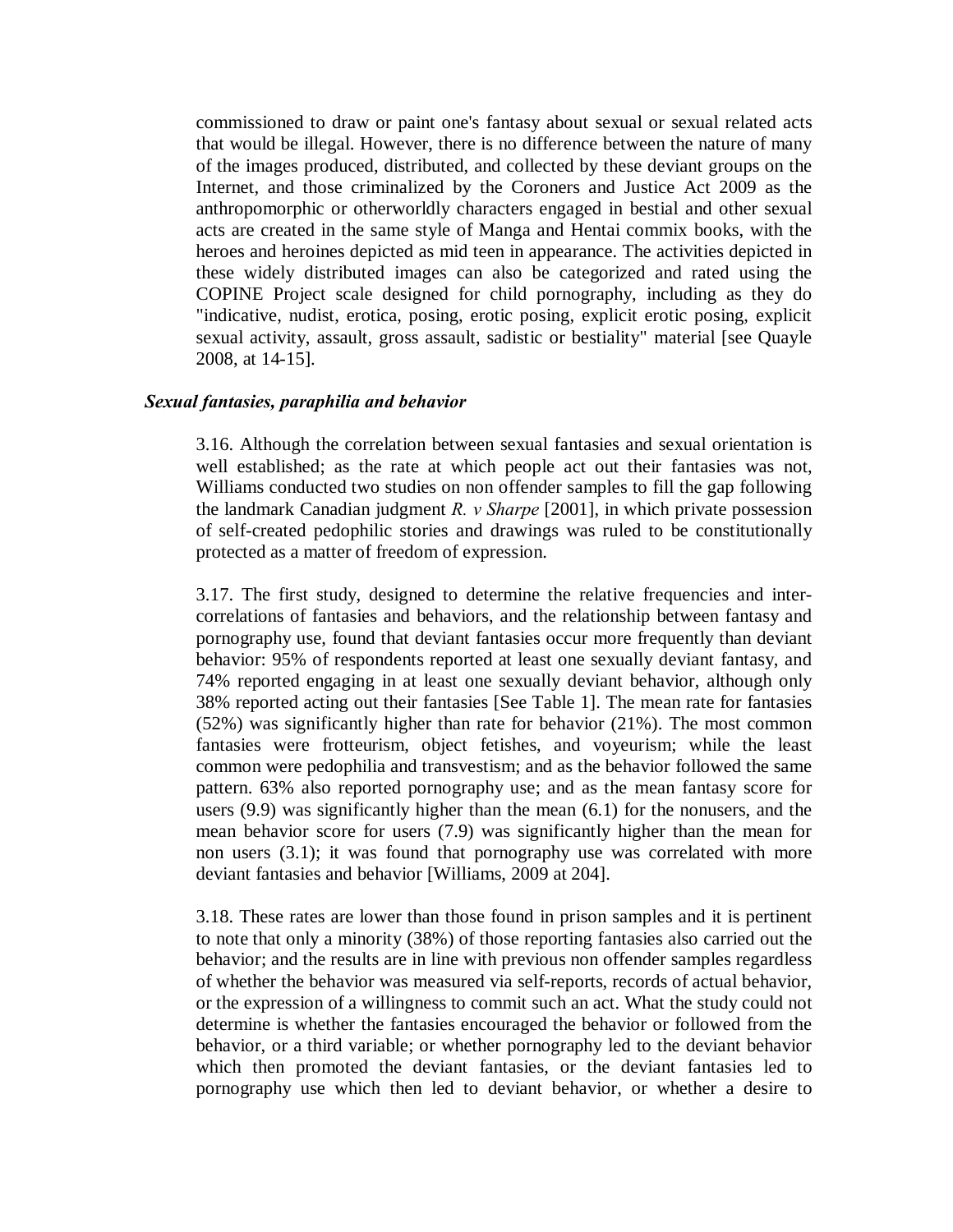engage in deviant behavior led to fantasizing and use of pornography.

|                      |           | Prevalence (% of Sample) |    |                 |         |                                      |  |
|----------------------|-----------|--------------------------|----|-----------------|---------|--------------------------------------|--|
|                      | Fantasies |                          |    | <b>Behavior</b> |         | Fantasy-Behavior<br>Intercorrelation |  |
|                      |           |                          |    |                 |         |                                      |  |
|                      |           |                          |    |                 |         |                                      |  |
| Deviance Category    |           | Study 1 Study 2          |    | Study 1 Study 2 |         | Study 1 Study 2                      |  |
|                      |           |                          |    |                 |         |                                      |  |
| Object fetishism     | 58        | 55                       | 23 | 27              | $.43**$ | $.39**$                              |  |
| Transvestism         | 10        | 4                        | 10 | 10              | .41**   | $.45**$                              |  |
| Sadism               | 62        | 65                       | 22 | 39              | $.79**$ | $.78**$                              |  |
| Bondage              | 62        | 52                       | 14 | 23              | $.45**$ | $.53**$                              |  |
| Voyeurism            | 83        | 71                       | 18 | 22              | $.38**$ | $.55**$                              |  |
| Exhibitionism        | 39        | 36                       | 25 | 19              | $.51**$ | $.54**$                              |  |
| Frotteurism          | 72        | 76                       | 44 | 42              | $.26*$  | $.35*$                               |  |
| Pedophilia           | 13        | 11                       | 5  | 5               | .13     | .28                                  |  |
| Sexual assault       | 68        | 65                       | 25 | 20              | $.34**$ | $.38**$                              |  |
| Mean of 9 categories | 52        | 48                       | 21 | 23              | .44**   | $.47**$                              |  |
| Any of above         | 95        | 93                       | 74 | 75              | $.71**$ | $.72**$                              |  |
|                      |           |                          |    |                 |         |                                      |  |

TABLE 1: Prevalence Rates and Intercorrelations Between Deviant Fantasies and Behaviors Prevalence (% of Sample)

Note. Study 1 N = 103, Study 2 N = 88. Prevalence percentages are the percentages of individuals reporting endorsement greater than zero. \*p < .05; \*\*p < .01 (both two tailed)

3.19. The second study, which subjected a similar sample to personality tests to evaluate the role of personality traits both as predictors and moderators of the relationship between deviant behavior and deviant fantasies using standard measures found that two personality variables, neuroticism and psychopathy, were correlated, significantly with overall deviant sexual fantasies, and the aggression-related subtypes bondage, sadism, and sexual assault in particular [Williams, 2009 at 209-10, Tables 2 and 3]. The influence of deviant fantasies on behavior was stronger for individuals high in psychopathy; and the association between pornography use and deviant sexual behavior scores only applied to those individuals [Williams, 2009 at 211-213]. This replicates the findings in pornography 'effect' studies where adverse effect scores could be accounted for by those exhibiting high psychoticism [See Thompson 2004a at 137-150].

3.20. Least it be misunderstood, Williams drew attention to the way fantasies associated with neuroticism would be experienced quite differently from those associated with psychopathy; for example, in bondage fantasies neurotics would envision themselves as the hapless victims whereas the psychopaths would picture themselves in control. This confirmation that fantasies can take different paths, and that psychopathology explains the link between deviant fantasies and deviant sexual behavior, reinforces the importance of the CPOs' psychometric characteristics and their low risk of contact offending. It offers a means to predict which CPOs are more likely to engage in contact offending, suggests that using pornographic images for fantasies need not lead to contact offending especially amongst CPOs exhibiting a lack of a sense of sexual entitlement when it comes to children, and questions the assumption that the more severe the content collected,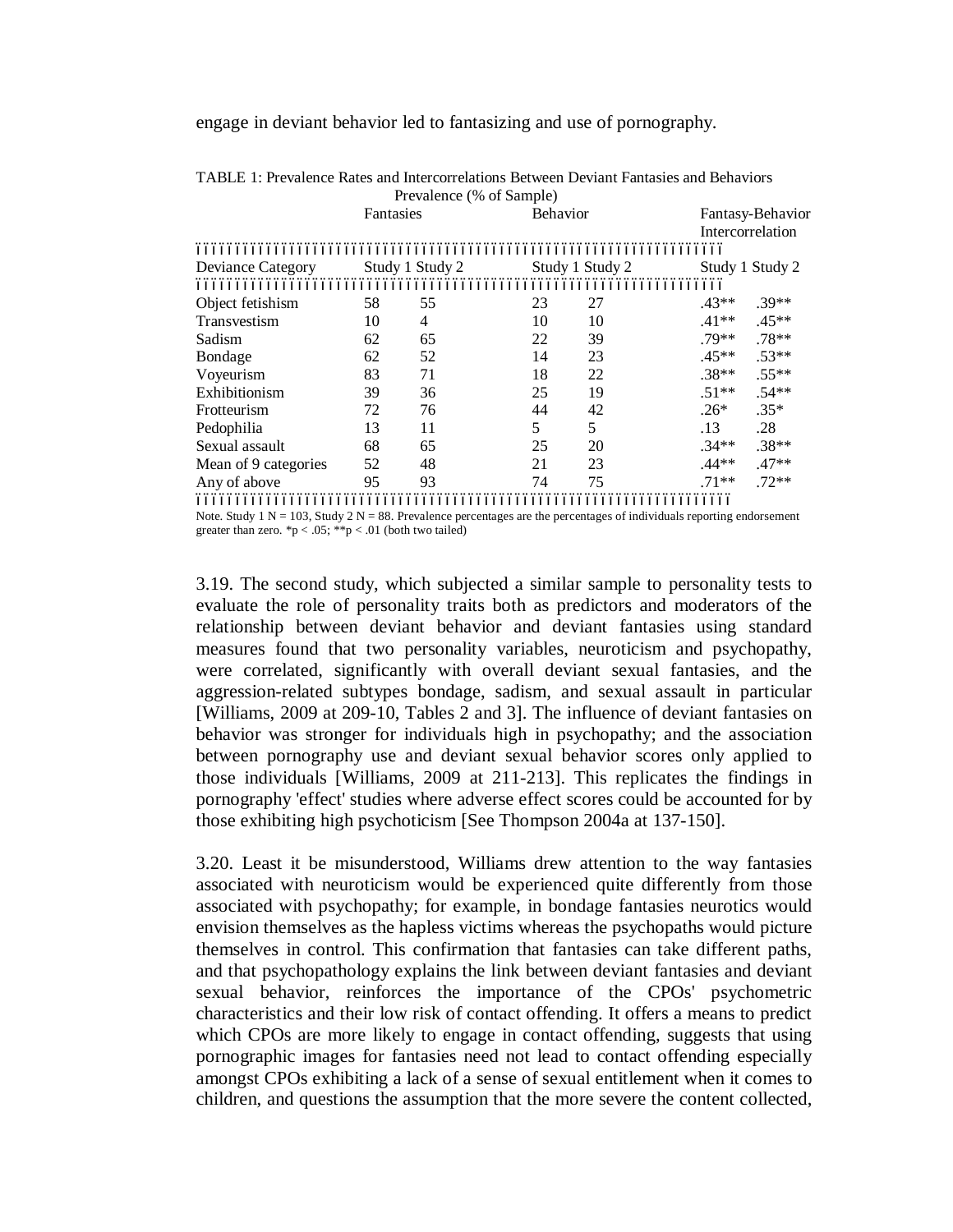the greater the risk when those doing so do not exhibit psychotic traits. And this is precisely what the latest research from New Zealand has uncovered.

# *The Merdian stud***y**

3.21. Having theorized that previous results suggested that there might be two groups of CPOs, the 'contact-driven' and the 'fantasy-driven' who used the imagery for self gratification; Merdian and colleagues meticulously designed a means to empirically test for differences in the psychological profiles of fantasy and contact driven CPOs, and avoid the methodological weaknesses apparent in previous tests [Merdian et al. (2016) at 3]. The study sought to establish whether (a) the offending profiles of CPOs and contact offenders was demonstrably distinct, (b) if it was possible to differentiate subgroups in CPO samples; and (c) if they could differentiate between subgroups, what conventional risk predictors were viable.

3.22. The sample consisted of 68 participants drawn from community sex offender treatment centers and prisons in New Zealandóó $CPOs$  (n=22), contact offenders (n=29), mixed offenders (n=17) $\delta$ ówho completed a previously piloted survey consisting of 211 potential risk relevant items covering: (a) personal life, (b) work and spare time activities, (c) Internet behavior, (d) general offending behavior, (e) content of images (Labeled CSEM, child sex exploitation material), (f) level of engagement with CSEM, and (g) cognitive beliefs relating to children and sex. The results, were subjected to an extensive range of statistical measurements, which produced significant differences between offender types that confirmed and extended previous findings.

3.23. The CPOs were significantly more likely to have higher scores on scales of: social exclusion; intimacy deficits (relative difficulties in establishing and maintaining interpersonal relationships); escapism; and were more strongly immersed in, and emotional attached to, their online activities compared to contact and mixed offenders, describing more frequent and dynamic engagement with child sexploitation material. They also spent more time searching for and sorting material. As well as collecting a broad variety of material (from every COPINE category - ed.); they also collected far more fantasy-based material such as fiction and narratives. Although the severity of some of the material they collected would have led to sentence enhancement in numerous jurisdictions, the CPOs collecting this material were less likely to view children as competent sexual agents, and they had stronger internal inhibitions toward engaging in contact offending than contact and mixed offenders.

3.24. In contrast, mixed offenders: were more likely to report social exclusion and escapism than contact offenders, but at lower levels than CPOs; had much lower levels of engagement online and networking with other users than the CPOs; were more likely than CPOs to justify their sexual behavior, endorse cognitive distortions concerning the sexual agency of children, and had a sense of sexual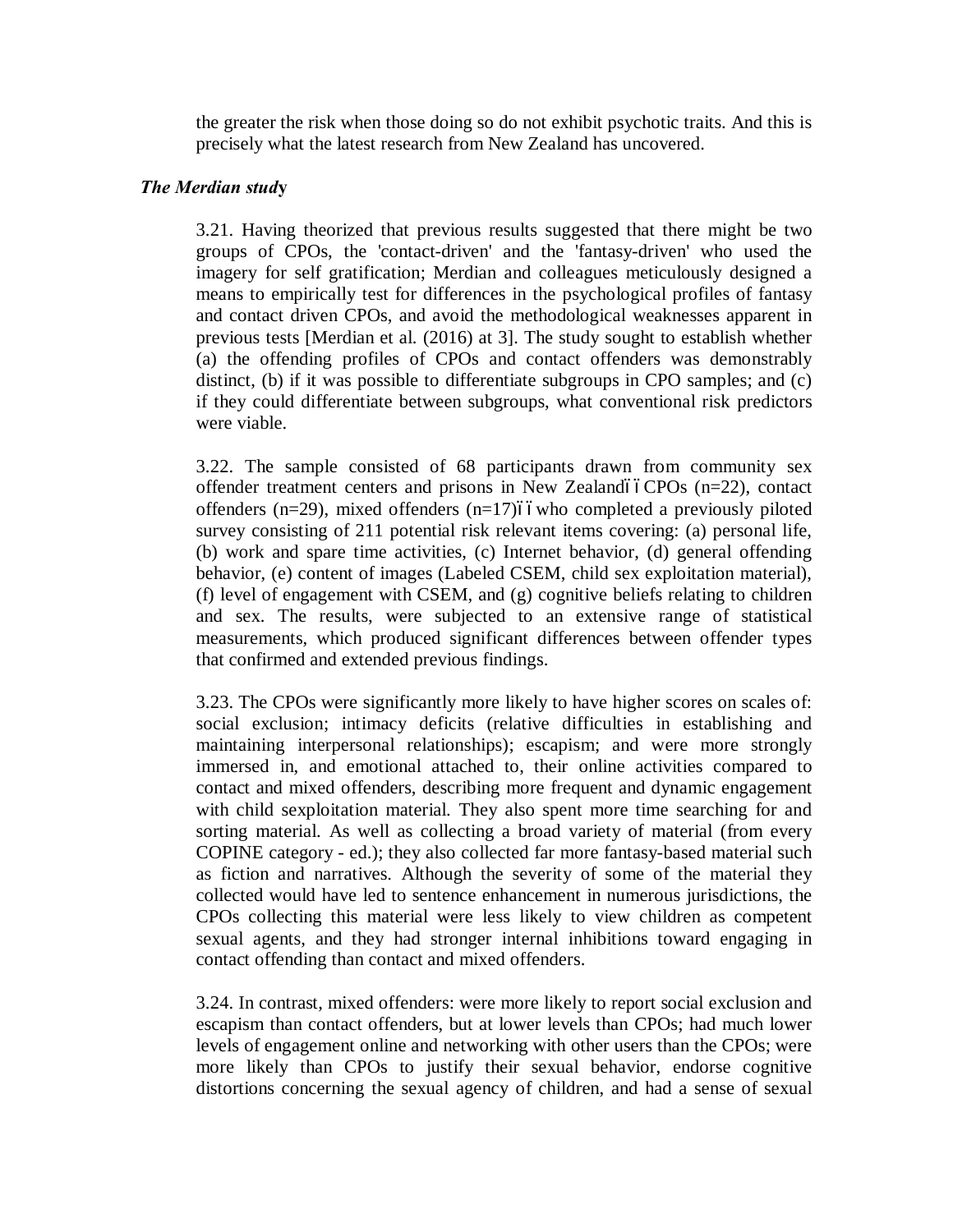entitlement, making them comparable with contact offenders in their propensity to justify and rationalize child directed sexual behavior. The mixed offenders use of child sex exploitation material appeared to be an occasional outlet for sexual interest or exploration; and only 20% reported they found CSEM sexually arousing.

3.25. The theorized distinction between fantasy-driven and contact-driven CPOs was verified by an 80% correct classification rate for the contact driven offenders; a figure comparable to the verification rate which determines the use of variables in risk assessments. This findings reinforce previous studies that suggested CPOs have a distinct psychological profile compared to contact offenders, and that it is also possible to identify viable differences between fantasy orientated and contact orientated CPOs. It also suggested that the inclusion of mixed offenders in previous samples is the most likely explanation for the anomalies between elevated risk scores and low CPO recidivism rates in the past [Merdian, et al. 2016 at 12]

3.25. Although the fantasy driven group could be subdivided into two groups on the basis of the amount of more severe material in their collections, the fact that neither groups' consumption of or engagement with the material led to endorsing the belief that children are sexual agents or led to a sense of sexual entitlement undermines the assumption that collecting material and other on line activities encourages beliefs that lead to contact offending.

3.26. What remained unexplained to and by the authors was the ambiguous finding that almost half of the fantasy-driven users had also engaged in online contact with a minor at one time or another. While this could be considered an indication of a desire for direct contact; given the other findings, it is more likely to reflect the way that members of other sexual communities, such homosexuals, bisexual men attracted to homosexuals, and heterosexual men attracted to the transgendered often use online 'live chat' facilities for fantasy functions rather than a prelude to arranging an off line meeting. Although the lack of information regarding the nature of the online contacts in this study, as the authors noted, prevented any conclusive statements [Merdian, et al. 2016 at 20]; the possibility that the online contacts were fantasy enhancements rather than an indication of intending off line contact is supported by an unrelated study that came to a similar conclusion from the USA.

3.27. A review of the chat room transcripts and the clinical and behavioral data from the mandated evaluations of 51 online contact offenders convicted of attempting to entice a minor into a sexual relationship using an Internet chat room in Colorado led the authors to report that a significant number of the offenders, 90% of whom were apprehended in an 'sting' operation, may not have been contact offenders after all. The assessments and the content of the transcripts revealed that the majority tended to avoid social relationships, so much so that the time spent online, in chat rooms reflected the fact that it was their primary source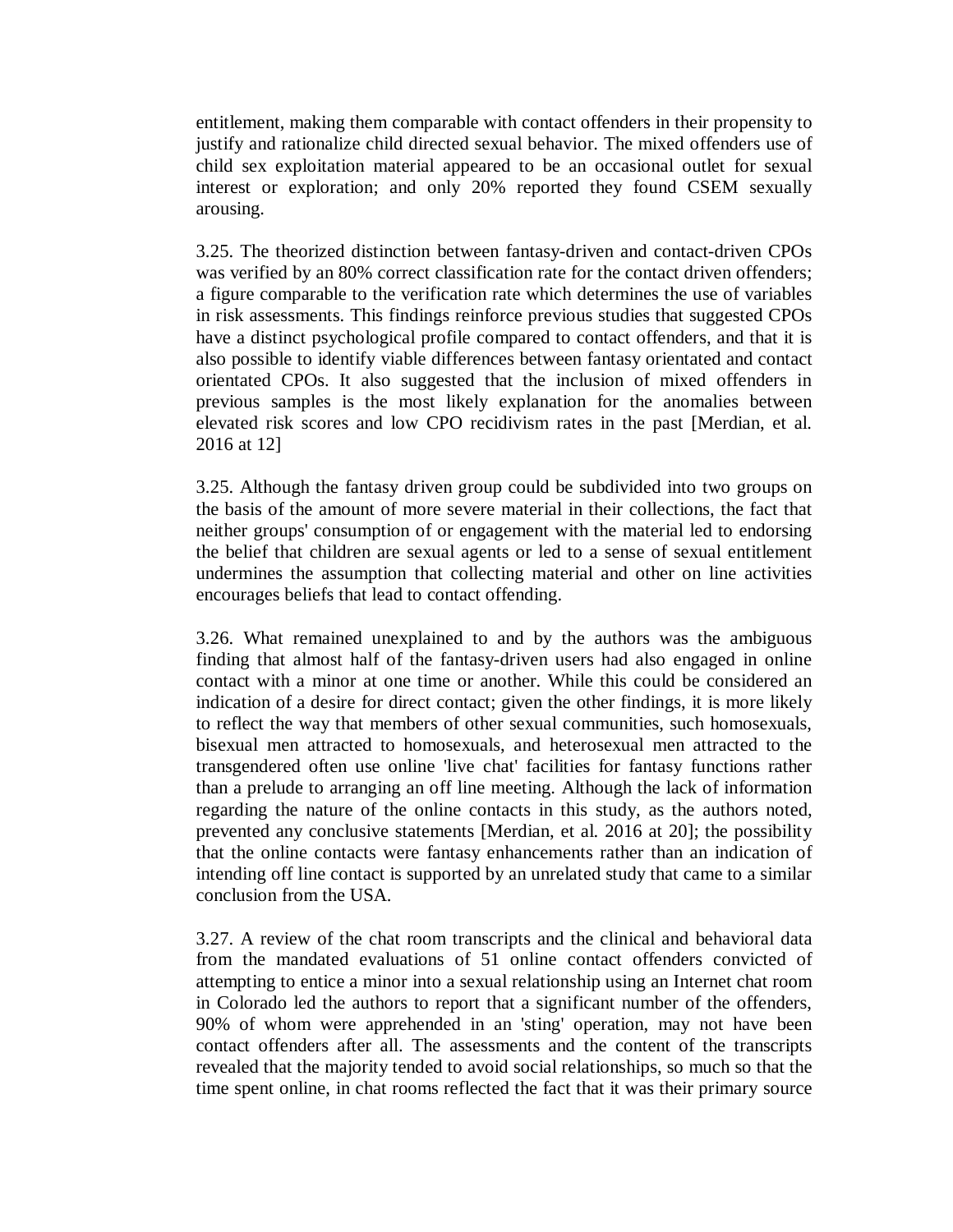of social contact and they were using the contact as a fantasy sexual outlet. The authors concluded that there was a contact-driven group, and a fantasy-driven group motivated to engage an adolescent in online cybersex without an express intent to meet offline [Briggs, et al. 2011].

# *An enhanced understanding of CPOs, pedophilia, and fantasy*

3.28. The Merdian study not only reinforces the need to distinguish between the motives and beliefs of possession only CPOs, mixed offenders and contact offenders as Taylor and Quayle and Sheldon and Howitt suggested over a decade ago; it reported two other findings that suggest more research into the role of fantasy in online offending is necessary.

3.29. First, in contrast to contact sex offenders, CPOs (including the dual offenders) appeared to be more reliant on indirect means for achieving sexual and social stimulation indicated by the elevated scores on the Social Exclusion and Escape variables, including their level of interest in 'second-life' or 'third-person' gaming on line, which contributed to their excessive and problematic Internet use. This could indicated that these offenders would be satisfied by virtual pornography in the same way that they obtain vicarious satisfaction from online games. Second, as the fantasy subgroup that possessed the more extreme material including higher levels of sexual explicitness, had less cognitive distortions regarding children's sexuality, did not have a sense of sexual entitlement, and offered no justifications for their behavior, being well aware that their actions were illegal; this suggests that they may not be interested in contact offending at all, as they appear to have strong moral qualms against doing so, and already exhibit a sense of guilt about their on line activities [Merdian et al. 2016, at 17- 18].

3.30. These findings offer strong support for the belief that the internet has revealed a new form of offender. First, they reinforce the possibility that collecting explicit material serves the same function for this 'new' group of online offenders in the Internet age that low level molestation appeared to do so for Howitt's sample given that the 'new' group clearly do not engage in contact offending that would lead to idealized concepts of relationships with children. Second, this group supports Jenkin's observation that debates on pedophile Bulletin Boards and News Groups mitigate against the belief that online activities merely serve to reinforce attitudes that lead to offending and/or offer techniques of neutralization to offenders. Third, all the indications identified by the fantasy group reflect the behavior of other online deviant groups.

3.31. While this evidence is may not appear substantial, that reflects the way the research community has yet to consider and incorporate the findings of related research and plan their own research designs accordingly, especially engaging in comparative analysis. However, despite its limitations, this evidence amounts to far more than the evidence to the contrary. Indeed, there is no evidence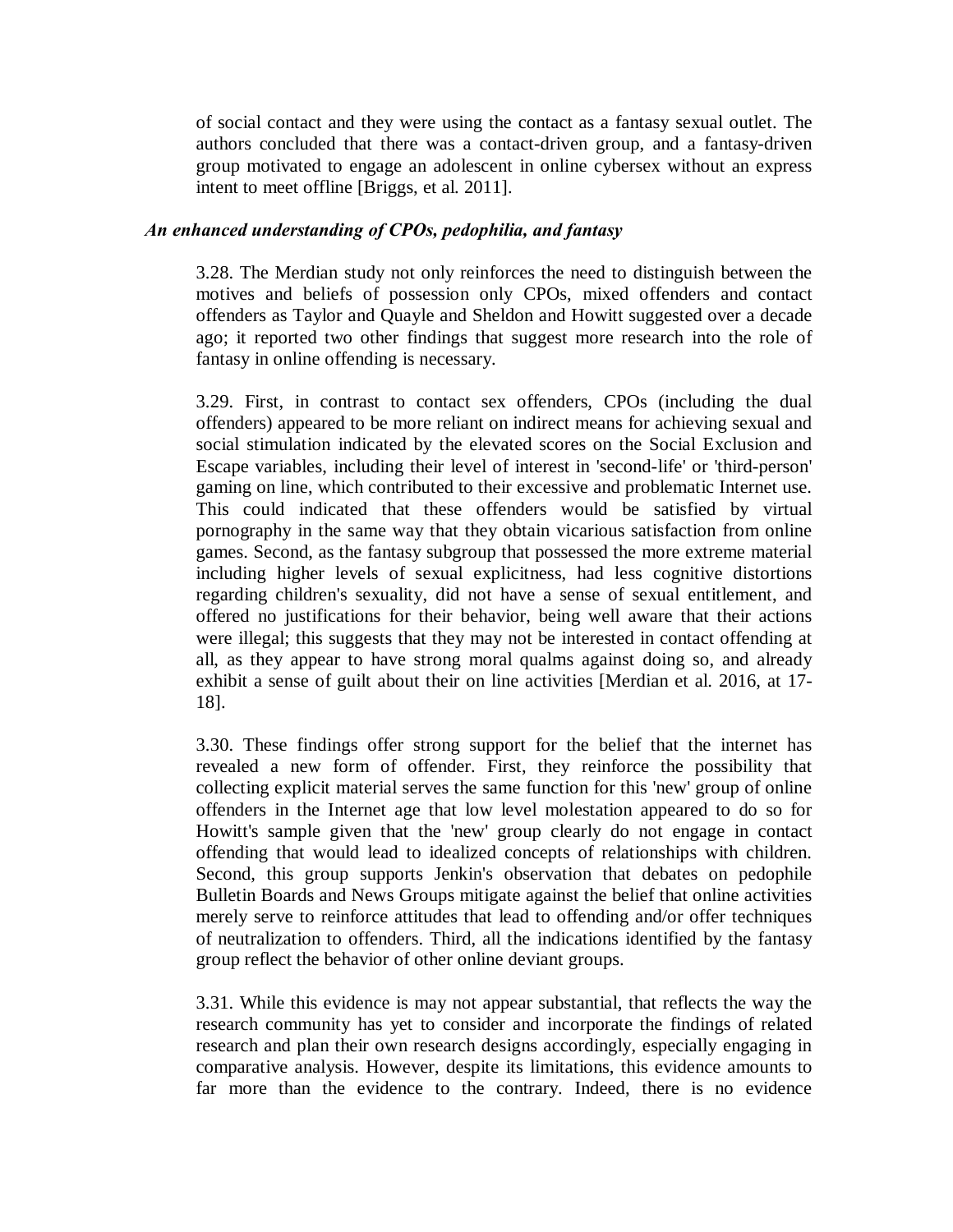demonstrating that possession only CPOs, whether or not they are designated pedophiles, pose a risk to children. And when these explanatory insights are considered in the light of the overwhelming evidence offered by recidivism studies, the consistent findings concerning the role of psychopathology in sex offending, and CPOs psychometric characteristics; they justify questioning the way possession of child pornography has been used as a proxy for contact offending and the assumption behind it: pedophiles only collect child pornography to pursue contact offending.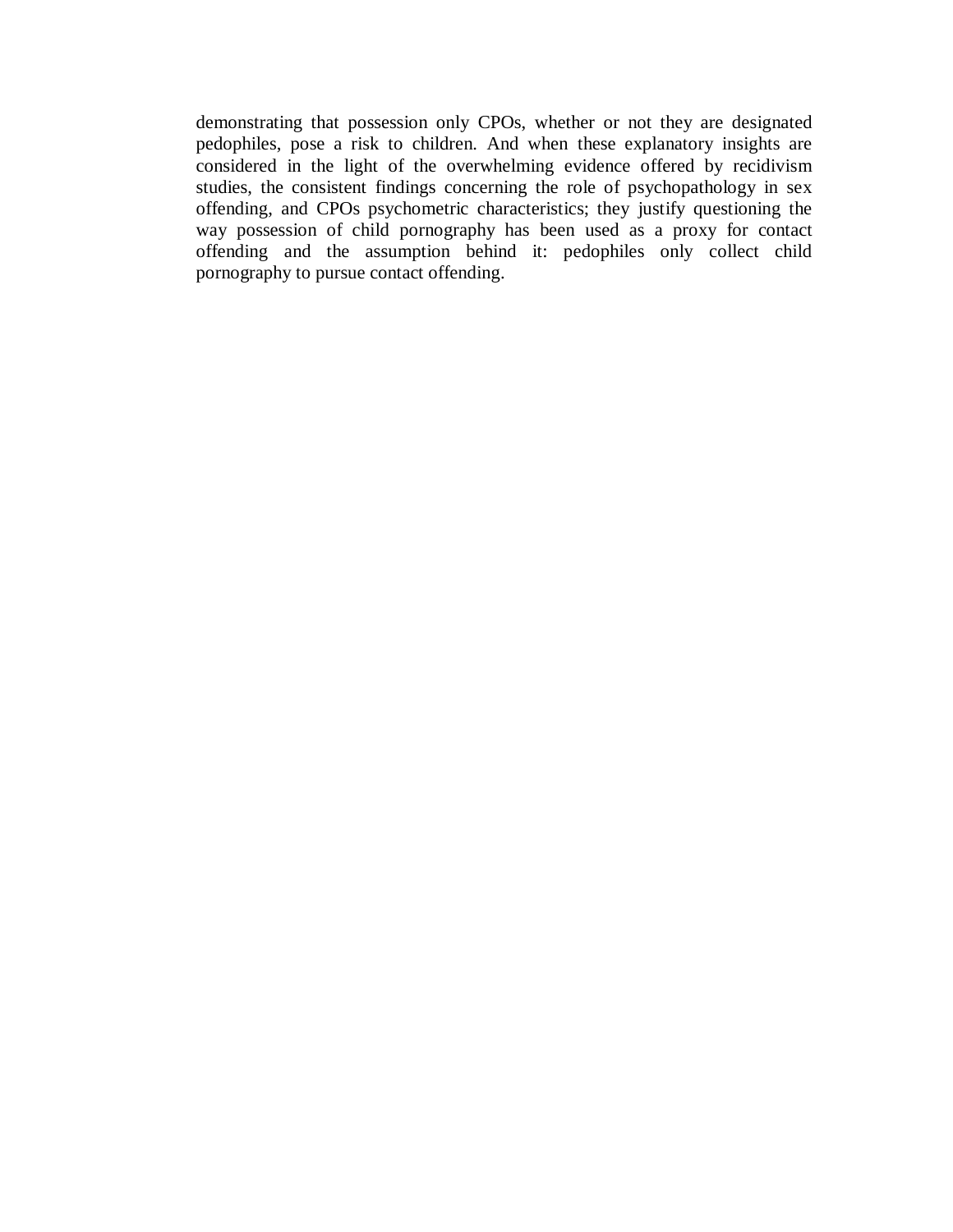# **Issue 4: Legal scholarship regarding the status of the UK law prohibiting virtual child pornography** *viz a viz* **ECHR Art. 8 and 10**.

## *Introduction*

4.1. The last issue that I need to address is UK legal scholarship regarding the laws regarding possession in the UK, as they address similar issues covered in my review of the USA.

# *UK Government policy*

4.2. Although the sentencing policy in the UK is no where near as draconian as the mandated sentencing policy introduced the USA [but see 4.17]; the UK policy regarding possession offences appears to rely on the same erroneous beliefs that led to criminalization in the USA: as possession is synonymous with pedophilia and reinforces beliefs that are associated with contact offending, everyone found in possession is likely to be an undetected contact offenders.

4.3. Possession was criminalized by §160 of the CJA, 1988 when Scotland Yard made child pornography a priority and claimed the new measure was needed as they could not always prove that possession was for the purpose of distribution. The government justified criminalization on the grounds that the original crime would not have occurred but for the demand, although the belief that possession was a proxy for contact offending was also evident in the debates [Ost, 2009 at 85-90]; and no one questioned the possibility that the police could not always prove possession was intended for distribution was because those possessing the material were using it for fantasy material.

4.4. The 1992 Sexual Offences Amendment Act increased the amount of material that could be designated child pornography by changing the definition of a minor to those under the age of 18; and while the government may not have intended to prosecute 16 to 18 year olds who were married or were in an enduring relationship [Ost, 2009 at 63], it widened the net, without ever justifying criminalizing a large number, possibly millions, of men who once owed and used a Polaroid© instant camera during the 1970s to make legal images of their contemporary girl friends that became illegal overnight, and teens using smart phones to display their attributes to others they may have hoped to convince to begin an enduring relationship.

4.5. 'Pseudo-photographs', whether or not based on real children, were criminalized by §84 of the Criminal Justice and Public Order Act, 1994, and was justified on three grounds: the ability of the 'pornography industry' to use computer technology to exploit children; the possible use of computers to morph images of real children without their consent; and research by Dr. Catherine Itzin which suggested using the material would incite pedophiles to seek stronger stimuli and might lead them closer to committing indecent acts [Ost, 2009, at 87- 88]. In 2009, §62 Coroners and Justice Act criminalized possession of a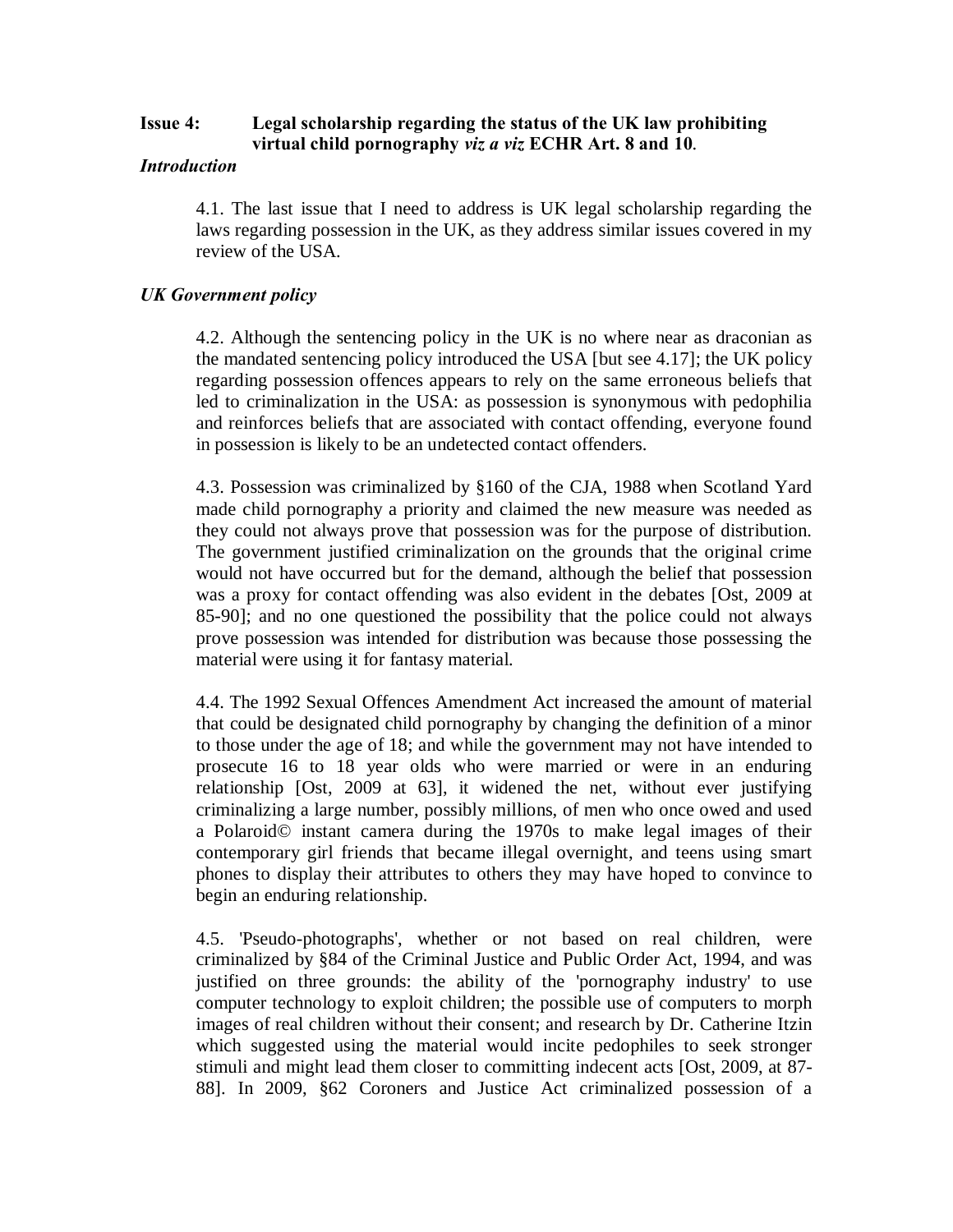prohibited images of a child, making cartoon images involving a minor in situations which are pornographic and "grossly offensive, disgusting or otherwise of an obscene character" illegal.

4.6. In other words, the criminalization of possession in the UK ran parallel with criminalization in the USA, it was justified by questionable legal imperatives, and questionable research, which in Dr. Itzin's case did not even exist, consisting as it did of repeating speculations made by Ray Wyre who discredited himself, as did Dr. Itzin, by promoting the satanic abuse debacle [see Itzin, 2000, at 58-59]. It may be pertinent to note that the most recent government publication on its policy has also adopted the generic term 'child sexploitation,' replicating the US tendency to suggest that every offense is of the same magnitude and poses the same threat to children [see HM Government, 2017]

4.7. The criminalization of possession has been criticized by two authoritative commentators, concerned about the lack of evidential justifications for doing so. Ost's criticism concentrates on the concept of harm that has been used to justify the policy. It questions whether third party possession maintains the original harm of production, permanently objectifies the subject of the image, and produces harmful beliefs about children that encourage contact offending [Ost, 2009 at 104], given the lack of evidence demonstrating that possession incites individual to commit contact crimes or utilize the material to 'groom' children [Ost, 2009 at 113], and that possession policy has led to a reduction in offending [Ost, 2009 at 91-96]. Having commented on the US situation; Ost argues that the UK should follow the approach adopted in *R v Sharpe,* which offered two exemptions from possession charges where the material is created and kept by the individual alone, and *Ashcroft* which dismissed the US government's argument that virtual pornography leads to harm [Ost, 2009 at 196]. Ost concluded by suggesting that while the rights afforded by ECHR Art. 8 and 10 are limited by a state's right to protect public morals; it is questionable whether private possession would undermine public morality [Ost, 2009 at 217-218].

4.8. Professor Gillespie, who adopts a more neutral approach, was concerned that that the Government would not be able to justify its policy towards virtual child pornography for two reasons. The justifications offered for prohibiting possession, generally were superficial masks for moral decisions unsupported by any real evidence of harm [Gillespie, 2011 at 34, 39]; and the same applied to the Coroners and Justice Act as the only justifications offered were that the material had been found alongside real child pornography, and the argument that the images may be used to entice children [Gillespie 2011 at 104-5, 113], which the 8th Report of the Human Rights Joint Committee suggested did not amount to proof of true harm, would make it difficult for the government to meet the 'necessity and proportionate' requirements of the ECHR [Gillespie 2011 at 163].

4.9. The situation may be more critical than these commentators alluded to.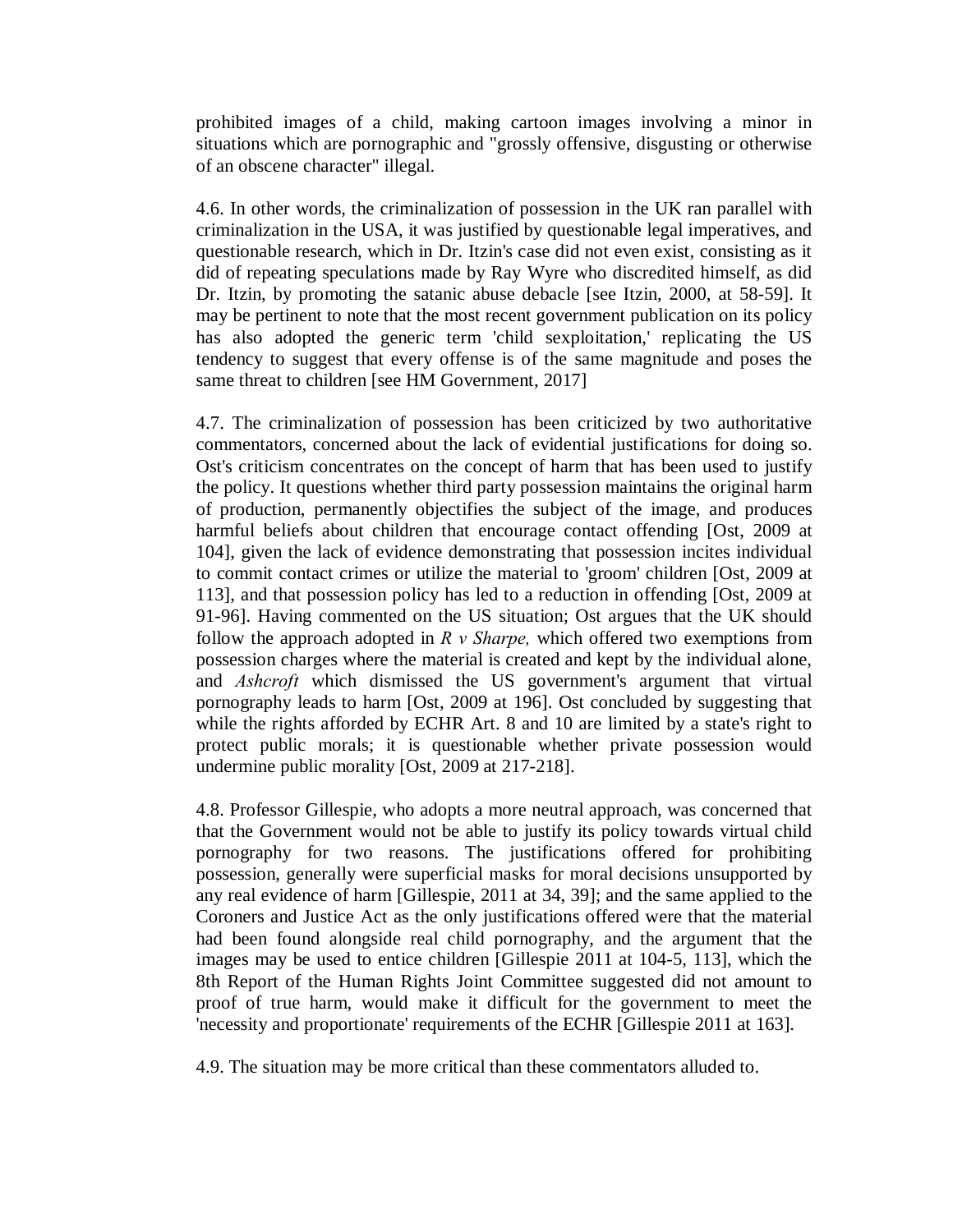### *The right to privacy and freedom of expression*

4.10. Article 8 and 10 of the ECHR are not directly comparable to the US First Amendment, and contain more caveats than the issue of morality referenced by Ost and Professor Gillespie.

#### Article 8

Everyone has the right to respect for his private and family life, his home and his correspondence.

There shall be no interference by a public authority with the exercise of this right *except* such as is in accordance with the law and is necessary in a democratic society in the *interests of* national security, *public safety* or the economic well-being of the country, *for the prevention of disorder or crime, for the protection of health or morals, or for the protection of the rights and freedoms of others.*

#### Article 10

Everyone has the right to freedom of expression. This right shall include freedom to hold opinions and to receive and impart information and ideas without interference by public authority and regardless of frontiers. This article shall not prevent States from requiring the licensing of broadcasting, television or cinema enterprises.

The exercise of these freedoms, since it carries with it duties and responsibilities, *may be subject* to such formalities, conditions*, restrictions or penalties as are prescribed by law and are necessary* in a democratic society, in the interests of national security, territorial integrity *or public safety, for the prevention of disorder or crime, for the protection of health or morals, for the protection of the reputation or the rights of others,* for preventing the disclosure of information received in confidence, or for maintaining the authority and impartiality of the judiciary.

However, as UK policy has always relied on beliefs about the relationship between child pornography and contact offending that have never been justified by empirical research, and ignored the increasing amount of research to the contrary; the government would face a serious problem trying to justify dismissing an appeal against a conviction for possession of virtual child pornography on a violations of privacy contrary to Art. 8 and freedom of expression contrary to Art 10 on at least four grounds.

4.11. First, it would have to justify why it had singled the paraphilia of pedophilia when it had not taken equal measures against other paraphiliacs who openly produce and distribute their fantasy material involving equally illegal acts on the web. As the 2009 Act was specifically introduced to target Manga Commix books [Gillespie 2011 at 20-21], and the 1994 Act includes images that 'look like children'; the Government would not be able to suggest that the other groups material was merely fictional cartoons or virtual imagery as the illustration are clearly influence by Manga including those teen looking heroes and heroines.

4.12. Second, the Government has demonstrated that it can maintain public morality and safety while ensuring the right to privacy by way of its sex offender registration program [Sex Offender Act, 1997, as amended Sexual Offences Act 2003] to comply with the European policy that sex offender registration data is not to be made public. Although the Scheme to Protect Children enables parents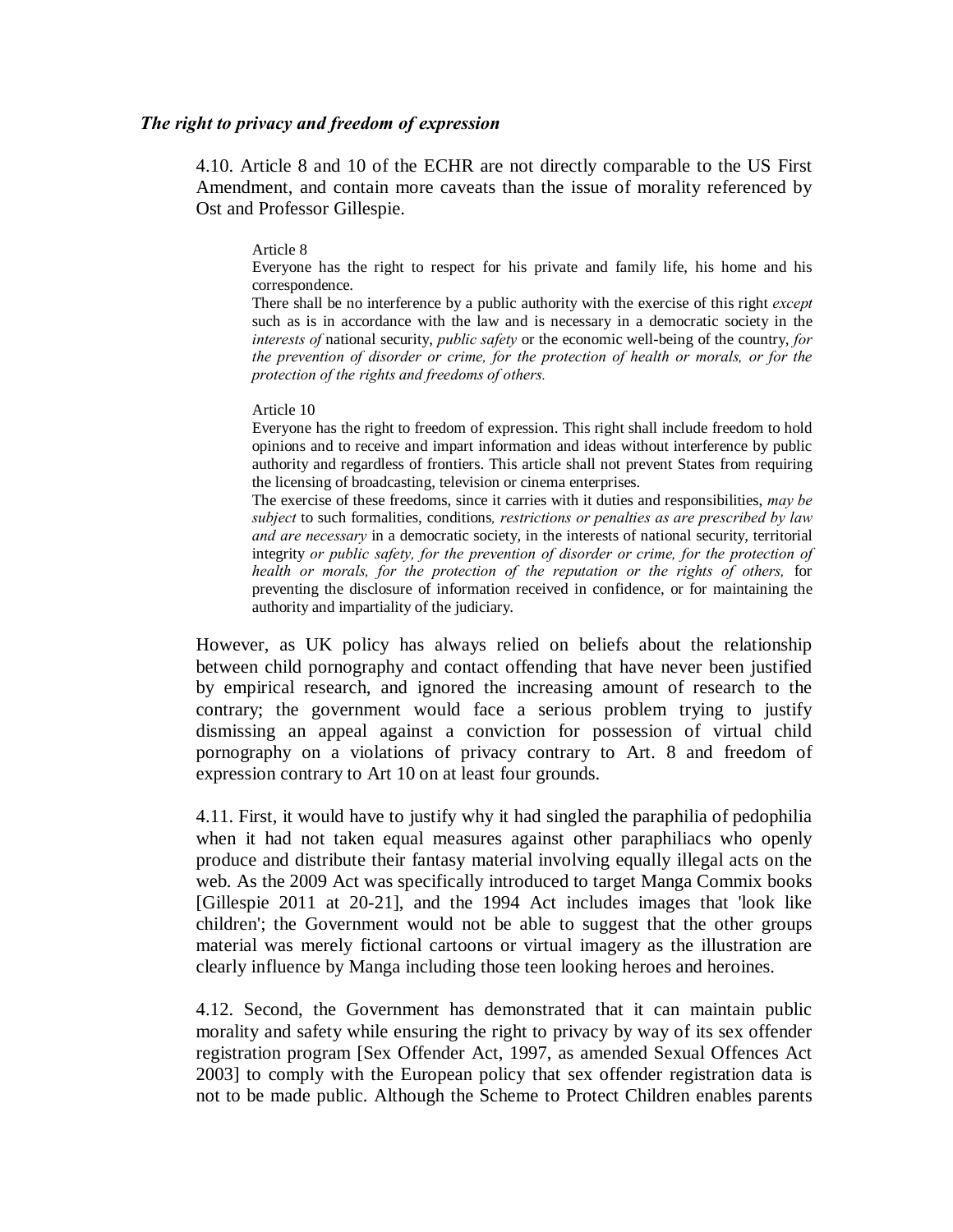to request the sex offender status of an individual who has regular, unsupervised contact with their children; the UK's Supreme Court decision in *R and Thompson v Secretary of State for the Home Department* [2011] reinforced the right to privacy pursuant to ECHR Art. 8 [at 348]; and *H and L v A City Council* [2011] held that any disclosure must be determined on a case-by-case basis [at 67] as a blanket disclosures violates an offender os Art. 8 privacy rights [at 29] [see discussion Hynes, 2013, 364-370]

4.13. Third, the UK government would be faced with the same problem the US government had in *Ashcroft*: justifying a complete prohibition on the vague possibility that someone might use a virtual image to groom a child when there are other laws that could be used if anyone did, including §67 of the Serious Crime Act 2015, which made sexual communication with a child a criminal offense. Having relied on assertions and research that did not exist in the past, the government would also have a difficulty proving that using the material to generate personal and private sexual arousal would encroach on the rights of others by encouraging contact offending. As it has not done so in the past, it is unlikely to be able to demonstrate that pedophiles show children sexually explicit depictions of children with adults in order to lower inhibitions. It could not rely on the evidence used by the Hon. J. Shaw in the *R. v Sharpe Voir Dire* ruling [2001]. Detective Noreen Waters' testimony that "children are abused when they are exploited in the production of filmed or videotaped pornography" [at #11] would not apply to virtual material. Like Dr. Collins, the government would have to admit that there is no evidence to show that child pornography augments or reinforces the "cognitive distortions" that pedophiles use to justify their aberrant behavior [at # 13]; and would now be faced with the extensive evidence that CPOs do not endorse the standard "cognitive distortions" alleged to facilitate contact offending no matter level of material they possessed, and that most contact offenders are not pedophiles. The evidence offered by Dr. Collin's at the time to support his claim that pornography excites some child molesters to commit offences [at #13]66Marshall's (1988) and Carter's (1987) studies66 suffer from limitations identified by later research. Neither pretested the subjects' psychometric characteristics to help them distinguish between what type of offenders and what type of offense was associated with the minority that reported use of material for incitement; and it is significant that when Carter alluded to pornography 'effect' research, he did not recognize that the 'aggressive' effects were only associated with high psychotics in the samples [see # 14-19]

4.14. Forth, the Government would not only be faced with a considerable amount of evidence that suggests child pornography can act as a substitute for contact offending, that CPOs recidivism histories belie their high risk diagnosis based on turning downloading into 'making' and swapping files with others into 'distribution,' and that there is a negative correlation between the availability of the material and the number of recorded contact offenses; it would also be faced with far more and stronger empirical evidence undermining its justifications than existed when *Sharpe* and *Ashcroft* were decided. In some cases, the government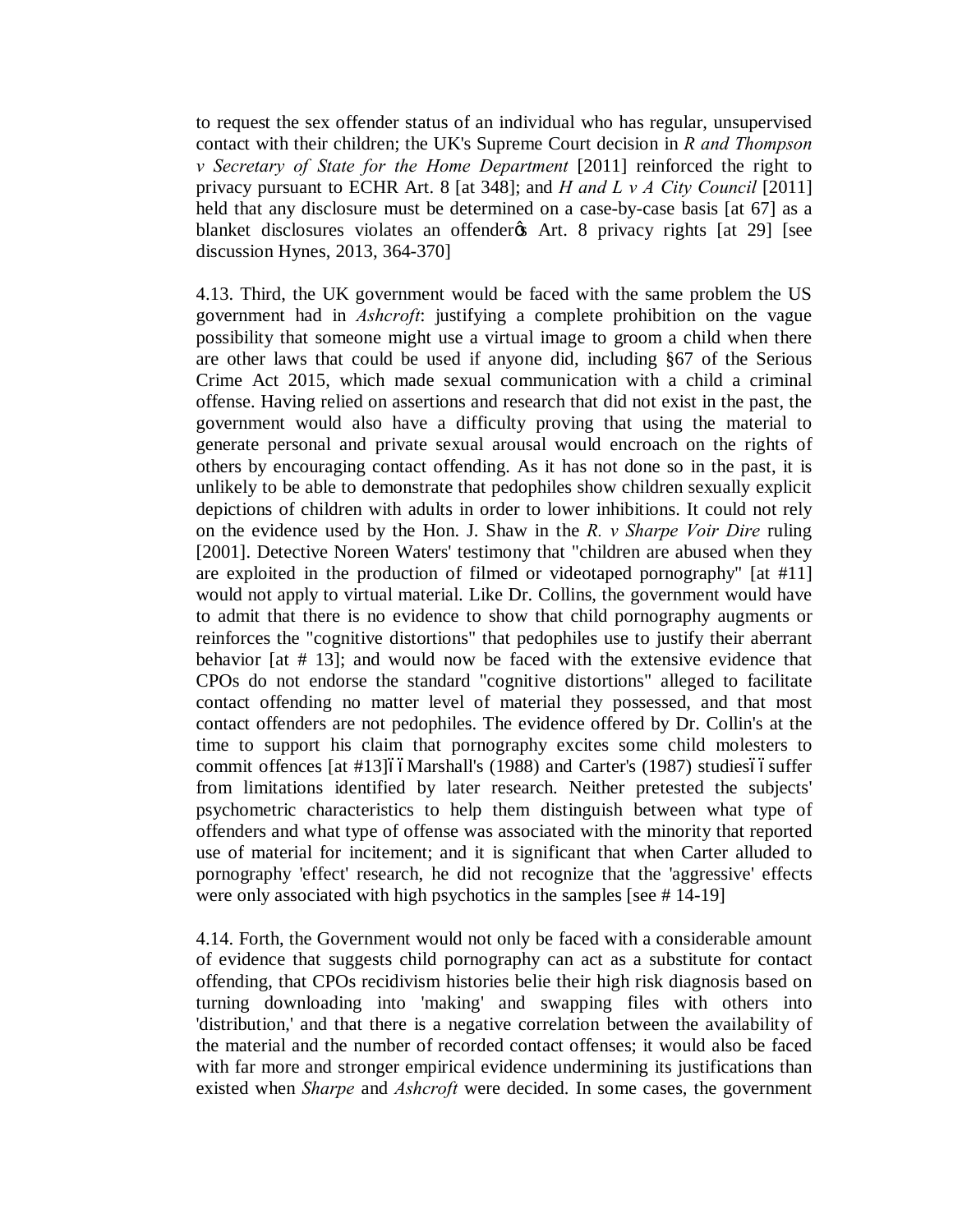would be have to admit the 'evidence' on which justifications were based was anecdotal at best; and may be forced to explain other embarrassing facts, including why UK police officers appear to be the only people incapable of telling the difference between a pseudo photograph and a real one, or a 3D graphic film clip from a real one, although they were used to justify §7(7) of the CJPOA, 1994.

4.15 In short, if the Government faced a determined appeal, it would be confronted with far more difficulties than raised by Ost and Professor Gillespie, because the existing empirical evidence undermines its justifications for criminalizing possession, let alone virtual pornography.

4.16. Whether or not the 'market' argumentóóthat demand for material generates production and thereby contact offensesóówas ever valid; it is easy to see why many people found the idea of anyone enjoying images and movies of children being encouraged or forced to engage in sex acts with adults repugnant. However, whether or not the public also find the idea of people enjoying virtual images and movies of similar sex acts equally reprehensible, there is no reason, scientific of otherwise, for criminalizing virtual images. They do not involve real children and do not produce victims; and if the 'market' argument is valid, virtual images may well promote public good by reducing demand for material depicting contact offenses. Otherwise, as Gillespie has argued, criminalization of virtual material transgresses the right of an individual to possess material that may offend, shock, and disturb another person [2011 at 98-116]

4.17. However, despite the consensus in the research community, the Sentencing Council's new guide lines in 2013 introduced a maximum sentence of 5 years for possession of an indecent photograph. It did so by reducing the previous 5 x 5 factors involving explicitness and the offender's proximity to the contact offense to a new set of 3 x 3 factors by collapsing the previous categories and turning the size of collections into an aggravating factor along with moving images, use of search terms amongst others. Consequently, while downloading is to be treated as possession, the end result will be an increase in sentences for possessing less material depending on the content and online activity engaged in. For example, a handful of short moving clips of penetrative sex which would have fallen within a range of 4 weeks to 18 months custody, would now fall within the 26 weeks to 3 years range *before* the addition of the aggravating search terms and moving images [Bryan, 2014].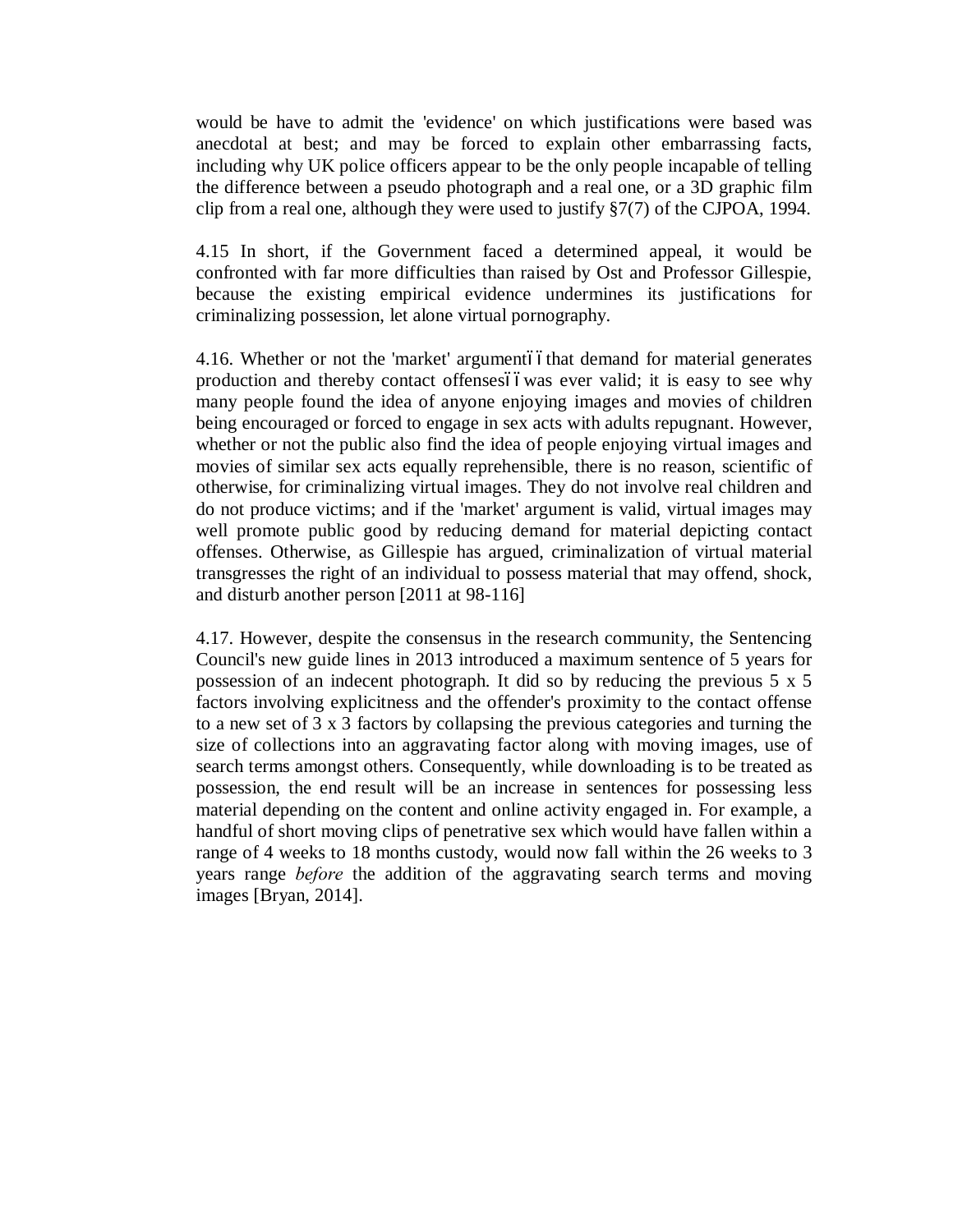## **BIBLIOGRAPHY**

#### **Court cases**

Ashcroft v. Free Speech Coal., 535 U.S. 234, 253656 (S. Ct. 2002) Gall v United States 128 S. Ct. 586, 596698 (2007) H and L v A City Council EWCA Civ 403 (2011) Osborne v. Ohio, 495 U.S. 103, 108610 (S. Ct. 1990); New York v. Ferber, 458 U.S. 747, 759660, 761 (S. Ct. 1982) People v. Kent*,* 79 A.D.3d 52, 73, 910 N.Y.S.2d 78, 93 (2010), aff'd as modified 19 N.Y.3d 290, 970 N.E.2d 833 (2012) R v Sharpe, 1 SCR 45, 2001 SCC 2 R and Thompson v Secretary of State for the Home Department UK SC 17, 2011 1AC 331 United States v. Apodaca 641 F.3d 1077, 1087 (9th Cir. 2011) United States v Blankenship No. 1:08-0073, 2008 U.S. Dist. LEXIS 35433 SD W.Va. 2008)] United States v Brand 467 F.3d 179, 198 n.17 (2d Cir. 2006). United States v. Camiscione 591 F.3d 823, 829 (6th Cir. 2010); United States v. Colbert, 605 F.3d 573, 578 (8th Cir. 2010) United States v. Campbell 738 F. Supp. 2d 960, 968 (D. Neb. 2010) United States v Comstock, 627 F.3d 513 (4th Cir. 2010) United States v. Cossey 637 F. Supp. 2d 881, 886 n.2 (D. Mont. 2009). United States v C.R., 792 F. Supp. 2d 343, 464 (EDNY 2011) United States v. Cunningham, 680 F. Supp. 2d 844, 859 (N.D. Ohio 2010) United States v Falso 544 F.3d 110 (2d Cir. 2008) United States v Hodson 543 F.3d 286, 292 (6th Cir. 2008) United States v Houston, 754 F. Supp. 2d 1059, 1062663 (DSD 2010) United States v. Johnson, 588 F. Supp. 2d 997, 1006-7 (S.D. Iowa 2008) United States v. Karper, 847 F. Supp. 2d 350, 353664 (N.D.N.Y. 2011) United States v Phinney, 599 F. Supp. 2d 1037, 1045 n.10 (ED Wis. 2009) United States v. Polouizzi, 697 F. Supp. 2d 381, 394 (E.D.N.Y. 2010) United States v. Stone 575 F.3d 83, 97 (1st Cir. 2009)] States v. Thomas No. CCB-03-0150, 2006 U.S. Dist. LEXIS 3266, (D. Md. 2006]. United States v. Weber, 451 F.3d 552, 564665 (9th Cir. 2006)

## **Cited research**

Aiken M. and Berry, M. (2011)

Child Abuse Material and the Internet: Cyberpsychology of Online Child Related Sex Offending. Paper Presented at the 29th Meeting of the Interpol Specialist Group on Crimes Against Children Lyon, France 11612 Sept. 2011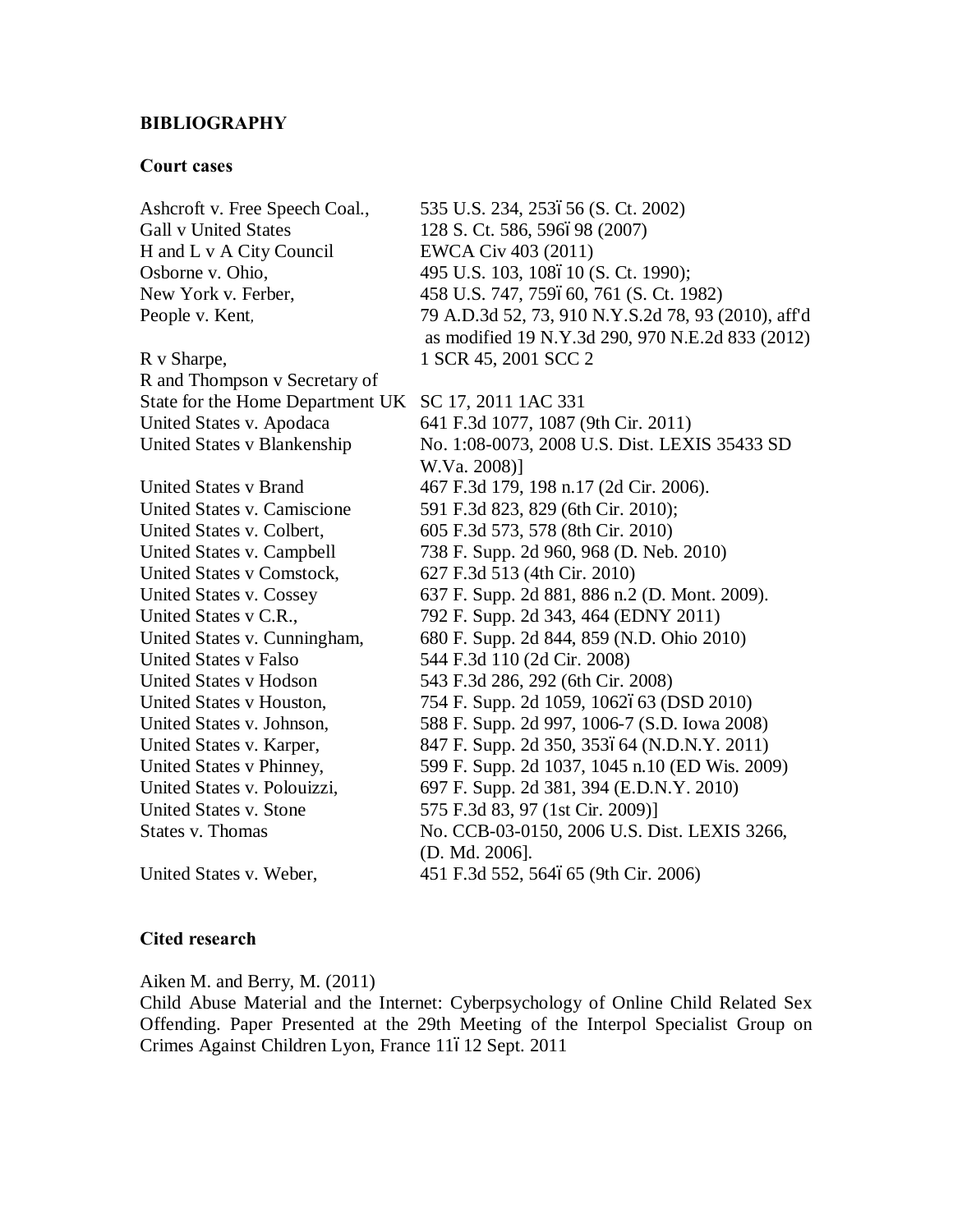Ahlers, C.J, Schaefer, G.A, Mundt, I.A, Roll, S, Englert, H, Willich, S.N, Beier, K.M. (2011)

How Unusual Are the Contents of Paraphilias?: Paraphilia-Associated Sexual Arousal Patterns in Community-Based Sample of Men, 8 *Journal of Sexual Medicine* 1362-1370

AP-MTV (2009) A Thin Line: 2009 AP-MTV Digital Abuse Study 3.

Aslan D., and Edelmann R. (2014)

Demographic and offence characteristics: A comparison of sex offenders convicted of possessing indecent images of children, committing contact sex offences or both offences. *The Journal of Forensic Psychiatry & Psychology*, 25, 121-134.

Aviv, R. (2013) The Science of Sex Abuse, *New Yorker*, January, 14.

Babchishin, K., Hanson, R.K. and Hermann, C.A. (2010) The characteristics of online sex offenders: A meta-analysis. *Sexual Abuse: A Journal of Research and Treatment*, 23, 92-123.

Babchishin, K., Hanson, R.K., and VanZuylen, H. (2015) Online child pornography offenders are different: A meta-analysis of the characteristics of online and offline sex offenders against children. *Archives of Sexual Behavior*, 44, 45- 66.

Basbaum, J.P. (2010) Inequitable Sentencing for Possession of Child Pornography: A Failure to Distinguish Voyeurs from Pederasts. *Hastings Law Journal*, 61, 1281.

Baron, L., & Straus, M. A. (1984)

Sexual stratification, pornography, and rape in the United States. In N. M. Malamuth & E. Donnerstein (Eds.). *Pornography and sexual aggression* (186-209). Orlando: Academic Press.

Bates, A. and Metcalf, C. (2007)

A Psychometric Comparison of Internet and Non-Internet Sex Offenders from a Community Treatment Sample, 13 *Journal of Sexual Aggression* 11-20.

Beech A.R. Elliott, I.A., Birgden, A. & Findlater, D. (2008) The Internet and Child Sexual Offending: A Criminological Review, 13 *Aggression and Violent Behavior*, 216-228.

Briggs, P., Simon, W.T., and Simonsen, S. (2011) An exploratory study of Internet-initiated sexual offenses and the chat room sex offender: Has the Internet enabled a new typology of sex offender? *Sexual Abuse: A Journal of Research and Treatment, 23, 72691.*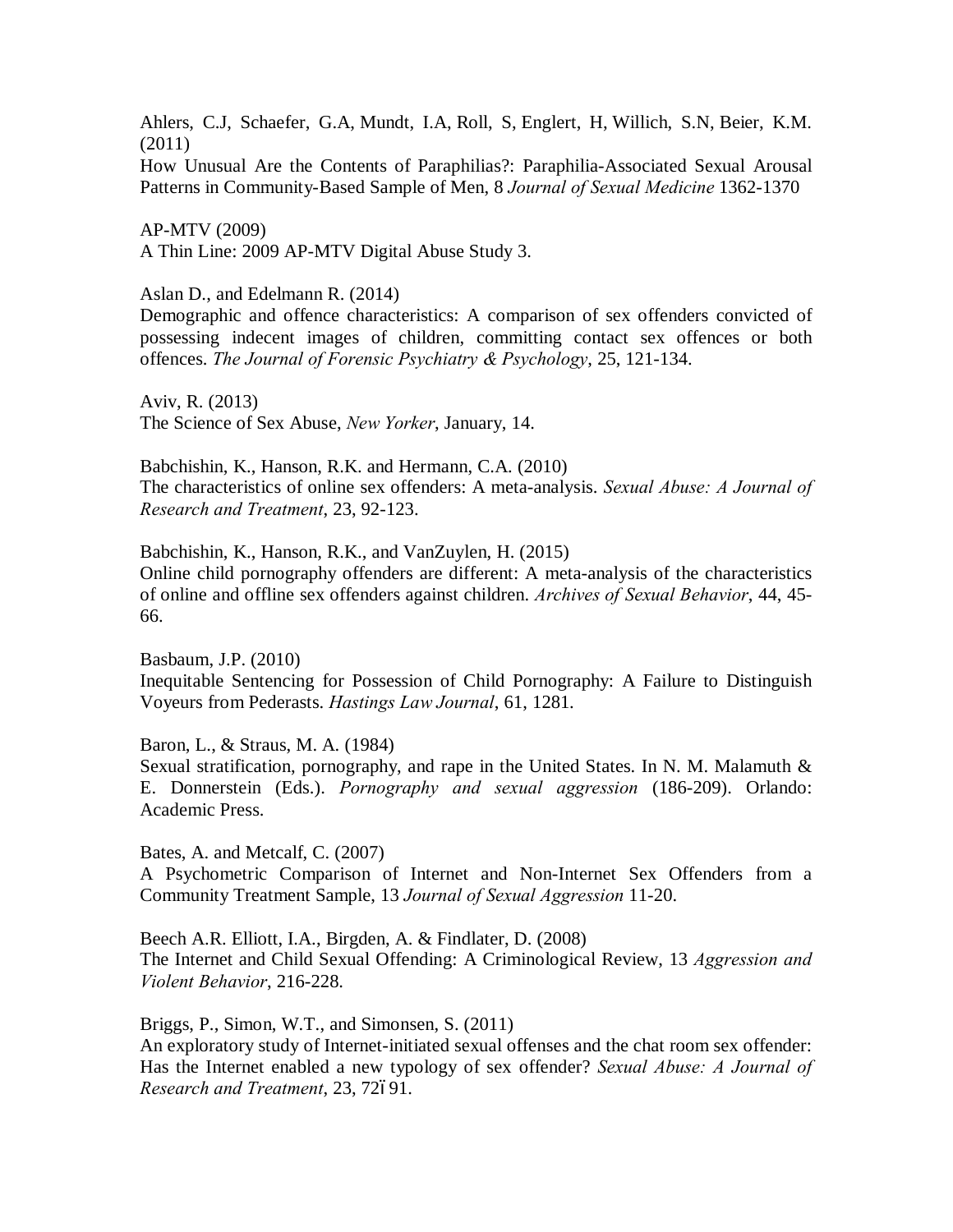Blanchard, R. Christensen B.K, Strong S.M, Cantor J.M, Kuban M.E, Klassen P, Dickey R, Blak T. (2002)

Retrospective Self-Reports of Childhood Accidents Causing Unconsciousness in Phallometrically Diagnosed Pedophiles, 31 *Archives of Sexual Behavior* 511-526.

Blanchard, R. Lykins A.D. Wherrett D. Kuban M.E. Cantor J.M. Blak T. Dickey R Klassen P.E. (2009) Pedophilia, Hebephilia, and the DSM-V, 38 Archives Sexual Behavior 335, 335636.

Blanchard, R. (2010) The DSM Diagnostic Criteria for Pedophilia, 39 *Archives Sexual Behavior* 304-309.

Bourke, M and Hernandez, A. (2009) The  $\delta$ Butner Studyö Redux: A Report on the Incidence of Hands-On Child Victimization by Child Pornography Offenders, 24 *Journal Family Violence* 183-191.

Bourke, M., Fragomeli, L., Detar, P. J., Sullivan, M. A., Meyle, E., OgRiordan, M. (2014).

The use of tactical polygraph with sex offenders. *Journal of Sexual Aggression*. Pre pub copy at: http://dx.doi.org/10.1080/13552600.2014.886729. I Accessed this paper via the NCJRS.

Bryan, R. (2014) Sentencing Guidelines Council ó Indecent images of children. Chambers of Karim Khail Q.C. Available at: http://www.onepaper.co.uk/wpcontent/uploads/2014/07/N12\_Indecent\_images\_of\_children.pdf

Briere, J. and Runtz, M. (1989) University Malesø Sexual Interest in Children: Predicting Potential Indices of  $\delta$ Pedophiliaö in a Nonforensic Sample, 13 *Child Abuse and Neglect* 65-75.

Briggs, P. Simon, W.T. and Simonson, S. (2011) An exploratory study of internet-initiated sexual offenses and the chat room sex offender: Has the internet enabled a new typology of sex offender? *Sexual Abuse: A Journal of Research and Treatment.* 23, 72-91.

Cantor J.M. Klassen P.E. Dickey R. Christensen B.K, Kuban M.E, Blak T. Williams N.S. Blanchard R. (2005) Handedness in Pedophilia and Hebephilia, 34 *Archives Sexual Behavior*. 447-459

Carter, D.L. Prentky, R.A. Knight, R.A Vanderveer P.L. and Boucher R.J. (1987) Use of Pornography in the Criminal and Developmental Histories of Sexual Offenders *Journal of Interpersonal Violence*. 2. 2.

Citizen's Guide to US Federal Law on Child Pornography. US DOJ: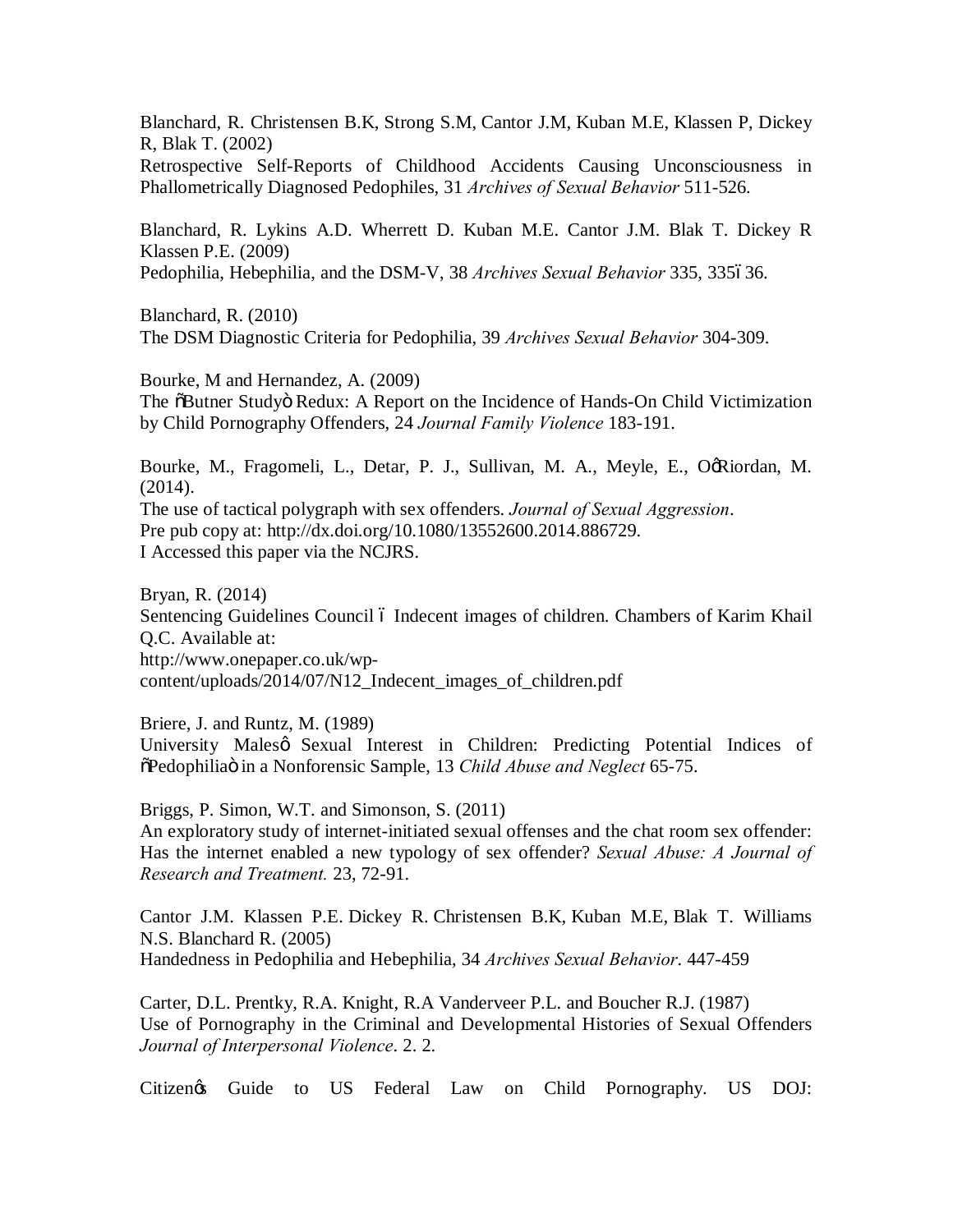https://www.justice.gov/criminal-ceos/citizens-guide-us-federal-law-child-pornography.

Clegg C. and Fremouw W. (2009):

Phallometric Assessment of Rapists: A Critical Review of the Research, 14 *Aggression and Violent Behavior* 115-119.

CosmoGirl Surney (2008)

The National Campaign to Prevent Teen and Unplanned Pregnancy. Sex and Tech: Results from a Survey of Teens and Young Adults. Washington, DC.

Cox Communications (2009)

Teen Online & Wireless Safety Survey, in Partnership with the National Center for Missing & Exploited Children (NCMEC) and John Walsh

Davidson J. Grove-Hills J. Bifulco A. Gottschalk P Caretti V. Pham T. Webster S. (2011)

Online Abuse: Literature Review and Policy Context. Prepared for the European Commission Safer Internet Plus Programme. European Online Grooming Project. http://childcentre.info/robert/extensions/robert/doc/99f4c1bbb0876c9838d493b8c406a12 1.pdf

DeAngelis, Tori: (2009) Porn Use and Child Abuse: The Link May Be Greater Than We Think, a Controversial Study Suggests. 40 *Monitor* 56.

Dearinger, B. (2011)

The Mandatory Pretrial Release Provision of the Adam Walsh Act Amendments: How "Mandatory " Is It, and Is It Constitutional? *St. John's Law Review* 85. 4. 1343.

Diamond, M., and Uchiyama A. (1999) Pornography, rape and sex crimes in Japan. *International Journal of Law and Psychiatry* 22, 1-22.

Diamond M. Jozifkova E. Weiss, P. (2010)

Pornography and Sex Crimes in the Czech Republic. *Archives of Sexual Behavior* 40 (5), 1037-50. I referenced the prepublication copy. doi: 10.1007/s10508-010-9696-y. Epub 2010.

Dillon, S. (2008)

What Human Rights Law Obscures: Global Sex Trafficking and the Demand for Children, 17 *UCLA Women's Law Journal*. 121, 1-51.

DOJ (2010)

US Department of Justice. The National Strategy for Child Exploitation Prevention and Interdiction A Report to Congress. August 2010.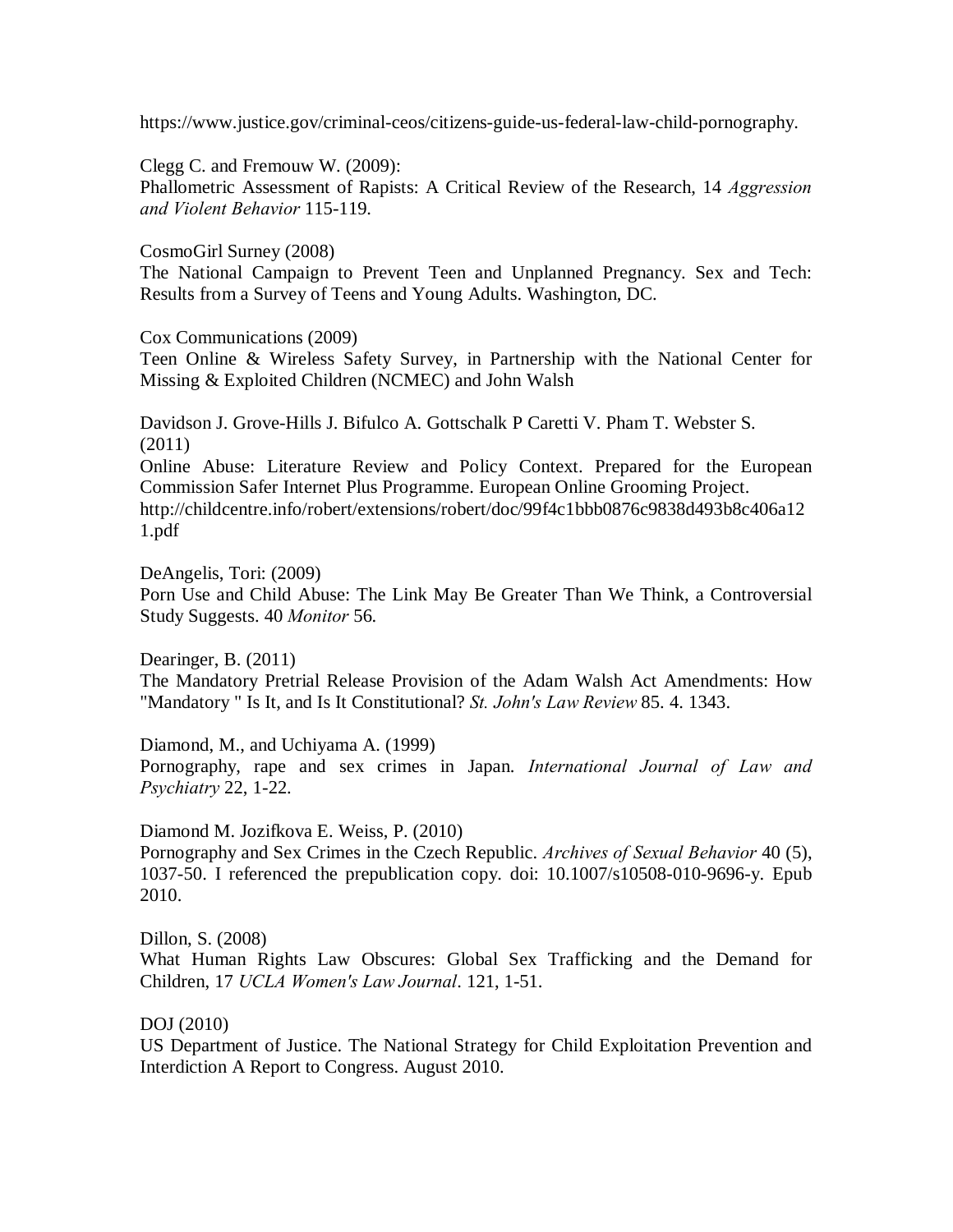Eke, A.W., Seto, M.C., & Williams, J. (2011)

Examining the criminal history and future offending of child pornography offenders: An extended prospective follow-up study. *Law and Human Behavior*, 35, 4666478.

Eke, A.W., & Seto, M.C. (2012)

Risk assessment of online offenders for law enforcement, in K. Ribisl and E. Quayle (Ed) *Internet Child Pornography: Understanding and Preventing On-line Child Abuse* (148- 168). Devon, England, Willan.

Elliott, A. Beech A.R. Mandeville-Norden, R. and Hayes E. (2009) Psychological Profiles of Internet Sexual Offenders: Comparisons with Contact Sexual Offenders, 21 *Sexual Abuse: A Journal of Research and Treatment* 76-92.

Elliott A. Beech, A.R. and Mandeville-Norden, R. (2013) The psychological profiles of Internet, contact, and mixed Internet/contact sex offenders. *Sexual Abuse: A Journal of Research and Treatment*, 25, 3-20.

Endrass J. Urbaniok F. Hammermeister L.C. Benz C. Elbert T. Laubacher A. and Rossegger A. (2009) The Consumption of Internet Child Pornography and Violent and Sex Offending, 9 *BMC Psychiatry* 43.

Finkelhor D and Ormrod R. (2004) Child Pornography: Patterns from NIBRS. *Juvenile Justice Bulletin* US DOJ Dec.

Finkelhor, D. Ormrod, R. Chaffin, M (2009) Juveniles Who Commit Sex Offenses Against Minors, *Juvenile Justice Bulletin* US DOJ Dec.

Finkelhor, D. Turner, H. Ormrod, R. Hamby L. (2010) Trends in Childhood Violence and Abuse Exposure: Evidence from 2 National Surveys, 164 *Archives Pediatrics & Adolescent Medicine* 238.

Finkelhor, D. Jones, L.M. Shattuck, A. (2011) Crimes Against Children Research Center: Updated Trends In Child Maltreatment, 2010, University of New Hampshire.

Forbes, S.G. (2011) Sex, Cells, and Sonora: Applying Sex Offender Registration Laws to Sexting Cases, 52 *William and Mary Law Review*. 1717.

Franklin, K (2009) The Public Policy Implications of  $\tilde{\theta}$ Hebephilia $\ddot{\theta}$ : A Response to Blanchard et al., 38 *Archives Sexual Behavior,* 319.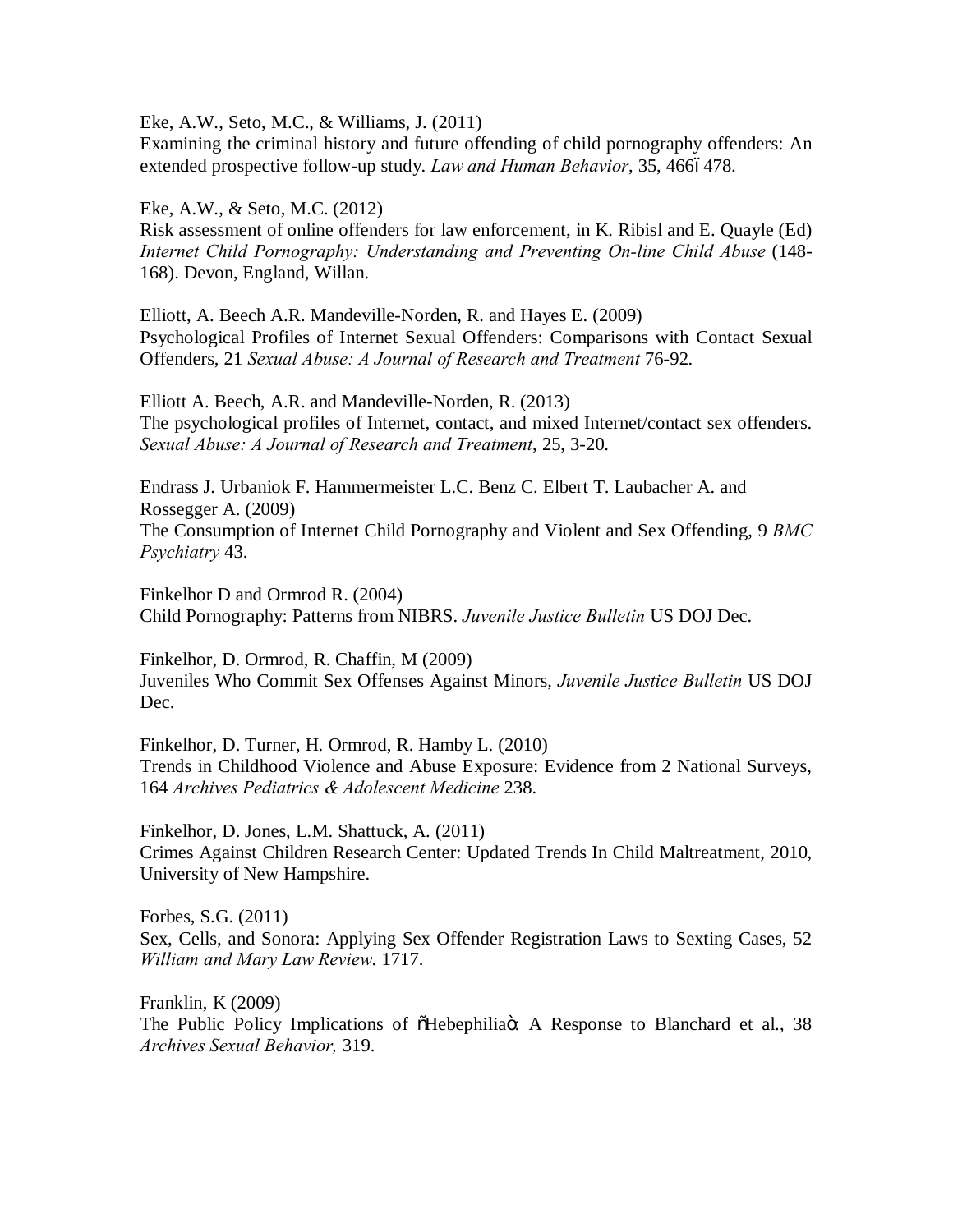Franklin, Karen. (2010)

Hebephilia: Quintessence of Diagnostic Pretextuality, 28 *Behavioral Science and Law*. 751.

Fulda, J.S. (2005) Internet Stings Directed at Pedophiles: A Study in Philosophy and Law, 15 *Widener Law Journal* 47.

Gillespie A. (2011) *Child Pornography: Law and Policy*. London Routledge.

Goller, A., Graf, M., Frei, A., & Dittmann, V. (2010) PW01-117-Recidivism of internet sex offenders: An epidemiologic study on more than 4600 offenders in Switzerland. *European Psychiatry,* 25.1. 1533

Graf, M., and Dittmann, V. (2011)

Forensic-psychiatric treatment for Internet sex offenders, in D. P. Boer, R. Eher, L. A. Craig, M. H. Miner and F. Pfäfflin (Eds.), *International perspectives on the assessment and treatment of sexual offenders: Theory, practice, and research* (479-488). Hoboken, NJ. Wiley-Blackwell.

Hamilton, M. (2012) The Child Pornography Crusade and its Net-widening Effect, *Cardozo Law Review* 33.4 1679-1732.

Handler, M.R. (2011) A Law of Passion, Not of Principle, Nor Even Purpose: A Call to Repeal or Revise the Adam Walsh Act Amendments to the Bail Reform Act of 1984, 101 *Journal of Criminal Law and Criminology* 279.

Hanson, R. K. and Babchishin, K. M. (2009).

How should we advance our knowledge of risk assessment for internet sex offenders? Position Paper prepared for the G8 Global symposium for examining the relationship between online and offline offences and preventing the sexual exploitation of children, University of North Carolina at Chapel Hill.

Hanson, R. K., and Morton-Bourgon, K. E. (2009). The accuracy of recidivism risk assessments for sexual offenders: A meta-analysis of 118 prediction studies. *Psychological Assessment*, 21, 1-21.

Hebditch D. and Anning N. (1988) *Porn Gold: Inside the Pornography Business*. Faber and Faber, London.

Henry, O., Mandeville-Norden, R. Hayes E. and Egan, V. (2010), Do Internet-based Sexual Offenders Reduce to Normal, Inadequate and Deviant Groups?, 16 *Journal of Sexual Aggression* 33-46.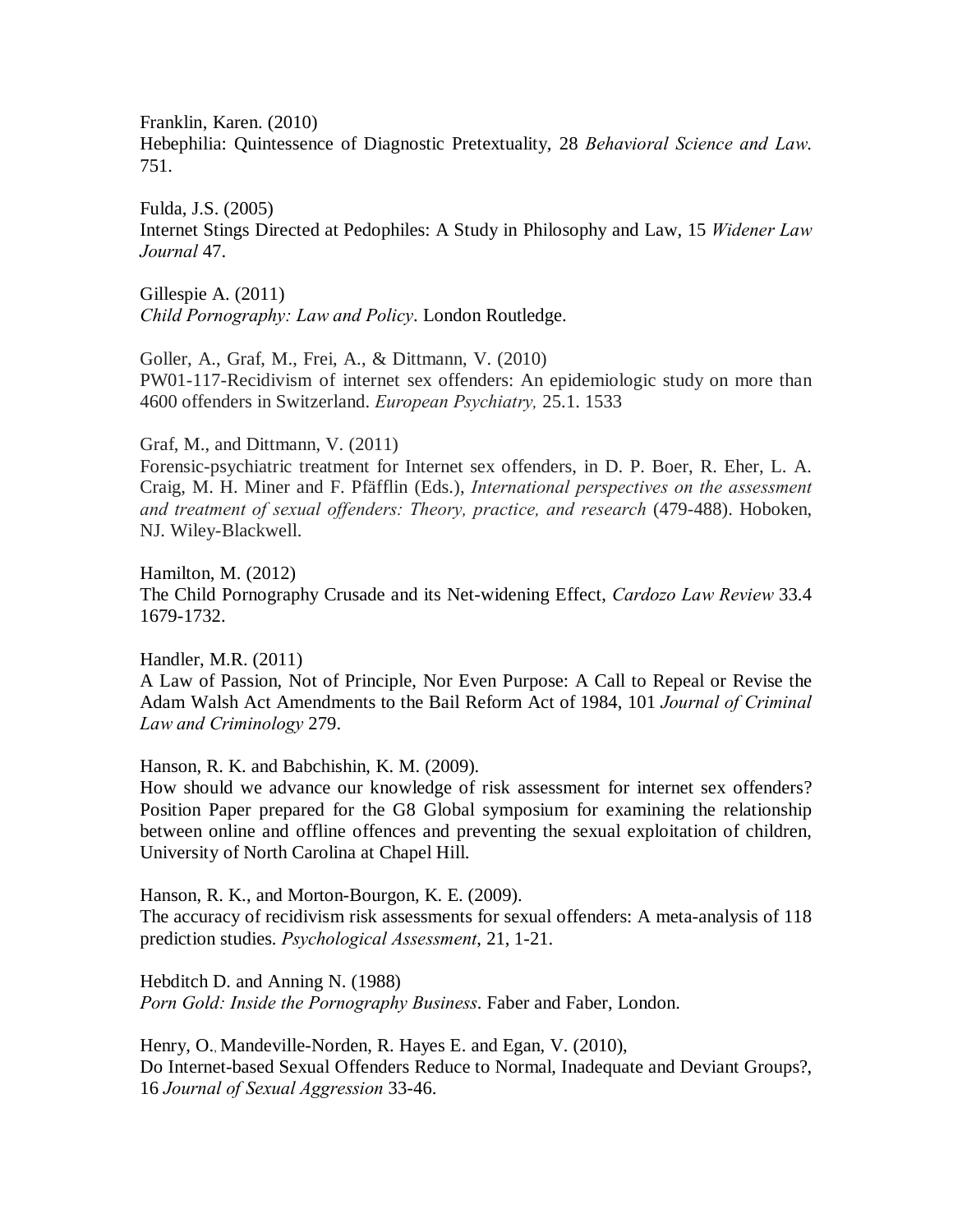Henshaw, M., Ogloff, J.R.P. and Clough, J.A. (2015). Looking Beyond the Screen: A Critical Review of the Literature on the Online Child Pornography Offender, *Sexual Abuse: A Journal of Research and Treatment* 1630.

Henshaw, Marie: (2017)

The Demographic, Mental Health and Offending Characteristics of Online Child Pornography Offenders: A Comparison with Contact-Only and Dual Sexual Offenders, Centre for Forensic Behavioral Science Faculty of Health, Arts and Design Swinburne University of Technology Melbourne, Australia. Thesis for the degree of Doctor of Psychology (Clinical and Forensic Psychology).

HM Government (2017) *Tackling Child Sexploitation: Progress Report*. Home Office. February.

Hernandez, A. (2000)

Self-reported Contact Sexual offenses By Participants in the Federal Bureau of Prison's Sex Offender Treatment Program: Implications For Internet Sex Offenders unpublished manuscript 566.

Hernandez, A. (2009) Psychological and behavioral Characteristics of Child Pornography Offenders in Treatment G8 Symposium Chapel Hill 8–9.

Hessick, Carissa Byrne (2011) Disentangling Child Pornography from Child Sex Abuse, 88 *Washington University Law Review*. 853.

Hessick, Carissa Byrne (2007) Violence Between Lovers, Strangers, and Friends, 85 *Washington University Law Review*. 343.

Howitt, D. (1995) *Paedophiles and sexual offences against children*. Wiley. Chichester.

Howitt, D., and Sheldon, K. (2007) The role of cognitive distortions in paedophilic offending: Internet and contact offenders compared. *Psychology, Crime & Law.* 13. 469-486.

Hynes, K. (2013)

The Cost of Fear: An Analysis of Sex Offender Registration, Community Notification, and Civil Commitment Laws in the United States and the United Kingdom. *Penn State Journal of Law & International Affairs* 2.2. 351.

Ibbotson, P (2008) The Hidden Offenders: 3 September Available at: https://www.theguardian.com/society/2008/sep/03/childprotection]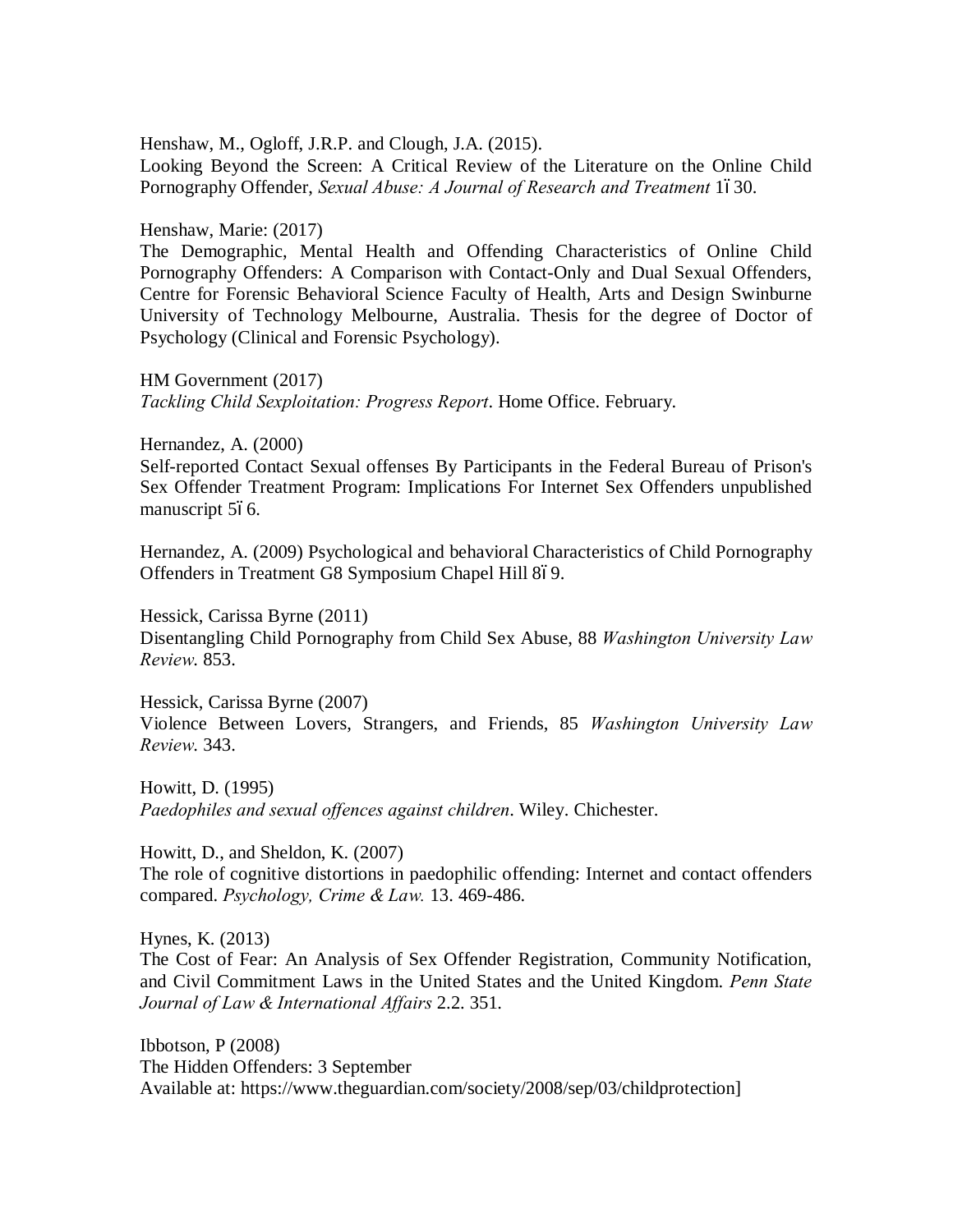Innes, M. (2004)

Signal Crimes and Signal Disorders: Notes on Deviance as Communicative Action, 55 *British Journal of Sociology* 335-355.

Itzin, K. (2000) (Ed) *Home Truths About Child Abuse; influencing policy and practice a reader*. Routledge. London.

Jenkins, P. (2001) *Beyond Tolerance: child pornography and the internet*. NY University Press.

Kamin, C.A. (2011) Unsafe Sexting: The Dangerous New Trend and the Need for Comprehensive Legal Reform, 9 *Ohio State Journal of Criminal Law*. 405.

Kimpel, A. F. (2010) Using Laws Designed to Protect as a Weapon: Prosecuting Minors Under Child Pornography Laws, 34 *NYU Review of Law and Social Change*. 299.

Kingston, D. Fireston, P. Moulden H.M. and Bradford J.M. (2007): The Utility of the Diagnosis of Pedophilia: A Comparison of Various Classification Procedures, 36 *Archives Sexual Behavior* . 423-436.

Kingston D. Fedoroff P, Firestone P, Curry S, Bradford J. (2008) Pornography Use and Sexual Aggression: The Impact of Frequency and Type of Pornography Use on Recidivism Among Sexual Offenders, 34 *Aggressive Behavior* 341- 351.

B Kutchinsky, B (1973) The Effect of Easy Availability of Pornography on the Incidence of Sex Crimes: The Danish Experience. *Journal of Social Issues* 29 (3) 163-181.

Kutchinsky, B. (1983) Obscenity and pornography: Behavioral aspects. In Sanford H. Kadish (ed.). *Encyclopedia of crime and justice*, Vol. 3. 1077-1086. New York: Free Press.

Kutchinsky, B. (1985) Pornography and its effects in Denmark and the United States: A rejoinder and beyond. *Comparative Social Research*, 8, 301-330.

Kutchinsky, B. (1991)

Pornography and Rape: Theory and Practice? Evidence from Crime Data in Four Countries where Pornography is Easily Available. *International Journal of Law and Psychiatry*, Vol. 14, 47-64.

Landripet, I., Stulhofer, A., and Diamond, M. (2006)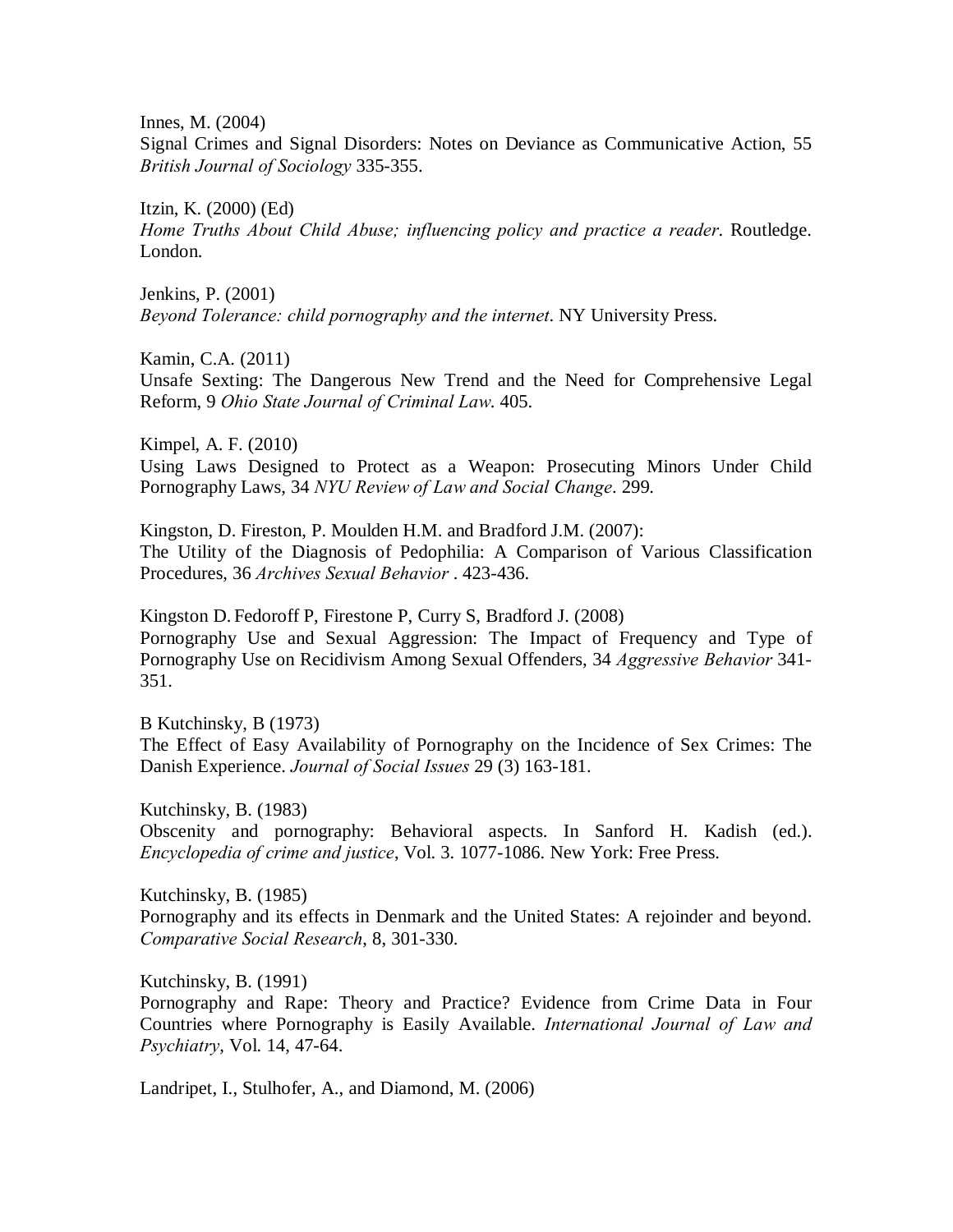Assessing the influence of pornography on sexual violence: A cross-cultural perspective. [Abstract] International Academy of Sex Research, Amsterdam, The Netherlands.

Lanning, K. (2010) Child Molesters: A Behavioral Analysis (5th ed. 2010), NCMEC/OJJDP http://www.missingkids.com/publications/NC70

Lee, A. F., Li, N.C., Lamade, R., Schuler, A., & Prentky, R. A. (2012) Predicting hands-on child sexual offenses among possessors of Internet child pornography. *Psychology, Public Policy, and Law*, 18, 644-672.

Lenhart, Amanda (2009) Teens and Sexting How and why minor teens are sending sexually suggestive nude or nearly nude images via text messaging December 15, Pew Research Center. Available at: internet.org/2009/12/15/teens-and-sexting/

Looman J. Dickie I. and Maillet G. (2008) Sexual Arousal Among Rapist Subtypes, 14 *Journal of Aggression* 267-279.

Long, M.L., Alison, L.A., and McManus, M.A. (2013). Child pornography and likelihood of contact abuse: A comparison between contact child sexual offenders and non- contact offenders. *Sexual Abuse: A Journal of Research and Treatment*, 25, 370-395.

Long, M. L., Alison, L. A., & McManus, M. A. (2013). Child pornography and likelihood of contact abuse: A comparison between contact child sexual offenders and non-contact offenders. *Sexual Abuse: A Journal of Research and Treatment*, *25*, 370-395.

Laulik, S. Allam L. & Sheridan, l. (2007) An Investigation into Maladaptive Personality Functioning in Internet Sex Offenders, 13 *Psychology, Crime and Law*. 523-535.

Magaletta, P. R., Faust, E., Bickart, W., & McLearen, A. M. (2014) Exploring clinical and personality characteristics of adult male Internet only child pornography offenders. *International Journal of Offender Therapy and Comparative Criminology*, *58*, 137-153.

Malamuth N., and Huppin, M. (2007) Drawing the Line on Virtual Child Pornography: Bringing the Law in Line with the Research Evidence, 31 *NYU Review of Law and Social Change* 773.

Marsh, J.R: (2011) Masha $\alpha$  Law: A Federal Civil Remedy for Child Pornography Victims, 61 Syracuse Law *Review.* 459.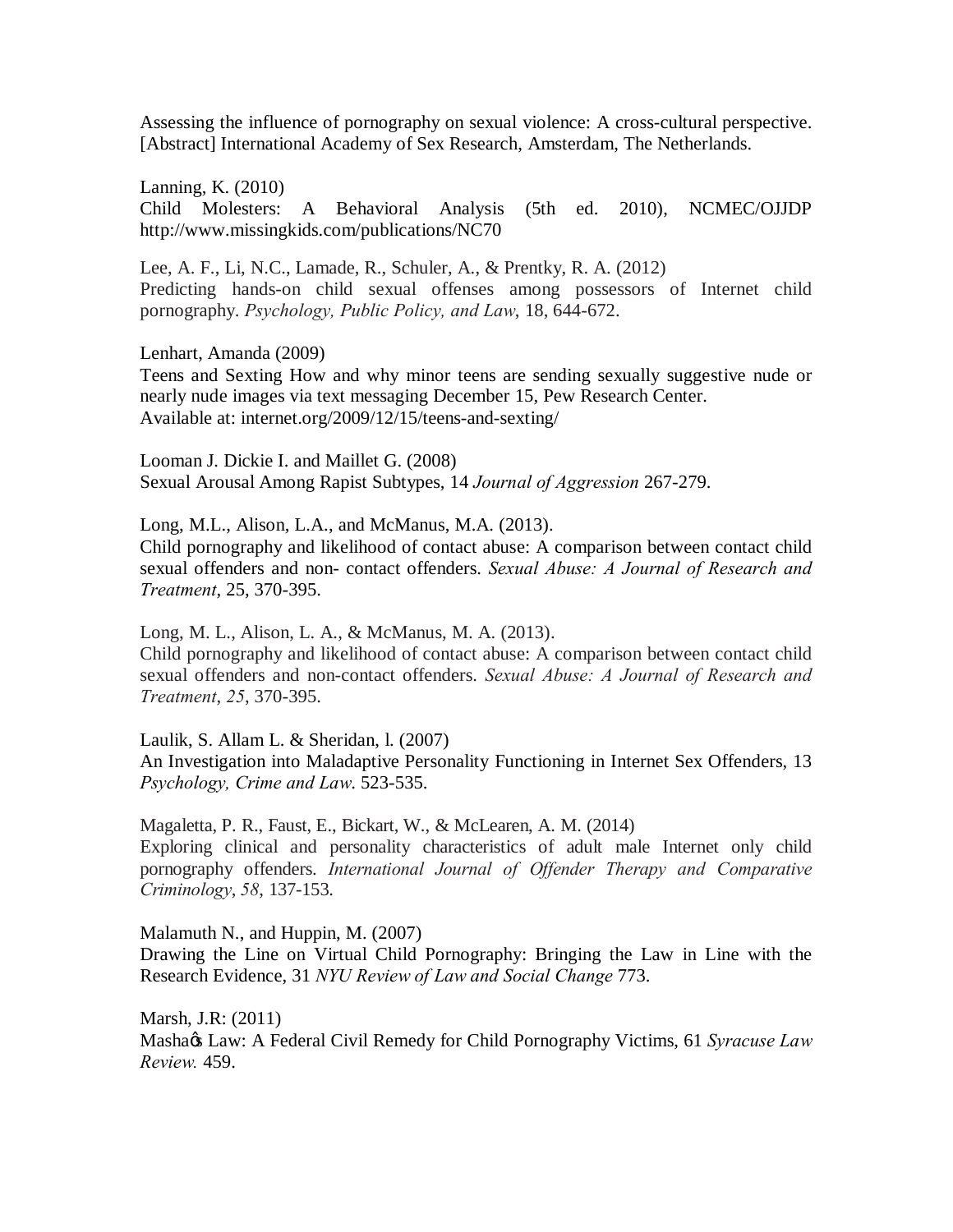Marshall W.L. (1988)

The Use of Sexually Explicit Stimuli by Rapists, Child Molesters, and Non-offenders. *Journal of Sex Research*, 25.2.

McBath, J. E. (2010)

A Case Study in Achieving the Purpose of Incapacitation Based Statutes: The Bail Reform Act of 1984 and Possession of Child Pornography, 17 *William and Mary Jornal of Women and Law*. 37.

McCarthy, J. (2010a).

*The relationship between possessing child pornography and child molestation*. Doctoral thesis. Available from ProQuest Dissertations and Theses database (UMI: 3412742).

McCarthy, J.(2010b). Internet sexual activity: A comparison between contact and noncontact child pornography offenders. *Journal of Sexual Aggression*, 16, 181-195.

McCarthy, J. (2012) Testimony Related to the Assessment & Treatment of Child Pornography Offenders and Motivation To Collect Child Pornography, US Sentencing Commission (Feb. 15th, 2012)

McGrath, R.J., Cumming, G.F., Burchard, B.L., Zeoli, S., & Ellerby, L. (2009). Current Practices and Emerging Trends in Sexual Abuser Management: The Safer Society 2009 North American Survey. Available at: http://www.safersociety.org/uploads/WP141-Current\_Practices\_Emerging\_Trends.pdf

McManus, M.A., and Almond, L. (2014).

Trends of indecent images of children and child sexual offences between 2005/2006 and 2012/2013 within the United Kingdom. *Journal of Sexual Aggression*, 20, 142-155.

McManus, M.A., Long, M. L., Alison, L. and Almond, L. (2014). Factors associated with contact child sexual abuse in a sample of indecent image offenders. *Journal of Sexual Aggression*. Advance online publication http://www.internetbehavior.com/pdf/contact\_and\_cp\_mcmanus.pdf

Merdian, H. L., Curtis, C., Thakker, J., Wilson, N., and Boer, D. P. (2014). The endorsement of cognitive distortions: Comparing child pornography offenders and contact sex offenders. *Psychology, Crime & Law*, 20, 971-993.

Merdian, Hannah L. Moghaddam, N., Boer, D.P. Wilson, N. Thakker, J., Curtis, C. and Dawson, D. (2016)

Fantasy-Driven Versus Contact-Driven Users of Child Sexual Exploitation Material: Offender Classification and Implications for Their Risk Assessment, Sexual Abuse: A *Journal of Research and Treatment* 1–24.

Middleton, D., Beech, A., & Mandeville-Norden, R. (2005) What sort of person could do that? Psychological profiles of internet pornography users.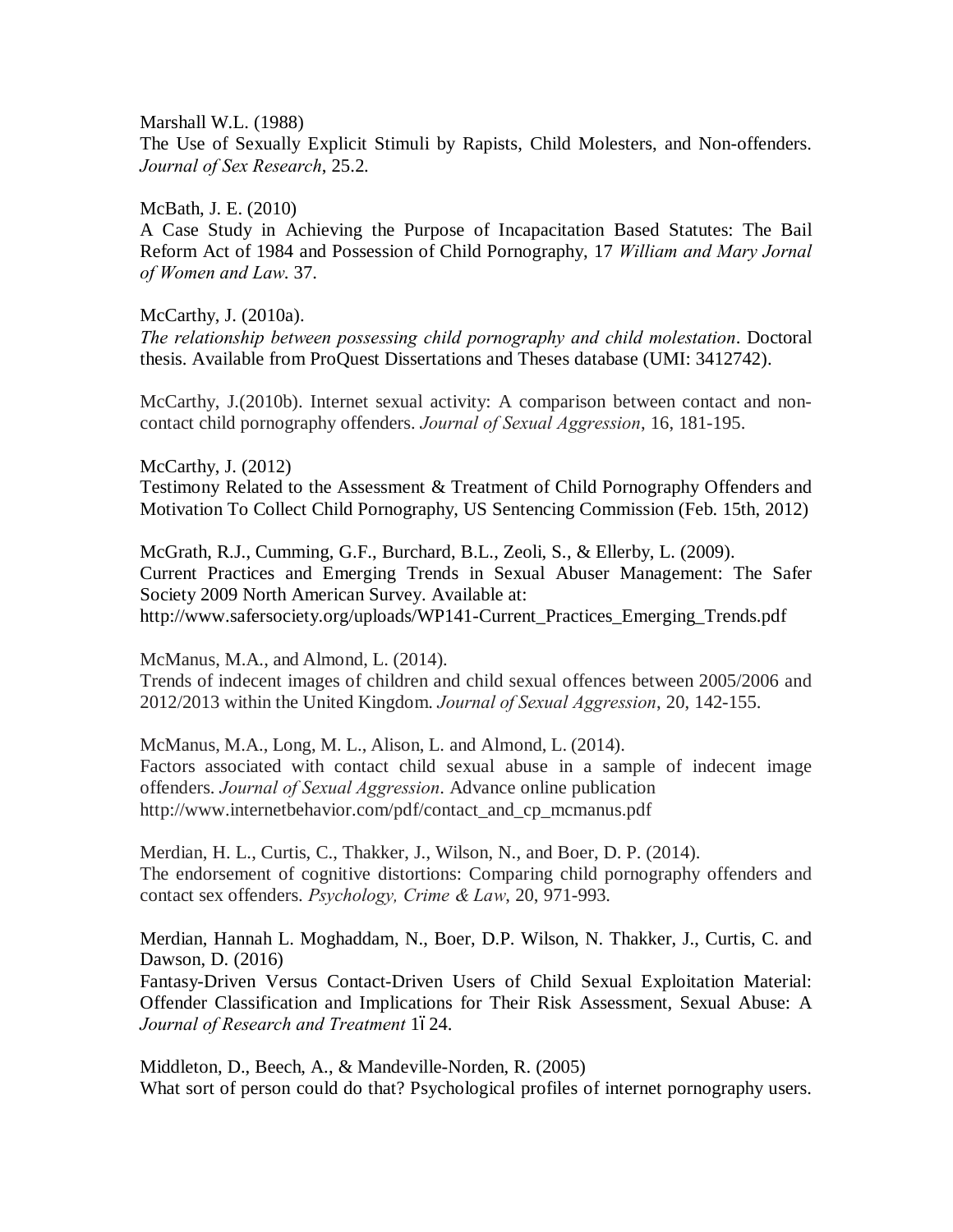In E. Quayle & M. Taylor (Eds.), *Viewing child pornography on the internet: Understanding the offence, managing the offender, helping the victims* (99-107). Dorset, UK: Russell House.

Middleton, D. Elliot, I.A. Mandeville-Norden, R. and Beech, A. (2006), An Investigation into the Applicability of the Ward and Siegert Pathways Model of Child Sexual Abuse with Internet Offenders, 12 *Psychology, Crime and Law*. 589-603

Middleton, D. (2008) From Research to Practice: The Development of the Internet Sex Offender Treatment Programme (i-SOTP), 5 *Irish Probation Journal*. 49.

Mizzi, P., Gotsis, T., and Poletti, P. (2010).

*Sentencing offenders convicted of child pornography and child abuse material offences*  (Monograph No. 34). Judicial Commission of NSW, Australia. Available at: https://www.judcom.nsw.gov.au/wp-content/uploads/2016/07/research-monograph-34.pdf

Mitchell, K.J. Finkelhor D , Jonesa L.M. and Wolakaet J. (2010) Growth and Change in Undercover Online Child Exploitation Investigations, 200062006, 20 *Policing and Society* 416-431.

Moulden, Heather M., Firestone, P. Kingston, D. Bradford, J. (2009) Recidivism in Pedophiles: An Investigation Using Different Diagnostic Methods, 20 J*ournal of Forensic Psychiatry and Psychology*. 680-701**.** 

Nagayama Hall, G.C. Hirchman, R. Oliver, L.L. (1995) Sexual Arousal and Arousability to Pedophilic Stimuli in a Community Sample of Normal Men, 26 *Behavioral Therapy* 681-694.

National Police Agency, Japan (Accessed 201). https://www.npa.go.jp/english/syonen2/The\_situation\_of\_child\_protection\_in\_Japan.pdf

Ng, M. L., and Ma, J. L. C. (2001).

Sexuality in Hong Kong Special administrative region of the People& Republic of China. In B. Francoeur (Ed.) *The International Encyclopedia of Human Sexuality*. Vol. 4, 217- 244. New York: Continuum.

O& Drien, M, and Webster, S, (2011)

Assessment and Treatment Approaches with Online Sexual Offenders, in Julia Davidson & Petter Gottschalk (Ed.): *Internet Child Abuse: Current Research and Policy.* Routledge. Abingdon.

Odeshoo, J.R. (2004). Of Penology and Perversity: The Use of Penile Plethysmography on Convicted Child Sex Offenders, 14 *Temple Political and Civil Rights Law Review*. 1.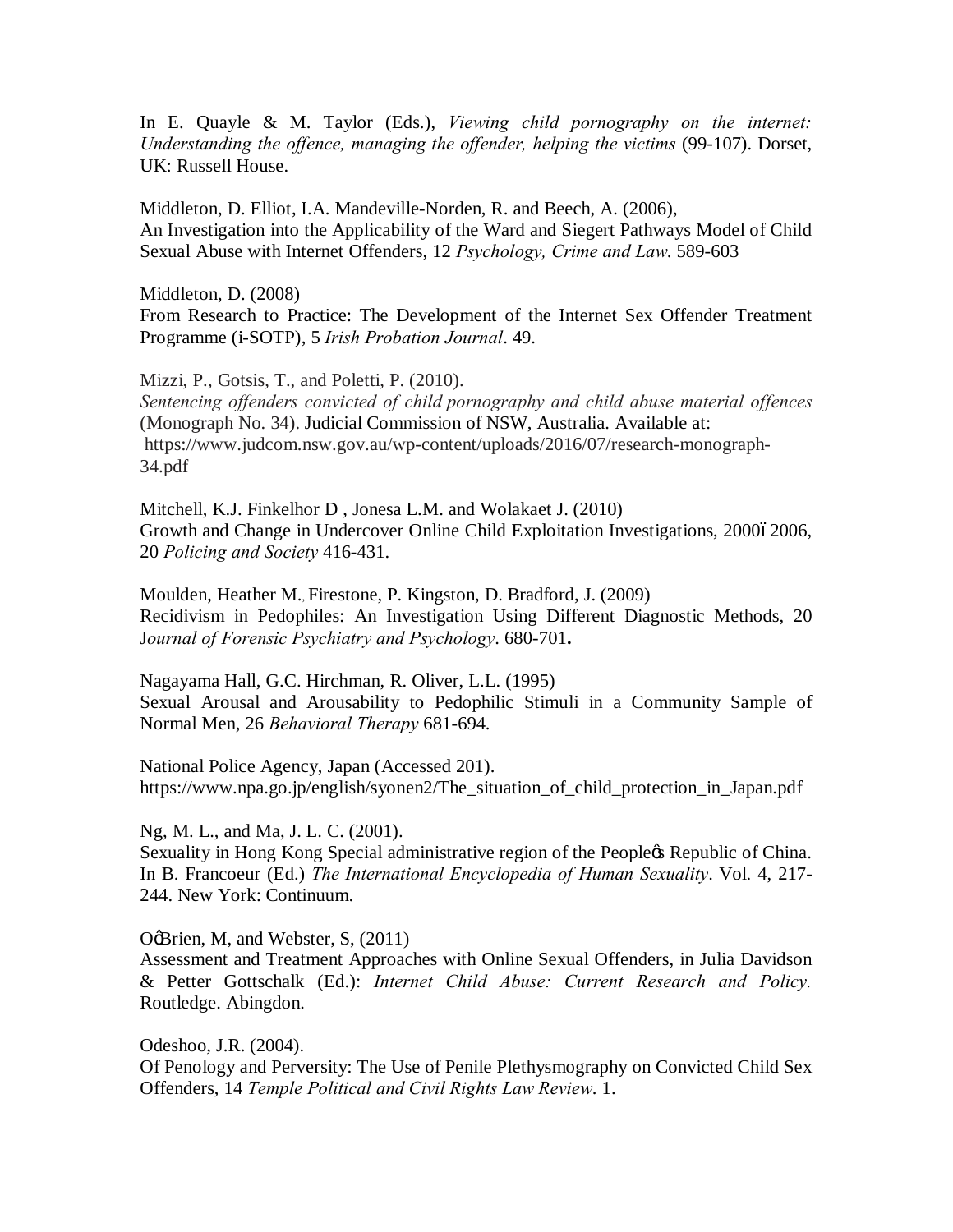O'Donnell, I. and Milner C. (2007) *Child Pornography: crime, computers and Society*, Willan, Portland, USA.

Ogloff, J. R. P., Cutajar, M. C., Mann, E., and Mullen, P. E. (2012). Child sexual abuse and subsequent offending and victimisation: A 45 year follow-up study. *Trends & Issues in Crime and Criminal Justice* No. 440.

Oosterbann, A.G and Ibrahim, A. (2009)

Child Exploitation & Obscenity Section, US. DOJ Report to LEPSG on the  $\tilde{o}Global$ Symposium for Examining The Relationship Between Online and Offline Offences and Preventing the Sexual Exploitation of Children. Available at: https://www.justice.gov/sites/default/files/criminalceos/legacy/2012/03/19/SymposiumReport20090519.pdf

Osborn, J., Elliott, I. A., Middleton, D., and Beech, A. R. (2010). The use of actuarial risk assessment measures with UK internet child pornography offenders. *Journal of Sexual Aggression, Conflict and Peace Research*, 2(3), 16-24.

Ost, S. (2002) Children at Risk: Legal and Societal Perceptions of the Potential Threat that the Possession of Child Pornography Poses to Society, 29 *Journal of Law and Society* 436.

Ost, S. (2009) *Child pornography and sexual grooming: legal and societal responses*. Cambridge University Press.

Quayle, E and Taylor, M. (2002) Child Pornography and the Internet: Perpetuating a Cycle of Abuse, 23 *Deviant Behavior*. 331.

Quayle, E. Lars Loof, L. and Palmer, T. (2008)

Child Pornography and sexual exploitation of children Online, ECPAT International: International to the World Congress III against Sexual Exploitation of Children and Adolescents, Rio de Janeiro, Brazil. November 2008.

Quayle, E., (2008) The COPINE Project, 5 *Irish Probation Journal*. 65.

Quayle, E. (2009)

Abuse Images of Children: Identifying Gaps in our Knowledge, Global symposium for examining the relationship between online and offline offences and preventing the sexual exploitation of children, University of North Carolina, Chapel Hill

Riegel, D. L. (2004). Letter to the editor: Effects on boy-attracted pedosexual males of viewing boy erotica.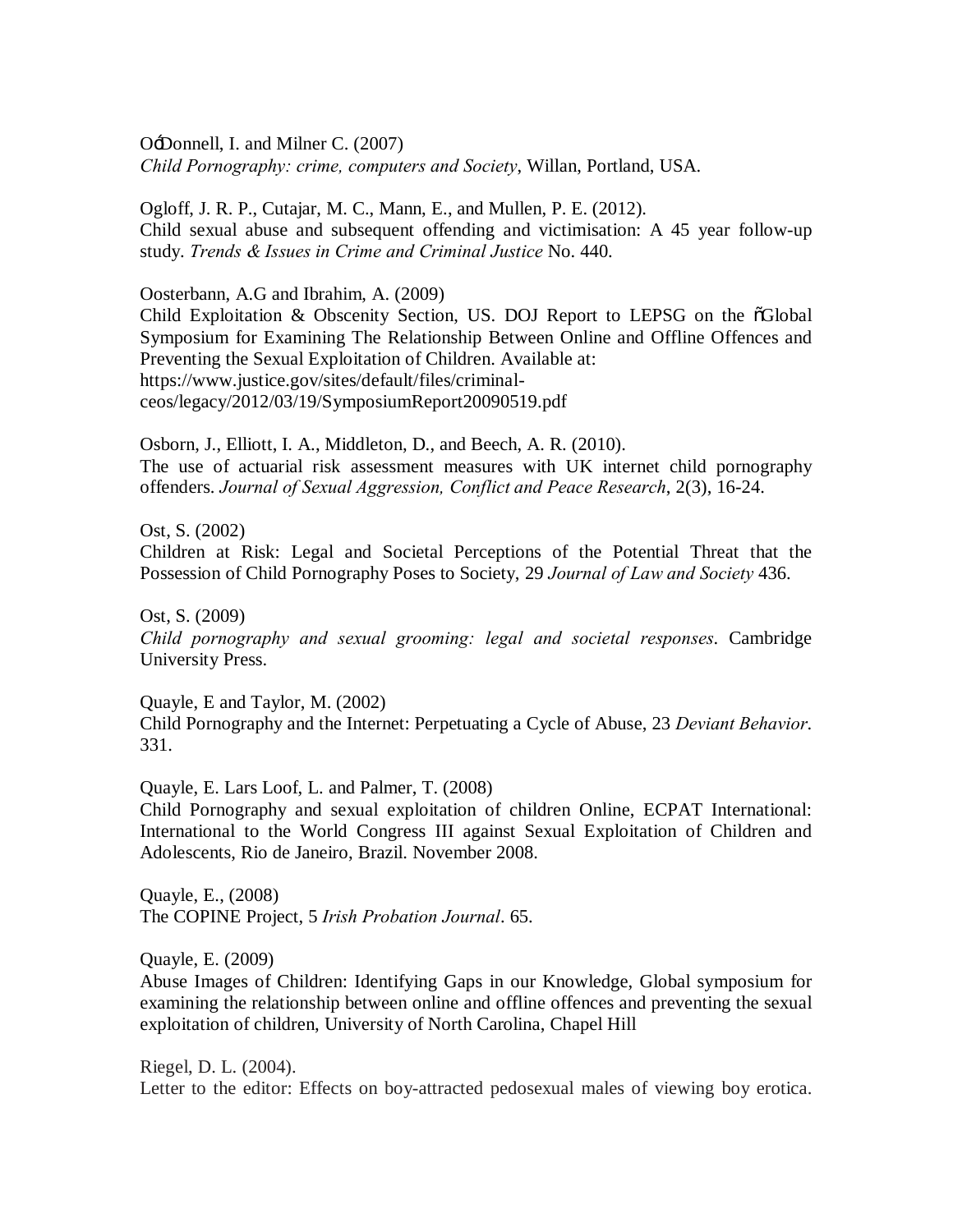*Archives of Sexual Behavior*, 33, 321-323.

Reijnen, L. Bulten, E., and Nijman, H. (2009)

Demographic and Personality Characteristics of Internet Child Pornography Downloaders in Comparison to Other Offenders, 18 *Journal of Child Sexual Abuse* 611-622.

Rogers, A. (2008) Child Pornography's Forgotten Victims, 28 *Pace Law Review* 847.

Scott, J. E. and Schwalm, L. A. (1988). Rape rates and the circulation rates of adult magazines. *Journal of Sex Research*, 24, 241- 50.

Sentencing Council (2015) *Sexual offences: Definitive guideline* UK. Available at: https://www.sentencingcouncil.org.uk/wp-content/uploads/Aug-2015- Sexual-Offences-Definitive-Guideline-web.pdf

Seto, M.C. and Eke, A.W. (2005) The Criminal Histories and Later Offending of Child Pornography Offenders, 17 *Sexual Abuse: Journal of Research and Treatment* 201-210.

Seto, M.C. Cantor, J.M. and Blanchard R. (2006) Child Pornography Offenses Are a Valid Diagnostic Indicator of Pedophiliaö published in the *Journal of Abnormal Psychology* 115 (3) 610-615.

Seto, M.C. (2008) *Pedophilia and Sexual Offending Against Children: Theory, Assessment, and Intervention*. American Psychological Association.

Seto, M.C. (2009)

Assessing the Risk Posed by Child Pornography Offenders.  $\tilde{o}G$ lobal symposium for examining the relationship between online and offline offences and preventing the sexual exploitation of children, ö University of North Carolina, Chapel Hill.

Seto M.C. Reeves, L. and Jung, L. (2010) Explanations Given by Child Pornography Offenders for Their Crimes, 16 *Journal of Sexual Aggression* 169.

Seto, M.C., Hanson, R.K., and Babchishin, K.M. (2011) Contact sexual offending by men with online sexual offenses. *Sexual Abuse: A Journal of Research and Treatment*, 23, 124-145.

Seto, M. C., Wood, J. M., Babchishin, K. M., & Flynn, S. (2012). Online solicitation offenders are different from child pornography offenders and lower risk contact sexual offenders. *Law and Human Behavior*, 36, 320-330.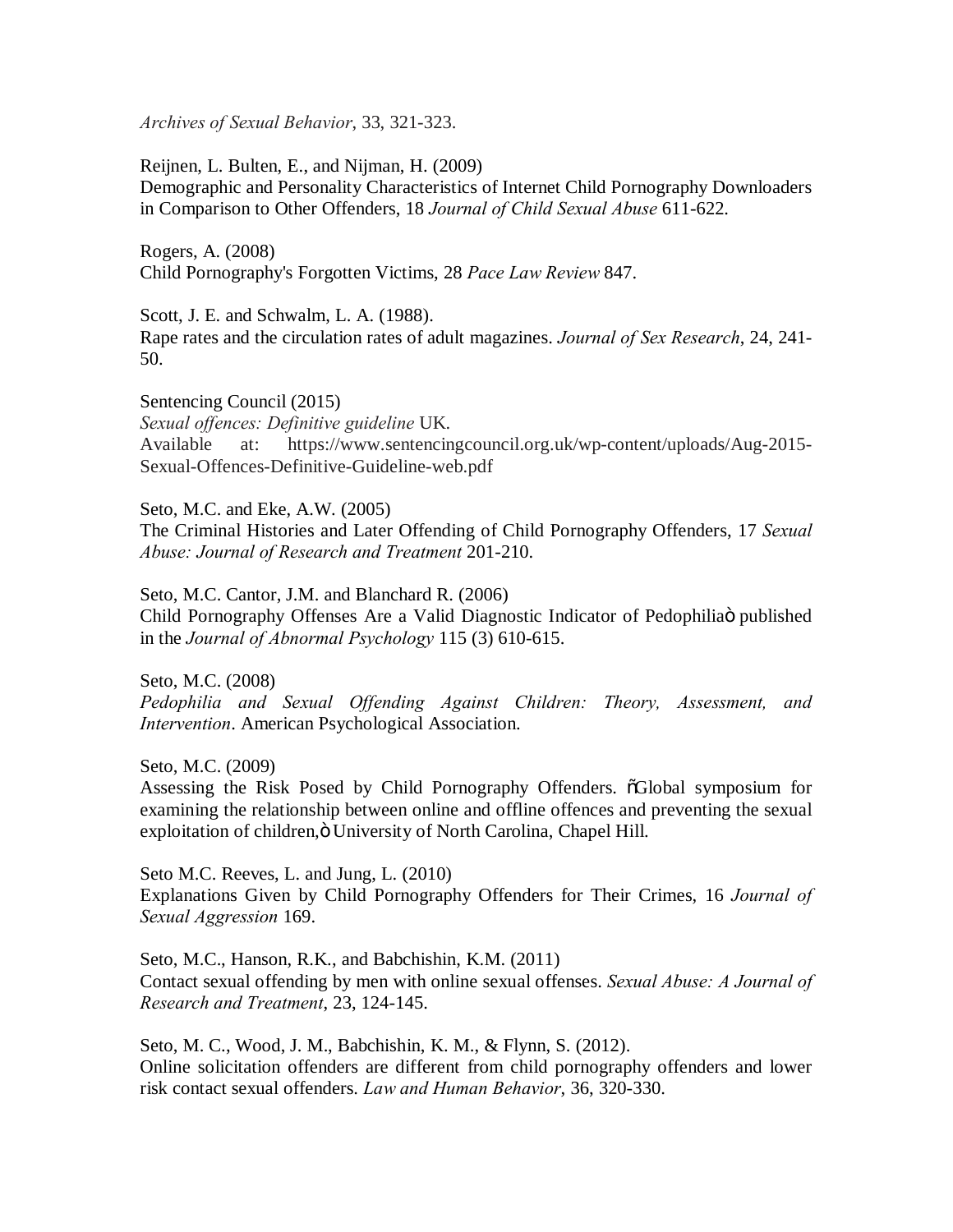Seto, M.C. and Eke, A.W. (2015).

Predicting recidivism among adult male child pornography offenders: Development of the Child Pornography Offender Risk Tool (C-PORT). *Law and Human Behavior*, 39, 416-429.

Sheldon, K. and Howitt, D. (2007) *Sex offenders and the Internet*. Chichester, UK: West Sussex.

Sheldon, K. and Howitt, D. (2008)

Sexual Fantasy in Paedophile Offenders: Can Any Model Explain Satisfactorily New Findings from a Study of Internet and Contact Sexual Offenders?, 13 *Legal and Criminological Psychology* 137.

Sher, J. and Carey, B. (2007) Federal Study Stirs Debate on Child Pornography & Link to Molesting, NY TIMES, July 19. Amended version available at: http://www.nytimes.com/2007/07/19/us/19sex.html

Sherman, Megan (2011): Sixteen, Sexting, and a Sex Offender: How Advances in Cell Phone Technology Have Led to Teenage Sex Offenders, 17 *Boston University Journal of Science and Technology Law*. 138.

Stabenow, T. (2009) Deconstructing the Myth of Careful Study: A Primer on the Flawed Progression of the Child Pornography Guidelines Federal Public Defender Office. Available at: http://www.ussc.gov/sites/default/files/pdf/training/annual-national-trainingseminar/2016/report\_stabenow.pdf

Surjadi, Brigitta., Bullens, R., Van Horn, J., and Bogaerts, S. (2010). Internet offending: Sexual and non-sexual functions within a Dutch sample. *Journal of Sexual Aggression*, 16, 47-58.

Taylor, M., and Quayle, E. (2003). *Child pornography: An Internet Crime*. Hove, UK. Brunner-Routledge.

Thompson, B. (1994a) *Softcore: Anti Pornography Crusades in the USA and the UK.* Cassell, London.

Thompson, B. (1994b) *Sadomasochism.* Cassell, London.

Thompson B. and Williams, A. (2004)

Virtual Offenders: The other side of Internet allegations, in M.C. Calder (ed) *Child Sexual Abuse and the Internet: Tackling the new frontier*. RHP, Lyme Regis, UK. 113- 132.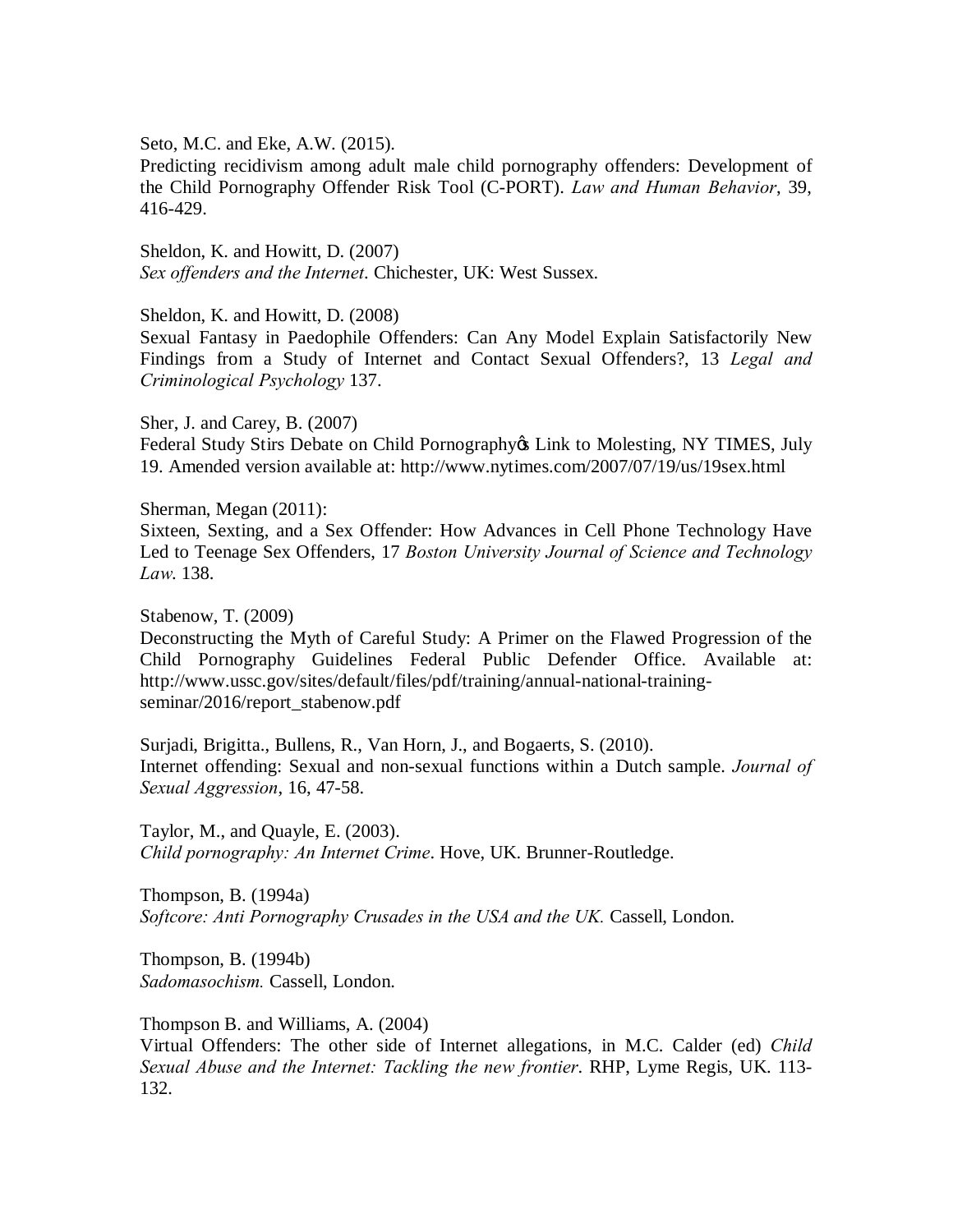Thompson, B. & Greek, C. (2010):

Sex Offender Notification: policy imperatives, effectives and consequences in the USA, in M. Nash and A Williams *Handbook of Public Protection*, Willan, 2010.

Tomak, S., Weschler, F. S., Ghahramanlou-Holloway, M., Virden, T., and Nademin, M. E. (2009)

An empirical study of the personality characteristics of internet sex offenders. *Journal of Sexual Aggression*, 15, 139-148.

US Sentencing Commission (2011) *2010 Sourcebook of Federal Sentencing Statistics*, Table 13. http://www.ussc.gov/research/sourcebook/archive/sourcebook-2010

Wakeling, H. C., Howard, P., and Barnett, G. (2011). Comparing the validity of the RM2000 Scales and OGRS3 for predicting recidivism by internet sex offenders. *Sexual Abuse: A Journal of Research and Treatment*, 23, 146-168.

Webb, L., Craissati, J., and Keen, S. (2007) Characteristics of internet child pornography offenders: A comparison with child molesters. *Sexual Abuse: A Journal of Research and Treatment*, 19, 449-465.

Winder, B. and Gough, B. (2010)  $\tilde{\text{o}}$ I Never Touched Anybodyô Thatøs My Defenceö: A Qualitative Analysis of Internet Sex Offender Accounts, 16 *Journal of Sexual Aggression* 125.

Wilson R.J. Abracen J, Looman J, Picheca JE, Ferguson M. (2011) Pedophilia: An Evaluation of Diagnostic and Risk Prediction Methods, 23 *Sexual Abuse* 260-274.

Williams Heather E. (2010) Written Statement, U.S. Sentencing Commission,  $\tilde{o}View$  from the Defense Baro Panel (Jan. 21, 2010)

Williams, K.M., Cooper B.S., Howell, T.M. Yuille J.C. Paulhus D.L. (2009) Inferring Sexually Deviant Behavior from Corresponding Fantasies, The Role of Personality and Pornography Consumption. *Criminal Justice and Behavior* 36.(2) 198- 222.

Weissler, Emily (2013) Head Versus Heart: Applying Empirical Evidence About the Connection Between Child Pornography and Child Molestation to Probable Cause Analyses, 82 *Fordham Law Review*. 1487.

Wolak J., Finkelhor D., Mitchell K.J. (2005) *Child-Pornography Possessors Arrested in Internet Related Crimes; Findings from the*